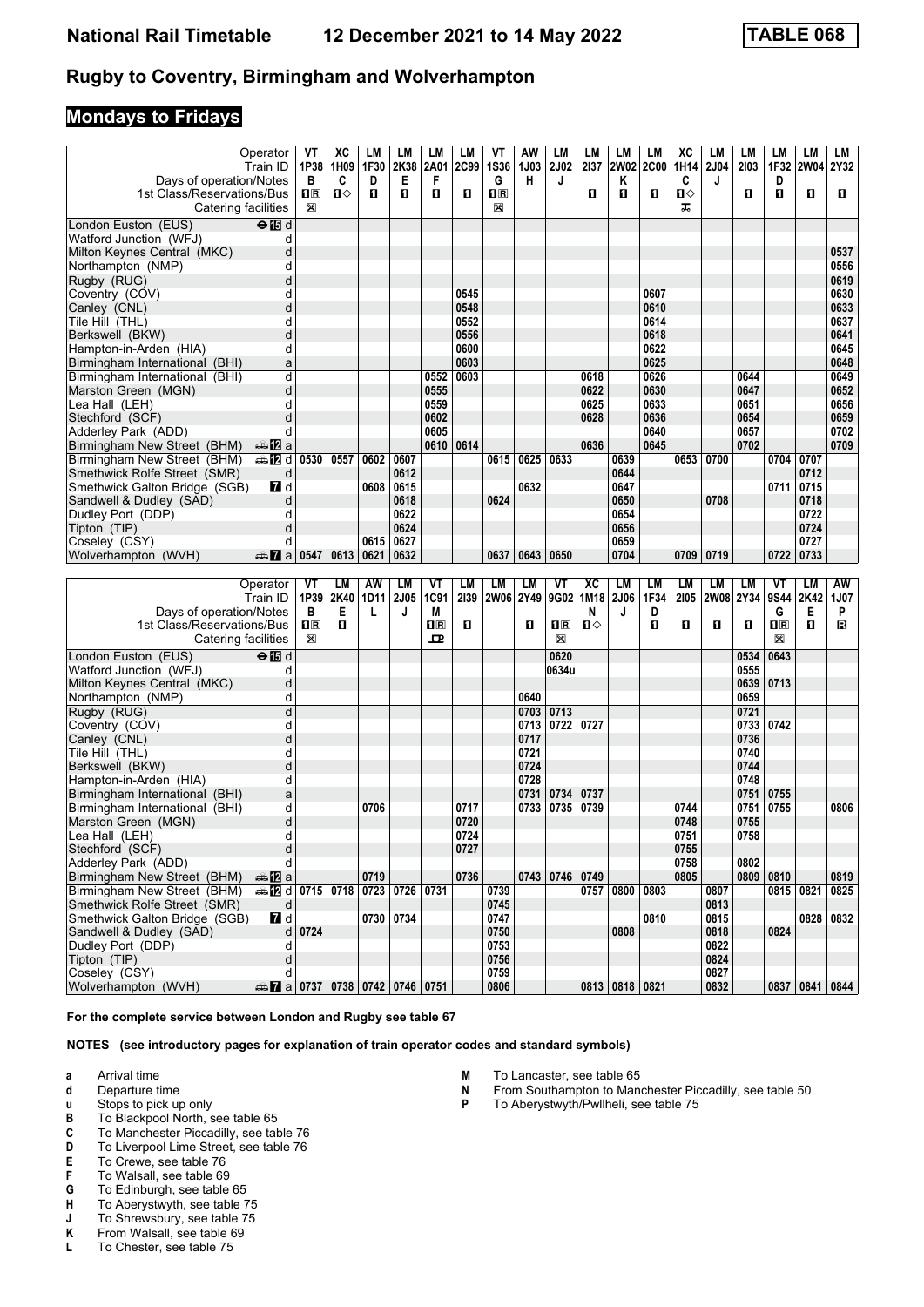# **Mondays to Fridays**

| Operator                                                      | VT                              | LМ          | LМ           | LM          | LM            | ХC        | LМ           | LM                        | LM               | LМ   | LM                 | ۷T               | LM           | AW   | ۷T                 | LМ           | LM          | LM        |
|---------------------------------------------------------------|---------------------------------|-------------|--------------|-------------|---------------|-----------|--------------|---------------------------|------------------|------|--------------------|------------------|--------------|------|--------------------|--------------|-------------|-----------|
| Train ID                                                      | 9G04                            | <b>1J50</b> | 2141         | <b>2W10</b> | 2Y51          | 1M22      | 2H35         | <b>2J08</b>               | 1F36             | 2Y53 | <b>2W12</b>        | 9P47             | 2K44         | 1D12 | 9G07               | 1J52         | 2143        | 2W14      |
| Days of operation/Notes                                       |                                 | J           |              |             |               | Q         | R            | J                         | D                |      |                    | в                | Е            | S    |                    | J            |             |           |
| 1st Class/Reservations/Bus                                    | 1 <sup>R</sup>                  |             | O            |             | O             | п⇔        |              |                           | п                | O    |                    | $n_{\mathbb{R}}$ | п            |      | $n_{\rm R}$        |              | O           | O         |
| Catering facilities                                           | $\boxtimes$                     |             |              |             |               | ᠼ         |              |                           |                  |      |                    | X                |              |      | X                  |              |             |           |
| London Euston (EUS)<br>⊖ 15 d                                 | 0659                            |             |              |             | 0612          |           |              |                           |                  |      |                    | 0743             |              |      | 0759               |              |             |           |
| Watford Junction (WFJ)                                        | d 0714u                         |             |              |             | 0632          |           |              |                           |                  |      |                    |                  |              |      | 0814u              |              |             |           |
| Milton Keynes Central (MKC)                                   | d                               |             |              |             | 0716          |           |              |                           |                  |      |                    | 0813             |              |      |                    |              |             |           |
| Northampton (NMP)                                             | d                               |             |              |             | 0737          |           |              |                           |                  | 0758 |                    |                  |              |      |                    |              |             |           |
| Rugby (RUG)                                                   | $\overline{\mathsf{d}}$<br>0751 |             |              |             | 0759          |           |              |                           |                  | 0821 |                    |                  |              |      | 0851               |              |             |           |
| Coventry (COV)                                                | 0802<br>d                       |             |              |             | 0810          | 0827      |              |                           |                  | 0831 |                    | 0843             |              |      | 0902               |              |             |           |
| Canley (CNL)                                                  | d                               |             |              |             | 0813          |           |              |                           |                  | 0835 |                    |                  |              |      |                    |              |             |           |
| Tile Hill (THL)                                               | d                               |             |              |             | 0817          |           |              |                           |                  | 0839 |                    |                  |              |      |                    |              |             |           |
| Berkswell (BKW)                                               | d                               |             |              |             | 0821          |           |              |                           |                  | 0842 |                    |                  |              |      |                    |              |             |           |
| Hampton-in-Arden (HIA)                                        | d                               |             |              |             | 0825          |           |              |                           |                  | 0846 |                    |                  |              |      |                    |              |             |           |
| Birmingham International (BHI)                                | 0813<br>a                       |             |              |             | 0828          | 0836      |              |                           |                  | 0849 |                    | 0853             |              |      | 0913               |              |             |           |
| Birmingham International (BHI)                                | 0814<br>d                       |             | 0817         |             | 0829          | 0838      | 0841         |                           |                  | 0850 |                    | 0855             |              | 0906 | 0913               |              | 0919        |           |
| Marston Green (MGN)                                           | d                               |             | 0820         |             | 0832          |           | 0844         |                           |                  | 0853 |                    |                  |              |      |                    |              |             |           |
| Lea Hall (LEH)                                                | d                               |             | 0824         |             |               |           | 0848         |                           |                  |      |                    |                  |              |      |                    |              | 0924        |           |
| Stechford (SCF)                                               | d                               |             | 0827         |             |               |           | 0851         |                           |                  |      |                    |                  |              |      |                    |              | 0927        |           |
| Adderley Park (ADD)                                           | d                               |             |              |             |               |           | 0854         |                           |                  |      |                    |                  |              |      |                    |              |             |           |
| Birmingham New Street (BHM)<br>ana ny ⊡a                      | 0827                            |             | 0836         |             | 0842          | 0849      | 0900         |                           |                  | 0905 |                    | 0907             |              | 0919 | 0924               |              | 0936        |           |
| <b>⊯ 12</b> d<br>Birmingham New Street (BHM)                  |                                 | 0834        |              | 0840        |               | 0857      |              | 0900                      | 0904             |      | 0907               | 0915             | 0922         | 0925 |                    | 0934         |             | 0940      |
| Smethwick Rolfe Street (SMR)                                  | d                               |             |              | 0846        |               |           |              |                           |                  |      | 0913               |                  |              |      |                    |              |             | 0946      |
| $\blacksquare$<br>Smethwick Galton Bridge (SGB)               |                                 |             |              | 0848        |               |           |              |                           | 0910             |      | 0915               |                  |              | 0932 |                    |              |             | 0948      |
| Sandwell & Dudley (SAD)                                       | d                               |             |              | 0851        |               |           |              | 0908                      |                  |      | 0917               | 0924             |              |      |                    |              |             | 0951      |
| Dudley Port (DDP)                                             | d                               |             |              | 0855        |               |           |              |                           |                  |      | 0921               |                  |              |      |                    |              |             | 0955      |
| Tipton (TIP)                                                  | d                               |             |              | 0857        |               |           |              |                           |                  |      | 0924               |                  |              |      |                    |              |             | 0957      |
| Coseley (CSY)                                                 | d                               |             |              | 0900        |               |           |              |                           |                  |      | 0927               |                  |              |      |                    |              |             | 1000      |
| Wolverhampton (WVH)<br>dan <b>7</b> a                         |                                 | 0852        |              | 0906        |               | 0913      |              | 0918                      | 0921             |      | 0933               | 0937             | 0940         | 0943 |                    | 0952         |             | 1005      |
|                                                               |                                 |             |              |             |               |           |              |                           |                  |      |                    |                  |              |      |                    |              |             |           |
|                                                               |                                 |             |              |             |               |           |              |                           |                  |      |                    |                  |              |      |                    |              |             |           |
| Operator                                                      | LM                              | <b>XC</b>   | LМ           | LM          | LM            | LМ        | <b>LM</b>    | VT                        | <b>LM</b>        | AW   | VT                 | LM               | LM           | LM   | ХC                 | LM           | LM          | LM        |
| Train ID                                                      |                                 | 2Y55   1M26 | 2H39         | <b>2J10</b> | 1F38          | 1W03 2W16 |              | 9S54                      | 2K46             | 1J11 | 9G10               | 2145             | 2W18 2Y57    |      | 1M30               | 2H43         | <b>2J12</b> | 1F40      |
| Days of operation/Notes                                       |                                 | T           | R            | J           | D             |           | Κ            | G                         | Е                | P    |                    |                  |              |      | Τ                  | R            | J           | D         |
| 1st Class/Reservations/Bus                                    | П.                              | П⇔          |              |             | O.            | O         |              | 1 <sup>R</sup>            | п                |      | $n_{\rm R}$        | O                |              | 0    | п⇔                 |              |             | O         |
| Catering facilities                                           |                                 | ᠼ           |              |             |               |           |              | X                         |                  |      | X                  |                  |              |      | ᠼ                  |              |             |           |
| $\Theta$ $\blacksquare$ d<br>London Euston (EUS)              |                                 |             |              |             |               | 0749      |              | 0843                      |                  |      | 0859               |                  |              |      |                    |              |             |           |
| Watford Junction (WFJ)                                        | d                               |             |              |             |               | 0804      |              |                           |                  |      | 0914u              |                  |              |      |                    |              |             |           |
| Milton Keynes Central (MKC)                                   | d                               |             |              |             |               | 0827      |              | 0913                      |                  |      |                    |                  |              |      |                    |              |             |           |
| Northampton (NMP)                                             | 0839<br>d                       |             |              |             |               | 0856      |              |                           |                  |      |                    |                  |              | 0938 |                    |              |             |           |
| Rugby (RUG)                                                   | d<br>0901                       |             |              |             |               | 0920      |              |                           |                  |      | 0951               |                  |              | 1000 |                    |              |             |           |
| Coventry (COV)                                                | d<br>0911                       | 0927        |              |             |               | 0931      |              | 0943                      |                  |      | 1002               |                  |              | 1010 | 1027               |              |             |           |
| Canley (CNL)                                                  | 0915<br>d                       |             |              |             |               | 0935      |              |                           |                  |      |                    |                  |              | 1014 |                    |              |             |           |
| Tile Hill (THL)                                               | 0919<br>d                       |             |              |             |               | 0939      |              |                           |                  |      |                    |                  |              | 1018 |                    |              |             |           |
| Berkswell (BKW)                                               | 0922<br>d                       |             |              |             |               | 0942      |              |                           |                  |      |                    |                  |              | 1021 |                    |              |             |           |
| Hampton-in-Arden (HIA)                                        | 0926<br>d                       |             |              |             |               | 0946      |              |                           |                  |      |                    |                  |              | 1025 |                    |              |             |           |
| Birmingham International (BHI)                                | 0929<br>a                       | 0936        |              |             |               | 0949      |              | 0953                      |                  |      | 1013               |                  |              | 1028 | 1036               |              |             |           |
| Birmingham International (BHI)                                | d<br>0930                       | 0938        | 0941         |             |               | 0950      |              | 0955                      |                  | 1006 | 1013               | 1019             |              | 1029 | 1038               | 1041         |             |           |
| Marston Green (MGN)                                           | 0933<br>d                       |             | 0944         |             |               | 0954      |              |                           |                  |      |                    |                  |              | 1032 |                    | 1044         |             |           |
| Lea Hall (LEH)                                                | d                               |             | 0948         |             |               |           |              |                           |                  |      |                    | 1024             |              |      |                    | 1048         |             |           |
| Stechford (SCF)<br>Adderley Park (ADD)                        | d<br>d                          |             | 0951<br>0954 |             |               |           |              |                           |                  |      |                    | 1027             |              |      |                    | 1051<br>1054 |             |           |
|                                                               |                                 |             | 1000         |             |               | 1005      |              |                           |                  |      |                    |                  |              |      | 1044   1048   1100 |              |             |           |
| Birmingham New Street (BHM)                                   | $\triangle$ 22 a 0944 0949      |             |              |             |               |           | 1007         | 1007                      |                  |      | 1019   1024   1036 |                  | 1040         |      |                    |              |             |           |
| Birmingham New Street (BHM)<br>dan <mark>ma</mark> nd         |                                 | 0957        |              |             | 1000 1004     |           |              | 1015                      | $\frac{1022}{ }$ | 1025 |                    |                  |              |      | 1057               |              |             | 1100 1104 |
| Smethwick Rolfe Street (SMR)<br>Smethwick Galton Bridge (SGB) | d                               |             |              |             | 1010          |           | 1012<br>1015 |                           |                  | 1032 |                    |                  | 1046<br>1048 |      |                    |              |             | 1110      |
| 7d<br>Sandwell & Dudley (SAD)                                 | d                               |             |              | 1008        |               |           |              | 1018 1024                 |                  |      |                    |                  | 1051         |      |                    |              | 1108        |           |
| Dudley Port (DDP)                                             | d                               |             |              |             |               |           | 1022         |                           |                  |      |                    |                  | 1055         |      |                    |              |             |           |
| Tipton (TIP)                                                  | d                               |             |              |             |               |           | 1024         |                           |                  |      |                    |                  | 1057         |      |                    |              |             |           |
| Coseley (CSY)<br>Wolverhampton (WVH)<br><del>m</del> ⊾ a      | d                               | 1013        |              |             | $1018$   1021 |           | 1027         | 1032   1037   1041   1044 |                  |      |                    |                  | 1100<br>1108 |      | 1113               |              |             | 1118 1121 |

- **a** Arrival time<br>**d** Departure t
- **d** Departure time<br>**u** Stops to pick up
- **x** Stops to pick up only<br>**B** To Blackpool North. s
- To Blackpool North, see table 65
- **D** To Liverpool Lime Street, see table 76<br>**E** To Crewe, see table 76
- **E** To Crewe, see table 76<br>**G** To Edinburgh, see table
- 
- **6** To Edinburgh, see table 65<br>**J** To Shrewsbury, see table 7
- From Walsall, see table 69
- **-** To Shrewsbury see table 75
- **P** To Aberystwyth/Pwllheli, see table 75<br>**Q** From Reading to Manchester Piccadil **4** From Reading to Manchester Piccadilly, see table 50<br>**R** To Rugeley Trent Valley, see table 69
- **R** To Rugeley Trent Valley, see table 69<br>**S** To Holyhead, see table 75
- **6** To Holyhead, see table 75<br>**T** From Bournemouth to Man
- From Bournemouth to Manchester Piccadilly, see table 50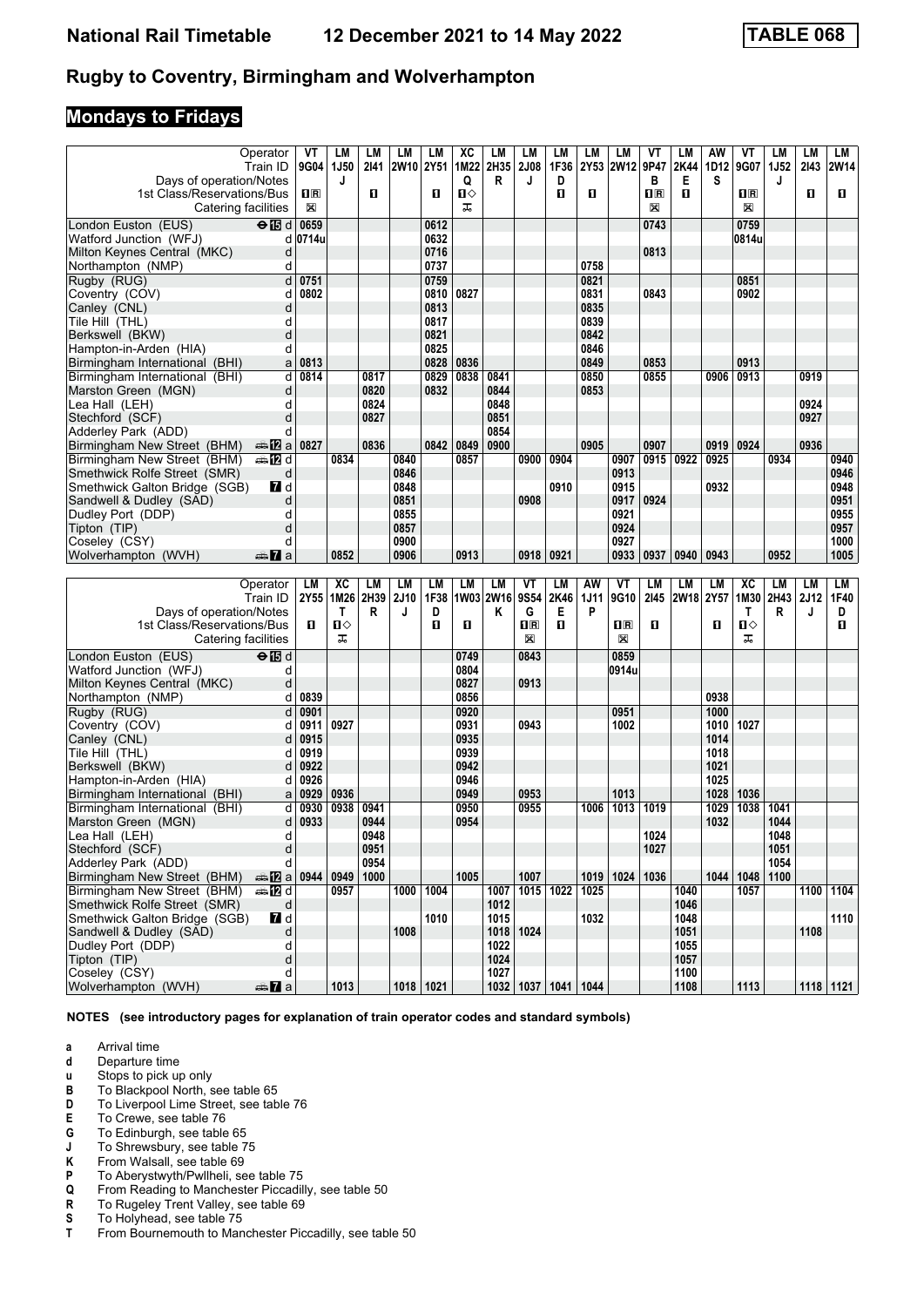# **Mondays to Fridays**

|                                                          | Operator                   | LM             | LM        | VT                      | LM           | AW            | VT    | LМ   | LM          | LM           | ХC        | LM                        | LM               | LМ        | LM           | LM        | ۷T           | LM           | AW           |
|----------------------------------------------------------|----------------------------|----------------|-----------|-------------------------|--------------|---------------|-------|------|-------------|--------------|-----------|---------------------------|------------------|-----------|--------------|-----------|--------------|--------------|--------------|
| Days of operation/Notes                                  | Train ID                   | 1W05 2W20      |           | 9P55<br>U               | 2K48         | 1D13<br>S     | 9G13  | 2147 | 2W22        | 2Y59         | 1M34      | 2H47<br>R                 | <b>2J14</b><br>J | 1F42<br>D |              | 1W07 2W24 | 9S60<br>G    | 2K50<br>Е    | 1J15<br>P    |
| 1st Class/Reservations/Bus                               |                            | 0              | ĸ         | $\overline{\mathbf{R}}$ | Е<br>O.      |               | 1R    | О    |             | O            | Q<br>п    |                           |                  | п         | О            | Κ<br>п    | $\Pi$ R      | $\mathbf{u}$ | в            |
|                                                          | Catering facilities        |                |           | ⊠                       |              |               | X     |      |             |              | ᠼ         |                           |                  |           |              |           | ᇁ            |              |              |
|                                                          |                            |                |           |                         |              |               |       |      |             |              |           |                           |                  |           |              |           |              |              |              |
| London Euston (EUS)                                      | $\Theta$ is d              | 0849           |           | 0943                    |              |               | 0959  |      |             |              |           |                           |                  |           | 0949         |           | 1043         |              |              |
| Watford Junction (WFJ)                                   | d                          | 0904           |           |                         |              |               | 1014u |      |             |              |           |                           |                  |           | 1004         |           |              |              |              |
| Milton Keynes Central (MKC)                              | d                          | 0927           |           | 1013                    |              |               |       |      |             | 1038         |           |                           |                  |           | 1025<br>1056 |           | 1113         |              |              |
| Northampton (NMP)                                        | d                          | 0956           |           |                         |              |               |       |      |             |              |           |                           |                  |           |              |           |              |              |              |
| Rugby (RUG)                                              | d<br>d                     | 1020           |           | 1043                    |              |               | 1051  |      |             | 1100<br>1113 | 1127      |                           |                  |           | 1120<br>1131 |           | 1143         |              |              |
| Coventry (COV)                                           | d                          | 1031<br>1035   |           |                         |              |               | 1102  |      |             | 1116         |           |                           |                  |           | 1135         |           |              |              |              |
| Canley (CNL)<br>Tile Hill (THL)                          | d                          | 1039           |           |                         |              |               |       |      |             | 1120         |           |                           |                  |           | 1139         |           |              |              |              |
| Berkswell (BKW)                                          | d                          | 1042           |           |                         |              |               |       |      |             | 1124         |           |                           |                  |           | 1142         |           |              |              |              |
| Hampton-in-Arden (HIA)                                   | d                          | 1046           |           |                         |              |               |       |      |             | 1128         |           |                           |                  |           | 1146         |           |              |              |              |
| Birmingham International (BHI)                           | a                          | 1049           |           | 1053                    |              |               | 1113  |      |             | 1131         | 1137      |                           |                  |           | 1149         |           | 1153         |              |              |
| Birmingham International (BHI)                           | d                          | 1050           |           | 1055                    |              | 1106          | 1113  | 1119 |             | 1131         | 1138      | 1141                      |                  |           | 1150         |           | 1155         |              | 1206         |
| Marston Green (MGN)                                      | d                          | 1054           |           |                         |              |               |       |      |             | 1135         |           | 1144                      |                  |           | 1154         |           |              |              |              |
| Lea Hall (LEH)                                           | d                          |                |           |                         |              |               |       | 1124 |             |              |           | 1148                      |                  |           |              |           |              |              |              |
| Stechford (SCF)                                          | d                          |                |           |                         |              |               |       | 1127 |             |              |           | 1151                      |                  |           |              |           |              |              |              |
| Adderley Park (ADD)                                      | d                          |                |           |                         |              |               |       |      |             |              |           | 1154                      |                  |           |              |           |              |              |              |
| Birmingham New Street (BHM)                              | ana ny ⊡a                  | 1105           |           | 1107                    |              | 1119          | 1124  | 1136 |             | 1145         | 1149      | 1200                      |                  |           | 1205         |           | 1207         |              | 1220         |
| Birmingham New Street (BHM)                              | <b>⊯ 12</b> d              |                | 1107      | 1115                    | 1122         | 1125          |       |      | 1140        |              | 1157      |                           | 1200             | 1204      |              | 1207      | 1215         | 1222         | 1225         |
| Smethwick Rolfe Street (SMR)                             | d                          |                | 1112      |                         |              |               |       |      | 1146        |              |           |                           |                  |           |              | 1212      |              |              |              |
| Smethwick Galton Bridge (SGB)                            | <b>7</b> d                 |                | 1115      |                         |              | 1132          |       |      | 1148        |              |           |                           |                  | 1210      |              | 1215      |              |              | 1232         |
| Sandwell & Dudley (SAD)                                  | d                          |                | 1118      | 1124                    |              |               |       |      | 1151        |              |           |                           | 1208             |           |              | 1218      | 1224         |              |              |
| Dudley Port (DDP)                                        | d                          |                | 1122      |                         |              |               |       |      | 1155        |              |           |                           |                  |           |              | 1222      |              |              |              |
| Tipton (TIP)                                             | d                          |                | 1124      |                         |              |               |       |      | 1157        |              |           |                           |                  |           |              | 1224      |              |              |              |
| Coseley (CSY)                                            | d                          |                | 1127      |                         |              |               |       |      | 1200        |              |           |                           |                  |           |              | 1227      |              |              |              |
| Wolverhampton (WVH)                                      | dan <mark>7</mark> a       |                | 1133      | 1137                    | 1140         | 1143          |       |      | 1205        |              | 1213      |                           | 1218             | 1221      |              | 1233      | 1237         | 1240         | 1244         |
|                                                          |                            |                |           |                         |              |               |       |      |             |              |           |                           |                  |           |              |           |              |              |              |
|                                                          |                            |                |           |                         |              |               |       |      |             |              |           |                           |                  |           |              |           |              |              |              |
|                                                          | Operator                   | VT             | <b>LM</b> | LМ                      | LM           | XC            | LM    | LM   | LM          | LМ           | <b>LM</b> | VT                        | LM               | AW        | VT           | <b>LM</b> | LМ           | LM           | XC           |
|                                                          | Train ID                   | 9G16           | 2149      | <b>2W26</b>             | 2Y61         | 1M38          | 2H51  | 2J16 | 1F44        |              | 1W09 2W28 | 9P65                      | 2K52             | 1D14      | 9G19         | 2151      |              | 2W30 2Y63    | 1M42         |
| Days of operation/Notes                                  |                            |                |           |                         |              | Т             | R     | J    | D           |              | Κ         | в                         | Е                | s         |              |           |              |              | Q            |
| 1st Class/Reservations/Bus                               |                            | $\mathbf{H}$ R | п         | 0                       | П            | П⇔            |       |      | п           | O            | п         | $\mathbf{I}^{\mathbb{R}}$ | п                |           | $n_{\rm R}$  | п         | п            | П            | п⇔           |
|                                                          | Catering facilities        | $\boxtimes$    |           |                         |              | ᠼ             |       |      |             |              |           | $\mathbb{X}$              |                  |           | $\boxtimes$  |           |              |              | ᠼ            |
| London Euston (EUS)                                      | $\Theta$ is d              | 1059           |           |                         |              |               |       |      |             | 1049         |           | 1143                      |                  |           | 1159         |           |              |              |              |
| Watford Junction (WFJ)                                   | d                          | 1114u          |           |                         |              |               |       |      |             | 1104         |           |                           |                  |           | 1214u        |           |              |              |              |
| Milton Keynes Central (MKC)                              | d                          |                |           |                         |              |               |       |      |             | 1131         |           | 1213                      |                  |           |              |           |              |              |              |
| Northampton (NMP)                                        | d                          |                |           |                         | 1138         |               |       |      |             | 1156         |           |                           |                  |           |              |           |              | 1238         |              |
| Rugby (RUG)                                              | d                          | 1151           |           |                         | 1200         |               |       |      |             | 1220         |           |                           |                  |           | 1251         |           |              | 1300         |              |
| Coventry (COV)                                           | d                          | 1202           |           |                         | 1210         | 1227          |       |      |             | 1231         |           | 1243                      |                  |           | 1302         |           |              | 1311         |              |
| Canley (CNL)                                             | d                          |                |           |                         | 1214         |               |       |      |             | 1235         |           |                           |                  |           |              |           |              | 1314         |              |
| Tile Hill (THL)                                          | d                          |                |           |                         | 1218         |               |       |      |             | 1239         |           |                           |                  |           |              |           |              | 1318         |              |
| Berkswell (BKW)                                          | d<br>d                     |                |           |                         | 1221<br>1225 |               |       |      |             | 1242<br>1246 |           |                           |                  |           |              |           |              | 1322<br>1326 |              |
| Hampton-in-Arden (HIA)<br>Birmingham International (BHI) | a                          | 1213           |           |                         | 1228         | 1236          |       |      |             | 1249         |           | 1253                      |                  |           | 1313         |           |              | 1329         | 1327<br>1336 |
| Birmingham International (BHI)                           | d                          | 1213           | 1219      |                         | 1229         | 1238          | 1241  |      |             | 1250         |           | 1255                      |                  | 1306      | 1313         | 1319      |              | 1329         | 1338         |
| Marston Green (MGN)                                      | d                          |                |           |                         | 1232         |               | 1244  |      |             | 1254         |           |                           |                  |           |              |           |              | 1333         |              |
| Lea Hall (LEH)                                           | d                          |                | 1224      |                         |              |               | 1248  |      |             |              |           |                           |                  |           |              | 1324      |              |              |              |
| Stechford (SCF)                                          | d                          |                | 1227      |                         |              |               | 1251  |      |             |              |           |                           |                  |           |              | 1327      |              |              |              |
| Adderley Park (ADD)                                      | d                          |                |           |                         |              |               | 1254  |      |             |              |           |                           |                  |           |              |           |              |              |              |
| Birmingham New Street (BHM)                              | $\triangle$ 223   1236     |                |           |                         |              | $1244$   1248 | 1300  |      |             | 1305         |           | 1307                      |                  | 1320      | 1323         | 1336      |              |              | 1344   1349  |
| Birmingham New Street (BHM)                              | <b>美卫d</b>                 |                |           | 1240                    |              | 1257          |       |      | 1300 1304   |              |           | 1307 1315 1322            |                  | 1325      |              |           | 1340         |              | 1357         |
| Smethwick Rolfe Street (SMR)                             | d                          |                |           | 1246                    |              |               |       |      |             |              | 1312      |                           |                  |           |              |           | 1346         |              |              |
| Smethwick Galton Bridge (SGB)                            | $\blacksquare$ d           |                |           | 1248                    |              |               |       |      | 1310        |              | 1315      |                           |                  | 1332      |              |           | 1348         |              |              |
| Sandwell & Dudley (SAD)                                  | d                          |                |           | 1251                    |              |               |       | 1308 |             |              |           | 1318 1324                 |                  |           |              |           | 1351         |              |              |
| Dudley Port (DDP)                                        | d                          |                |           | 1255                    |              |               |       |      |             |              | 1322      |                           |                  |           |              |           | 1355         |              |              |
| Tipton (TIP)                                             | d                          |                |           | 1257                    |              |               |       |      |             |              | 1324      |                           |                  |           |              |           | 1357         |              |              |
| Coseley (CSY)<br>Wolverhampton (WVH)                     | d<br>$\oplus \mathbf{Z}$ a |                |           | 1300<br>1306            |              | 1313          |       |      | 1318   1321 |              | 1327      | 1333   1337   1341   1344 |                  |           |              |           | 1400<br>1406 |              | 1413         |

**NOTES (see introductory pages for explanation of train operator codes and standard symbols)**

- **d** Departure time<br>**u** Stops to pick up
- **x** Stops to pick up only<br>**B** To Blackpool North. s
- To Blackpool North, see table 65
- **D** To Liverpool Lime Street, see table 76<br>**E** To Crewe, see table 76
- **E** To Crewe, see table 76<br>**G** To Edinburgh, see table
- 
- **6** To Edinburgh, see table 65<br>**J** To Shrewsbury, see table 7
- From Walsall, see table 69
- **-** To Shrewsbury see table 75
- **P** To Aberystwyth/Pwllheli, see table 75<br>**Q** From Reading to Manchester Piccadil **4** From Reading to Manchester Piccadilly, see table 50<br>**R** To Rugeley Trent Valley, see table 69
- **R** To Rugeley Trent Valley, see table 69<br>**S** To Holyhead, see table 75
- **6** To Holyhead, see table 75<br>**T** From Bournemouth to Man
- **T** From Bournemouth to Manchester Piccadilly, see table 50<br>**U** To Preston, see table 65
- To Preston, see table 65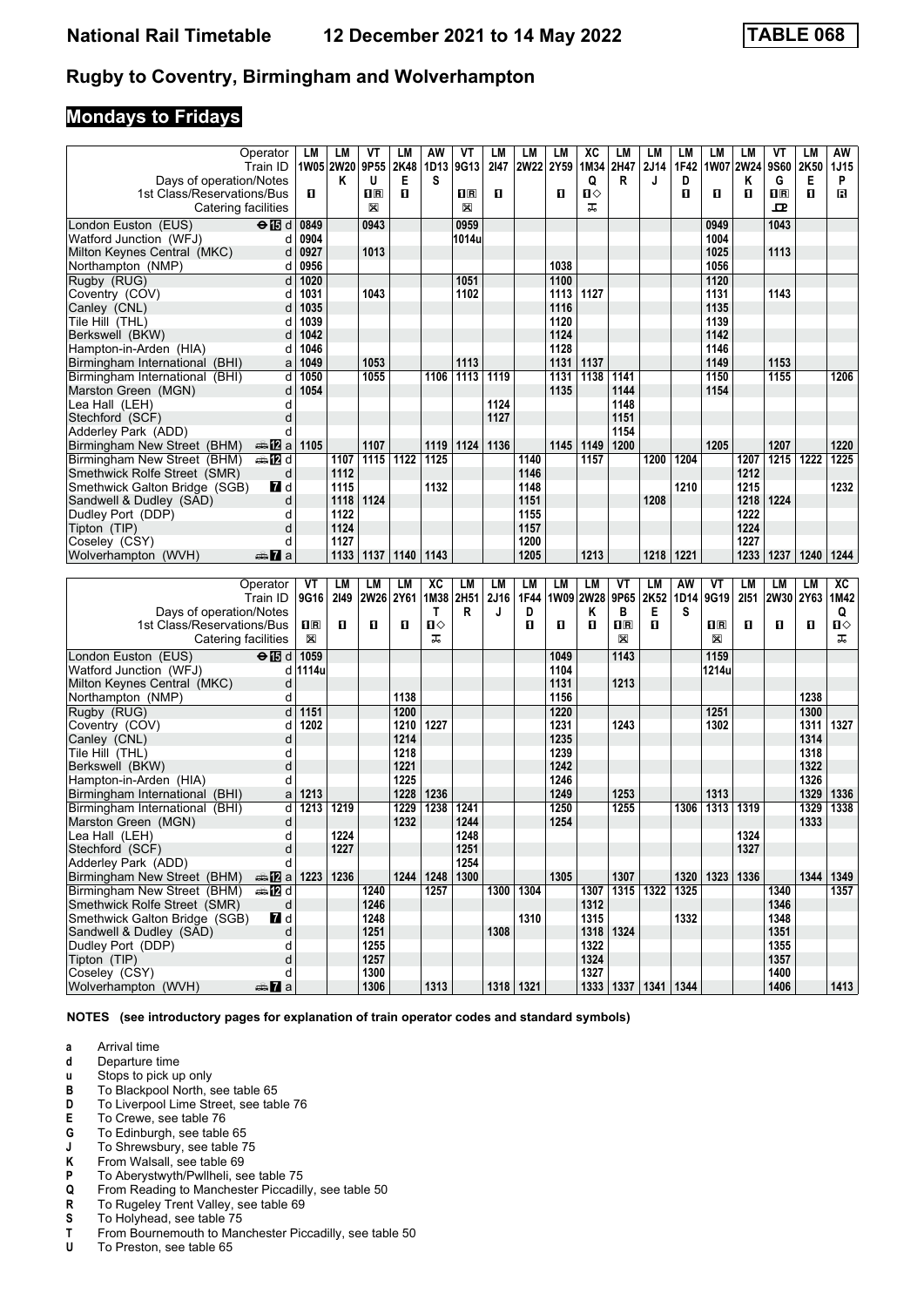# **Mondays to Fridays**

|                                                               | Operator                           | LM                                              | LM        | LМ   | LM           | LM           | VT                                              | LM           | AW           | VT                      | LM        | LM           | LM        | хc           | LМ        | LМ                      | LМ                        | LM           | LМ           |
|---------------------------------------------------------------|------------------------------------|-------------------------------------------------|-----------|------|--------------|--------------|-------------------------------------------------|--------------|--------------|-------------------------|-----------|--------------|-----------|--------------|-----------|-------------------------|---------------------------|--------------|--------------|
|                                                               | Train ID                           | 2H55 2J18                                       |           | 1F46 |              | 1W11 2W32    | 9S70                                            | 2K54         | 1J19         | 9G22                    | 2153      | 2W34         | 2Y65      | 1M46         | 2H59      | <b>2J20</b>             | 1F48                      | 1W13 2W36    |              |
| Days of operation/Notes                                       |                                    | R                                               | J         | D    |              | Κ            | G                                               | Е            | P            |                         |           |              |           | T            | R         | J                       | D                         |              | Κ            |
| 1st Class/Reservations/Bus                                    |                                    |                                                 |           | п    | П            |              | $\overline{\mathbf{H}}$ $\overline{\mathbf{R}}$ | п            |              | $\overline{\mathbf{R}}$ | п         | 0            | O         | п⇔           |           |                         | O                         | O            |              |
|                                                               | Catering facilities                |                                                 |           |      |              |              | ⊠                                               |              |              | ᇁ                       |           |              |           | ᠼ            |           |                         |                           |              |              |
| London Euston (EUS)                                           | $\Theta$ $\overline{\mathbb{B}}$ d |                                                 |           |      | 1149         |              | 1243                                            |              |              | 1259                    |           |              |           |              |           |                         |                           | 1249         |              |
| Watford Junction (WFJ)                                        | d                                  |                                                 |           |      | 1204         |              |                                                 |              |              | 1314u                   |           |              |           |              |           |                         |                           | 1304         |              |
| Milton Keynes Central (MKC)                                   | d                                  |                                                 |           |      | 1232<br>1256 |              | 1313                                            |              |              |                         |           |              | 1338      |              |           |                         |                           | 1332<br>1356 |              |
| Northampton (NMP)<br>Rugby (RUG)                              | d<br>d                             |                                                 |           |      | 1320         |              |                                                 |              |              | 1351                    |           |              | 1401      |              |           |                         |                           | 1420         |              |
| Coventry (COV)                                                | d                                  |                                                 |           |      | 1331         |              | 1343                                            |              |              | 1402                    |           |              | 1411      | 1427         |           |                         |                           | 1431         |              |
| Canley (CNL)                                                  | d                                  |                                                 |           |      | 1335         |              |                                                 |              |              |                         |           |              | 1415      |              |           |                         |                           | 1435         |              |
| Tile Hill (THL)                                               | d                                  |                                                 |           |      | 1339         |              |                                                 |              |              |                         |           |              | 1419      |              |           |                         |                           | 1439         |              |
| Berkswell (BKW)                                               | d                                  |                                                 |           |      | 1342         |              |                                                 |              |              |                         |           |              | 1422      |              |           |                         |                           | 1442         |              |
| Hampton-in-Arden (HIA)                                        | d                                  |                                                 |           |      | 1346         |              |                                                 |              |              |                         |           |              | 1426      |              |           |                         |                           | 1446         |              |
| Birmingham International (BHI)                                | a                                  |                                                 |           |      | 1349         |              | 1353                                            |              |              | 1413                    |           |              | 1429      | 1436         |           |                         |                           | 1449         |              |
| Birmingham International (BHI)                                | d                                  | 1341                                            |           |      | 1350         |              | 1355                                            |              | 1406         | 1413                    | 1420      |              | 1430      | 1438         | 1441      |                         |                           | 1450         |              |
| Marston Green (MGN)                                           | d                                  | 1344                                            |           |      | 1354         |              |                                                 |              |              |                         |           |              | 1433      |              | 1444      |                         |                           | 1454         |              |
| Lea Hall (LEH)                                                | d                                  | 1348                                            |           |      |              |              |                                                 |              |              |                         | 1425      |              |           |              | 1448      |                         |                           |              |              |
| Stechford (SCF)                                               | d                                  | 1351                                            |           |      |              |              |                                                 |              |              |                         | 1428      |              |           |              | 1451      |                         |                           |              |              |
| Adderley Park (ADD)                                           | d                                  | 1354                                            |           |      |              |              |                                                 |              |              |                         |           |              |           |              | 1454      |                         |                           |              |              |
| Birmingham New Street (BHM)                                   | dan 122 a                          | 1400                                            |           |      | 1405         |              | 1407                                            |              | 1420         | 1424                    | 1436      |              | 1444      | 1448         | 1500      |                         |                           | 1505         |              |
| Birmingham New Street (BHM)                                   | <del>⊯</del> ПИd                   |                                                 | 1400      | 1404 |              | 1407         | 1415                                            | 1422         | 1425         |                         |           | 1440         |           | 1457         |           | 1500                    | 1504                      |              | 1507         |
| Smethwick Rolfe Street (SMR)<br>Smethwick Galton Bridge (SGB) | d<br>$\blacksquare$                |                                                 |           | 1410 |              | 1412<br>1415 |                                                 |              | 1432         |                         |           | 1446<br>1448 |           |              |           |                         |                           |              | 1512<br>1515 |
| Sandwell & Dudley (SAD)                                       | d                                  |                                                 | 1408      |      |              | 1418         | 1424                                            |              |              |                         |           | 1451         |           |              |           | 1508                    | 1510                      |              | 1518         |
| Dudley Port (DDP)                                             | d                                  |                                                 |           |      |              | 1422         |                                                 |              |              |                         |           | 1455         |           |              |           |                         |                           |              | 1522         |
| Tipton (TIP)                                                  | d                                  |                                                 |           |      |              | 1424         |                                                 |              |              |                         |           | 1457         |           |              |           |                         |                           |              | 1524         |
| Coseley (CSY)                                                 | d                                  |                                                 |           |      |              | 1427         |                                                 |              |              |                         |           | 1500         |           |              |           |                         |                           |              | 1527         |
| Wolverhampton (WVH)                                           | $\frac{1}{2}$ a                    |                                                 | 1418      | 1421 |              | 1433         | 1437                                            | 1440         | 1444         |                         |           | 1506         |           | 1513         |           | 1518                    | 1521                      |              | 1533         |
|                                                               |                                    |                                                 |           |      |              |              |                                                 |              |              |                         |           |              |           |              |           |                         |                           |              |              |
|                                                               |                                    |                                                 |           |      |              |              |                                                 |              |              |                         |           |              |           |              |           |                         |                           |              |              |
|                                                               | Operator                           | VT                                              | LM        | AW   | VT           | <b>LM</b>    | LM                                              | <b>LM</b>    | LM           | XC                      | <b>LM</b> | <b>LM</b>    | LM        | <b>LM</b>    | LM        | VT                      | LМ                        | AW           | VT           |
|                                                               | Train ID                           | 9P77                                            | 2K56      | 1D15 | 9G25         | 1J64         | 2155                                            | 2W38 2Y67    |              | 1M50                    | 2H63      | <b>2J22</b>  | 1F50      |              | 1W15 2W40 | 9S80                    | 2K58                      | <b>1J23</b>  | 9G28         |
| Days of operation/Notes                                       |                                    | в                                               | Е         | s    |              | J            |                                                 |              |              | Q                       | R         | J            | D         |              | Κ         | G                       | Е                         | P            |              |
| 1st Class/Reservations/Bus                                    |                                    | $\overline{\mathbf{H}}$ $\overline{\mathbf{R}}$ | п         |      | 0 R          |              | п                                               | O.           | O            | п⇔                      |           |              | O         | O            | O         | $\overline{\mathbf{H}}$ | п                         | в            | $n_{\rm R}$  |
| Catering facilities                                           |                                    | ᇁ                                               |           |      | ᇁ            |              |                                                 |              |              | ᠼ                       |           |              |           |              |           | ᇁ                       |                           |              | ᇁ            |
| London Euston (EUS)                                           | $\Theta$ $\mathbb{E}$ d            | 1343                                            |           |      | 1359         |              |                                                 |              |              |                         |           |              |           | 1349         |           | 1443                    |                           |              | 1459         |
| Watford Junction (WFJ)                                        | d                                  |                                                 |           |      | 1414u        |              |                                                 |              |              |                         |           |              |           | 1404         |           |                         |                           |              | 1514u        |
| Milton Keynes Central (MKC)                                   | d                                  | 1413                                            |           |      |              |              |                                                 |              |              |                         |           |              |           | 1436         |           | 1513                    |                           |              |              |
| Northampton (NMP)                                             | d                                  |                                                 |           |      |              |              |                                                 |              | 1438         |                         |           |              |           | 1456         |           |                         |                           |              |              |
| Rugby (RUG)                                                   | d                                  |                                                 |           |      | 1451         |              |                                                 |              | 1500         |                         |           |              |           | 1520         |           |                         |                           |              | 1551         |
| Coventry (COV)<br>Canley (CNL)                                | d<br>d                             | 1443                                            |           |      | 1502         |              |                                                 |              | 1511<br>1514 | 1527                    |           |              |           | 1531<br>1535 |           | 1543                    |                           |              | 1602         |
| Tile Hill (THL)                                               | d                                  |                                                 |           |      |              |              |                                                 |              | 1518         |                         |           |              |           | 1539         |           |                         |                           |              |              |
| Berkswell (BKW)                                               | d                                  |                                                 |           |      |              |              |                                                 |              | 1522         |                         |           |              |           | 1542         |           |                         |                           |              |              |
| Hampton-in-Arden (HIA)                                        | d                                  |                                                 |           |      |              |              |                                                 |              | 1526         |                         |           |              |           | 1546         |           |                         |                           |              |              |
| Birmingham International (BHI)                                | a                                  | 1453                                            |           |      | 1513         |              |                                                 |              | 1529         | 1536                    |           |              |           | 1549         |           | 1553                    |                           |              | 1613         |
| Birmingham International (BHI)                                | d                                  | 1455                                            |           | 1506 | 1513         |              | 1519                                            |              | 1529         | 1538                    | 1541      |              |           | 1550         |           | 1555                    |                           | 1606         | 1613         |
| Marston Green (MGN)                                           | d                                  |                                                 |           |      |              |              |                                                 |              | 1533         |                         | 1544      |              |           | 1554         |           |                         |                           |              |              |
| Lea Hall (LEH)                                                | d                                  |                                                 |           |      |              |              | 1524                                            |              |              |                         | 1548      |              |           |              |           |                         |                           |              |              |
| Stechford (SCF)                                               | d                                  |                                                 |           |      |              |              | 1527                                            |              |              |                         | 1551      |              |           |              |           |                         |                           |              |              |
| Adderley Park (ADD)                                           | d                                  |                                                 |           |      |              |              | 1536                                            |              |              | 1544 1548               | 1554      |              |           | 1605         |           |                         |                           |              |              |
| Birmingham New Street (BHM)<br>Birmingham New Street (BHM)    | <b>as 122</b> a 1507               |                                                 | 1515 1522 | 1525 | 1519 1523    | 1534         |                                                 | 1540         |              | 1557                    | 1600      | 1600         | 1604      |              | 1607      | 1607                    |                           | 1625         | 1619   1625  |
| Smethwick Rolfe Street (SMR)                                  | <del>◎</del> 卫d<br>d               |                                                 |           |      |              |              |                                                 | 1546         |              |                         |           |              |           |              | 1612      | 1615 1622               |                           |              |              |
| Smethwick Galton Bridge (SGB)                                 | 7d                                 |                                                 |           | 1531 |              |              |                                                 | 1548         |              |                         |           |              | 1610      |              | 1615      |                         |                           | 1632         |              |
| Sandwell & Dudley (SAD)                                       | d                                  | 1524                                            |           |      |              |              |                                                 | 1551         |              |                         |           | 1608         |           |              |           | 1618   1624             |                           |              |              |
| Dudley Port (DDP)                                             | d                                  |                                                 |           |      |              |              |                                                 | 1555         |              |                         |           |              |           |              | 1622      |                         |                           |              |              |
| Tipton (TIP)                                                  | d                                  |                                                 |           |      |              |              |                                                 | 1557         |              |                         |           |              |           |              | 1624      |                         |                           |              |              |
| Coseley (CSY)<br>Wolverhampton (WVH)                          | d<br>de <b>1537</b> 1540 1543      |                                                 |           |      |              | 1552         |                                                 | 1600<br>1606 |              | 1613                    |           |              | 1618 1621 |              | 1627      |                         | 1633   1637   1640   1644 |              |              |

**NOTES (see introductory pages for explanation of train operator codes and standard symbols)**

**a** Arrival time<br>**d** Departure t

**d** Departure time<br>**u** Stops to pick up

**x** Stops to pick up only<br>**B** To Blackpool North. s

- To Blackpool North, see table 65
- **D** To Liverpool Lime Street, see table 76<br>**E** To Crewe, see table 76
- **E** To Crewe, see table 76<br>**G** To Edinburgh, see table
- 
- **6** To Edinburgh, see table 65<br>**J** To Shrewsbury, see table 7
- From Walsall, see table 69
- **-** To Shrewsbury see table 75
- **P** To Aberystwyth/Pwllheli, see table 75<br>**Q** From Reading to Manchester Piccadil **4** From Reading to Manchester Piccadilly, see table 50<br>**R** To Rugeley Trent Valley, see table 69
- **R** To Rugeley Trent Valley, see table 69<br>**S** To Holyhead, see table 75
- **6** To Holyhead, see table 75<br>**T** From Bournemouth to Man
- From Bournemouth to Manchester Piccadilly, see table 50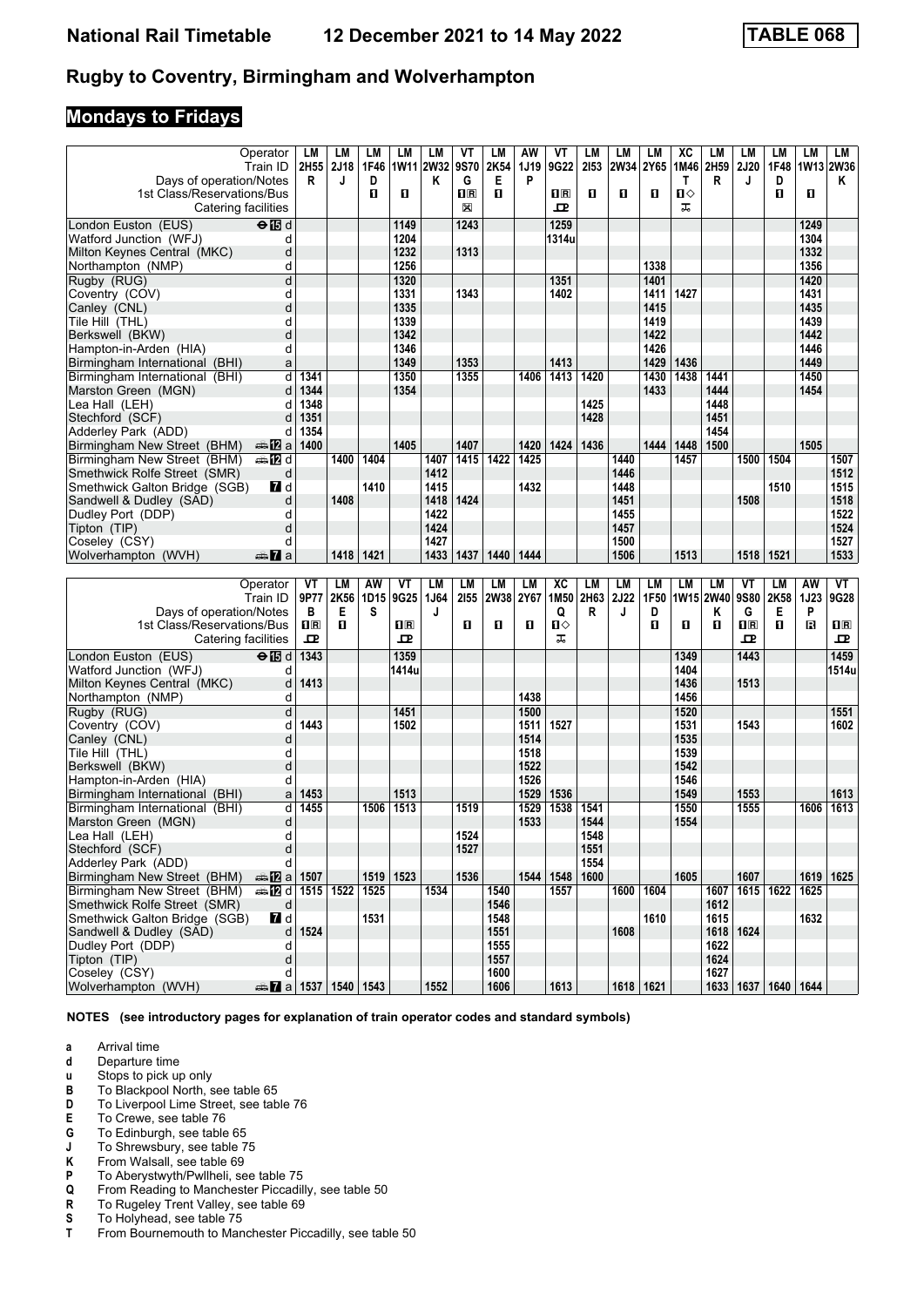## **Mondays to Fridays**

|                                                       | Operator<br>Train ID               | LM              | LM<br>2157   | LМ<br> 2W42              | LM<br>2Y69   | хc<br>1M54      | LM<br>2H67 | LM<br><b>2J24</b>       | LM<br>1F <sub>52</sub> | LM<br> 1W17 2W44 | LM                | ۷T<br>9P85              | LМ<br>2K60             | AW<br>1D16   | LМ<br>2159                | LМ           | LМ<br>2J25 2W46 2Y71 | LM           | VT<br>9G32   |
|-------------------------------------------------------|------------------------------------|-----------------|--------------|--------------------------|--------------|-----------------|------------|-------------------------|------------------------|------------------|-------------------|-------------------------|------------------------|--------------|---------------------------|--------------|----------------------|--------------|--------------|
| Days of operation/Notes                               |                                    | 1J66<br>J       |              |                          |              | T               | R          | J                       | D                      |                  | Κ                 | в                       | Е                      | L            |                           | J            |                      |              |              |
| 1st Class/Reservations/Bus                            |                                    |                 | п            |                          | O            | П⇔              |            |                         | O                      | O                | п                 | $\overline{\mathbf{B}}$ | п                      |              | O                         |              |                      | O            | $n_{\rm R}$  |
| Catering facilities                                   |                                    |                 |              |                          |              | ᠼ               |            |                         |                        |                  |                   | ᇁ                       |                        |              |                           |              |                      |              | ᇁ            |
| London Euston (EUS)                                   | $\Theta$ $\overline{\mathbb{B}}$ d |                 |              |                          |              |                 |            |                         |                        | 1449             |                   | 1543                    |                        |              |                           |              |                      |              | 1623         |
| Watford Junction (WFJ)                                | d                                  |                 |              |                          |              |                 |            |                         |                        | 1504             |                   |                         |                        |              |                           |              |                      |              | 1637u        |
| Milton Keynes Central (MKC)                           | d                                  |                 |              |                          |              |                 |            |                         |                        | 1531             |                   | 1613                    |                        |              |                           |              |                      |              |              |
| Northampton (NMP)                                     | d                                  |                 |              |                          | 1538         |                 |            |                         |                        | 1556             |                   |                         |                        |              |                           |              |                      | 1638         |              |
| Rugby (RUG)                                           | d                                  |                 |              |                          | 1600         |                 |            |                         |                        | 1620             |                   |                         |                        |              |                           |              |                      | 1700         |              |
| Coventry (COV)                                        | d                                  |                 |              |                          | 1610         | 1627            |            |                         |                        | 1631             |                   | 1643                    |                        |              |                           |              |                      | 1710         | 1722         |
| Canley (CNL)                                          | d<br>d                             |                 |              |                          | 1614<br>1618 |                 |            |                         |                        | 1635<br>1639     |                   |                         |                        |              |                           |              |                      | 1714<br>1718 |              |
| Tile Hill (THL)<br>Berkswell (BKW)                    | d                                  |                 |              |                          | 1621         |                 |            |                         |                        | 1642             |                   |                         |                        |              |                           |              |                      | 1721         |              |
| Hampton-in-Arden (HIA)                                | d                                  |                 |              |                          | 1625         |                 |            |                         |                        | 1646             |                   |                         |                        |              |                           |              |                      | 1725         |              |
| Birmingham International (BHI)                        | a                                  |                 |              |                          | 1628         | 1636            |            |                         |                        | 1649             |                   | 1653                    |                        |              |                           |              |                      | 1728         | 1733         |
| Birmingham International (BHI)                        | d                                  |                 | 1619         |                          | 1629         | 1638            | 1641       |                         |                        | 1650             |                   | 1655                    |                        | 1706         | 1719                      |              |                      | 1729         | 1733         |
| Marston Green (MGN)                                   | d                                  |                 |              |                          | 1632         |                 | 1644       |                         |                        | 1654             |                   |                         |                        |              |                           |              |                      | 1732         |              |
| Lea Hall (LEH)                                        | d                                  |                 | 1624         |                          |              |                 | 1648       |                         |                        |                  |                   |                         |                        |              | 1724                      |              |                      |              |              |
| Stechford (SCF)                                       | d                                  |                 | 1627         |                          |              |                 | 1651       |                         |                        |                  |                   |                         |                        |              | 1727                      |              |                      |              |              |
| Adderley Park (ADD)                                   | d                                  |                 |              |                          |              |                 | 1654       |                         |                        |                  |                   |                         |                        |              |                           |              |                      |              |              |
| Birmingham New Street (BHM)                           | ana <mark>na</mark> ma             |                 | 1636         |                          | 1645         | 1648            | 1700       |                         |                        | 1705             |                   | 1707                    |                        | 1719         | 1734                      |              |                      | 1744         | 1745         |
| Birmingham New Street (BHM)                           | dan Dana d                         | 1634            |              | 1640                     |              | 1657            |            | 1700                    | 1704                   |                  | 1707              | 1715                    | $\overline{1722}$      | 1725         |                           | 1734         | 1740                 |              |              |
| Smethwick Rolfe Street (SMR)                          | d                                  |                 |              | 1646                     |              |                 |            |                         |                        |                  | 1712              |                         |                        |              |                           |              | 1746                 |              |              |
| Smethwick Galton Bridge (SGB)                         | 7d                                 |                 |              | 1648                     |              |                 |            |                         | 1710                   |                  | 1715              |                         |                        | 1732         |                           |              | 1748                 |              |              |
| Sandwell & Dudley (SAD)                               | d                                  |                 |              | 1651                     |              |                 |            | 1708                    |                        |                  | 1718              | 1724                    |                        |              |                           |              | 1751                 |              |              |
| Dudley Port (DDP)                                     | d                                  |                 |              | 1655                     |              |                 |            |                         |                        |                  | 1722              |                         |                        |              |                           |              | 1755                 |              |              |
| Tipton (TIP)                                          | d                                  |                 |              | 1657                     |              |                 |            |                         |                        |                  | 1724              |                         |                        |              |                           |              | 1757                 |              |              |
| Coseley (CSY)<br>Wolverhampton (WVH)                  | d                                  | 1652            |              | 1700<br>1705             |              | 1713            |            | 1718                    | 1721                   |                  | 1727<br>1733      | 1737                    | 1741                   | 1744         |                           | 1746<br>1752 | 1800<br>1806         |              |              |
|                                                       | dan <mark>7</mark> a               |                 |              |                          |              |                 |            |                         |                        |                  |                   |                         |                        |              |                           |              |                      |              |              |
|                                                       |                                    |                 |              |                          |              |                 |            |                         |                        |                  |                   |                         |                        |              |                           |              |                      |              |              |
|                                                       |                                    |                 |              |                          |              |                 |            |                         |                        |                  |                   |                         |                        |              |                           |              |                      |              |              |
|                                                       | Operator<br>Train ID               | XC<br>1M58 2H71 | <b>LM</b>    | <b>LM</b><br><b>2J26</b> | LM<br>1F54   | LM<br>1W19 2W48 | LM         | VT<br>9S93              | LM<br>2K62             | AW<br>1J27       | <b>LM</b><br>2161 | <b>LM</b>               | <b>LM</b><br>1J68 2W50 | <b>LM</b>    | VT<br>9G35                | XC<br>1M62   | <b>LM</b><br>2H75    | LM<br>2J28   | LM<br>1Y85   |
| Days of operation/Notes                               |                                    | Q               | R            | J                        | D            |                 | Κ          | G                       | Е                      | н                |                   | J                       |                        | <b>2Y73</b>  |                           | Τ            | R                    | J            |              |
| 1st Class/Reservations/Bus                            |                                    | ்ப              |              |                          | O            | п               | п          | $\overline{\mathbf{H}}$ | O                      |                  | п                 |                         |                        | п            | $\mathbf{I}^{\mathbb{R}}$ | ப⇔           |                      |              | O            |
| Catering facilities                                   |                                    | ᠼ               |              |                          |              |                 |            | 고                       |                        |                  |                   |                         |                        |              | X                         | ᠼ            |                      |              |              |
| London Euston (EUS)                                   | $\Theta$ $\blacksquare$ d          |                 |              |                          |              | 1549            |            | 1643                    |                        |                  |                   |                         |                        |              | 1720                      |              |                      |              | 1652         |
| Watford Junction (WFJ)                                | d                                  |                 |              |                          |              | 1604            |            |                         |                        |                  |                   |                         |                        |              |                           |              |                      |              |              |
| Milton Keynes Central (MKC)                           | d                                  |                 |              |                          |              | 1632            |            | 1713                    |                        |                  |                   |                         |                        |              |                           |              |                      |              | 1733         |
| Northampton (NMP)                                     | d                                  |                 |              |                          |              | 1656            |            |                         |                        |                  |                   |                         |                        | 1738         |                           |              |                      |              | 1753         |
| Rugby (RUG)                                           | d                                  |                 |              |                          |              | 1720            |            |                         |                        |                  |                   |                         |                        | 1800         | 1810                      |              |                      |              | 1819         |
| Coventry (COV)                                        | d                                  | 1728            |              |                          |              | 1731            |            | 1743                    |                        |                  |                   |                         |                        | 1810         | 1822                      | 1827         |                      |              | 1831         |
| Canley (CNL)                                          | d                                  |                 |              |                          |              | 1735            |            |                         |                        |                  |                   |                         |                        | 1814         |                           |              |                      |              | 1835         |
| Tile Hill (THL)                                       | d                                  |                 |              |                          |              | 1739            |            |                         |                        |                  |                   |                         |                        | 1818         |                           |              |                      |              | 1839         |
| Berkswell (BKW)                                       | d                                  |                 |              |                          |              | 1742            |            |                         |                        |                  |                   |                         |                        | 1821         |                           |              |                      |              | 1842         |
| Hampton-in-Arden (HIA)                                | d                                  |                 |              |                          |              | 1746            |            |                         |                        |                  |                   |                         |                        | 1825         |                           |              |                      |              | 1846         |
| Birmingham International (BHI)                        | a<br>d                             | 1737            |              |                          |              | 1749            |            | 1753                    |                        |                  |                   |                         |                        | 1828         | 1833                      | 1836         |                      |              | 1849         |
| Birmingham International (BHI)<br>Marston Green (MGN) | d                                  | 1738            | 1741<br>1744 |                          |              | 1750<br>1754    |            | 1755                    |                        | 1806             | 1819              |                         |                        | 1829<br>1832 | 1833                      | 1838         | 1841<br>1844         |              | 1850<br>1854 |
|                                                       | d                                  |                 |              |                          |              |                 |            |                         |                        |                  | 1824              |                         |                        |              |                           |              | 1848                 |              |              |
| Lea Hall (LEH)<br>Stechford (SCF)                     | $\sf d$                            |                 | 1748<br>1751 |                          |              |                 |            |                         |                        |                  | 1827              |                         |                        |              |                           |              | 1851                 |              |              |
| Adderley Park (ADD)                                   | d                                  |                 | 1754         |                          |              |                 |            |                         |                        |                  |                   |                         |                        |              |                           |              | 1854                 |              |              |
| Birmingham New Street (BHM)                           | <b>▲图 a 1748 1800</b>              |                 |              |                          |              | 1805            |            | 1807                    |                        |                  | 1819 1834         |                         |                        |              | $1845$   1845             |              | 1848 1900            |              | 1905         |
| Birmingham New Street (BHM)                           | <b>4 72 d 1757</b>                 |                 |              | 1800                     | 1804         |                 | 1807       |                         | 1815 1822              | 1825             |                   | 1834                    | 1840                   |              |                           | 1857         |                      | 1900         |              |
| Smethwick Rolfe Street (SMR)                          | d                                  |                 |              |                          |              |                 | 1812       |                         |                        |                  |                   |                         | 1846                   |              |                           |              |                      |              |              |
| Smethwick Galton Bridge (SGB)                         | $\blacksquare$ d                   |                 |              |                          | 1810         |                 | 1815       |                         |                        | 1832             |                   |                         | 1848                   |              |                           |              |                      |              |              |
| Sandwell & Dudley (SAD)                               | d                                  |                 |              | 1808                     |              |                 | 1818       | 1824                    |                        |                  |                   |                         | 1851                   |              |                           |              |                      | 1908         |              |
| Dudley Port (DDP)                                     | d                                  |                 |              |                          |              |                 | 1822       |                         |                        |                  |                   |                         | 1855                   |              |                           |              |                      |              |              |
| Tipton (TIP)                                          | d                                  |                 |              |                          |              |                 | 1824       |                         |                        |                  |                   |                         | 1857                   |              |                           |              |                      |              |              |
| Coseley (CSY)<br>Wolverhampton (WVH)                  | d<br>$\frac{1}{2}$ a 1813          |                 |              |                          | 1818 1821    |                 | 1827       |                         | 1833 1837 1840 1844    |                  |                   |                         | 1900<br>1852   1905    |              |                           | 1913         |                      | 1918         |              |

**NOTES (see introductory pages for explanation of train operator codes and standard symbols)**

**a** Arrival time<br>**d** Departure t

**d** Departure time<br>**u** Stops to pick up

**x** Stops to pick up only<br>**B** To Blackpool North. s

- To Blackpool North, see table 65
- **D** To Liverpool Lime Street, see table 76<br>**E** To Crewe, see table 76
- **E** To Crewe, see table 76<br>**G** To Edinburgh, see table
- To Edinburgh, see table 65
- **+** To Aberystwyth, see table 75
- **-** To Shrewsbury, see table 75<br>**K** From Walsall, see table 69
- **K** From Walsall, see table 69<br>**L** To Chester, see table 75
- To Chester, see table 75
- **4** From Reading to Manchester Piccadilly, see table 50<br>**R** To Rugeley Trent Valley, see table 69
- **R** To Rugeley Trent Valley, see table 69<br>**T** From Bournemouth to Manchester Pic
- From Bournemouth to Manchester Piccadilly, see table 50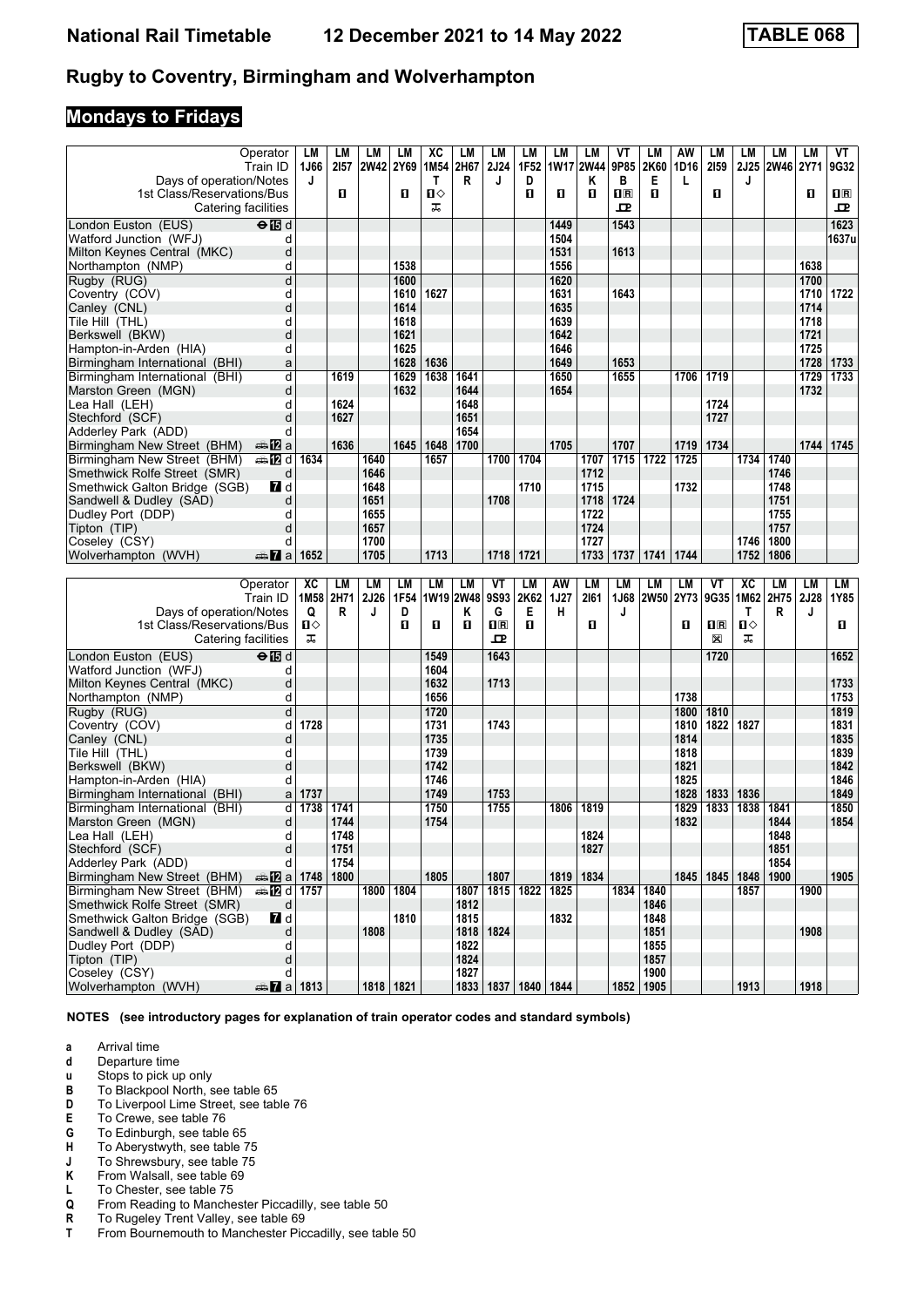## **Mondays to Fridays**

|                                                       | Operator<br>Train ID      | LM<br>2W52 9S97 | ٧T                           | LM<br>2K66   | AW<br>1D17        | LM<br>2163   | LM<br>1F63   | LM<br><b>2W54</b>        | LM<br>2Y75   | VT<br>9J38             | ХC<br>1M66              | LM<br>2H79 | LМ<br><b>2J30</b>        | LM           | LM<br>1Y87 2W56 9K39 | ۷T                                                   | LМ<br>2K68   | AW<br>1J31           | LМ<br>2165 |
|-------------------------------------------------------|---------------------------|-----------------|------------------------------|--------------|-------------------|--------------|--------------|--------------------------|--------------|------------------------|-------------------------|------------|--------------------------|--------------|----------------------|------------------------------------------------------|--------------|----------------------|------------|
| Days of operation/Notes                               |                           | ĸ               | V                            | Е            | L                 |              | D            |                          |              | J                      | $\mathsf{T}$            | R          | J                        |              |                      | Е                                                    | Е            | н                    |            |
| 1st Class/Reservations/Bus<br>Catering facilities     |                           |                 | $\overline{\mathbf{R}}$<br>ᇁ | п            |                   | O            | п            | O                        | O            | $n_{\rm R}$<br>X       | п⇔<br>ᠼ                 | П          |                          | O            |                      | $\overline{\mathbf{H}}$ $\overline{\mathbf{R}}$<br>X | п            |                      | O          |
| London Euston (EUS)                                   | $\Theta$ is d             |                 | 1743                         |              |                   |              |              |                          |              | 1823                   |                         |            |                          | 1752         |                      | 1843                                                 |              |                      |            |
| Watford Junction (WFJ)                                | d                         |                 |                              |              |                   |              |              |                          |              | 1837u                  |                         |            |                          |              |                      |                                                      |              |                      |            |
| Milton Keynes Central (MKC)                           | d                         |                 | 1813u                        |              |                   |              |              |                          |              |                        |                         |            |                          | 1833         |                      | 1913                                                 |              |                      |            |
| Northampton (NMP)                                     | d                         |                 |                              |              |                   |              |              |                          | 1838         |                        |                         |            |                          | 1856         |                      |                                                      |              |                      |            |
| Rugby (RUG)                                           | d                         |                 |                              |              |                   |              |              |                          | 1900         |                        |                         |            |                          | 1919         |                      |                                                      |              |                      |            |
| Coventry (COV)                                        | d                         |                 | 1843                         |              |                   |              |              |                          | 1911         | 1922                   | 1928                    |            |                          | 1931         |                      | 1943                                                 |              |                      |            |
| Canley (CNL)                                          | d<br>d                    |                 |                              |              |                   |              |              |                          | 1915<br>1919 |                        |                         |            |                          | 1935<br>1939 |                      |                                                      |              |                      |            |
| Tile Hill (THL)<br>Berkswell (BKW)                    | d                         |                 |                              |              |                   |              |              |                          | 1922         |                        |                         |            |                          | 1942         |                      |                                                      |              |                      |            |
| Hampton-in-Arden (HIA)                                | d                         |                 |                              |              |                   |              |              |                          | 1926         |                        |                         |            |                          | 1946         |                      |                                                      |              |                      |            |
| Birmingham International (BHI)                        | a                         |                 | 1853                         |              |                   |              |              |                          | 1929         | 1933                   | 1937                    |            |                          | 1949         |                      | 1953                                                 |              |                      |            |
| Birmingham International (BHI)                        | d                         |                 | 1855                         |              | 1906              | 1919         |              |                          | 1930         | 1933                   | 1938                    | 1941       |                          | 1950         |                      | 1955                                                 |              | 2006                 | 2019       |
| Marston Green (MGN)                                   | d                         |                 |                              |              |                   |              |              |                          | 1933         |                        |                         | 1944       |                          | 1953         |                      |                                                      |              |                      |            |
| Lea Hall (LEH)                                        | d                         |                 |                              |              |                   | 1924         |              |                          |              |                        |                         | 1948       |                          |              |                      |                                                      |              |                      | 2024       |
| Stechford (SCF)                                       | d                         |                 |                              |              |                   | 1927         |              |                          |              |                        |                         | 1951       |                          |              |                      |                                                      |              |                      | 2027       |
| Adderley Park (ADD)                                   | d                         |                 |                              |              |                   |              |              |                          |              |                        |                         | 1954       |                          |              |                      |                                                      |              |                      |            |
| Birmingham New Street (BHM)                           | dan <mark>ina</mark> pa   |                 | 1907                         |              | 1920              | 1934         |              |                          | 1945         | 1945                   | 1949                    | 2000       |                          | 2005         |                      | 2006                                                 |              | 2020                 | 2036       |
| Birmingham New Street (BHM)                           | <b>⊯ 12</b> d             | 1907            | 1915                         | 1922         | 1925              |              | 1938         | 1942                     |              | 1950                   | 1957                    |            | 2003                     |              | 2007                 | 2015                                                 | 2022         | 2025                 |            |
| Smethwick Rolfe Street (SMR)                          | d                         | 1912            |                              |              |                   |              |              | 1948                     |              |                        |                         |            |                          |              | 2013                 |                                                      |              |                      |            |
| Smethwick Galton Bridge (SGB)                         | <b>7</b> d                | 1915            |                              |              | 1932              |              |              | 1950                     |              |                        |                         |            |                          |              | 2015                 |                                                      |              | 2032                 |            |
| Sandwell & Dudley (SAD)                               | d                         | 1918            | 1924                         |              |                   |              |              | 1953                     |              | 1959                   |                         |            | 2011                     |              | 2018                 | 2024                                                 |              |                      |            |
| Dudley Port (DDP)                                     | d                         | 1922            |                              |              |                   |              |              | 1957                     |              |                        |                         |            |                          |              | 2021                 |                                                      |              |                      |            |
| Tipton (TIP)                                          | d                         | 1924            |                              |              |                   |              |              | 1959                     |              |                        |                         |            |                          |              | 2024                 |                                                      |              |                      |            |
| Coseley (CSY)<br>Wolverhampton (WVH)                  | d                         | 1927<br>1933    | 1937                         | 1940         | 1945              |              | 1950<br>1956 | 2002<br>2007             |              | 2011                   | 2013                    |            | 2021                     |              | 2027<br>2033         | 2037                                                 | 2040 2043    |                      |            |
|                                                       | $\frac{1}{2}$ a           |                 |                              |              |                   |              |              |                          |              |                        |                         |            |                          |              |                      |                                                      |              |                      |            |
|                                                       |                           |                 |                              |              |                   |              |              |                          |              |                        |                         |            |                          |              |                      |                                                      |              |                      |            |
|                                                       |                           |                 |                              |              |                   |              |              |                          |              |                        |                         |            |                          |              |                      |                                                      |              |                      |            |
|                                                       | Operator<br>Train ID      | LM<br>1F89      | LM                           | LМ           | VT<br>9G41   1M70 | XC           | LM<br>2H83   | <b>LM</b><br><b>2J32</b> | LM           | <b>LM</b><br>1Y91 2W60 | VT<br>9K42              | LM<br>2K70 | AW<br>1H98               | LM<br>1F61   | <b>LM</b><br>2167    | LM<br><b>2W62</b>                                    | LM           | VT<br>2C29 9G44 1M74 | ХC         |
| Days of operation/Notes                               |                           | D               | 2W58 2Y77                    |              |                   | Q            | R            | J                        |              | Κ                      | Е                       | Е          | C                        | D            |                      |                                                      |              |                      | Τ          |
| 1st Class/Reservations/Bus                            |                           | п               |                              | O            | $n_{\rm R}$       | $\mathbf{u}$ |              |                          | O            |                        | $\overline{\mathbf{H}}$ | П          |                          | п            | 0                    | П                                                    | O            | $n_{\rm R}$          | П⇔         |
| Catering facilities                                   |                           |                 |                              |              | ᇁ                 | ᠼ            |              |                          |              |                        | ᇁ                       |            |                          |              |                      |                                                      |              | 굔                    | ᠼ          |
| London Euston (EUS)                                   | $\Theta$ $\blacksquare$ d |                 |                              |              | 1923              |              |              |                          | 1852         |                        | 1943                    |            |                          |              |                      |                                                      |              | 2019                 |            |
| Watford Junction (WFJ)                                | d                         |                 |                              |              |                   |              |              |                          |              |                        |                         |            |                          |              |                      |                                                      |              | 2033u                |            |
| Milton Keynes Central (MKC)                           | d                         |                 |                              |              |                   |              |              |                          | 1932         |                        | 2013                    |            |                          |              |                      |                                                      |              |                      |            |
| Northampton (NMP)                                     | d                         |                 |                              | 1938         |                   |              |              |                          | 1956         |                        |                         |            |                          |              |                      |                                                      |              |                      |            |
| Rugby (RUG)                                           | d                         |                 |                              | 2000         | 2013              |              |              |                          | 2020         |                        |                         |            |                          |              |                      |                                                      |              | 2113                 |            |
| Coventry (COV)                                        | d                         |                 |                              | 2010         | 2022              | 2027         |              |                          | 2031         |                        | 2043                    |            |                          |              |                      |                                                      | 2112         | 2123                 | 2127       |
| Canley (CNL)                                          | d                         |                 |                              | 2014         |                   |              |              |                          | 2035         |                        |                         |            |                          |              |                      |                                                      | 2115         |                      |            |
| Tile Hill (THL)                                       | d                         |                 |                              | 2018         |                   |              |              |                          | 2039         |                        |                         |            |                          |              |                      |                                                      | 2119         |                      |            |
| Berkswell (BKW)                                       | d                         |                 |                              | 2021         |                   |              |              |                          | 2042         |                        |                         |            |                          |              |                      |                                                      | 2123         |                      |            |
| Hampton-in-Arden (HIA)                                | d                         |                 |                              | 2026         |                   |              |              |                          | 2046         |                        |                         |            |                          |              |                      |                                                      | 2127         |                      |            |
| Birmingham International (BHI)                        | a                         |                 |                              | 2029         | 2034              | 2036         |              |                          | 2049         |                        | 2053                    |            |                          |              |                      |                                                      | 2130 2134    |                      | 2136       |
| Birmingham International (BHI)<br>Marston Green (MGN) | d<br>d                    |                 |                              | 2029<br>2033 | 2034              | 2038         | 2041<br>2044 |                          | 2050<br>2054 |                        | 2055                    |            | 2106                     |              | 2120<br>2123         |                                                      | 2130<br>2134 | 2135                 | 2138       |
|                                                       | d                         |                 |                              |              |                   |              |              |                          |              |                        |                         |            |                          |              |                      |                                                      |              |                      |            |
| Lea Hall (LEH)<br>Stechford (SCF)                     | $\sf d$                   |                 |                              |              |                   |              | 2048<br>2051 |                          |              |                        |                         |            |                          |              | 2127<br>2130         |                                                      |              |                      |            |
| Adderley Park (ADD)                                   | d                         |                 |                              |              |                   |              | 2054         |                          |              |                        |                         |            |                          |              |                      |                                                      |              |                      |            |
| Birmingham New Street (BHM)                           | ⊯a <b>12</b> a            |                 |                              |              | 2044 2045 2048    |              | 2100         |                          | 2105         |                        | 2106                    |            | 2120                     |              | 2138                 |                                                      |              | 2142 2147 2150       |            |
| Birmingham New Street (BHM)                           | <b>第7d 2037</b>           |                 | 2040                         |              | 2050 2057         |              |              | 2100                     |              | 2107                   |                         | 2115 2122  | 2125 2134                |              |                      | 2141                                                 |              | 2150 2157            |            |
| Smethwick Rolfe Street (SMR)                          | d                         |                 | 2046                         |              |                   |              |              |                          |              | 2112                   |                         |            |                          |              |                      | 2146                                                 |              |                      |            |
| Smethwick Galton Bridge (SGB)                         | 7d                        |                 | 2048                         |              |                   |              |              |                          |              | 2115                   |                         | 2129       | 2133                     |              |                      | 2149                                                 |              |                      |            |
| Sandwell & Dudley (SAD)                               | d                         |                 | 2050                         |              | 2059              |              |              | 2108                     |              | 2118 2124              |                         |            |                          |              |                      | 2152                                                 |              | 2200                 |            |
| Dudley Port (DDP)                                     | d                         |                 | 2054                         |              |                   |              |              |                          |              | 2122                   |                         |            |                          |              |                      | 2156                                                 |              |                      |            |
| Tipton (TIP)                                          | d                         |                 | 2056                         |              |                   |              |              |                          |              | 2124                   |                         |            |                          |              |                      | 2158                                                 |              |                      |            |
| Coseley (CSY)<br>Wolverhampton (WVH)                  | d<br>$\frac{1}{2}$ a 2054 | 2048            | 2100<br>2105                 |              | $2110$ 2113       |              |              | 2118                     |              | 2127                   |                         |            | 2132 2137 2141 2145 2153 | 2145         |                      | 2201<br>2206                                         |              | $2210$ 2213          |            |

**NOTES (see introductory pages for explanation of train operator codes and standard symbols)**

**a** Arrival time<br>**d** Departure t

**d** Departure time<br>**u** Stops to pick up

**x** Stops to pick up only<br>**C** To Manchester Picca

- To Manchester Piccadilly, see table 76
- **D** To Liverpool Lime Street, see table 76<br>**E** To Crewe, see table 76
- **E** To Crewe, see table 76<br>**H** To Abervstwyth, see table
- **+** To Aberystwyth, see table 75<br>**+** To Shrewsbury, see table 75
- **-** To Shrewsbury, see table 75<br>**K** From Walsall, see table 69
- **K** From Walsall, see table 69<br>**L** To Chester, see table 75
- L To Chester, see table 75<br>**Q** From Reading to Manche
- **4** From Reading to Manchester Piccadilly, see table 50<br>**R** To Rugeley Trent Valley, see table 69
- **R** To Rugeley Trent Valley, see table 69<br>**T** From Bournemouth to Manchester Pic
- **T** From Bournemouth to Manchester Piccadilly, see table 50<br>**V** To Glasgow Central, see table 65
- To Glasgow Central, see table 65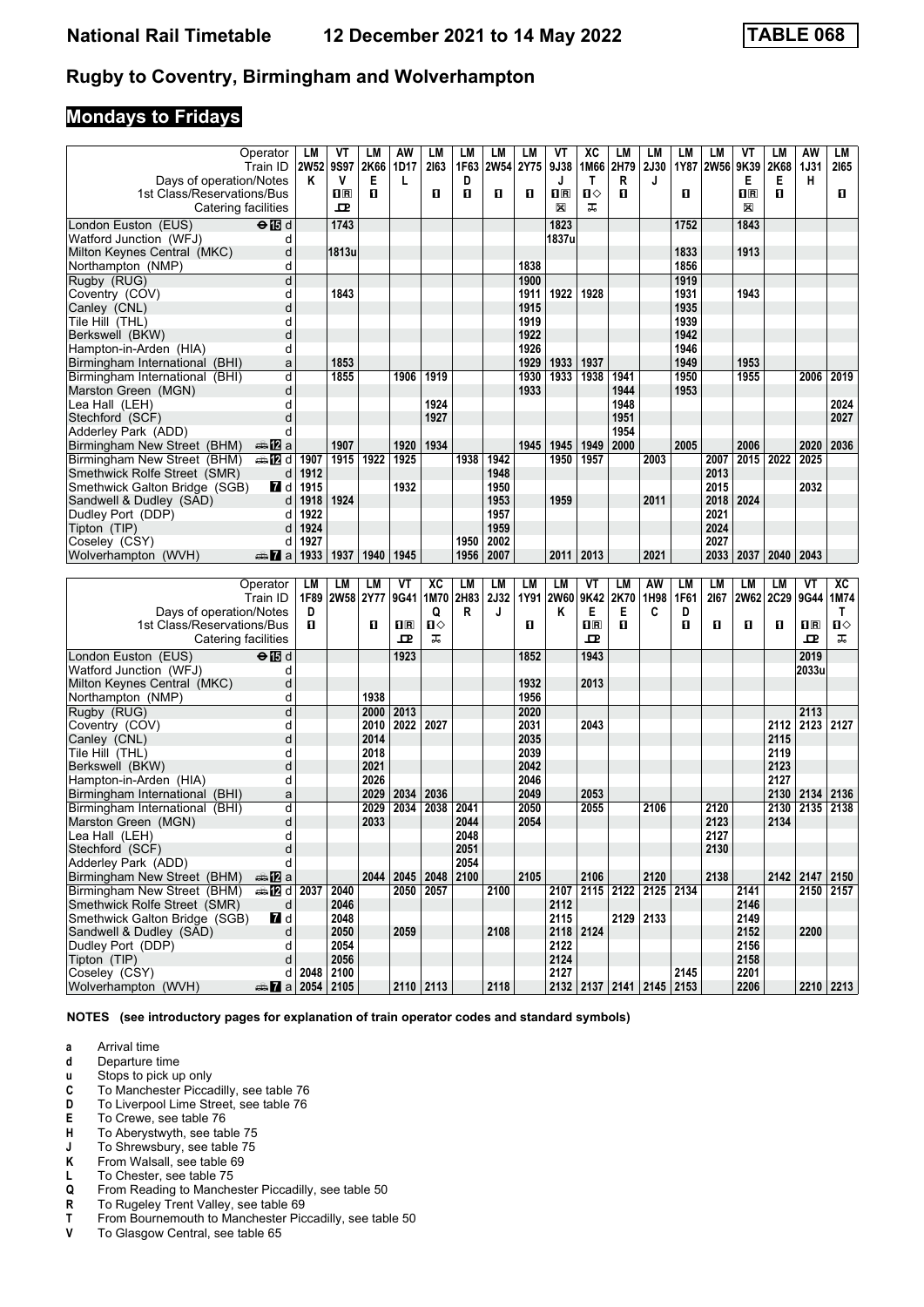# **Mondays to Fridays**

|                                | Operator<br>Train ID      | LM<br>2175 | LM<br>1Y93 | VT<br>9G45 2W64 2K74 | LM   | LM   | VT<br>9G46 | LM<br><b>2J34</b> | LM<br><b>2W66</b> | LM<br>2169 | XC<br>1M78   | AW<br>1D19 | LM<br>1Y95 | LM<br>1K63 | LM   | VT<br>2J35 9G47 | LМ<br>1Y97 | AW<br>1J36 | LM<br><b>2W72</b> |
|--------------------------------|---------------------------|------------|------------|----------------------|------|------|------------|-------------------|-------------------|------------|--------------|------------|------------|------------|------|-----------------|------------|------------|-------------------|
| Days of operation/Notes        |                           |            |            |                      | Κ    | Е    |            |                   | Κ                 |            | W            | S          |            | Е          | J    |                 |            | J          | Α                 |
| 1st Class/Reservations/Bus     |                           | п          | п          | $\Pi$ R              |      | п    | $\Pi$ R    |                   |                   | п          | $\mathbf{n}$ |            | п          | п          |      | $\Pi$ R         | п          |            | п                 |
| Catering facilities            |                           |            |            | ᇁ                    |      |      | ᇁ          |                   |                   |            |              |            |            |            |      | ᇁ               |            |            |                   |
|                                |                           |            |            |                      |      |      |            |                   |                   |            |              |            |            |            |      |                 |            |            |                   |
| London Euston (EUS)            | $\Theta$ $\blacksquare$ d |            | 1953       | 2043                 |      |      | 2103       |                   |                   |            |              |            | 2052       |            |      | 2139            | 2114       |            |                   |
| Watford Junction (WFJ)         |                           |            |            |                      |      |      |            |                   |                   |            |              |            |            |            |      | 2154u           |            |            |                   |
| Milton Keynes Central (MKC)    | d                         |            | 2032       | 2113                 |      |      | 2134       |                   |                   |            |              |            | 2129       |            |      | 2213            | 2159       |            |                   |
| Northampton (NMP)              | d                         |            | 2056       |                      |      |      |            |                   |                   |            |              |            | 2156       |            |      |                 | 2218       |            |                   |
| Rugby (RUG)                    | d                         |            | 2120       |                      |      |      | 2157       |                   |                   |            |              |            | 2220       |            |      |                 | 2242       |            |                   |
| Coventry (COV)                 | d                         |            | 2131       | 2143                 |      |      | 2206       |                   |                   |            | 2227         |            | 2230       |            |      | 2245            | 2253       |            |                   |
| Canley (CNL)                   | d                         |            | 2135       |                      |      |      |            |                   |                   |            |              |            | 2234       |            |      |                 | 2256       |            |                   |
| Tile Hill (THL)                | d                         |            | 2139       |                      |      |      |            |                   |                   |            |              |            | 2238       |            |      |                 | 2300       |            |                   |
| Berkswell (BKW)                | d                         |            | 2142       |                      |      |      |            |                   |                   |            |              |            | 2241       |            |      |                 | 2304       |            |                   |
| Hampton-in-Arden (HIA)         | d                         |            | 2146       |                      |      |      |            |                   |                   |            |              |            | 2245       |            |      |                 | 2308       |            |                   |
| Birmingham International (BHI) | a                         |            | 2149       | 2153                 |      |      | 2216       |                   |                   |            | 2236         |            | 2248       |            |      | 2256            | 2311       |            |                   |
| Birmingham International (BHI) | $d \mid$                  | 2141       | 2150       | 2153                 |      |      | 2217       |                   |                   | 2222       | 2238         |            | 2249       |            |      | 2258            | 2312       |            |                   |
| Marston Green (MGN)            | d                         | 2144       | 2153       |                      |      |      |            |                   |                   | 2225       |              |            | 2252       |            |      |                 | 2315       |            |                   |
| Lea Hall (LEH)                 | d                         | 2148       |            |                      |      |      |            |                   |                   | 2229       |              |            | 2256       |            |      |                 | 2319       |            |                   |
| Stechford (SCF)                | d                         | 2151       |            |                      |      |      |            |                   |                   | 2232       |              |            | 2259       |            |      |                 | 2322       |            |                   |
| Adderley Park (ADD)            | d                         | 2154       |            |                      |      |      |            |                   |                   |            |              |            |            |            |      |                 | 2325       |            |                   |
| Birmingham New Street (BHM)    | den <mark>na</mark> pa    | 2159       | 2204       | 2205                 |      |      | 2229       |                   |                   | 2241       | 2248         |            | 2309       |            |      | 2309            | 2332       |            |                   |
| Birmingham New Street (BHM)    | ⇔anZid                    |            |            | 2208                 | 2214 | 2222 | 2233       | 2236              | 2240              |            |              | 2254       |            | 2309       | 2315 | 2318            |            | 2334       | 2356              |
| Smethwick Rolfe Street (SMR)   | d                         |            |            |                      | 2220 |      |            |                   | 2246              |            |              |            |            | 2314       |      |                 |            |            | 0001              |
| Smethwick Galton Bridge (SGB)  | <b>7</b> d                |            |            |                      | 2223 | 2229 |            |                   | 2248              |            |              |            |            | 2317       |      |                 |            |            | 0004              |
| Sandwell & Dudley (SAD)        | d                         |            |            | 2217                 | 2226 | 2232 | 2242       |                   | 2251              |            |              |            |            | 2320       | 2325 | 2332            |            |            | 0007              |
| Dudley Port (DDP)              | d                         |            |            |                      | 2230 |      |            |                   | 2255              |            |              |            |            | 2324       |      |                 |            |            | 0011              |
| Tipton (TIP)                   | d                         |            |            |                      | 2232 |      |            |                   | 2257              |            |              |            |            | 2326       |      |                 |            |            | 0013              |
| Coseley (CSY)                  |                           |            |            |                      | 2235 | 2239 |            |                   | 2301              |            |              |            |            | 2329       |      |                 |            |            | 0016              |
| Wolverhampton (WVH)            | <del>⊯</del> 7a           |            |            | 2228                 | 2240 | 2244 | 2253       | 2257              | 2307              |            |              | 2314       |            | 2335       | 2339 | 2344            |            | 0002       | 0021              |

|                                   | Operator<br>Train ID | <b>LM</b><br>1Y99 | VT<br>9G48    | VT<br>9G49     | VT<br>9G49     |
|-----------------------------------|----------------------|-------------------|---------------|----------------|----------------|
| Days of operation/Notes           |                      |                   |               | <b>FX</b>      | FO.            |
| 1st Class/Reservations/Bus        |                      | п                 | $n_{\rm{R}}$  | $\mathbf{H}$ R | $\mathbf{H}$ R |
| Catering facilities               |                      |                   | $\mathbf{P}$  | $\mathbf{P}$   | $\mathbf{P}$   |
|                                   |                      |                   |               |                |                |
| London Euston (EUS)               | ⊖n⊡d<br>d            | 2153              | 2230<br>2245u | 2330           | 2330           |
| Watford Junction (WFJ)            | <sub>d</sub>         |                   | 2330          |                |                |
| Milton Keynes Central (MKC)       |                      | 2233              |               | 0028           | 0028           |
| Northampton (NMP)                 | d                    | 2257              |               |                |                |
| Rugby (RUG)                       | <sub>d</sub>         | 2319              | 0003          | 0101           | 0104           |
| Coventry (COV)                    | q                    | 2330              | 0011          | 0113           | 0114           |
| Canley (CNL)                      | d l                  | 2333              |               |                |                |
| Tile Hill (THL)                   | d.                   | 2337              |               |                |                |
| Berkswell (BKW)                   | $d \mid$             | 2341              |               |                |                |
| Hampton-in-Arden (HIA)            | d                    | 2345              |               |                |                |
| Birmingham International<br>(BHI) | al                   | 2348              | 0021          | 0123           | 0124           |
| Birmingham International (BHI)    | d.                   | 2348              | 0021          | 0123           | 0125           |
| Marston Green (MGN)               | <sub>d</sub>         | 2352              |               |                |                |
| Lea Hall (LEH)                    | q                    | 2355              |               |                |                |
| Stechford (SCF)                   | d                    | 2358              |               |                |                |
| Adderley Park (ADD)               | q                    |                   |               |                |                |
| Birmingham New Street (BHM)       | ana Mara             | 0007              | 0033          | 0134           | 0137           |
| Birmingham New Street (BHM)       | ana Mad              |                   | 0036          | 0137           | 0142           |
| Smethwick Rolfe Street (SMR)      | d                    |                   |               |                |                |
| Smethwick Galton Bridge (SGB)     | <b>7</b> d           |                   |               |                |                |
| Sandwell & Dudley (SAD)           | d                    |                   |               |                |                |
| Dudley Port (DDP)                 | d                    |                   |               |                |                |
| Tipton (TIP)                      | d                    |                   |               |                |                |
| Coseley (CSY)                     | d                    |                   |               |                |                |
| Wolverhampton (WVH)               | anni Ma              |                   | 0102          | 0204           | 0208           |

- **a** Arrival time<br>**d** Departure t
- **d** Departure time<br>**u** Stops to pick up
- **x** Stops to pick up only<br>**A** From Rugeley Trent \
- **From Rugeley Trent Valley, see table 69**
- 
- **E** To Crewe, see table 76<br>**J** To Shrewsbury, see table<br>**K** From Walsall, see table To Shrewsbury, see table 75
- **K** From Walsall, see table 69<br>**S** To Holyhead, see table 75<br>**W** From Bournemouth, see ta
- To Holyhead, see table 75
- **W** From Bournemouth, see table 50<br>**FO** Fridays only
- **Fridays only**
- **FX** Not Fridays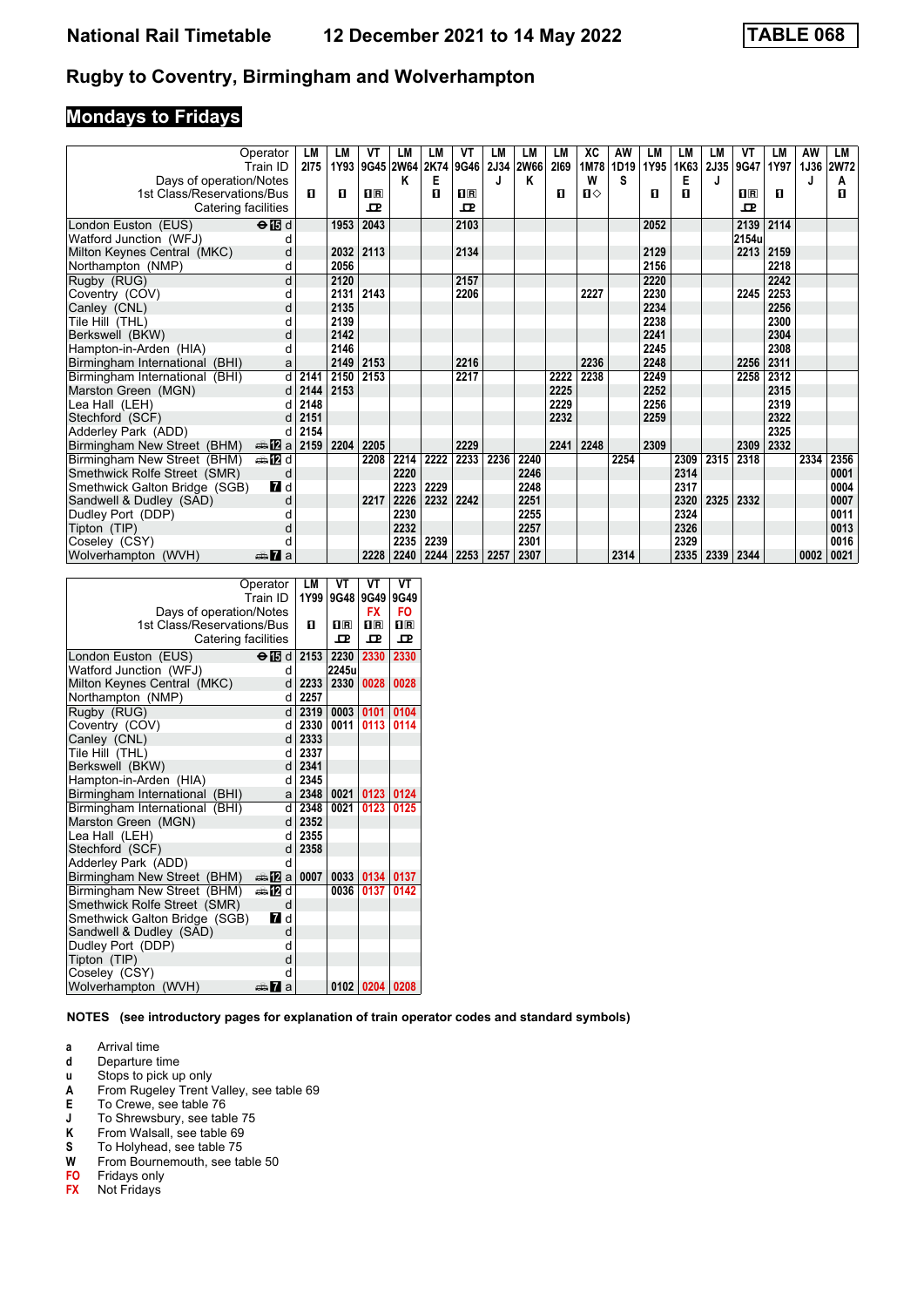# **Saturdays**

| Days of operation/Notes<br>1st Class/Reservations/Bus       | Operator<br>Train ID        | VT<br>в<br>$\overline{\mathbf{H}}$ $\overline{\mathbf{R}}$ | XC<br>1D80   1H09<br>C<br>$\blacksquare$ | LМ<br>1F30<br>D<br>п | LM<br>2K38<br>Е<br>$\mathbf{u}$ | ۷T<br><b>1S36</b><br>F<br>$\overline{\mathbf{H}}$ | AW<br><b>1J03</b><br>G | LM<br>2137<br>п | LM<br><b>2W02</b><br>н | LM<br><b>2C00</b><br>О | LM<br>2Y32<br>J<br>п             | XC<br>1H14<br>C<br>0    | LM<br>2J04<br>Κ | LM<br>2103<br>0 | LM<br>1F32<br>D<br>п | LМ<br><b>2W04</b> | LМ<br>2Y03<br>п | ۷T<br>1P39<br>L<br>$\overline{\mathbf{H}}$ | VT<br>1P91<br>М<br>$n_{\rm R}$ |
|-------------------------------------------------------------|-----------------------------|------------------------------------------------------------|------------------------------------------|----------------------|---------------------------------|---------------------------------------------------|------------------------|-----------------|------------------------|------------------------|----------------------------------|-------------------------|-----------------|-----------------|----------------------|-------------------|-----------------|--------------------------------------------|--------------------------------|
| Catering facilities                                         |                             | 굔                                                          |                                          |                      |                                 | 굔                                                 |                        |                 |                        |                        |                                  | ᠼ                       |                 |                 |                      |                   |                 | ᇁ                                          | 굔                              |
| London Euston (EUS)                                         | $\Theta$ $\blacksquare$ d   |                                                            |                                          |                      |                                 |                                                   |                        |                 |                        |                        |                                  |                         |                 |                 |                      |                   |                 |                                            |                                |
| Watford Junction (WFJ)                                      | d                           |                                                            |                                          |                      |                                 |                                                   |                        |                 |                        |                        |                                  |                         |                 |                 |                      |                   |                 |                                            |                                |
| Milton Keynes Central (MKC)                                 | d                           |                                                            |                                          |                      |                                 |                                                   |                        |                 |                        |                        | 0539                             |                         |                 |                 |                      |                   |                 |                                            |                                |
| Northampton (NMP)                                           | d                           |                                                            |                                          |                      |                                 |                                                   |                        |                 |                        |                        | 0556                             |                         |                 |                 |                      |                   | 0604            |                                            |                                |
| Rugby (RUG)                                                 | d                           |                                                            |                                          |                      |                                 |                                                   |                        |                 |                        |                        | 0618                             |                         |                 |                 |                      |                   | 0626            |                                            |                                |
| Coventry (COV)                                              | d                           |                                                            |                                          |                      |                                 |                                                   |                        |                 |                        | 0611                   | 0629                             |                         |                 |                 |                      |                   | 0637            |                                            |                                |
| Canley (CNL)                                                | d                           |                                                            |                                          |                      |                                 |                                                   |                        |                 |                        | 0614                   |                                  |                         |                 |                 |                      |                   | 0640            |                                            |                                |
| Tile Hill(THL)                                              | d                           |                                                            |                                          |                      |                                 |                                                   |                        |                 |                        | 0618                   | 0635                             |                         |                 |                 |                      |                   | 0644            |                                            |                                |
| Berkswell (BKW)                                             | d                           |                                                            |                                          |                      |                                 |                                                   |                        |                 |                        | 0622                   |                                  |                         |                 |                 |                      |                   | 0648            |                                            |                                |
| Hampton-in-Arden (HIA)                                      | d                           |                                                            |                                          |                      |                                 |                                                   |                        |                 |                        | 0626                   |                                  |                         |                 |                 |                      |                   | 0652            |                                            |                                |
| Birmingham International (BHI)                              | a                           |                                                            |                                          |                      |                                 |                                                   |                        |                 |                        | 0629                   | 0640                             |                         |                 |                 |                      |                   | 0655            |                                            |                                |
| Birmingham International (BHI)                              | d                           |                                                            |                                          |                      |                                 |                                                   |                        | 0615            |                        | 0629                   | 0642                             |                         |                 | 0645            |                      |                   | 0656            |                                            |                                |
| Marston Green (MGN)                                         | d                           |                                                            |                                          |                      |                                 |                                                   |                        | 0618            |                        | 0633                   |                                  |                         |                 | 0648            |                      |                   | 0659            |                                            |                                |
| Lea Hall (LEH)                                              | d                           |                                                            |                                          |                      |                                 |                                                   |                        | 0622            |                        | 0636                   |                                  |                         |                 | 0652            |                      |                   |                 |                                            |                                |
| Stechford (SCF)                                             | d                           |                                                            |                                          |                      |                                 |                                                   |                        | 0625            |                        | 0639                   |                                  |                         |                 | 0655            |                      |                   |                 |                                            |                                |
| Adderley Park (ADD)                                         | d                           |                                                            |                                          |                      |                                 |                                                   |                        |                 |                        | 0643                   |                                  |                         |                 |                 |                      |                   |                 |                                            |                                |
| Birmingham New Street (BHM)                                 | dan <mark>ina</mark> pa     |                                                            |                                          |                      |                                 |                                                   |                        | 0634            |                        | 0649                   | 0653                             |                         |                 | 0701            |                      |                   | 0709            |                                            |                                |
| Birmingham New Street (BHM)<br>Smethwick Rolfe Street (SMR) | <b>⊯Dd</b><br>d             | 0530                                                       | 0557                                     | 0604                 | 0607<br>0612                    | 0615                                              | 0624                   |                 | 0640<br>0646           |                        |                                  | 0657                    | 0700            |                 | 0704                 | 0707<br>0713      |                 |                                            | 0715 0721                      |
| Smethwick Galton Bridge (SGB)                               | <b>7</b> d                  |                                                            |                                          |                      | 0615                            |                                                   | 0631                   |                 | 0648                   |                        |                                  |                         |                 |                 | 0710                 | 0715              |                 |                                            |                                |
| Sandwell & Dudley (SAD)                                     | d                           |                                                            |                                          |                      | 0618                            | 0624                                              |                        |                 | 0650                   |                        |                                  |                         | 0708            |                 |                      | 0718              |                 | 0724                                       |                                |
| Dudley Port (DDP)                                           | d                           |                                                            |                                          |                      | 0622                            |                                                   |                        |                 | 0654                   |                        |                                  |                         |                 |                 |                      | 0721              |                 |                                            |                                |
| Tipton (TIP)                                                | d                           |                                                            |                                          |                      | 0624                            |                                                   |                        |                 | 0656                   |                        |                                  |                         |                 |                 |                      | 0723              |                 |                                            |                                |
| Coseley (CSY)                                               | d                           |                                                            |                                          |                      | 0627                            |                                                   |                        |                 | 0700                   |                        |                                  |                         |                 |                 |                      | 0726              |                 |                                            |                                |
| Wolverhampton (WVH)                                         | $\frac{1}{2}$ a             | 0547                                                       | 0613                                     | 0619                 | 0632                            | 0637                                              | 0644                   |                 | 0705                   |                        |                                  | 0713                    | 0718            |                 | 0723                 | 0731              |                 | 0737                                       | 0739                           |
|                                                             |                             |                                                            |                                          |                      |                                 |                                                   |                        |                 |                        |                        |                                  |                         |                 |                 |                      |                   |                 |                                            |                                |
|                                                             |                             |                                                            |                                          |                      |                                 |                                                   |                        |                 |                        |                        |                                  |                         |                 |                 |                      |                   |                 |                                            |                                |
|                                                             | Operator                    | AW                                                         | LМ                                       | LМ                   | LM                              | VT                                                | XC                     | LM              | LM                     | LМ                     | LM                               | VT                      | LM              | AW              | LM                   | LM                | LМ              | LM                                         | VT                             |
|                                                             | Train ID                    | 1D11                                                       | 2139                                     | 2W06 2Y05            |                                 | 9G02 1M18                                         |                        | 2J06            | 2105                   | 1F34                   | <b>2W08</b>                      | <b>1S44</b>             | 2K42            | 1J07            | 2Y35                 | 2141              | 2W10 2Y47       |                                            | 9G05                           |
| Days of operation/Notes                                     |                             | В                                                          |                                          |                      |                                 |                                                   | N                      | Κ               |                        | D                      | н                                | F                       | Е               | P               |                      |                   |                 |                                            |                                |
| 1st Class/Reservations/Bus                                  |                             | R                                                          | П                                        |                      | 0                               | $n_{\rm R}$                                       | Ⅱ♦                     |                 | O                      | О                      |                                  | $\overline{\mathbf{B}}$ | п               | в               | O                    | О                 |                 | O                                          | 1R                             |
| Catering facilities                                         |                             |                                                            |                                          |                      |                                 | ᇁ                                                 | ᠼ                      |                 |                        |                        |                                  | 고                       |                 |                 |                      |                   |                 |                                            | 굔                              |
| London Euston (EUS)                                         | $\Theta$ is d               |                                                            |                                          |                      |                                 | 0623                                              |                        |                 |                        |                        |                                  |                         |                 |                 |                      |                   |                 | 0624                                       | 0712                           |
| Watford Junction (WFJ)                                      | d                           |                                                            |                                          |                      |                                 | 0637u                                             |                        |                 |                        |                        |                                  |                         |                 |                 |                      |                   |                 |                                            | 0639 0726u                     |
| Milton Keynes Central (MKC)                                 | d                           |                                                            |                                          |                      |                                 |                                                   |                        |                 |                        |                        |                                  |                         |                 |                 |                      |                   |                 | 0720                                       |                                |
| Northampton (NMP)                                           | d                           |                                                            |                                          |                      | 0641                            |                                                   |                        |                 |                        |                        |                                  |                         |                 |                 | 0714                 |                   |                 | 0737                                       |                                |
| Rugby (RUG)                                                 | d                           |                                                            |                                          |                      | 0701                            |                                                   |                        |                 |                        |                        |                                  |                         |                 |                 | 0737                 |                   |                 | 0800                                       | 0812                           |
| Coventry (COV)                                              | d                           |                                                            |                                          |                      | 0710                            | 0722                                              | 0727                   |                 |                        |                        |                                  |                         |                 |                 | 0750                 |                   |                 | 0811                                       | 0822                           |
| Canley (CNL)                                                | d                           |                                                            |                                          |                      | 0714                            |                                                   |                        |                 |                        |                        |                                  |                         |                 |                 | 0753                 |                   |                 | 0814                                       |                                |
| Tile Hill (THL)                                             | d                           |                                                            |                                          |                      | 0718                            |                                                   |                        |                 |                        |                        |                                  |                         |                 |                 | 0757                 |                   |                 | 0818                                       |                                |
| Berkswell (BKW)                                             | d                           |                                                            |                                          |                      | 0721                            |                                                   |                        |                 |                        |                        |                                  |                         |                 |                 | 0801                 |                   |                 | 0822                                       |                                |
| Hampton-in-Arden (HIA)                                      | d                           |                                                            |                                          |                      | 0725                            |                                                   |                        |                 |                        |                        |                                  |                         |                 |                 | 0805                 |                   |                 | 0826                                       |                                |
| Birmingham International (BHI)                              | a                           |                                                            |                                          |                      | 0728                            | 0733                                              | 0736                   |                 |                        |                        |                                  |                         |                 |                 | 0808                 |                   |                 | 0829                                       | 0833                           |
| Birmingham International (BHI)                              | d                           | 0708                                                       | 0716                                     |                      | 0729                            | 0733                                              | 0738                   |                 | 0744                   |                        |                                  |                         |                 | 0806            | 0809                 | 0817              |                 | 0829                                       | 0833                           |
| Marston Green (MGN)                                         | d                           |                                                            | 0719                                     |                      | 0732                            |                                                   |                        |                 | 0747                   |                        |                                  |                         |                 |                 | 0812                 | 0820              |                 | 0833                                       |                                |
| Lea Hall (LEH)<br>Stechford (SCF)                           | d<br>$\sf d$                |                                                            | 0723<br>0726                             |                      |                                 |                                                   |                        |                 | 0751<br>0754           |                        |                                  |                         |                 |                 |                      | 0824<br>0827      |                 |                                            |                                |
| Adderley Park (ADD)                                         | d                           |                                                            |                                          |                      |                                 |                                                   |                        |                 | 0757                   |                        |                                  |                         |                 |                 |                      |                   |                 |                                            |                                |
| Birmingham New Street (BHM)                                 |                             |                                                            | 0734                                     |                      |                                 | 0742   0745                                       | 0748                   |                 | 0804                   |                        |                                  |                         |                 |                 | 0819   0823          | 0836              |                 | 0842   0846                                |                                |
| Birmingham New Street (BHM)                                 | <b>▲图 a 0721</b><br>d 0724  |                                                            |                                          | 0740                 |                                 |                                                   | 0757                   | 0801            |                        |                        | 0804 0807                        |                         | 0815 0822       | 0825            |                      |                   | 0840            |                                            |                                |
| Smethwick Rolfe Street (SMR)                                | d                           |                                                            |                                          | 0746                 |                                 |                                                   |                        |                 |                        |                        | 0813                             |                         |                 |                 |                      |                   | 0846            |                                            |                                |
| Smethwick Galton Bridge (SGB)                               |                             | 7 d 0731                                                   |                                          | 0748                 |                                 |                                                   |                        |                 |                        | 0811                   | 0815                             |                         |                 | 0832            |                      |                   | 0848            |                                            |                                |
| Sandwell & Dudley (SAD)                                     | d                           |                                                            |                                          | 0751                 |                                 |                                                   |                        | 0809            |                        |                        | 0818                             | 0824                    |                 |                 |                      |                   | 0851            |                                            |                                |
| Dudley Port (DDP)                                           | d                           |                                                            |                                          | 0754                 |                                 |                                                   |                        |                 |                        |                        | 0822                             |                         |                 |                 |                      |                   | 0855            |                                            |                                |
| Tipton (TIP)                                                | d                           |                                                            |                                          | 0756                 |                                 |                                                   |                        |                 |                        |                        | 0824                             |                         |                 |                 |                      |                   | 0857            |                                            |                                |
| Coseley (CSY)<br>Wolverhampton (WVH)                        | d<br>$\frac{1}{2}$ a   0743 |                                                            |                                          | 0759<br>0806         |                                 |                                                   |                        | 0813   0819     |                        |                        | 0827<br>0823 0832 0837 0841 0846 |                         |                 |                 |                      |                   | 0900<br>0907    |                                            |                                |

**NOTES (see introductory pages for explanation of train operator codes and standard symbols)**

- **a** Arrival time<br>**d** Departure t
- **d** Departure time<br>**u** Stops to pick up
- **x** Stops to pick up only<br>**B** To Holyhead, see tab
- To Holyhead, see table 75
- **C** To Manchester Piccadilly, see table 76<br>**D** To Liverpool Lime Street, see table 76
- **D** To Liverpool Lime Street, see table 76<br>**E** To Crewe, see table 76
- **E** To Crewe, see table 76<br>**F** To Edinburgh, see table
- **F** To Edinburgh, see table 65<br>**G** To Aberystwyth, see table 7
- **6** To Aberystwyth, see table 75<br>**H** From Walsall, see table 69
- **+** From Walsall, see table 69<br>**4** From Bletchley, see table 6
- **J** From Bletchley, see table 67<br>**K** To Shrewsbury, see table 75
- **K** To Shrewsbury, see table 75<br>**L** To Preston, see table 65
- **L** To Preston, see table 65<br>**M** To Blackpool North, see
- **M** To Blackpool North, see table 65<br>**N** From Reading to Manchester Pice
- From Reading to Manchester Piccadilly, see table 50

#### **P** To Aberystwyth/Pwllheli, see table 75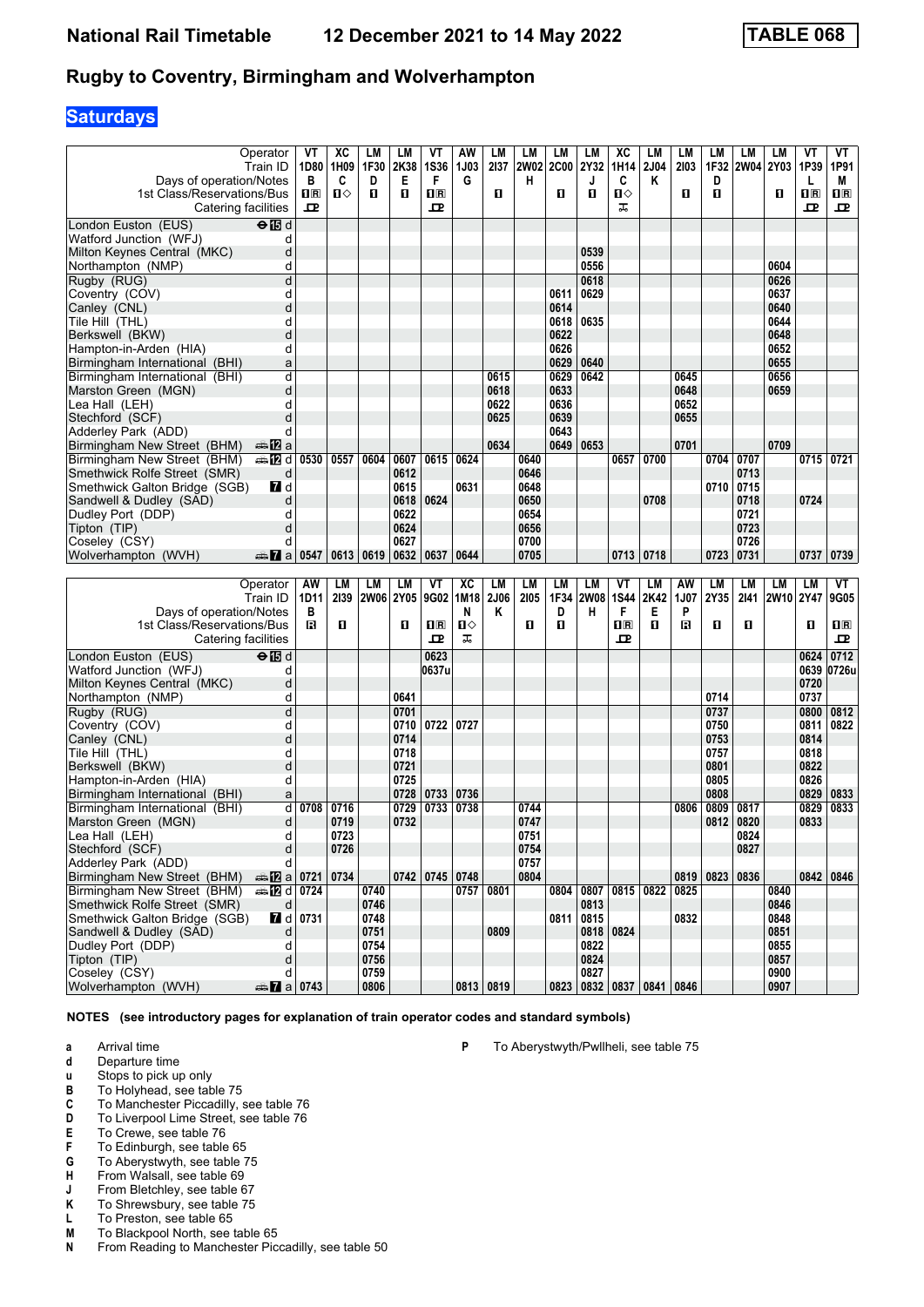# **Saturdays**

|                                                           |                                        |                         |      |             |             | VT                      | LM           | AW        | LM   | LM          | LM          |      | ۷T                      |           | LM               | LМ                        |             | LM          |
|-----------------------------------------------------------|----------------------------------------|-------------------------|------|-------------|-------------|-------------------------|--------------|-----------|------|-------------|-------------|------|-------------------------|-----------|------------------|---------------------------|-------------|-------------|
| Operator<br>Train ID                                      | XC                                     | LМ                      | LМ   | LM          | LM          |                         |              |           |      |             |             | LM   |                         | XC        |                  |                           | LM          |             |
|                                                           |                                        | 1M22 2J08               | 2107 | 1F36        | 2W12        | 9P47                    | 2K44         | 1D12      | 2Y37 | 2143        | <b>2W14</b> | 2Y49 | 9G98                    | 1M26      | 2J10             | 2109                      | 1F38        | 1W03        |
| Days of operation/Notes                                   | Q                                      | Κ                       |      | D           | н           | L                       | Е            | в         |      |             |             |      |                         | N         | Κ                |                           | D           |             |
| 1st Class/Reservations/Bus                                | п⇔                                     |                         | п    | 0           |             | $\overline{\mathbf{H}}$ | O            | В         | O    | п           |             | п    | $\overline{\mathbf{H}}$ | ்ப        |                  | п                         | O           | D.          |
| Catering facilities                                       |                                        |                         |      |             |             | ᇁ                       |              |           |      |             |             |      | ᇁ                       | ᠼ         |                  |                           |             |             |
| $\Theta$ $\overline{\mathbb{B}}$ d<br>London Euston (EUS) |                                        |                         |      |             |             | 0743                    |              |           |      |             |             |      | 0823                    |           |                  |                           |             | 0749        |
| Watford Junction (WFJ)                                    | d                                      |                         |      |             |             |                         |              |           |      |             |             |      | 0837u                   |           |                  |                           |             | 0804        |
| Milton Keynes Central (MKC)                               | d                                      |                         |      |             |             | 0813                    |              |           |      |             |             |      |                         |           |                  |                           |             | 0826        |
| Northampton (NMP)                                         | d                                      |                         |      |             |             |                         |              |           | 0814 |             |             | 0837 |                         |           |                  |                           |             | 0856        |
| Rugby (RUG)                                               | þ                                      |                         |      |             |             |                         |              |           | 0837 |             |             | 0859 |                         |           |                  |                           |             | 0920        |
| Coventry (COV)                                            | 0827<br>d                              |                         |      |             |             | 0842                    |              |           | 0850 |             |             | 0910 | 0922                    | 0927      |                  |                           |             | 0931        |
| Canley (CNL)                                              | d                                      |                         |      |             |             |                         |              |           | 0853 |             |             | 0913 |                         |           |                  |                           |             | 0935        |
| Tile Hill (THL)                                           | d                                      |                         |      |             |             |                         |              |           | 0857 |             |             | 0917 |                         |           |                  |                           |             | 0939        |
| Berkswell (BKW)                                           | d                                      |                         |      |             |             |                         |              |           | 0901 |             |             | 0921 |                         |           |                  |                           |             | 0942        |
| Hampton-in-Arden (HIA)                                    | d                                      |                         |      |             |             |                         |              |           | 0905 |             |             | 0925 |                         |           |                  |                           |             | 0946        |
|                                                           | 0836                                   |                         |      |             |             |                         |              |           | 0908 |             |             | 0928 |                         | 0936      |                  |                           |             | 0949        |
| Birmingham International (BHI)                            | a                                      |                         |      |             |             | 0853                    |              |           |      |             |             |      | 0933                    |           |                  |                           |             |             |
| Birmingham International (BHI)                            | d<br>0838                              |                         | 0844 |             |             | 0855                    |              | 0906      | 0909 | 0919        |             | 0928 | 0933                    | 0938      |                  | 0941                      |             | 0950        |
| Marston Green (MGN)                                       | d                                      |                         | 0847 |             |             |                         |              |           | 0912 |             |             | 0932 |                         |           |                  | 0944                      |             | 0954        |
| Lea Hall (LEH)                                            | d                                      |                         | 0851 |             |             |                         |              |           |      | 0924        |             |      |                         |           |                  | 0948                      |             |             |
| Stechford (SCF)                                           | d                                      |                         | 0854 |             |             |                         |              |           |      | 0927        |             |      |                         |           |                  | 0951                      |             |             |
| Adderley Park (ADD)                                       | d                                      |                         | 0857 |             |             |                         |              |           |      |             |             |      |                         |           |                  | 0954                      |             |             |
| Birmingham New Street (BHM)<br>den <mark>12</mark> 2 al   | 0849                                   |                         | 0904 |             |             | 0907                    |              | 0919      | 0923 | 0936        |             | 0944 | 0945                    | 0948      |                  | 1001                      |             | 1005        |
| Birmingham New Street (BHM)<br><b>画图 d</b>                | 0857                                   | 0900                    |      | 0904        | 0907        | 0915                    | 0922         | 0925      |      |             | 0940        |      |                         | 0957      | 1000             |                           | 1004        |             |
| Smethwick Rolfe Street (SMR)                              | d                                      |                         |      |             | 0913        |                         |              |           |      |             | 0946        |      |                         |           |                  |                           |             |             |
| $\blacksquare$<br>Smethwick Galton Bridge (SGB)           |                                        |                         |      | 0910        | 0915        |                         |              | 0932      |      |             | 0948        |      |                         |           |                  |                           | 1010        |             |
| Sandwell & Dudley (SAD)                                   | d                                      | 0908                    |      |             | 0917        | 0924                    |              |           |      |             | 0951        |      |                         |           | 1008             |                           |             |             |
| Dudley Port (DDP)                                         | d                                      |                         |      |             | 0921        |                         |              |           |      |             | 0955        |      |                         |           |                  |                           |             |             |
| Tipton (TIP)                                              | d                                      |                         |      |             | 0923        |                         |              |           |      |             | 0957        |      |                         |           |                  |                           |             |             |
| Coseley (CSY)                                             | d                                      |                         |      |             | 0926        |                         |              |           |      |             | 1000        |      |                         |           |                  |                           |             |             |
| Wolverhampton (WVH)<br>nnom Ta                            | 0913                                   | 0918                    |      | 0921        | 0931        | 0937                    | 0940         | 0944      |      |             | 1007        |      |                         | 1013      | 1018             |                           | 1021        |             |
|                                                           |                                        |                         |      |             |             |                         |              |           |      |             |             |      |                         |           |                  |                           |             |             |
|                                                           |                                        |                         |      |             |             |                         |              |           |      |             |             |      |                         |           |                  |                           |             |             |
|                                                           |                                        |                         |      |             |             |                         |              |           |      |             |             |      |                         |           |                  |                           |             |             |
| Operator                                                  | LM                                     | VT                      | LM   | AW          | VT          | LM                      | LM           | <b>LM</b> | XC   | LM          | LM          | LM   | LM                      | LM        | VT               | LМ                        | AW          | VT          |
| Train ID                                                  | <b>2W16</b>                            | 9S54                    | 2K46 | <b>1J11</b> | 9G10        | 2145                    | 2W18 2Y51    |           | 1M30 | <b>2J12</b> | 2111        | 1F40 |                         | 1W05 2W20 | 9P55             | 2K48                      | 1D13        | 9G13        |
| Days of operation/Notes                                   | н                                      | F                       | Е    | P           |             |                         |              |           | R    | Κ           |             | D    |                         | н         | L                | Е                         | в           |             |
| 1st Class/Reservations/Bus                                |                                        | $\overline{\mathbf{B}}$ | O    | в           | $n_{\rm R}$ | п                       |              | п         | п⇔   |             | O           | О    | п                       |           | $n_{\mathbb{R}}$ | 0                         |             | $n_{\rm R}$ |
| Catering facilities                                       |                                        | ᇁ                       |      |             | 모           |                         |              |           | ᠼ    |             |             |      |                         |           | 굔                |                           |             | ᇁ           |
| $\Theta$ is d<br>London Euston (EUS)                      |                                        | 0843                    |      |             | 0859        |                         |              |           |      |             |             |      | 0849                    |           | 0943             |                           |             | 0959        |
| Watford Junction (WFJ)                                    | d                                      |                         |      |             | 0914u       |                         |              |           |      |             |             |      | 0904                    |           |                  |                           |             | 1014u       |
| Milton Keynes Central (MKC)                               | d                                      | 0913                    |      |             |             |                         |              |           |      |             |             |      | 0931                    |           | 1013             |                           |             |             |
| Northampton (NMP)                                         | d                                      |                         |      |             |             |                         |              | 0937      |      |             |             |      | 0956                    |           |                  |                           |             |             |
| Rugby (RUG)                                               | d                                      |                         |      |             | 0951        |                         |              | 0959      |      |             |             |      | 1020                    |           |                  |                           |             | 1051        |
| Coventry (COV)                                            | d                                      | 0942                    |      |             | 1002        |                         |              | 1010      | 1027 |             |             |      | 1031                    |           | 1042             |                           |             | 1102        |
| Canley (CNL)                                              | d                                      |                         |      |             |             |                         |              | 1013      |      |             |             |      | 1035                    |           |                  |                           |             |             |
| Tile Hill (THL)                                           | d                                      |                         |      |             |             |                         |              | 1017      |      |             |             |      | 1039                    |           |                  |                           |             |             |
| Berkswell (BKW)                                           | d                                      |                         |      |             |             |                         |              | 1021      |      |             |             |      | 1042                    |           |                  |                           |             |             |
|                                                           | d                                      |                         |      |             |             |                         |              | 1025      |      |             |             |      | 1046                    |           |                  |                           |             |             |
| Hampton-in-Arden (HIA)                                    | a                                      | 0953                    |      |             | 1013        |                         |              | 1028      | 1036 |             |             |      | 1049                    |           | 1053             |                           |             | 1113        |
| Birmingham International (BHI)                            | d                                      | 0955                    |      | 1006        |             | 1019                    |              |           | 1038 |             | 1041        |      | 1050                    |           | 1055             |                           | 1106        | 1113        |
| Birmingham International (BHI)                            |                                        |                         |      |             | 1013        |                         |              | 1028      |      |             |             |      |                         |           |                  |                           |             |             |
| Marston Green (MGN)                                       | d                                      |                         |      |             |             |                         |              | 1032      |      |             | 1044        |      | 1054                    |           |                  |                           |             |             |
| Lea Hall (LEH)<br>d                                       |                                        |                         |      |             |             | 1024                    |              |           |      |             | 1048        |      |                         |           |                  |                           |             |             |
| ${\sf d}$<br>Stechford (SCF)                              |                                        |                         |      |             |             | 1027                    |              |           |      |             | 1051        |      |                         |           |                  |                           |             |             |
| Adderley Park (ADD)                                       | d                                      |                         |      |             |             |                         |              |           |      |             | 1054        |      |                         |           |                  |                           |             |             |
| Birmingham New Street (BHM)<br><del>⊯</del> nDa           |                                        | 1007                    |      |             | $1019$ 1024 | 1036                    |              | 1044      | 1048 |             | 1101        |      | 1105                    |           | 1107             |                           | $1119$ 1123 |             |
| Birmingham New Street (BHM)                               | d 1007                                 | 1015 1022               |      | 1025        |             |                         | 1040         |           | 1057 | 1100        |             | 1104 |                         |           |                  | 1107   1115   1122   1125 |             |             |
| Smethwick Rolfe Street (SMR)                              | $d$ 1013                               |                         |      |             |             |                         | 1046         |           |      |             |             |      |                         | 1113      |                  |                           |             |             |
| $\blacksquare$ d<br>Smethwick Galton Bridge (SGB)         | 1015                                   |                         |      | 1032        |             |                         | 1048         |           |      |             |             | 1110 |                         | 1115      |                  |                           | 1132        |             |
| Sandwell & Dudley (SAD)                                   | d<br>1017                              | 1024                    |      |             |             |                         | 1051         |           |      | 1108        |             |      |                         |           | 1117 1124        |                           |             |             |
| Dudley Port (DDP)                                         | d<br>1021                              |                         |      |             |             |                         | 1055         |           |      |             |             |      |                         | 1121      |                  |                           |             |             |
| Tipton (TIP)                                              | 1023<br>d                              |                         |      |             |             |                         | 1057         |           |      |             |             |      |                         | 1123      |                  |                           |             |             |
| Coseley (CSY)<br>Wolverhampton (WVH)                      | 1026<br>d  <br>a 2 1032 1037 1040 1045 |                         |      |             |             |                         | 1100<br>1107 |           |      | 1113 1118   |             | 1121 |                         | 1126      |                  | 1131   1137   1140   1144 |             |             |

- **a** Arrival time<br>**d** Departure t
- **d** Departure time<br>**u** Stops to pick up
- **x** Stops to pick up only<br>**B** To Holyhead, see tab
- To Holyhead, see table 75
- **D** To Liverpool Lime Street, see table 76<br>**E** To Crewe, see table 76
- **E** To Crewe, see table 76<br>**F** To Edinburgh, see table
- **F** To Edinburgh, see table 65<br>**H** From Walsall, see table 69
- **From Walsall, see table 69**
- **K** To Shrewsbury, see table 75<br>**L** To Preston, see table 65
- **L** To Preston, see table 65<br>**N** From Reading to Manche
- **N** From Reading to Manchester Piccadilly, see table 50<br>**P** To Aberystwyth/Pwllheli, see table 75
- **P** To Aberystwyth/Pwllheli, see table 75<br>**Q** From Southampton to Manchester Pic
- **4** From Southampton to Manchester Piccadilly, see table 50<br>**R** From Bournemouth to Manchester Piccadilly, see table 50
- From Bournemouth to Manchester Piccadilly, see table 50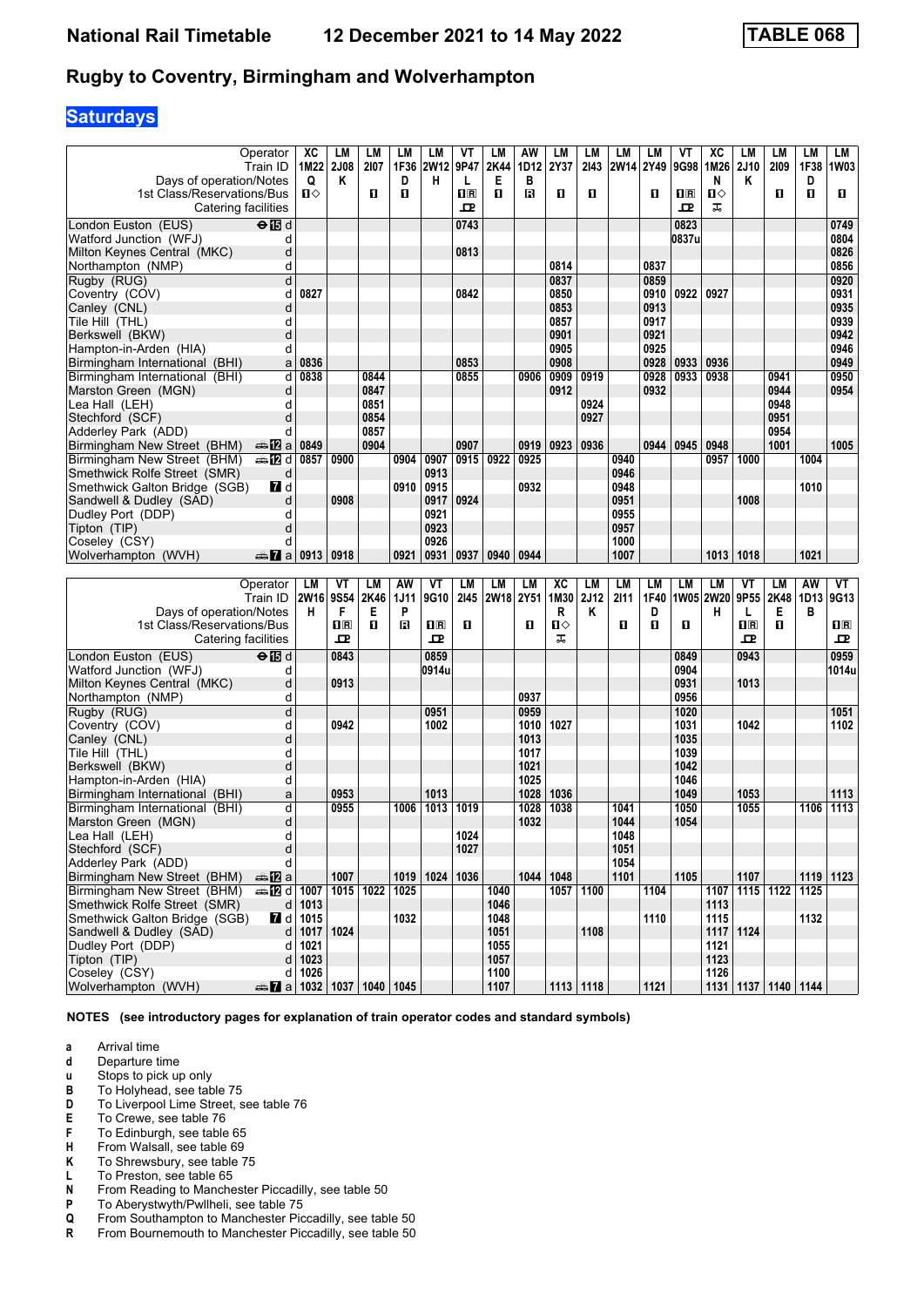# **Saturdays**

|                                                          | Operator                  | LM               | LM        | LM                      | хc        | LM                      | LM                        | LM   | LМ                 | LM        | VT                      | LM           | AW   | VT          | LM   | LM         | LM           | XC        | LM          |
|----------------------------------------------------------|---------------------------|------------------|-----------|-------------------------|-----------|-------------------------|---------------------------|------|--------------------|-----------|-------------------------|--------------|------|-------------|------|------------|--------------|-----------|-------------|
|                                                          | Train ID                  | 2147             | 2W22      | <b>2Y53</b>             | 1M34      | <b>2J14</b>             | 2113                      | 1F42 |                    | 1W07 2W24 | 9S60                    | 2K50         | 1J15 | 9G16        | 2149 | 2W26  2Y55 |              | 1M38      | <b>2J16</b> |
| Days of operation/Notes                                  |                           |                  |           |                         | N         | Κ                       |                           | D    |                    | н         | F                       | Е            | P    |             |      |            |              | R         | Κ           |
| 1st Class/Reservations/Bus                               |                           | П                |           | O.                      | п⇔        |                         | O                         | 0    | 0                  |           | $\overline{\mathbf{H}}$ | П            | ß    | $n_{\rm R}$ | O    |            | 0            | П⇔        |             |
| Catering facilities                                      |                           |                  |           |                         | ᠼ         |                         |                           |      |                    |           | ᅭ                       |              |      | ᇁ           |      |            |              | ᠼ         |             |
| London Euston (EUS)                                      | $\Theta$ is d             |                  |           |                         |           |                         |                           |      | 0949               |           | 1043                    |              |      | 1059        |      |            |              |           |             |
| Watford Junction (WFJ)                                   | d                         |                  |           |                         |           |                         |                           |      | 1004               |           |                         |              |      | 1114u       |      |            |              |           |             |
| Milton Keynes Central (MKC)                              | d                         |                  |           |                         |           |                         |                           |      | 1032               |           | 1113                    |              |      |             |      |            |              |           |             |
| Northampton (NMP)                                        | d                         |                  |           | 1037                    |           |                         |                           |      | 1056               |           |                         |              |      |             |      |            | 1137         |           |             |
| Rugby (RUG)                                              | d                         |                  |           | 1059                    |           |                         |                           |      | 1120               |           |                         |              |      | 1151        |      |            | 1159         |           |             |
| Coventry (COV)                                           | d                         |                  |           | 1110                    | 1127      |                         |                           |      | 1131               |           | 1142                    |              |      | 1202        |      |            | 1210         | 1227      |             |
| Canley (CNL)                                             | d                         |                  |           | 1113                    |           |                         |                           |      | 1135               |           |                         |              |      |             |      |            | 1213         |           |             |
| Tile Hill (THL)                                          | d                         |                  |           | 1117                    |           |                         |                           |      | 1139               |           |                         |              |      |             |      |            | 1217         |           |             |
| Berkswell (BKW)                                          | d<br>d                    |                  |           | 1121<br>1125            |           |                         |                           |      | 1142<br>1146       |           |                         |              |      |             |      |            | 1221<br>1225 |           |             |
| Hampton-in-Arden (HIA)<br>Birmingham International (BHI) |                           |                  |           | 1128                    | 1136      |                         |                           |      | 1149               |           | 1153                    |              |      | 1213        |      |            | 1228         | 1236      |             |
|                                                          | a<br>d                    | 1119             |           | 1128                    | 1138      |                         | 1141                      |      | 1150               |           | 1155                    |              | 1206 | 1213        | 1219 |            |              | 1238      |             |
| Birmingham International (BHI)<br>Marston Green (MGN)    | d                         |                  |           | 1132                    |           |                         | 1144                      |      | 1154               |           |                         |              |      |             |      |            | 1228<br>1232 |           |             |
| Lea Hall (LEH)                                           | d                         | 1124             |           |                         |           |                         | 1148                      |      |                    |           |                         |              |      |             | 1224 |            |              |           |             |
| Stechford (SCF)                                          | d                         | 1127             |           |                         |           |                         | 1151                      |      |                    |           |                         |              |      |             | 1227 |            |              |           |             |
| Adderley Park (ADD)                                      | d                         |                  |           |                         |           |                         | 1154                      |      |                    |           |                         |              |      |             |      |            |              |           |             |
| Birmingham New Street (BHM)                              | dan <mark>ma</mark> Ωa    | 1136             |           | 1144                    | 1148      |                         | 1201                      |      | 1205               |           | 1207                    |              | 1220 | 1224        | 1236 |            | 1244         | 1248      |             |
| Birmingham New Street (BHM)                              | <b>⊯ 12</b> d             |                  | 1140      |                         | 1157      | 1200                    |                           | 1204 |                    | 1207      | 1215                    | 1222         | 1225 |             |      | 1240       |              | 1257      | 1300        |
| Smethwick Rolfe Street (SMR)                             | d                         |                  | 1146      |                         |           |                         |                           |      |                    | 1213      |                         |              |      |             |      | 1246       |              |           |             |
| Smethwick Galton Bridge (SGB)                            | 7d d                      |                  | 1148      |                         |           |                         |                           | 1210 |                    | 1215      |                         |              | 1232 |             |      | 1248       |              |           |             |
| Sandwell & Dudley (SAD)                                  | d                         |                  | 1151      |                         |           | 1208                    |                           |      |                    | 1217      | 1224                    |              |      |             |      | 1251       |              |           | 1308        |
| Dudley Port (DDP)                                        | d                         |                  | 1155      |                         |           |                         |                           |      |                    | 1221      |                         |              |      |             |      | 1255       |              |           |             |
| Tipton (TIP)                                             | d                         |                  | 1157      |                         |           |                         |                           |      |                    | 1223      |                         |              |      |             |      | 1257       |              |           |             |
| Coseley (CSY)                                            | d                         |                  | 1200      |                         |           |                         |                           |      |                    | 1226      |                         |              |      |             |      | 1300       |              |           |             |
| Wolverhampton (WVH)                                      | den <b>7</b> a            |                  | 1207      |                         | 1213      | 1218                    |                           | 1221 |                    | 1231      | 1237                    | 1241         | 1246 |             |      | 1307       |              | 1313      | 1318        |
|                                                          |                           |                  |           |                         |           |                         |                           |      |                    |           |                         |              |      |             |      |            |              |           |             |
|                                                          |                           |                  |           |                         |           |                         |                           |      |                    |           |                         |              |      |             |      |            |              |           |             |
|                                                          | Operator                  | LM               | <b>LM</b> | LМ                      | LM        | VT                      | LM                        | AW   | VT                 | <b>LM</b> | LM                      | <b>LM</b>    | XC   | LM          | LM   | LM         | LМ           | <b>LM</b> | VT          |
|                                                          | Train ID                  | 2115             | 1F44      |                         | 1W09 2W28 | 9P65                    | 2K52                      | 1D14 | 9G19               | 2151      | 2W30 2Y57               |              | 1M42 | 2J18        | 2117 | 1F46       | 1W11 2W32    |           | 9S70        |
| Days of operation/Notes                                  |                           |                  | D         |                         | н         | L                       | Е                         | в    |                    |           |                         |              | N    | Κ           |      | D          |              | н         | F.          |
| 1st Class/Reservations/Bus                               |                           | п                | п         | O                       |           | $\overline{\mathbf{B}}$ | O                         |      | 1 <sup>R</sup>     | п         |                         | 0            | п⇔   |             | O    | П          | 0            |           | $n_{\rm R}$ |
| Catering facilities                                      |                           |                  |           |                         |           | 고                       |                           |      | 굔                  |           |                         |              | ᠼ    |             |      |            |              |           | ᇁ           |
| London Euston (EUS)                                      | $\Theta$ $\blacksquare$ d |                  |           | 1049                    |           | 1143                    |                           |      | 1159               |           |                         |              |      |             |      |            | 1149         |           | 1243        |
| Watford Junction (WFJ)                                   | d                         |                  |           | 1104                    |           |                         |                           |      | 1214u              |           |                         |              |      |             |      |            | 1204         |           |             |
| Milton Keynes Central (MKC)                              | d                         |                  |           | 1132                    |           | 1213                    |                           |      |                    |           |                         |              |      |             |      |            | 1233         |           | 1313        |
| Northampton (NMP)                                        | d                         |                  |           | 1156                    |           |                         |                           |      |                    |           |                         | 1237         |      |             |      |            | 1256         |           |             |
| Rugby (RUG)                                              | d                         |                  |           | 1220                    |           |                         |                           |      | 1251               |           |                         | 1259         |      |             |      |            | 1320         |           |             |
| Coventry (COV)                                           | d                         |                  |           | 1231                    |           | 1242                    |                           |      | 1302               |           |                         | 1310         | 1327 |             |      |            | 1331         |           | 1342        |
| Canley (CNL)                                             | d                         |                  |           | 1235                    |           |                         |                           |      |                    |           |                         | 1313         |      |             |      |            | 1335         |           |             |
| Tile Hill (THL)                                          | d                         |                  |           | 1239                    |           |                         |                           |      |                    |           |                         | 1317         |      |             |      |            | 1339         |           |             |
| Berkswell (BKW)                                          | d                         |                  |           | 1242                    |           |                         |                           |      |                    |           |                         | 1321         |      |             |      |            | 1342         |           |             |
| Hampton-in-Arden (HIA)                                   | d                         |                  |           | 1246                    |           | 1253                    |                           |      |                    |           |                         | 1325         |      |             |      |            | 1346         |           |             |
| Birmingham International (BHI)                           | a<br>d                    |                  |           | 1249<br>$\frac{1}{250}$ |           |                         |                           | 1306 | 1313               |           |                         | 1328         | 1336 |             | 1341 |            | 1349         |           | 1353        |
| Birmingham International (BHI)<br>Marston Green (MGN)    | d                         | 1241<br>1244     |           | 1254                    |           | 1255                    |                           |      | 1313               | 1319      |                         | 1329<br>1332 | 1338 |             | 1344 |            | 1350<br>1354 |           | 1355        |
| Lea Hall (LEH)                                           | d                         |                  |           |                         |           |                         |                           |      |                    | 1324      |                         |              |      |             | 1348 |            |              |           |             |
| Stechford (SCF)                                          |                           | 1248<br>$d$ 1251 |           |                         |           |                         |                           |      |                    | 1327      |                         |              |      |             | 1351 |            |              |           |             |
| Adderley Park (ADD)                                      |                           | d 1254           |           |                         |           |                         |                           |      |                    |           |                         |              |      |             | 1354 |            |              |           |             |
| Birmingham New Street (BHM)                              | <b>AD</b> a 1301          |                  |           | 1305                    |           | 1307                    |                           |      | 1319   1323   1336 |           |                         | 1344         | 1348 |             | 1401 |            | 1405         |           | 1407        |
| Birmingham New Street (BHM)                              | <b>美国d</b>                |                  | 1304      |                         | 1307      | 1315                    | 1322                      | 1325 |                    |           | 1340                    |              | 1357 | 1400        |      | 1404       |              | 1407      | 1415        |
| Smethwick Rolfe Street (SMR)                             | d                         |                  |           |                         | 1313      |                         |                           |      |                    |           | 1346                    |              |      |             |      |            |              | 1413      |             |
| Smethwick Galton Bridge (SGB)                            | $\blacksquare$ d          |                  | 1310      |                         | 1315      |                         |                           | 1332 |                    |           | 1348                    |              |      |             |      | 1410       |              | 1415      |             |
| Sandwell & Dudley (SAD)                                  | d                         |                  |           |                         | 1317      | 1324                    |                           |      |                    |           | 1351                    |              |      | 1408        |      |            |              |           | 1417   1424 |
| Dudley Port (DDP)                                        | q                         |                  |           |                         | 1321      |                         |                           |      |                    |           | 1355                    |              |      |             |      |            |              | 1421      |             |
| Tipton (TIP)                                             | d                         |                  |           |                         | 1323      |                         |                           |      |                    |           | 1357                    |              |      |             |      |            |              | 1423      |             |
| Coseley (CSY)<br>Wolverhampton (WVH)                     | d<br><del>m</del> ⊾ a     |                  | 1321      |                         | 1326      |                         | 1331   1337   1340   1345 |      |                    |           | 1400<br>1407            |              |      | 1413 1418   |      | 1421       |              | 1426      | 1431   1437 |

**NOTES (see introductory pages for explanation of train operator codes and standard symbols)**

- **d** Departure time<br>**u** Stops to pick up
- **x** Stops to pick up only<br>**B** To Holyhead, see tab
- To Holyhead, see table 75
- **D** To Liverpool Lime Street, see table 76<br>**E** To Crewe, see table 76
- **E** To Crewe, see table 76<br>**F** To Edinburgh, see table
- **F** To Edinburgh, see table 65<br>**H** From Walsall, see table 69
- **From Walsall, see table 69**
- **K** To Shrewsbury, see table 75<br>**L** To Preston, see table 65
- **L** To Preston, see table 65<br>**N** From Reading to Manche
- **N** From Reading to Manchester Piccadilly, see table 50<br>**P** To Aberystwyth/Pwllheli, see table 75
- **P** To Aberystwyth/Pwllheli, see table 75<br>**R** From Bournemouth to Manchester Pic
- From Bournemouth to Manchester Piccadilly, see table 50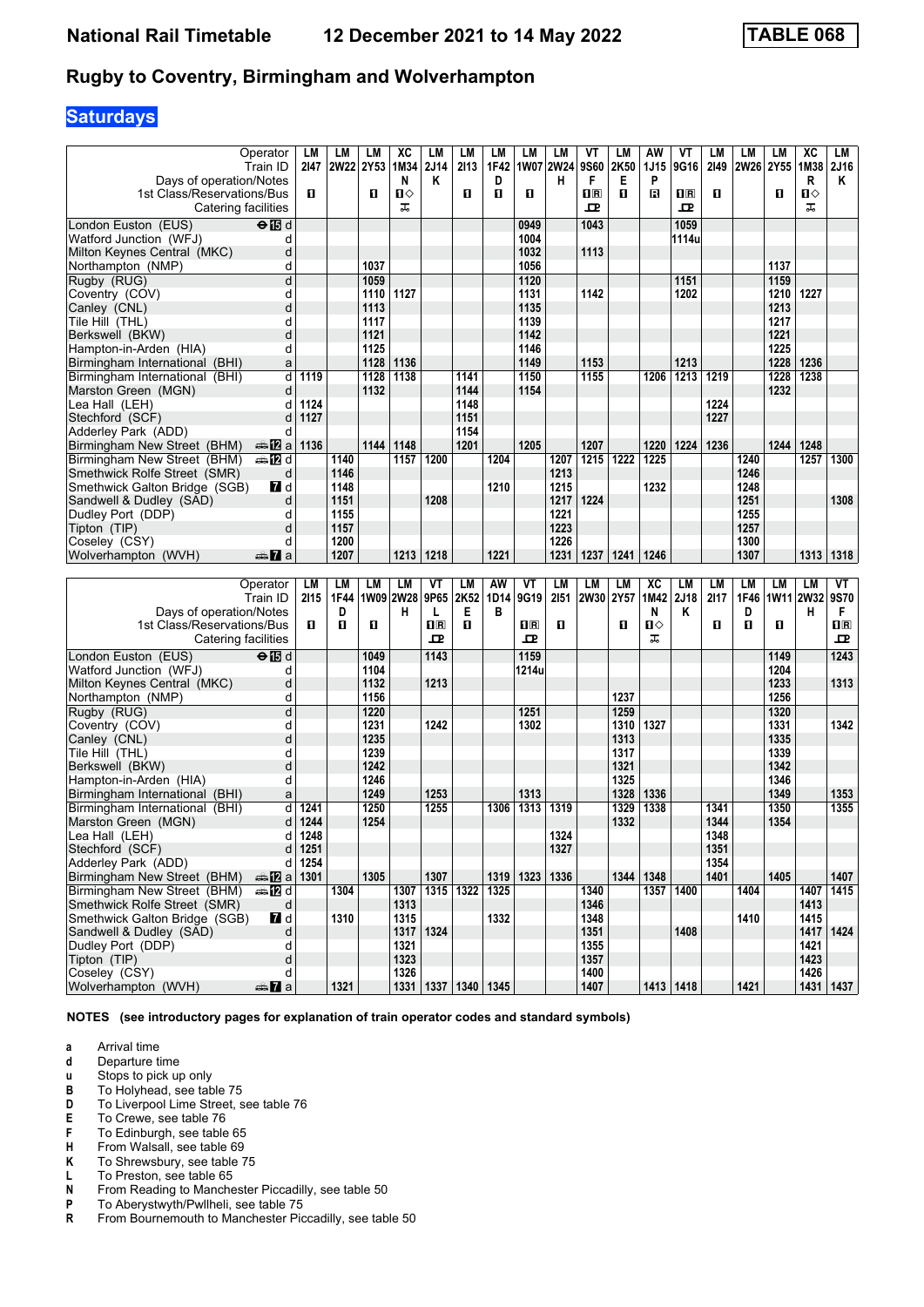# **Saturdays**

|                                      | Operator                      | LM           | AW      | VT          | LM   | LM                | LM           | <b>XC</b>    | LM                                                   | LM        | LM   | LM           | LM        | ۷T                      | LM           | AW        | ۷T          | LM           | LM               |
|--------------------------------------|-------------------------------|--------------|---------|-------------|------|-------------------|--------------|--------------|------------------------------------------------------|-----------|------|--------------|-----------|-------------------------|--------------|-----------|-------------|--------------|------------------|
|                                      | Train ID                      | 2K54         | 1J19    | <b>9G22</b> | 2153 | <b>2W34</b>       | 2Y59         | 1M46         | <b>2J20</b>                                          | 2119      | 1F48 |              | 1W13 2W36 | 9C77                    | 2K56         | 1D15      | <b>9G25</b> | 2155         | 2W38             |
| Days of operation/Notes              |                               | Е            | P       |             |      |                   |              | R            | ĸ                                                    |           | D    |              | н         | s                       | Е            | в         |             |              |                  |
| 1st Class/Reservations/Bus           |                               | П.           |         | $n_{\rm R}$ | 0    |                   | O            | $\mathbf{u}$ |                                                      | п         | п    | 0            |           | $\overline{\mathbf{H}}$ | O            | R         | $n_{\rm R}$ | O            |                  |
| Catering facilities                  |                               |              |         | ᇁ           |      |                   |              | ᠼ            |                                                      |           |      |              |           | ᇁ                       |              |           | ᇁ           |              |                  |
| London Euston (EUS)                  | $\overline{H}$ d              |              |         | 1259        |      |                   |              |              |                                                      |           |      | 1249         |           | 1343                    |              |           | 1359        |              |                  |
| Watford Junction (WFJ)               | d                             |              |         | 1314u       |      |                   |              |              |                                                      |           |      | 1304         |           |                         |              |           | 1414u       |              |                  |
| Milton Keynes Central (MKC)          | d                             |              |         |             |      |                   |              |              |                                                      |           |      | 1333         |           | 1413                    |              |           |             |              |                  |
| Northampton (NMP)                    | d                             |              |         |             |      |                   | 1337         |              |                                                      |           |      | 1356         |           |                         |              |           |             |              |                  |
| Rugby (RUG)                          | d                             |              |         | 1351        |      |                   | 1359         |              |                                                      |           |      | 1420         |           |                         |              |           | 1451        |              |                  |
| Coventry (COV)                       | d                             |              |         | 1402        |      |                   | 1410         | 1427         |                                                      |           |      | 1431         |           | 1442                    |              |           | 1502        |              |                  |
| Canley (CNL)                         | d                             |              |         |             |      |                   | 1413         |              |                                                      |           |      | 1435         |           |                         |              |           |             |              |                  |
| Tile Hill (THL)                      | d                             |              |         |             |      |                   | 1417         |              |                                                      |           |      | 1439         |           |                         |              |           |             |              |                  |
| Berkswell (BKW)                      | d                             |              |         |             |      |                   | 1421         |              |                                                      |           |      | 1442         |           |                         |              |           |             |              |                  |
| Hampton-in-Arden (HIA)               | d                             |              |         |             |      |                   | 1425         |              |                                                      |           |      | 1446         |           |                         |              |           |             |              |                  |
| Birmingham International (BHI)       | a                             |              |         | 1413        |      |                   | 1428         | 1436         |                                                      |           |      | 1449         |           | 1453                    |              |           | 1513        |              |                  |
| Birmingham International (BHI)       | d                             |              | 1406    | 1413        | 1419 |                   | 1428         | 1438         |                                                      | 1441      |      | 1450         |           | 1455                    |              | 1506      | 1513        | 1519         |                  |
| Marston Green (MGN)                  | d                             |              |         |             |      |                   | 1432         |              |                                                      | 1444      |      | 1454         |           |                         |              |           |             |              |                  |
| Lea Hall (LEH)                       | d                             |              |         |             | 1424 |                   |              |              |                                                      | 1448      |      |              |           |                         |              |           |             | 1524         |                  |
| Stechford (SCF)                      | d                             |              |         |             | 1427 |                   |              |              |                                                      | 1451      |      |              |           |                         |              |           |             | 1527         |                  |
| Adderley Park (ADD)                  | d                             |              |         |             |      |                   |              |              |                                                      | 1454      |      |              |           |                         |              |           |             |              |                  |
| Birmingham New Street (BHM)          | anna <mark>a</mark> nn ann an |              | 1420    | 1423        | 1436 |                   | 1444         | 1448         |                                                      | 1501      |      | 1505         |           | 1507                    |              | 1519      | 1523        | 1536         |                  |
| Birmingham New Street (BHM)          | <b>⊯ 12</b> d                 | 1422         | 1425    |             |      | 1440              |              | 1457         | 1500                                                 |           | 1504 |              | 1507      | 1515                    | 1522         | 1525      |             |              | 1540             |
| Smethwick Rolfe Street (SMR)         | d                             |              |         |             |      | 1446              |              |              |                                                      |           |      |              | 1513      |                         |              |           |             |              | 1546             |
| Smethwick Galton Bridge (SGB)        | <b>7</b> d                    |              | 1432    |             |      | 1448              |              |              |                                                      |           | 1510 |              | 1515      |                         |              | 1531      |             |              | 1548             |
| Sandwell & Dudley (SAD)              | d                             |              |         |             |      | 1451              |              |              | 1508                                                 |           |      |              | 1517      | 1524                    |              |           |             |              | 1551             |
| Dudley Port (DDP)                    | d                             |              |         |             |      | 1455              |              |              |                                                      |           |      |              | 1521      |                         |              |           |             |              | 1555             |
| Tipton (TIP)                         | d                             |              |         |             |      | 1457              |              |              |                                                      |           |      |              | 1523      |                         |              |           |             |              | 1557             |
| Coseley (CSY)                        | d                             |              |         |             |      | 1500              |              |              |                                                      |           |      |              | 1526      |                         |              |           |             |              | 1600             |
| Wolverhampton (WVH)                  | $\frac{1}{2}$ a               | 1440         | 1444    |             |      | 1507              |              | 1513         | 1518                                                 |           | 1521 |              | 1531      | 1537                    | 1539         | 1543      |             |              | 1607             |
|                                      |                               |              |         |             |      |                   |              |              |                                                      |           |      |              |           |                         |              |           |             |              |                  |
|                                      |                               |              |         |             |      |                   |              |              |                                                      |           |      |              |           |                         |              |           |             |              |                  |
|                                      | Operator                      | LM           | XC      | LМ          | LM   | <b>LM</b>         | LM           | <b>LM</b>    | VT                                                   | LM        | AW   | VT           | <b>LM</b> | <b>LM</b>               | LM           | XC        | LМ          | LM           | LM               |
|                                      | Train ID                      | 2Y61         | 1M50    | <b>2J22</b> | 2121 | 1F50              | 1W15 2W40    |              | <b>9S80</b>                                          | 2K58      | 1J23 | 9G28         | 2157      |                         | 2W42 2Y63    | 1M54      | <b>2J24</b> | 2123         | 1F <sub>52</sub> |
| Days of operation/Notes              |                               | п            | N<br>்ப | Κ           | 0    | D<br>$\mathbf{u}$ | O            | н            | F<br>$\overline{\mathbf{H}}$ $\overline{\mathbf{R}}$ | Е<br>п    | P    | 1R           | п         |                         | O            | R         | Κ           | O            | D<br>П           |
| 1st Class/Reservations/Bus           |                               |              | ᠼ       |             |      |                   |              |              | 굔                                                    |           |      | $\mathbf{r}$ |           |                         |              | п⇔<br>ᠼ   |             |              |                  |
| Catering facilities                  |                               |              |         |             |      |                   |              |              |                                                      |           |      |              |           |                         |              |           |             |              |                  |
| London Euston (EUS)                  | $\Theta$ $\blacksquare$ d     |              |         |             |      |                   | 1349         |              | 1443                                                 |           |      | 1459         |           |                         |              |           |             |              |                  |
| Watford Junction (WFJ)               | d                             |              |         |             |      |                   | 1404         |              |                                                      |           |      | 1514u        |           |                         |              |           |             |              |                  |
| Milton Keynes Central (MKC)          | d                             |              |         |             |      |                   | 1433         |              | 1513                                                 |           |      |              |           |                         |              |           |             |              |                  |
| Northampton (NMP)                    | d<br>d                        | 1437<br>1459 |         |             |      |                   | 1456<br>1520 |              |                                                      |           |      | 1551         |           |                         | 1537         |           |             |              |                  |
| Rugby (RUG)                          | d                             | 1510         | 1527    |             |      |                   | 1531         |              | 1542                                                 |           |      | 1602         |           |                         | 1600<br>1611 | 1627      |             |              |                  |
| Coventry (COV)<br>Canley (CNL)       | d                             | 1513         |         |             |      |                   | 1535         |              |                                                      |           |      |              |           |                         | 1614         |           |             |              |                  |
| Tile Hill (THL)                      | d                             | 1517         |         |             |      |                   | 1539         |              |                                                      |           |      |              |           |                         | 1618         |           |             |              |                  |
| Berkswell (BKW)                      | d                             | 1521         |         |             |      |                   | 1542         |              |                                                      |           |      |              |           |                         | 1622         |           |             |              |                  |
| Hampton-in-Arden (HIA)               | d                             | 1525         |         |             |      |                   | 1546         |              |                                                      |           |      |              |           |                         | 1626         |           |             |              |                  |
| Birmingham International (BHI)       | a                             | 1528         | 1536    |             |      |                   | 1549         |              | 1553                                                 |           |      | 1613         |           |                         | 1629         | 1636      |             |              |                  |
| Birmingham International (BHI)       | d                             | 1528         | 1538    |             | 1541 |                   | 1550         |              | 1555                                                 |           | 1606 | 1613         | 1619      |                         | 1629         | 1638      |             | 1641         |                  |
| Marston Green (MGN)                  | d                             | 1532         |         |             | 1544 |                   | 1554         |              |                                                      |           |      |              |           |                         | 1633         |           |             | 1644         |                  |
| Lea Hall (LEH)                       | d                             |              |         |             | 1548 |                   |              |              |                                                      |           |      |              | 1624      |                         |              |           |             |              |                  |
| Stechford (SCF)                      | d                             |              |         |             | 1551 |                   |              |              |                                                      |           |      |              | 1627      |                         |              |           |             | 1648<br>1651 |                  |
| Adderley Park (ADD)                  | d                             |              |         |             | 1554 |                   |              |              |                                                      |           |      |              |           |                         |              |           |             | 1654         |                  |
| Birmingham New Street (BHM)          | <b>□ 1544</b>                 |              | 1548    |             | 1601 |                   | 1605         |              | 1607                                                 |           | 1619 | $1623$ 1636  |           |                         |              | 1644 1649 |             | 1701         |                  |
| Birmingham New Street (BHM)          | nnen <b>na</b> d              |              | 1557    | 1600        |      | 1604              |              | 1607         |                                                      | 1615 1622 | 1625 |              |           | 1640                    |              |           | 1657 1700   |              | 1704             |
| Smethwick Rolfe Street (SMR)         | d                             |              |         |             |      |                   |              | 1613         |                                                      |           |      |              |           | 1646                    |              |           |             |              |                  |
| Smethwick Galton Bridge (SGB)        | $\blacksquare$ d              |              |         |             |      | 1610              |              | 1615         |                                                      |           | 1632 |              |           | 1648                    |              |           |             |              | 1710             |
| Sandwell & Dudley (SAD)              | d                             |              |         | 1608        |      |                   |              | 1617         | 1624                                                 |           |      |              |           | 1651                    |              |           | 1708        |              |                  |
| Dudley Port (DDP)                    | q                             |              |         |             |      |                   |              | 1621         |                                                      |           |      |              |           | 1655                    |              |           |             |              |                  |
| Tipton (TIP)                         | d                             |              |         |             |      |                   |              | 1623         |                                                      |           |      |              |           | 1657                    |              |           |             |              |                  |
| Coseley (CSY)<br>Wolverhampton (WVH) | d<br><del>m</del> ⊾ a         |              |         | $1613$ 1618 |      | 1621              |              | 1626         | 1631 1637 1641                                       |           | 1645 |              |           | 1700<br>1707            |              |           | 1713 1718   |              | 1721             |

**NOTES (see introductory pages for explanation of train operator codes and standard symbols)**

- **d** Departure time<br>**u** Stops to pick up
- **x** Stops to pick up only<br>**B** To Holyhead, see tab
- To Holyhead, see table 75
- **D** To Liverpool Lime Street, see table 76<br>**E** To Crewe, see table 76
- **E** To Crewe, see table 76<br>**F** To Edinburgh, see table
- **F** To Edinburgh, see table 65<br>**H** From Walsall, see table 69
- **From Walsall, see table 69**
- **K** To Shrewsbury, see table 75<br>**N** From Reading to Manchester
- **N** From Reading to Manchester Piccadilly, see table 50<br>**P** To Aberystwyth/Pwllheli, see table 75
- **P** To Aberystwyth/Pwllheli, see table 75<br>**R** From Bournemouth to Manchester Pic
- **R** From Bournemouth to Manchester Piccadilly, see table 50<br>**S** To Lancaster, see table 65 To Lancaster, see table 65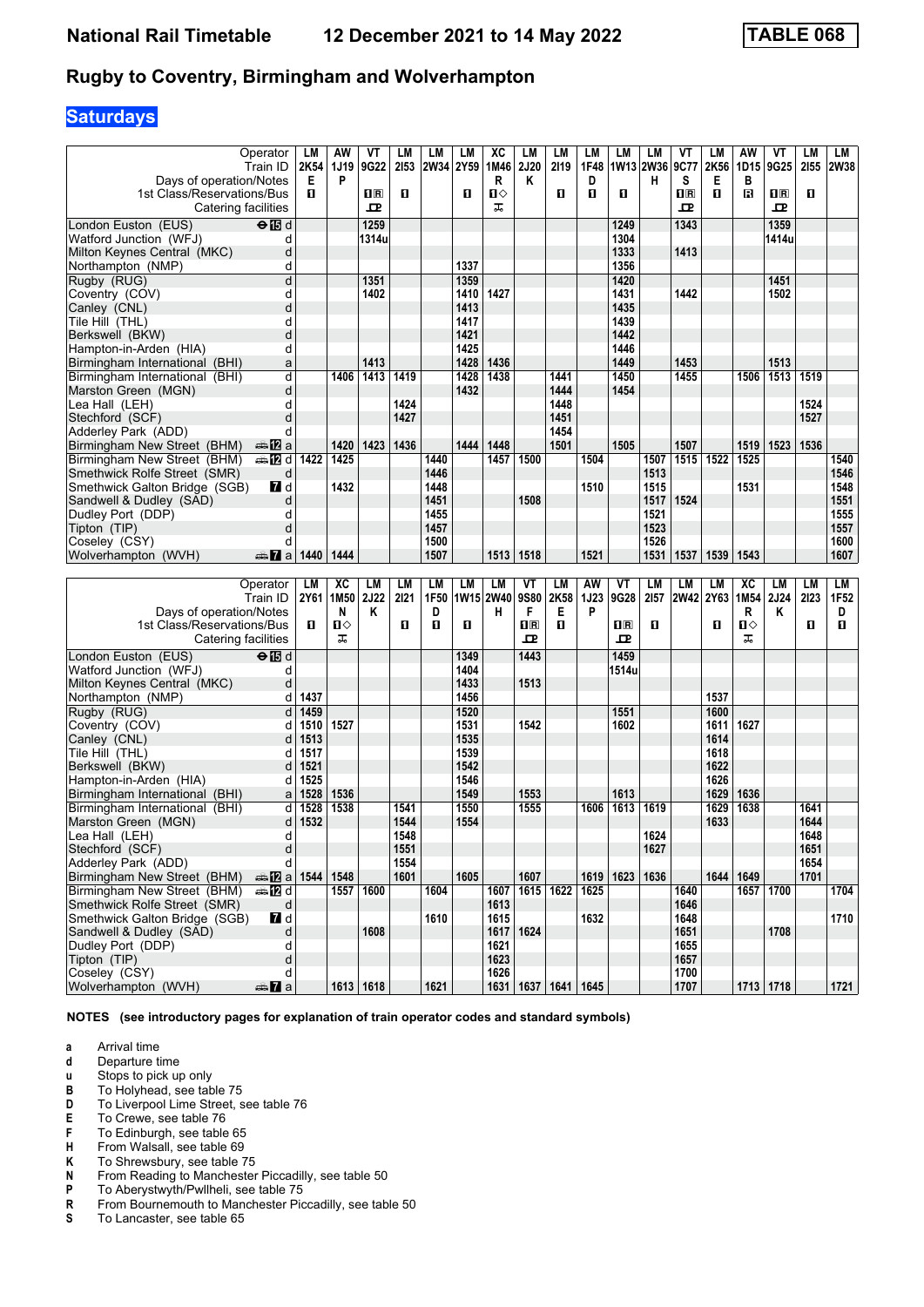# **Saturdays**

| 1W17 2W44<br>1W19 2W48<br>Days of operation/Notes<br>Е<br>в<br>Κ<br>н<br>Е<br>P<br>н<br>T<br>N<br>D<br>L<br>1st Class/Reservations/Bus<br>п<br>$\overline{\mathbf{H}}$ $\overline{\mathbf{R}}$<br>п<br>$\overline{\mathbf{H}}$<br>П<br>п<br>O<br>п<br>O<br>$\overline{\mathbf{H}}$ $\overline{\mathbf{R}}$<br>П<br>п⇔<br>고<br>ᠼ<br>ᇁ<br>ᅭ<br>Catering facilities<br>1543<br>London Euston (EUS)<br>$\Theta$ $\mathbf{E}$ d<br>1449<br>1559<br>1643<br>1549<br>1604<br>Watford Junction (WFJ)<br>1504<br>1614u<br>d<br>d<br>1533<br>1613<br>1632<br>1713<br>Milton Keynes Central (MKC)<br>1637<br>1556<br>1656<br>Northampton (NMP)<br>d<br>Rugby (RUG)<br>$\mathsf{d}$<br>1620<br>1651<br>1659<br>1720<br>1642<br>1727<br>1731<br>1742<br>Coventry (COV)<br>d<br>1631<br>1702<br>1710<br>1635<br>1713<br>1735<br>Canley (CNL)<br>d<br>1639<br>1739<br>Tile Hill (THL)<br>1717<br>d<br>1642<br>1742<br>Berkswell (BKW)<br>d<br>1721<br>1646<br>1746<br>1725<br>Hampton-in-Arden (HIA)<br>d<br>1713<br>1649<br>1728<br>1736<br>1749<br>1753<br>1653<br>Birmingham International (BHI)<br>a<br>1738<br>1750<br>d<br>1650<br>1655<br>1706<br>1713<br>1719<br>1728<br>1741<br>1755<br>1806<br>Birmingham International (BHI)<br>1732<br>1754<br>d<br>1654<br>1744<br>Marston Green (MGN)<br>Lea Hall (LEH)<br>d<br>1724<br>1748<br>d<br>1727<br>1751<br>Stechford (SCF)<br>1754<br>Adderley Park (ADD)<br>d<br>1705<br>1707<br>1734<br>1744<br>1748<br>1801<br>1805<br>1807<br>1719<br>1723<br>1819<br>Birmingham New Street (BHM)<br>ana nZia<br>$\overline{1722}$<br><b>⊯ 12</b> d<br>1707<br>1715<br>1725<br>1740<br>1757<br>1800<br>1807<br>1815<br>1822<br>1825<br>Birmingham New Street (BHM)<br>1804<br>Smethwick Rolfe Street (SMR)<br>d<br>1713<br>1746<br>1813<br>1715<br>1732<br>1832<br>Smethwick Galton Bridge (SGB)<br><b>7</b> d<br>1748<br>1810<br>1815<br>1751<br>Sandwell & Dudley (SAD)<br>1717<br>1724<br>1808<br>1817<br>1824<br>d<br>1721<br>1755<br>Dudley Port (DDP)<br>1821<br>d<br>1723<br>1757<br>1823<br>Tipton (TIP)<br>d<br>Coseley (CSY)<br>1726<br>1800<br>1826<br>d<br>1807<br>1818<br>1821<br>1831<br>Wolverhampton (WVH)<br>1731<br>1737<br>1740<br>1743<br>1813<br>1837<br>1840<br>1844<br>den <b>7</b> a<br>LM<br>LM<br>XC<br>LM<br>LM<br><b>LM</b><br>LM<br>VT<br>AW<br>VT<br>LM<br>Operator<br>VT<br>LM<br>VT<br>LM<br>LM<br>LM<br>LM<br>2161<br>9G35<br>1M62<br>2J28<br>2127<br>1W21 2W52<br>9P95<br>2K64<br>1D17<br>1F57<br>9G37<br>2163<br>2W54 2Y69<br>Train ID<br>9G34<br>2W50 2Y67<br>Days of operation/Notes<br>U<br>R<br>Κ<br>н<br>L<br>Е<br>D<br>1st Class/Reservations/Bus<br>п<br>O<br>п⇔<br>O<br>$n_{\rm R}$<br>O<br>О<br>$\Pi$ R<br>п<br>$\Pi$ R<br>$n_{\rm R}$<br>O<br>O<br>ᠼ<br>ᇁ<br>고<br>ᅭ<br>굔<br>Catering facilities<br>$\Theta$ is d<br>1659<br>1723<br>London Euston (EUS)<br>1649<br>1743<br>1803<br>Watford Junction (WFJ)<br>1714u<br>1737u<br>1704<br>d<br>1732<br>1813<br>Milton Keynes Central (MKC)<br>d<br>1737<br>1756<br>1837<br>d<br>Northampton (NMP)<br>d<br>1751<br>1759<br>1820<br>1851<br>1859<br>Rugby (RUG)<br>1802<br>1822<br>1910<br>1810<br>1827<br>1831<br>1842<br>1902<br>Coventry (COV)<br>d<br>d<br>1813<br>1835<br>1913<br>Canley (CNL)<br>1839<br>1917<br>d<br>1817<br>Tile Hill (THL)<br>d<br>1821<br>1842<br>1921<br>Berkswell (BKW)<br>1925<br>d<br>1825<br>1846<br>Hampton-in-Arden (HIA)<br>1928<br>1828<br>1849<br>1813<br>1832<br>1836<br>1853<br>1913<br>Birmingham International (BHI)<br>a<br>1928<br>d<br>1813<br>1819<br>1828<br>1833<br>1850<br>1913<br>1919<br>1838<br>1841<br>1855<br>1906<br>Birmingham International (BHI)<br>1932<br>d<br>1832<br>1844<br>1854<br>Marston Green (MGN)<br>d<br>1824<br>1848<br>1924<br>1927<br>d<br>1827<br>1851<br>Stechford (SCF)<br>Adderley Park (ADD)<br>d<br>1854<br> 1834<br>1844   1845  <br>1848<br>1902<br>1905<br>1907<br>1919<br>1923 1934<br>1944<br>Birmingham New Street (BHM)<br><b>□□ 2 a 1823</b><br>1915<br>1922<br>1850<br>1857<br>1925<br>1937<br>1943<br>Birmingham New Street (BHM)<br><b>美卫d</b><br>1840<br>1900<br>1907<br>1940<br>Smethwick Rolfe Street (SMR)<br>1846<br>d<br>1913<br>1950<br>7d<br>Smethwick Galton Bridge (SGB)<br>1848<br>1932<br>1951<br>1915<br>1908<br>1924<br>1949<br>1851<br>1859<br>1917<br>1954<br>Sandwell & Dudley (SAD)<br>d<br>Dudley Port (DDP)<br>d<br>1855<br>1921<br>1957<br>d<br>Tipton (TIP)<br>1857<br>1923<br>1959<br>1950<br>Coseley (CSY)<br>d<br>1900<br>1926<br>2002<br>1910   1913   1918<br>1931   1937   1940   1943  <br>1956 2000<br>Wolverhampton (WVH)<br><del>⊯</del> 7a<br>1907<br>2009 |                | Operator<br>Train ID | LM | LM | VT<br>9S85 | LM<br>2K60 | AW<br>1D16 | VT<br>9G31 | LМ<br>2159 | LМ<br>2W46 2Y65 | LМ | ХC<br>1M <sub>58</sub> | LM<br>2J26 | LM<br>2125 | LM<br>1F54 | LM | LM | VT<br>9P93 | LM<br>2K62 | AW<br><b>1J27</b> |
|----------------------------------------------------------------------------------------------------------------------------------------------------------------------------------------------------------------------------------------------------------------------------------------------------------------------------------------------------------------------------------------------------------------------------------------------------------------------------------------------------------------------------------------------------------------------------------------------------------------------------------------------------------------------------------------------------------------------------------------------------------------------------------------------------------------------------------------------------------------------------------------------------------------------------------------------------------------------------------------------------------------------------------------------------------------------------------------------------------------------------------------------------------------------------------------------------------------------------------------------------------------------------------------------------------------------------------------------------------------------------------------------------------------------------------------------------------------------------------------------------------------------------------------------------------------------------------------------------------------------------------------------------------------------------------------------------------------------------------------------------------------------------------------------------------------------------------------------------------------------------------------------------------------------------------------------------------------------------------------------------------------------------------------------------------------------------------------------------------------------------------------------------------------------------------------------------------------------------------------------------------------------------------------------------------------------------------------------------------------------------------------------------------------------------------------------------------------------------------------------------------------------------------------------------------------------------------------------------------------------------------------------------------------------------------------------------------------------------------------------------------------------------------------------------------------------------------------------------------------------------------------------------------------------------------------------------------------------------------------------------------------------------------------------------------------------------------------------------------------------------------------------------------------------------------------------------------------------------------------------------------------------------------------------------------------------------------------------------------------------------------------------------------------------------------------------------------------------------------------------------------------------------------------------------------------------------------------------------------------------------------------------------------------------------------------------------------------------------------------------------------------------------------------------------------------------------------------------------------------------------------------------------------------------------------------------------------------------------------------------------------------------------------------------------------------------------------------------------------------------------------------------------------------------------------------------------------------------------------------------------------------------------------------------------------------------------------------------------------------------------------------------------------------------------------------------------------------------------------------------------------------------------------------------------------------------------------------------------------|----------------|----------------------|----|----|------------|------------|------------|------------|------------|-----------------|----|------------------------|------------|------------|------------|----|----|------------|------------|-------------------|
|                                                                                                                                                                                                                                                                                                                                                                                                                                                                                                                                                                                                                                                                                                                                                                                                                                                                                                                                                                                                                                                                                                                                                                                                                                                                                                                                                                                                                                                                                                                                                                                                                                                                                                                                                                                                                                                                                                                                                                                                                                                                                                                                                                                                                                                                                                                                                                                                                                                                                                                                                                                                                                                                                                                                                                                                                                                                                                                                                                                                                                                                                                                                                                                                                                                                                                                                                                                                                                                                                                                                                                                                                                                                                                                                                                                                                                                                                                                                                                                                                                                                                                                                                                                                                                                                                                                                                                                                                                                                                                                                                                                                          |                |                      |    |    |            |            |            |            |            |                 |    |                        |            |            |            |    |    |            |            |                   |
|                                                                                                                                                                                                                                                                                                                                                                                                                                                                                                                                                                                                                                                                                                                                                                                                                                                                                                                                                                                                                                                                                                                                                                                                                                                                                                                                                                                                                                                                                                                                                                                                                                                                                                                                                                                                                                                                                                                                                                                                                                                                                                                                                                                                                                                                                                                                                                                                                                                                                                                                                                                                                                                                                                                                                                                                                                                                                                                                                                                                                                                                                                                                                                                                                                                                                                                                                                                                                                                                                                                                                                                                                                                                                                                                                                                                                                                                                                                                                                                                                                                                                                                                                                                                                                                                                                                                                                                                                                                                                                                                                                                                          |                |                      |    |    |            |            |            |            |            |                 |    |                        |            |            |            |    |    |            |            |                   |
|                                                                                                                                                                                                                                                                                                                                                                                                                                                                                                                                                                                                                                                                                                                                                                                                                                                                                                                                                                                                                                                                                                                                                                                                                                                                                                                                                                                                                                                                                                                                                                                                                                                                                                                                                                                                                                                                                                                                                                                                                                                                                                                                                                                                                                                                                                                                                                                                                                                                                                                                                                                                                                                                                                                                                                                                                                                                                                                                                                                                                                                                                                                                                                                                                                                                                                                                                                                                                                                                                                                                                                                                                                                                                                                                                                                                                                                                                                                                                                                                                                                                                                                                                                                                                                                                                                                                                                                                                                                                                                                                                                                                          |                |                      |    |    |            |            |            |            |            |                 |    |                        |            |            |            |    |    |            |            |                   |
|                                                                                                                                                                                                                                                                                                                                                                                                                                                                                                                                                                                                                                                                                                                                                                                                                                                                                                                                                                                                                                                                                                                                                                                                                                                                                                                                                                                                                                                                                                                                                                                                                                                                                                                                                                                                                                                                                                                                                                                                                                                                                                                                                                                                                                                                                                                                                                                                                                                                                                                                                                                                                                                                                                                                                                                                                                                                                                                                                                                                                                                                                                                                                                                                                                                                                                                                                                                                                                                                                                                                                                                                                                                                                                                                                                                                                                                                                                                                                                                                                                                                                                                                                                                                                                                                                                                                                                                                                                                                                                                                                                                                          |                |                      |    |    |            |            |            |            |            |                 |    |                        |            |            |            |    |    |            |            |                   |
|                                                                                                                                                                                                                                                                                                                                                                                                                                                                                                                                                                                                                                                                                                                                                                                                                                                                                                                                                                                                                                                                                                                                                                                                                                                                                                                                                                                                                                                                                                                                                                                                                                                                                                                                                                                                                                                                                                                                                                                                                                                                                                                                                                                                                                                                                                                                                                                                                                                                                                                                                                                                                                                                                                                                                                                                                                                                                                                                                                                                                                                                                                                                                                                                                                                                                                                                                                                                                                                                                                                                                                                                                                                                                                                                                                                                                                                                                                                                                                                                                                                                                                                                                                                                                                                                                                                                                                                                                                                                                                                                                                                                          |                |                      |    |    |            |            |            |            |            |                 |    |                        |            |            |            |    |    |            |            |                   |
|                                                                                                                                                                                                                                                                                                                                                                                                                                                                                                                                                                                                                                                                                                                                                                                                                                                                                                                                                                                                                                                                                                                                                                                                                                                                                                                                                                                                                                                                                                                                                                                                                                                                                                                                                                                                                                                                                                                                                                                                                                                                                                                                                                                                                                                                                                                                                                                                                                                                                                                                                                                                                                                                                                                                                                                                                                                                                                                                                                                                                                                                                                                                                                                                                                                                                                                                                                                                                                                                                                                                                                                                                                                                                                                                                                                                                                                                                                                                                                                                                                                                                                                                                                                                                                                                                                                                                                                                                                                                                                                                                                                                          |                |                      |    |    |            |            |            |            |            |                 |    |                        |            |            |            |    |    |            |            |                   |
|                                                                                                                                                                                                                                                                                                                                                                                                                                                                                                                                                                                                                                                                                                                                                                                                                                                                                                                                                                                                                                                                                                                                                                                                                                                                                                                                                                                                                                                                                                                                                                                                                                                                                                                                                                                                                                                                                                                                                                                                                                                                                                                                                                                                                                                                                                                                                                                                                                                                                                                                                                                                                                                                                                                                                                                                                                                                                                                                                                                                                                                                                                                                                                                                                                                                                                                                                                                                                                                                                                                                                                                                                                                                                                                                                                                                                                                                                                                                                                                                                                                                                                                                                                                                                                                                                                                                                                                                                                                                                                                                                                                                          |                |                      |    |    |            |            |            |            |            |                 |    |                        |            |            |            |    |    |            |            |                   |
|                                                                                                                                                                                                                                                                                                                                                                                                                                                                                                                                                                                                                                                                                                                                                                                                                                                                                                                                                                                                                                                                                                                                                                                                                                                                                                                                                                                                                                                                                                                                                                                                                                                                                                                                                                                                                                                                                                                                                                                                                                                                                                                                                                                                                                                                                                                                                                                                                                                                                                                                                                                                                                                                                                                                                                                                                                                                                                                                                                                                                                                                                                                                                                                                                                                                                                                                                                                                                                                                                                                                                                                                                                                                                                                                                                                                                                                                                                                                                                                                                                                                                                                                                                                                                                                                                                                                                                                                                                                                                                                                                                                                          |                |                      |    |    |            |            |            |            |            |                 |    |                        |            |            |            |    |    |            |            |                   |
|                                                                                                                                                                                                                                                                                                                                                                                                                                                                                                                                                                                                                                                                                                                                                                                                                                                                                                                                                                                                                                                                                                                                                                                                                                                                                                                                                                                                                                                                                                                                                                                                                                                                                                                                                                                                                                                                                                                                                                                                                                                                                                                                                                                                                                                                                                                                                                                                                                                                                                                                                                                                                                                                                                                                                                                                                                                                                                                                                                                                                                                                                                                                                                                                                                                                                                                                                                                                                                                                                                                                                                                                                                                                                                                                                                                                                                                                                                                                                                                                                                                                                                                                                                                                                                                                                                                                                                                                                                                                                                                                                                                                          |                |                      |    |    |            |            |            |            |            |                 |    |                        |            |            |            |    |    |            |            |                   |
|                                                                                                                                                                                                                                                                                                                                                                                                                                                                                                                                                                                                                                                                                                                                                                                                                                                                                                                                                                                                                                                                                                                                                                                                                                                                                                                                                                                                                                                                                                                                                                                                                                                                                                                                                                                                                                                                                                                                                                                                                                                                                                                                                                                                                                                                                                                                                                                                                                                                                                                                                                                                                                                                                                                                                                                                                                                                                                                                                                                                                                                                                                                                                                                                                                                                                                                                                                                                                                                                                                                                                                                                                                                                                                                                                                                                                                                                                                                                                                                                                                                                                                                                                                                                                                                                                                                                                                                                                                                                                                                                                                                                          |                |                      |    |    |            |            |            |            |            |                 |    |                        |            |            |            |    |    |            |            |                   |
|                                                                                                                                                                                                                                                                                                                                                                                                                                                                                                                                                                                                                                                                                                                                                                                                                                                                                                                                                                                                                                                                                                                                                                                                                                                                                                                                                                                                                                                                                                                                                                                                                                                                                                                                                                                                                                                                                                                                                                                                                                                                                                                                                                                                                                                                                                                                                                                                                                                                                                                                                                                                                                                                                                                                                                                                                                                                                                                                                                                                                                                                                                                                                                                                                                                                                                                                                                                                                                                                                                                                                                                                                                                                                                                                                                                                                                                                                                                                                                                                                                                                                                                                                                                                                                                                                                                                                                                                                                                                                                                                                                                                          |                |                      |    |    |            |            |            |            |            |                 |    |                        |            |            |            |    |    |            |            |                   |
|                                                                                                                                                                                                                                                                                                                                                                                                                                                                                                                                                                                                                                                                                                                                                                                                                                                                                                                                                                                                                                                                                                                                                                                                                                                                                                                                                                                                                                                                                                                                                                                                                                                                                                                                                                                                                                                                                                                                                                                                                                                                                                                                                                                                                                                                                                                                                                                                                                                                                                                                                                                                                                                                                                                                                                                                                                                                                                                                                                                                                                                                                                                                                                                                                                                                                                                                                                                                                                                                                                                                                                                                                                                                                                                                                                                                                                                                                                                                                                                                                                                                                                                                                                                                                                                                                                                                                                                                                                                                                                                                                                                                          |                |                      |    |    |            |            |            |            |            |                 |    |                        |            |            |            |    |    |            |            |                   |
|                                                                                                                                                                                                                                                                                                                                                                                                                                                                                                                                                                                                                                                                                                                                                                                                                                                                                                                                                                                                                                                                                                                                                                                                                                                                                                                                                                                                                                                                                                                                                                                                                                                                                                                                                                                                                                                                                                                                                                                                                                                                                                                                                                                                                                                                                                                                                                                                                                                                                                                                                                                                                                                                                                                                                                                                                                                                                                                                                                                                                                                                                                                                                                                                                                                                                                                                                                                                                                                                                                                                                                                                                                                                                                                                                                                                                                                                                                                                                                                                                                                                                                                                                                                                                                                                                                                                                                                                                                                                                                                                                                                                          |                |                      |    |    |            |            |            |            |            |                 |    |                        |            |            |            |    |    |            |            |                   |
|                                                                                                                                                                                                                                                                                                                                                                                                                                                                                                                                                                                                                                                                                                                                                                                                                                                                                                                                                                                                                                                                                                                                                                                                                                                                                                                                                                                                                                                                                                                                                                                                                                                                                                                                                                                                                                                                                                                                                                                                                                                                                                                                                                                                                                                                                                                                                                                                                                                                                                                                                                                                                                                                                                                                                                                                                                                                                                                                                                                                                                                                                                                                                                                                                                                                                                                                                                                                                                                                                                                                                                                                                                                                                                                                                                                                                                                                                                                                                                                                                                                                                                                                                                                                                                                                                                                                                                                                                                                                                                                                                                                                          |                |                      |    |    |            |            |            |            |            |                 |    |                        |            |            |            |    |    |            |            |                   |
|                                                                                                                                                                                                                                                                                                                                                                                                                                                                                                                                                                                                                                                                                                                                                                                                                                                                                                                                                                                                                                                                                                                                                                                                                                                                                                                                                                                                                                                                                                                                                                                                                                                                                                                                                                                                                                                                                                                                                                                                                                                                                                                                                                                                                                                                                                                                                                                                                                                                                                                                                                                                                                                                                                                                                                                                                                                                                                                                                                                                                                                                                                                                                                                                                                                                                                                                                                                                                                                                                                                                                                                                                                                                                                                                                                                                                                                                                                                                                                                                                                                                                                                                                                                                                                                                                                                                                                                                                                                                                                                                                                                                          |                |                      |    |    |            |            |            |            |            |                 |    |                        |            |            |            |    |    |            |            |                   |
|                                                                                                                                                                                                                                                                                                                                                                                                                                                                                                                                                                                                                                                                                                                                                                                                                                                                                                                                                                                                                                                                                                                                                                                                                                                                                                                                                                                                                                                                                                                                                                                                                                                                                                                                                                                                                                                                                                                                                                                                                                                                                                                                                                                                                                                                                                                                                                                                                                                                                                                                                                                                                                                                                                                                                                                                                                                                                                                                                                                                                                                                                                                                                                                                                                                                                                                                                                                                                                                                                                                                                                                                                                                                                                                                                                                                                                                                                                                                                                                                                                                                                                                                                                                                                                                                                                                                                                                                                                                                                                                                                                                                          |                |                      |    |    |            |            |            |            |            |                 |    |                        |            |            |            |    |    |            |            |                   |
|                                                                                                                                                                                                                                                                                                                                                                                                                                                                                                                                                                                                                                                                                                                                                                                                                                                                                                                                                                                                                                                                                                                                                                                                                                                                                                                                                                                                                                                                                                                                                                                                                                                                                                                                                                                                                                                                                                                                                                                                                                                                                                                                                                                                                                                                                                                                                                                                                                                                                                                                                                                                                                                                                                                                                                                                                                                                                                                                                                                                                                                                                                                                                                                                                                                                                                                                                                                                                                                                                                                                                                                                                                                                                                                                                                                                                                                                                                                                                                                                                                                                                                                                                                                                                                                                                                                                                                                                                                                                                                                                                                                                          |                |                      |    |    |            |            |            |            |            |                 |    |                        |            |            |            |    |    |            |            |                   |
|                                                                                                                                                                                                                                                                                                                                                                                                                                                                                                                                                                                                                                                                                                                                                                                                                                                                                                                                                                                                                                                                                                                                                                                                                                                                                                                                                                                                                                                                                                                                                                                                                                                                                                                                                                                                                                                                                                                                                                                                                                                                                                                                                                                                                                                                                                                                                                                                                                                                                                                                                                                                                                                                                                                                                                                                                                                                                                                                                                                                                                                                                                                                                                                                                                                                                                                                                                                                                                                                                                                                                                                                                                                                                                                                                                                                                                                                                                                                                                                                                                                                                                                                                                                                                                                                                                                                                                                                                                                                                                                                                                                                          |                |                      |    |    |            |            |            |            |            |                 |    |                        |            |            |            |    |    |            |            |                   |
|                                                                                                                                                                                                                                                                                                                                                                                                                                                                                                                                                                                                                                                                                                                                                                                                                                                                                                                                                                                                                                                                                                                                                                                                                                                                                                                                                                                                                                                                                                                                                                                                                                                                                                                                                                                                                                                                                                                                                                                                                                                                                                                                                                                                                                                                                                                                                                                                                                                                                                                                                                                                                                                                                                                                                                                                                                                                                                                                                                                                                                                                                                                                                                                                                                                                                                                                                                                                                                                                                                                                                                                                                                                                                                                                                                                                                                                                                                                                                                                                                                                                                                                                                                                                                                                                                                                                                                                                                                                                                                                                                                                                          |                |                      |    |    |            |            |            |            |            |                 |    |                        |            |            |            |    |    |            |            |                   |
|                                                                                                                                                                                                                                                                                                                                                                                                                                                                                                                                                                                                                                                                                                                                                                                                                                                                                                                                                                                                                                                                                                                                                                                                                                                                                                                                                                                                                                                                                                                                                                                                                                                                                                                                                                                                                                                                                                                                                                                                                                                                                                                                                                                                                                                                                                                                                                                                                                                                                                                                                                                                                                                                                                                                                                                                                                                                                                                                                                                                                                                                                                                                                                                                                                                                                                                                                                                                                                                                                                                                                                                                                                                                                                                                                                                                                                                                                                                                                                                                                                                                                                                                                                                                                                                                                                                                                                                                                                                                                                                                                                                                          |                |                      |    |    |            |            |            |            |            |                 |    |                        |            |            |            |    |    |            |            |                   |
|                                                                                                                                                                                                                                                                                                                                                                                                                                                                                                                                                                                                                                                                                                                                                                                                                                                                                                                                                                                                                                                                                                                                                                                                                                                                                                                                                                                                                                                                                                                                                                                                                                                                                                                                                                                                                                                                                                                                                                                                                                                                                                                                                                                                                                                                                                                                                                                                                                                                                                                                                                                                                                                                                                                                                                                                                                                                                                                                                                                                                                                                                                                                                                                                                                                                                                                                                                                                                                                                                                                                                                                                                                                                                                                                                                                                                                                                                                                                                                                                                                                                                                                                                                                                                                                                                                                                                                                                                                                                                                                                                                                                          |                |                      |    |    |            |            |            |            |            |                 |    |                        |            |            |            |    |    |            |            |                   |
|                                                                                                                                                                                                                                                                                                                                                                                                                                                                                                                                                                                                                                                                                                                                                                                                                                                                                                                                                                                                                                                                                                                                                                                                                                                                                                                                                                                                                                                                                                                                                                                                                                                                                                                                                                                                                                                                                                                                                                                                                                                                                                                                                                                                                                                                                                                                                                                                                                                                                                                                                                                                                                                                                                                                                                                                                                                                                                                                                                                                                                                                                                                                                                                                                                                                                                                                                                                                                                                                                                                                                                                                                                                                                                                                                                                                                                                                                                                                                                                                                                                                                                                                                                                                                                                                                                                                                                                                                                                                                                                                                                                                          |                |                      |    |    |            |            |            |            |            |                 |    |                        |            |            |            |    |    |            |            |                   |
|                                                                                                                                                                                                                                                                                                                                                                                                                                                                                                                                                                                                                                                                                                                                                                                                                                                                                                                                                                                                                                                                                                                                                                                                                                                                                                                                                                                                                                                                                                                                                                                                                                                                                                                                                                                                                                                                                                                                                                                                                                                                                                                                                                                                                                                                                                                                                                                                                                                                                                                                                                                                                                                                                                                                                                                                                                                                                                                                                                                                                                                                                                                                                                                                                                                                                                                                                                                                                                                                                                                                                                                                                                                                                                                                                                                                                                                                                                                                                                                                                                                                                                                                                                                                                                                                                                                                                                                                                                                                                                                                                                                                          |                |                      |    |    |            |            |            |            |            |                 |    |                        |            |            |            |    |    |            |            |                   |
|                                                                                                                                                                                                                                                                                                                                                                                                                                                                                                                                                                                                                                                                                                                                                                                                                                                                                                                                                                                                                                                                                                                                                                                                                                                                                                                                                                                                                                                                                                                                                                                                                                                                                                                                                                                                                                                                                                                                                                                                                                                                                                                                                                                                                                                                                                                                                                                                                                                                                                                                                                                                                                                                                                                                                                                                                                                                                                                                                                                                                                                                                                                                                                                                                                                                                                                                                                                                                                                                                                                                                                                                                                                                                                                                                                                                                                                                                                                                                                                                                                                                                                                                                                                                                                                                                                                                                                                                                                                                                                                                                                                                          |                |                      |    |    |            |            |            |            |            |                 |    |                        |            |            |            |    |    |            |            |                   |
|                                                                                                                                                                                                                                                                                                                                                                                                                                                                                                                                                                                                                                                                                                                                                                                                                                                                                                                                                                                                                                                                                                                                                                                                                                                                                                                                                                                                                                                                                                                                                                                                                                                                                                                                                                                                                                                                                                                                                                                                                                                                                                                                                                                                                                                                                                                                                                                                                                                                                                                                                                                                                                                                                                                                                                                                                                                                                                                                                                                                                                                                                                                                                                                                                                                                                                                                                                                                                                                                                                                                                                                                                                                                                                                                                                                                                                                                                                                                                                                                                                                                                                                                                                                                                                                                                                                                                                                                                                                                                                                                                                                                          |                |                      |    |    |            |            |            |            |            |                 |    |                        |            |            |            |    |    |            |            |                   |
|                                                                                                                                                                                                                                                                                                                                                                                                                                                                                                                                                                                                                                                                                                                                                                                                                                                                                                                                                                                                                                                                                                                                                                                                                                                                                                                                                                                                                                                                                                                                                                                                                                                                                                                                                                                                                                                                                                                                                                                                                                                                                                                                                                                                                                                                                                                                                                                                                                                                                                                                                                                                                                                                                                                                                                                                                                                                                                                                                                                                                                                                                                                                                                                                                                                                                                                                                                                                                                                                                                                                                                                                                                                                                                                                                                                                                                                                                                                                                                                                                                                                                                                                                                                                                                                                                                                                                                                                                                                                                                                                                                                                          |                |                      |    |    |            |            |            |            |            |                 |    |                        |            |            |            |    |    |            |            |                   |
|                                                                                                                                                                                                                                                                                                                                                                                                                                                                                                                                                                                                                                                                                                                                                                                                                                                                                                                                                                                                                                                                                                                                                                                                                                                                                                                                                                                                                                                                                                                                                                                                                                                                                                                                                                                                                                                                                                                                                                                                                                                                                                                                                                                                                                                                                                                                                                                                                                                                                                                                                                                                                                                                                                                                                                                                                                                                                                                                                                                                                                                                                                                                                                                                                                                                                                                                                                                                                                                                                                                                                                                                                                                                                                                                                                                                                                                                                                                                                                                                                                                                                                                                                                                                                                                                                                                                                                                                                                                                                                                                                                                                          |                |                      |    |    |            |            |            |            |            |                 |    |                        |            |            |            |    |    |            |            |                   |
|                                                                                                                                                                                                                                                                                                                                                                                                                                                                                                                                                                                                                                                                                                                                                                                                                                                                                                                                                                                                                                                                                                                                                                                                                                                                                                                                                                                                                                                                                                                                                                                                                                                                                                                                                                                                                                                                                                                                                                                                                                                                                                                                                                                                                                                                                                                                                                                                                                                                                                                                                                                                                                                                                                                                                                                                                                                                                                                                                                                                                                                                                                                                                                                                                                                                                                                                                                                                                                                                                                                                                                                                                                                                                                                                                                                                                                                                                                                                                                                                                                                                                                                                                                                                                                                                                                                                                                                                                                                                                                                                                                                                          |                |                      |    |    |            |            |            |            |            |                 |    |                        |            |            |            |    |    |            |            |                   |
|                                                                                                                                                                                                                                                                                                                                                                                                                                                                                                                                                                                                                                                                                                                                                                                                                                                                                                                                                                                                                                                                                                                                                                                                                                                                                                                                                                                                                                                                                                                                                                                                                                                                                                                                                                                                                                                                                                                                                                                                                                                                                                                                                                                                                                                                                                                                                                                                                                                                                                                                                                                                                                                                                                                                                                                                                                                                                                                                                                                                                                                                                                                                                                                                                                                                                                                                                                                                                                                                                                                                                                                                                                                                                                                                                                                                                                                                                                                                                                                                                                                                                                                                                                                                                                                                                                                                                                                                                                                                                                                                                                                                          |                |                      |    |    |            |            |            |            |            |                 |    |                        |            |            |            |    |    |            |            |                   |
|                                                                                                                                                                                                                                                                                                                                                                                                                                                                                                                                                                                                                                                                                                                                                                                                                                                                                                                                                                                                                                                                                                                                                                                                                                                                                                                                                                                                                                                                                                                                                                                                                                                                                                                                                                                                                                                                                                                                                                                                                                                                                                                                                                                                                                                                                                                                                                                                                                                                                                                                                                                                                                                                                                                                                                                                                                                                                                                                                                                                                                                                                                                                                                                                                                                                                                                                                                                                                                                                                                                                                                                                                                                                                                                                                                                                                                                                                                                                                                                                                                                                                                                                                                                                                                                                                                                                                                                                                                                                                                                                                                                                          |                |                      |    |    |            |            |            |            |            |                 |    |                        |            |            |            |    |    |            |            |                   |
|                                                                                                                                                                                                                                                                                                                                                                                                                                                                                                                                                                                                                                                                                                                                                                                                                                                                                                                                                                                                                                                                                                                                                                                                                                                                                                                                                                                                                                                                                                                                                                                                                                                                                                                                                                                                                                                                                                                                                                                                                                                                                                                                                                                                                                                                                                                                                                                                                                                                                                                                                                                                                                                                                                                                                                                                                                                                                                                                                                                                                                                                                                                                                                                                                                                                                                                                                                                                                                                                                                                                                                                                                                                                                                                                                                                                                                                                                                                                                                                                                                                                                                                                                                                                                                                                                                                                                                                                                                                                                                                                                                                                          |                |                      |    |    |            |            |            |            |            |                 |    |                        |            |            |            |    |    |            |            |                   |
|                                                                                                                                                                                                                                                                                                                                                                                                                                                                                                                                                                                                                                                                                                                                                                                                                                                                                                                                                                                                                                                                                                                                                                                                                                                                                                                                                                                                                                                                                                                                                                                                                                                                                                                                                                                                                                                                                                                                                                                                                                                                                                                                                                                                                                                                                                                                                                                                                                                                                                                                                                                                                                                                                                                                                                                                                                                                                                                                                                                                                                                                                                                                                                                                                                                                                                                                                                                                                                                                                                                                                                                                                                                                                                                                                                                                                                                                                                                                                                                                                                                                                                                                                                                                                                                                                                                                                                                                                                                                                                                                                                                                          |                |                      |    |    |            |            |            |            |            |                 |    |                        |            |            |            |    |    |            |            |                   |
|                                                                                                                                                                                                                                                                                                                                                                                                                                                                                                                                                                                                                                                                                                                                                                                                                                                                                                                                                                                                                                                                                                                                                                                                                                                                                                                                                                                                                                                                                                                                                                                                                                                                                                                                                                                                                                                                                                                                                                                                                                                                                                                                                                                                                                                                                                                                                                                                                                                                                                                                                                                                                                                                                                                                                                                                                                                                                                                                                                                                                                                                                                                                                                                                                                                                                                                                                                                                                                                                                                                                                                                                                                                                                                                                                                                                                                                                                                                                                                                                                                                                                                                                                                                                                                                                                                                                                                                                                                                                                                                                                                                                          |                |                      |    |    |            |            |            |            |            |                 |    |                        |            |            |            |    |    |            |            |                   |
|                                                                                                                                                                                                                                                                                                                                                                                                                                                                                                                                                                                                                                                                                                                                                                                                                                                                                                                                                                                                                                                                                                                                                                                                                                                                                                                                                                                                                                                                                                                                                                                                                                                                                                                                                                                                                                                                                                                                                                                                                                                                                                                                                                                                                                                                                                                                                                                                                                                                                                                                                                                                                                                                                                                                                                                                                                                                                                                                                                                                                                                                                                                                                                                                                                                                                                                                                                                                                                                                                                                                                                                                                                                                                                                                                                                                                                                                                                                                                                                                                                                                                                                                                                                                                                                                                                                                                                                                                                                                                                                                                                                                          |                |                      |    |    |            |            |            |            |            |                 |    |                        |            |            |            |    |    |            |            |                   |
|                                                                                                                                                                                                                                                                                                                                                                                                                                                                                                                                                                                                                                                                                                                                                                                                                                                                                                                                                                                                                                                                                                                                                                                                                                                                                                                                                                                                                                                                                                                                                                                                                                                                                                                                                                                                                                                                                                                                                                                                                                                                                                                                                                                                                                                                                                                                                                                                                                                                                                                                                                                                                                                                                                                                                                                                                                                                                                                                                                                                                                                                                                                                                                                                                                                                                                                                                                                                                                                                                                                                                                                                                                                                                                                                                                                                                                                                                                                                                                                                                                                                                                                                                                                                                                                                                                                                                                                                                                                                                                                                                                                                          |                |                      |    |    |            |            |            |            |            |                 |    |                        |            |            |            |    |    |            |            |                   |
|                                                                                                                                                                                                                                                                                                                                                                                                                                                                                                                                                                                                                                                                                                                                                                                                                                                                                                                                                                                                                                                                                                                                                                                                                                                                                                                                                                                                                                                                                                                                                                                                                                                                                                                                                                                                                                                                                                                                                                                                                                                                                                                                                                                                                                                                                                                                                                                                                                                                                                                                                                                                                                                                                                                                                                                                                                                                                                                                                                                                                                                                                                                                                                                                                                                                                                                                                                                                                                                                                                                                                                                                                                                                                                                                                                                                                                                                                                                                                                                                                                                                                                                                                                                                                                                                                                                                                                                                                                                                                                                                                                                                          |                |                      |    |    |            |            |            |            |            |                 |    |                        |            |            |            |    |    |            |            |                   |
|                                                                                                                                                                                                                                                                                                                                                                                                                                                                                                                                                                                                                                                                                                                                                                                                                                                                                                                                                                                                                                                                                                                                                                                                                                                                                                                                                                                                                                                                                                                                                                                                                                                                                                                                                                                                                                                                                                                                                                                                                                                                                                                                                                                                                                                                                                                                                                                                                                                                                                                                                                                                                                                                                                                                                                                                                                                                                                                                                                                                                                                                                                                                                                                                                                                                                                                                                                                                                                                                                                                                                                                                                                                                                                                                                                                                                                                                                                                                                                                                                                                                                                                                                                                                                                                                                                                                                                                                                                                                                                                                                                                                          |                |                      |    |    |            |            |            |            |            |                 |    |                        |            |            |            |    |    |            |            |                   |
|                                                                                                                                                                                                                                                                                                                                                                                                                                                                                                                                                                                                                                                                                                                                                                                                                                                                                                                                                                                                                                                                                                                                                                                                                                                                                                                                                                                                                                                                                                                                                                                                                                                                                                                                                                                                                                                                                                                                                                                                                                                                                                                                                                                                                                                                                                                                                                                                                                                                                                                                                                                                                                                                                                                                                                                                                                                                                                                                                                                                                                                                                                                                                                                                                                                                                                                                                                                                                                                                                                                                                                                                                                                                                                                                                                                                                                                                                                                                                                                                                                                                                                                                                                                                                                                                                                                                                                                                                                                                                                                                                                                                          |                |                      |    |    |            |            |            |            |            |                 |    |                        |            |            |            |    |    |            |            |                   |
|                                                                                                                                                                                                                                                                                                                                                                                                                                                                                                                                                                                                                                                                                                                                                                                                                                                                                                                                                                                                                                                                                                                                                                                                                                                                                                                                                                                                                                                                                                                                                                                                                                                                                                                                                                                                                                                                                                                                                                                                                                                                                                                                                                                                                                                                                                                                                                                                                                                                                                                                                                                                                                                                                                                                                                                                                                                                                                                                                                                                                                                                                                                                                                                                                                                                                                                                                                                                                                                                                                                                                                                                                                                                                                                                                                                                                                                                                                                                                                                                                                                                                                                                                                                                                                                                                                                                                                                                                                                                                                                                                                                                          |                |                      |    |    |            |            |            |            |            |                 |    |                        |            |            |            |    |    |            |            |                   |
|                                                                                                                                                                                                                                                                                                                                                                                                                                                                                                                                                                                                                                                                                                                                                                                                                                                                                                                                                                                                                                                                                                                                                                                                                                                                                                                                                                                                                                                                                                                                                                                                                                                                                                                                                                                                                                                                                                                                                                                                                                                                                                                                                                                                                                                                                                                                                                                                                                                                                                                                                                                                                                                                                                                                                                                                                                                                                                                                                                                                                                                                                                                                                                                                                                                                                                                                                                                                                                                                                                                                                                                                                                                                                                                                                                                                                                                                                                                                                                                                                                                                                                                                                                                                                                                                                                                                                                                                                                                                                                                                                                                                          |                |                      |    |    |            |            |            |            |            |                 |    |                        |            |            |            |    |    |            |            |                   |
|                                                                                                                                                                                                                                                                                                                                                                                                                                                                                                                                                                                                                                                                                                                                                                                                                                                                                                                                                                                                                                                                                                                                                                                                                                                                                                                                                                                                                                                                                                                                                                                                                                                                                                                                                                                                                                                                                                                                                                                                                                                                                                                                                                                                                                                                                                                                                                                                                                                                                                                                                                                                                                                                                                                                                                                                                                                                                                                                                                                                                                                                                                                                                                                                                                                                                                                                                                                                                                                                                                                                                                                                                                                                                                                                                                                                                                                                                                                                                                                                                                                                                                                                                                                                                                                                                                                                                                                                                                                                                                                                                                                                          |                |                      |    |    |            |            |            |            |            |                 |    |                        |            |            |            |    |    |            |            |                   |
|                                                                                                                                                                                                                                                                                                                                                                                                                                                                                                                                                                                                                                                                                                                                                                                                                                                                                                                                                                                                                                                                                                                                                                                                                                                                                                                                                                                                                                                                                                                                                                                                                                                                                                                                                                                                                                                                                                                                                                                                                                                                                                                                                                                                                                                                                                                                                                                                                                                                                                                                                                                                                                                                                                                                                                                                                                                                                                                                                                                                                                                                                                                                                                                                                                                                                                                                                                                                                                                                                                                                                                                                                                                                                                                                                                                                                                                                                                                                                                                                                                                                                                                                                                                                                                                                                                                                                                                                                                                                                                                                                                                                          |                |                      |    |    |            |            |            |            |            |                 |    |                        |            |            |            |    |    |            |            |                   |
|                                                                                                                                                                                                                                                                                                                                                                                                                                                                                                                                                                                                                                                                                                                                                                                                                                                                                                                                                                                                                                                                                                                                                                                                                                                                                                                                                                                                                                                                                                                                                                                                                                                                                                                                                                                                                                                                                                                                                                                                                                                                                                                                                                                                                                                                                                                                                                                                                                                                                                                                                                                                                                                                                                                                                                                                                                                                                                                                                                                                                                                                                                                                                                                                                                                                                                                                                                                                                                                                                                                                                                                                                                                                                                                                                                                                                                                                                                                                                                                                                                                                                                                                                                                                                                                                                                                                                                                                                                                                                                                                                                                                          |                |                      |    |    |            |            |            |            |            |                 |    |                        |            |            |            |    |    |            |            |                   |
|                                                                                                                                                                                                                                                                                                                                                                                                                                                                                                                                                                                                                                                                                                                                                                                                                                                                                                                                                                                                                                                                                                                                                                                                                                                                                                                                                                                                                                                                                                                                                                                                                                                                                                                                                                                                                                                                                                                                                                                                                                                                                                                                                                                                                                                                                                                                                                                                                                                                                                                                                                                                                                                                                                                                                                                                                                                                                                                                                                                                                                                                                                                                                                                                                                                                                                                                                                                                                                                                                                                                                                                                                                                                                                                                                                                                                                                                                                                                                                                                                                                                                                                                                                                                                                                                                                                                                                                                                                                                                                                                                                                                          |                |                      |    |    |            |            |            |            |            |                 |    |                        |            |            |            |    |    |            |            |                   |
|                                                                                                                                                                                                                                                                                                                                                                                                                                                                                                                                                                                                                                                                                                                                                                                                                                                                                                                                                                                                                                                                                                                                                                                                                                                                                                                                                                                                                                                                                                                                                                                                                                                                                                                                                                                                                                                                                                                                                                                                                                                                                                                                                                                                                                                                                                                                                                                                                                                                                                                                                                                                                                                                                                                                                                                                                                                                                                                                                                                                                                                                                                                                                                                                                                                                                                                                                                                                                                                                                                                                                                                                                                                                                                                                                                                                                                                                                                                                                                                                                                                                                                                                                                                                                                                                                                                                                                                                                                                                                                                                                                                                          |                |                      |    |    |            |            |            |            |            |                 |    |                        |            |            |            |    |    |            |            |                   |
|                                                                                                                                                                                                                                                                                                                                                                                                                                                                                                                                                                                                                                                                                                                                                                                                                                                                                                                                                                                                                                                                                                                                                                                                                                                                                                                                                                                                                                                                                                                                                                                                                                                                                                                                                                                                                                                                                                                                                                                                                                                                                                                                                                                                                                                                                                                                                                                                                                                                                                                                                                                                                                                                                                                                                                                                                                                                                                                                                                                                                                                                                                                                                                                                                                                                                                                                                                                                                                                                                                                                                                                                                                                                                                                                                                                                                                                                                                                                                                                                                                                                                                                                                                                                                                                                                                                                                                                                                                                                                                                                                                                                          |                |                      |    |    |            |            |            |            |            |                 |    |                        |            |            |            |    |    |            |            |                   |
|                                                                                                                                                                                                                                                                                                                                                                                                                                                                                                                                                                                                                                                                                                                                                                                                                                                                                                                                                                                                                                                                                                                                                                                                                                                                                                                                                                                                                                                                                                                                                                                                                                                                                                                                                                                                                                                                                                                                                                                                                                                                                                                                                                                                                                                                                                                                                                                                                                                                                                                                                                                                                                                                                                                                                                                                                                                                                                                                                                                                                                                                                                                                                                                                                                                                                                                                                                                                                                                                                                                                                                                                                                                                                                                                                                                                                                                                                                                                                                                                                                                                                                                                                                                                                                                                                                                                                                                                                                                                                                                                                                                                          |                |                      |    |    |            |            |            |            |            |                 |    |                        |            |            |            |    |    |            |            |                   |
|                                                                                                                                                                                                                                                                                                                                                                                                                                                                                                                                                                                                                                                                                                                                                                                                                                                                                                                                                                                                                                                                                                                                                                                                                                                                                                                                                                                                                                                                                                                                                                                                                                                                                                                                                                                                                                                                                                                                                                                                                                                                                                                                                                                                                                                                                                                                                                                                                                                                                                                                                                                                                                                                                                                                                                                                                                                                                                                                                                                                                                                                                                                                                                                                                                                                                                                                                                                                                                                                                                                                                                                                                                                                                                                                                                                                                                                                                                                                                                                                                                                                                                                                                                                                                                                                                                                                                                                                                                                                                                                                                                                                          | Lea Hall (LEH) |                      |    |    |            |            |            |            |            |                 |    |                        |            |            |            |    |    |            |            |                   |
|                                                                                                                                                                                                                                                                                                                                                                                                                                                                                                                                                                                                                                                                                                                                                                                                                                                                                                                                                                                                                                                                                                                                                                                                                                                                                                                                                                                                                                                                                                                                                                                                                                                                                                                                                                                                                                                                                                                                                                                                                                                                                                                                                                                                                                                                                                                                                                                                                                                                                                                                                                                                                                                                                                                                                                                                                                                                                                                                                                                                                                                                                                                                                                                                                                                                                                                                                                                                                                                                                                                                                                                                                                                                                                                                                                                                                                                                                                                                                                                                                                                                                                                                                                                                                                                                                                                                                                                                                                                                                                                                                                                                          |                |                      |    |    |            |            |            |            |            |                 |    |                        |            |            |            |    |    |            |            |                   |
|                                                                                                                                                                                                                                                                                                                                                                                                                                                                                                                                                                                                                                                                                                                                                                                                                                                                                                                                                                                                                                                                                                                                                                                                                                                                                                                                                                                                                                                                                                                                                                                                                                                                                                                                                                                                                                                                                                                                                                                                                                                                                                                                                                                                                                                                                                                                                                                                                                                                                                                                                                                                                                                                                                                                                                                                                                                                                                                                                                                                                                                                                                                                                                                                                                                                                                                                                                                                                                                                                                                                                                                                                                                                                                                                                                                                                                                                                                                                                                                                                                                                                                                                                                                                                                                                                                                                                                                                                                                                                                                                                                                                          |                |                      |    |    |            |            |            |            |            |                 |    |                        |            |            |            |    |    |            |            |                   |
|                                                                                                                                                                                                                                                                                                                                                                                                                                                                                                                                                                                                                                                                                                                                                                                                                                                                                                                                                                                                                                                                                                                                                                                                                                                                                                                                                                                                                                                                                                                                                                                                                                                                                                                                                                                                                                                                                                                                                                                                                                                                                                                                                                                                                                                                                                                                                                                                                                                                                                                                                                                                                                                                                                                                                                                                                                                                                                                                                                                                                                                                                                                                                                                                                                                                                                                                                                                                                                                                                                                                                                                                                                                                                                                                                                                                                                                                                                                                                                                                                                                                                                                                                                                                                                                                                                                                                                                                                                                                                                                                                                                                          |                |                      |    |    |            |            |            |            |            |                 |    |                        |            |            |            |    |    |            |            |                   |
|                                                                                                                                                                                                                                                                                                                                                                                                                                                                                                                                                                                                                                                                                                                                                                                                                                                                                                                                                                                                                                                                                                                                                                                                                                                                                                                                                                                                                                                                                                                                                                                                                                                                                                                                                                                                                                                                                                                                                                                                                                                                                                                                                                                                                                                                                                                                                                                                                                                                                                                                                                                                                                                                                                                                                                                                                                                                                                                                                                                                                                                                                                                                                                                                                                                                                                                                                                                                                                                                                                                                                                                                                                                                                                                                                                                                                                                                                                                                                                                                                                                                                                                                                                                                                                                                                                                                                                                                                                                                                                                                                                                                          |                |                      |    |    |            |            |            |            |            |                 |    |                        |            |            |            |    |    |            |            |                   |
|                                                                                                                                                                                                                                                                                                                                                                                                                                                                                                                                                                                                                                                                                                                                                                                                                                                                                                                                                                                                                                                                                                                                                                                                                                                                                                                                                                                                                                                                                                                                                                                                                                                                                                                                                                                                                                                                                                                                                                                                                                                                                                                                                                                                                                                                                                                                                                                                                                                                                                                                                                                                                                                                                                                                                                                                                                                                                                                                                                                                                                                                                                                                                                                                                                                                                                                                                                                                                                                                                                                                                                                                                                                                                                                                                                                                                                                                                                                                                                                                                                                                                                                                                                                                                                                                                                                                                                                                                                                                                                                                                                                                          |                |                      |    |    |            |            |            |            |            |                 |    |                        |            |            |            |    |    |            |            |                   |
|                                                                                                                                                                                                                                                                                                                                                                                                                                                                                                                                                                                                                                                                                                                                                                                                                                                                                                                                                                                                                                                                                                                                                                                                                                                                                                                                                                                                                                                                                                                                                                                                                                                                                                                                                                                                                                                                                                                                                                                                                                                                                                                                                                                                                                                                                                                                                                                                                                                                                                                                                                                                                                                                                                                                                                                                                                                                                                                                                                                                                                                                                                                                                                                                                                                                                                                                                                                                                                                                                                                                                                                                                                                                                                                                                                                                                                                                                                                                                                                                                                                                                                                                                                                                                                                                                                                                                                                                                                                                                                                                                                                                          |                |                      |    |    |            |            |            |            |            |                 |    |                        |            |            |            |    |    |            |            |                   |
|                                                                                                                                                                                                                                                                                                                                                                                                                                                                                                                                                                                                                                                                                                                                                                                                                                                                                                                                                                                                                                                                                                                                                                                                                                                                                                                                                                                                                                                                                                                                                                                                                                                                                                                                                                                                                                                                                                                                                                                                                                                                                                                                                                                                                                                                                                                                                                                                                                                                                                                                                                                                                                                                                                                                                                                                                                                                                                                                                                                                                                                                                                                                                                                                                                                                                                                                                                                                                                                                                                                                                                                                                                                                                                                                                                                                                                                                                                                                                                                                                                                                                                                                                                                                                                                                                                                                                                                                                                                                                                                                                                                                          |                |                      |    |    |            |            |            |            |            |                 |    |                        |            |            |            |    |    |            |            |                   |
|                                                                                                                                                                                                                                                                                                                                                                                                                                                                                                                                                                                                                                                                                                                                                                                                                                                                                                                                                                                                                                                                                                                                                                                                                                                                                                                                                                                                                                                                                                                                                                                                                                                                                                                                                                                                                                                                                                                                                                                                                                                                                                                                                                                                                                                                                                                                                                                                                                                                                                                                                                                                                                                                                                                                                                                                                                                                                                                                                                                                                                                                                                                                                                                                                                                                                                                                                                                                                                                                                                                                                                                                                                                                                                                                                                                                                                                                                                                                                                                                                                                                                                                                                                                                                                                                                                                                                                                                                                                                                                                                                                                                          |                |                      |    |    |            |            |            |            |            |                 |    |                        |            |            |            |    |    |            |            |                   |
|                                                                                                                                                                                                                                                                                                                                                                                                                                                                                                                                                                                                                                                                                                                                                                                                                                                                                                                                                                                                                                                                                                                                                                                                                                                                                                                                                                                                                                                                                                                                                                                                                                                                                                                                                                                                                                                                                                                                                                                                                                                                                                                                                                                                                                                                                                                                                                                                                                                                                                                                                                                                                                                                                                                                                                                                                                                                                                                                                                                                                                                                                                                                                                                                                                                                                                                                                                                                                                                                                                                                                                                                                                                                                                                                                                                                                                                                                                                                                                                                                                                                                                                                                                                                                                                                                                                                                                                                                                                                                                                                                                                                          |                |                      |    |    |            |            |            |            |            |                 |    |                        |            |            |            |    |    |            |            |                   |

**NOTES (see introductory pages for explanation of train operator codes and standard symbols)**

- **d** Departure time<br>**u** Stops to pick up
- **x** Stops to pick up only<br>**B** To Holyhead, see tab
- To Holyhead, see table 75
- **D** To Liverpool Lime Street, see table 76<br>**E** To Crewe, see table 76
- **E** To Crewe, see table 76<br>**H** From Walsall, see table
- **+** From Walsall, see table 69<br>**K** To Shrewsbury, see table 7
- To Shrewsbury, see table 75
- **L** To Preston, see table 65<br>**N** From Reading to Manche
- **N** From Reading to Manchester Piccadilly, see table 50<br>**P** To Aberystwyth/Pwllheli, see table 75
- **P** To Aberystwyth/Pwllheli, see table 75<br>**R** From Bournemouth to Manchester Pic
- **R** From Bournemouth to Manchester Piccadilly, see table 50<br>**T** To Glasgow Central, see table 65
- **T** To Glasgow Central, see table 65<br>**U** To Chester, see table 75 To Chester, see table 75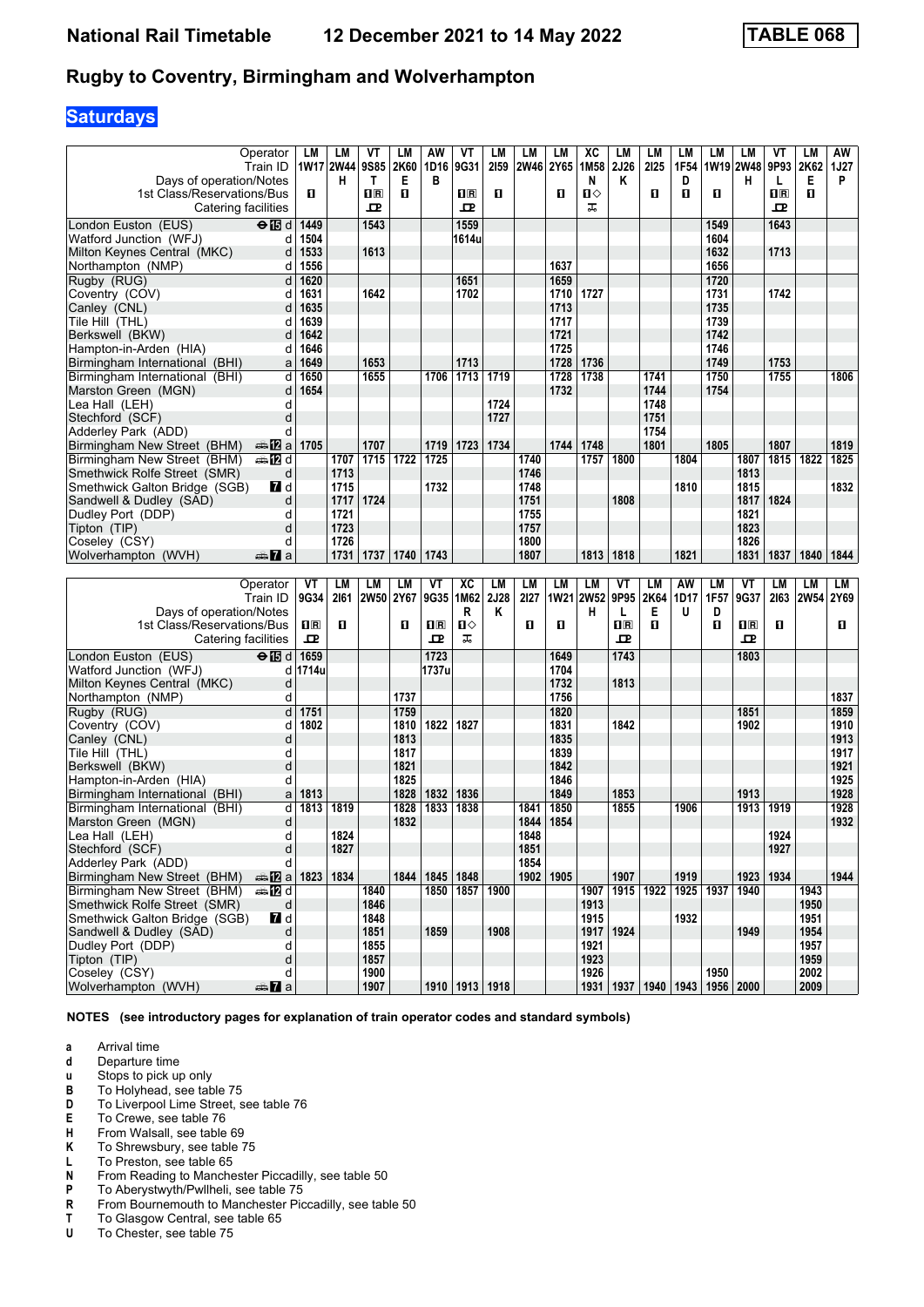# **Saturdays**

|                                                       | Operator                                      | VT                      | XC           | LМ             | LM                     | LM           | LМ        | VT                                              | LM                     | AW           | LM             | LM   | ۷T                      | LM        | LM           | ۷T                      | хc           | LM          | LМ   |
|-------------------------------------------------------|-----------------------------------------------|-------------------------|--------------|----------------|------------------------|--------------|-----------|-------------------------------------------------|------------------------|--------------|----------------|------|-------------------------|-----------|--------------|-------------------------|--------------|-------------|------|
|                                                       | Train ID                                      | 9J38                    | 1M66         | <b>2J30</b>    | 2129                   |              | 1W23 2W56 | 9K94                                            | 2K66                   | <b>1J31</b>  | 1F59           | 2W58 | 9G40                    | 2165      | 2Y71         | 9G41                    | 1M70         | <b>2J32</b> | 2131 |
| Days of operation/Notes                               |                                               | Κ                       | N            | Κ              |                        |              | н         | Е                                               | Е                      | G            | D              |      |                         |           |              |                         | R            | Κ           |      |
| 1st Class/Reservations/Bus                            |                                               | $\mathbf{H}$ R          | П⇔           |                | O                      | O.           |           | $\overline{\mathbf{H}}$ $\overline{\mathbf{R}}$ | O                      |              | п              |      | $\overline{\mathbf{H}}$ | п         | O            | $\mathbf{H}$ R          | п            |             | п    |
| Catering facilities                                   |                                               | ᇁ                       | ᠼ            |                |                        |              |           | ᇁ                                               |                        |              |                |      | ᇁ                       |           |              | ᇁ                       | ᠼ            |             |      |
| London Euston (EUS)                                   | $\overline{\Theta}$ $\overline{\mathbb{B}}$ d | 1823                    |              |                |                        | 1749         |           | 1840                                            |                        |              |                |      | 1903                    |           |              | 1923                    |              |             |      |
| Watford Junction (WFJ)                                | d                                             | 1837u                   |              |                |                        | 1804         |           |                                                 |                        |              |                |      |                         |           |              | 1937u                   |              |             |      |
| Milton Keynes Central (MKC)                           | d                                             |                         |              |                |                        | 1825         |           | 1910                                            |                        |              |                |      |                         |           |              |                         |              |             |      |
| Northampton (NMP)                                     | d                                             |                         |              |                |                        | 1856         |           |                                                 |                        |              |                |      |                         |           | 1937         |                         |              |             |      |
| Rugby (RUG)                                           | $\overline{\mathsf{d}}$                       |                         |              |                |                        | 1920         |           |                                                 |                        |              |                |      | 1951                    |           | 1959         |                         |              |             |      |
| Coventry (COV)                                        | d                                             | 1922                    | 1927         |                |                        | 1931         |           | 1944                                            |                        |              |                |      | 2002                    |           | 2010         | 2023                    | 2027         |             |      |
| Canley (CNL)                                          | d                                             |                         |              |                |                        | 1935         |           |                                                 |                        |              |                |      |                         |           | 2013         |                         |              |             |      |
| Tile Hill (THL)                                       | d                                             |                         |              |                |                        | 1939         |           |                                                 |                        |              |                |      |                         |           | 2017         |                         |              |             |      |
| Berkswell (BKW)                                       | d                                             |                         |              |                |                        | 1942         |           |                                                 |                        |              |                |      |                         |           | 2021         |                         |              |             |      |
| Hampton-in-Arden (HIA)                                | d                                             |                         |              |                |                        | 1946<br>1949 |           | 1953                                            |                        |              |                |      | 2013                    |           | 2025<br>2028 |                         | 2036         |             |      |
| Birmingham International (BHI)                        | a<br>d                                        | 1933<br>1933            | 1936<br>1938 |                |                        |              |           | 1955                                            |                        | 2006         |                |      | 2013                    | 2019      | 2028         | 2033<br>2033            | 2038         |             | 2044 |
| Birmingham International (BHI)<br>Marston Green (MGN) | d                                             |                         |              |                | 1941<br>1944           | 1950<br>1954 |           |                                                 |                        |              |                |      |                         |           | 2032         |                         |              |             | 2047 |
| Lea Hall (LEH)                                        | d                                             |                         |              |                | 1948                   |              |           |                                                 |                        |              |                |      |                         | 2024      |              |                         |              |             | 2051 |
| Stechford (SCF)                                       | d                                             |                         |              |                | 1951                   |              |           |                                                 |                        |              |                |      |                         | 2027      |              |                         |              |             | 2054 |
| Adderley Park (ADD)                                   | d                                             |                         |              |                | 1954                   |              |           |                                                 |                        |              |                |      |                         |           |              |                         |              |             | 2057 |
| Birmingham New Street (BHM)                           | dan <mark>in2</mark> ia                       | 1945                    | 1948         |                | 2002                   | 2005         |           | 2007                                            |                        | 2020         |                |      | 2023                    | 2036      | 2044         | 2045                    | 2048         |             | 2104 |
| Birmingham New Street (BHM)                           | <del>⊯</del> ПИd                              | 1950                    | 1957         | 2000           |                        |              | 2007      | 2015                                            | 2022                   | 2025         | 2037           | 2040 | 2043                    |           |              | 2050                    | 2057         | 2101        |      |
| Smethwick Rolfe Street (SMR)                          | d                                             |                         |              |                |                        |              | 2013      |                                                 |                        |              |                | 2046 |                         |           |              |                         |              |             |      |
| Smethwick Galton Bridge (SGB)                         | <b>7</b> d                                    |                         |              |                |                        |              | 2015      |                                                 |                        | 2032         |                | 2048 |                         |           |              |                         |              |             |      |
| Sandwell & Dudley (SAD)                               | d                                             | 1959                    |              | 2008           |                        |              | 2017      | 2024                                            |                        |              |                | 2051 | 2056                    |           |              | 2101                    |              | 2109        |      |
| Dudley Port (DDP)                                     | d                                             |                         |              |                |                        |              | 2021      |                                                 |                        |              |                | 2055 |                         |           |              |                         |              |             |      |
| Tipton (TIP)                                          | d                                             |                         |              |                |                        |              | 2023      |                                                 |                        |              |                | 2057 |                         |           |              |                         |              |             |      |
| Coseley (CSY)                                         | d                                             |                         |              |                |                        |              | 2026      |                                                 |                        |              | 2048           | 2100 |                         |           |              |                         |              |             |      |
| Wolverhampton (WVH)                                   | den <b>7</b> a                                | 2011                    | 2013         | 2018           |                        |              | 2031      | 2035                                            | 2040                   | 2044         | 2054           | 2107 | 2109                    |           |              | 2112                    | 2115 2124    |             |      |
|                                                       |                                               |                         |              |                |                        |              |           |                                                 |                        |              |                |      |                         |           |              |                         |              |             |      |
|                                                       |                                               |                         |              |                |                        |              |           |                                                 |                        |              |                |      |                         |           |              |                         |              |             |      |
|                                                       | Operator                                      | LM                      | LM           | VT             | LM                     | AW           | LM        | LM                                              | LM                     | LM           | XC             | LM   | LM                      | LM        | LM           | VT                      | LM           | AW          | LM   |
| Days of operation/Notes                               | Train ID                                      | 2W60 1Y99<br>н          |              | 9G42 2K99      | Е                      | 1H98<br>C    | 2167      | 1K52<br>Е                                       | 2W62 2Y13              |              | 1M74<br>N      | 2162 | <b>2J34</b><br>κ        | 2Y73 2W61 | н            |                         | 9G44 2Y75    | 1J80<br>Е   | 2169 |
| 1st Class/Reservations/Bus                            |                                               |                         | O            | $\mathbf{1}$ R | O                      |              | п         | О                                               |                        | О            | П⇔             | 0    |                         | O         |              | $\overline{\mathbf{H}}$ | п            |             | 0    |
| Catering facilities                                   |                                               |                         |              | ᇁ              |                        |              |           |                                                 |                        |              | ᠼ              |      |                         |           |              | 고                       |              |             |      |
| London Euston (EUS)                                   | $\Theta$ is d                                 |                         | 1913         | 1943           |                        |              |           |                                                 |                        | 1920         |                |      |                         | 1933      |              | 2025                    | 1947         |             |      |
| Watford Junction (WFJ)                                | d                                             |                         |              |                |                        |              |           |                                                 |                        | 1936         |                |      |                         | 1954      |              | 2040u                   | 2005         |             |      |
| Milton Keynes Central (MKC)                           | d                                             |                         | 1946         | 2021           |                        |              |           |                                                 |                        | 2012         |                |      |                         | 2037      |              |                         | 2049         |             |      |
| Northampton (NMP)                                     | d                                             |                         | 2004         |                |                        |              |           |                                                 |                        | 2035         |                |      |                         | 2057      |              |                         | 2118         |             |      |
| Rugby (RUG)                                           | d                                             |                         | 2026         |                |                        |              |           |                                                 |                        | 2058         |                |      |                         | 2119      |              |                         | 2140         |             |      |
| Coventry (COV)                                        | d                                             |                         | 2037         | 2050           |                        |              |           |                                                 |                        | 2109         | 2127           |      |                         | 2130      |              | 2140                    | 2150         |             |      |
| Canley (CNL)                                          | d                                             |                         | 2040         |                |                        |              |           |                                                 |                        | 2113         |                |      |                         | 2134      |              |                         |              |             |      |
| Tile Hill (THL)                                       | d                                             |                         | 2044         |                |                        |              |           |                                                 |                        | 2117         |                |      |                         | 2138      |              |                         | 2156         |             |      |
| Berkswell (BKW)                                       | d                                             |                         | 2048         |                |                        |              |           |                                                 |                        | 2120         |                |      |                         | 2141      |              |                         |              |             |      |
| Hampton-in-Arden (HIA)                                | d<br>a                                        |                         | 2052<br>2055 | 2101           |                        |              |           |                                                 |                        | 2124<br>2127 | 2136           |      |                         | 2147      |              | 2151                    | 2202<br>2205 |             |      |
| Birmingham International (BHI)                        | d                                             |                         | 2056         |                |                        | 2106         | 2117      |                                                 |                        | 2128         |                |      |                         | 2147      |              |                         | 2205         |             | 2217 |
| Birmingham International (BHI)<br>Marston Green (MGN) | d                                             |                         | 2100         | 2101           |                        |              | 2120      |                                                 |                        | 2131         | 2139           | 2142 |                         | 2151      |              | 2152                    | 2209         |             | 2220 |
|                                                       | d                                             |                         |              |                |                        |              | 2124      |                                                 |                        | 2135         |                | 2147 |                         |           |              |                         |              |             | 2224 |
| Lea Hall (LEH)<br>Stechford (SCF)                     | $\sf d$                                       |                         |              |                |                        |              | 2127      |                                                 |                        | 2138         |                |      |                         | 2155      |              |                         |              |             | 2227 |
| Adderley Park (ADD)                                   | d                                             |                         |              |                |                        |              |           |                                                 |                        | 2141         |                |      |                         | 2159      |              |                         |              |             |      |
| Birmingham New Street (BHM)                           | ⊯ 12a                                         |                         | 2110 2112    |                |                        |              | 2119 2135 |                                                 |                        |              | 2146 2149 2154 |      |                         | 2205      |              |                         | 2206 2219    |             | 2236 |
| Birmingham New Street (BHM)                           | <b>第7日 12107</b>                              |                         |              |                | 2118 2122              | 2125         |           |                                                 | 2136 2139              |              | 2157           |      | 2203                    |           |              | 2207 2215               |              | 2235        |      |
| Smethwick Rolfe Street (SMR)                          |                                               | $d$ 2113                |              |                |                        |              |           |                                                 | 2144                   |              |                |      |                         |           | 2213         |                         |              |             |      |
| Smethwick Galton Bridge (SGB)                         |                                               | $\blacksquare$ d   2115 |              |                |                        | 2132         |           |                                                 | 2147                   |              |                |      |                         |           | 2215         |                         |              |             |      |
| Sandwell & Dudley (SAD)                               |                                               | $d$ 2118                |              |                |                        |              |           |                                                 | 2150                   |              |                |      | 2211                    |           |              | 2218 2224               |              |             |      |
| Dudley Port (DDP)                                     | d                                             | 2122                    |              |                |                        |              |           |                                                 | 2154                   |              |                |      |                         |           | 2222         |                         |              |             |      |
| Tipton (TIP)                                          |                                               | $d$ 2124                |              |                |                        |              |           |                                                 | 2156                   |              |                |      |                         |           | 2224         |                         |              |             |      |
| Coseley (CSY)<br>Wolverhampton (WVH)                  | $\frac{1}{2}$ a 2132                          | d 2127                  |              |                | 2134<br>2135 2140 2145 |              |           |                                                 | 2148 2159<br>2154 2207 |              | 2213           |      | 2221                    |           | 2227         | 2232 2237               |              | 2255        |      |

**NOTES (see introductory pages for explanation of train operator codes and standard symbols)**

**a** Arrival time<br>**d** Departure t

**d** Departure time<br>**u** Stops to pick up

**x** Stops to pick up only<br>**C** To Manchester Picca

- To Manchester Piccadilly, see table 76
- **D** To Liverpool Lime Street, see table 76<br>**E** To Crewe, see table 76
- **E** To Crewe, see table 76<br>**G** To Abervstwyth, see table
- **6** To Aberystwyth, see table 75<br>**H** From Walsall, see table 69
- **+** From Walsall, see table 69<br>**K** To Shrewsbury, see table 7
- **K** To Shrewsbury, see table 75<br>**N** From Reading to Manchester
- **N** From Reading to Manchester Piccadilly, see table 50<br>**R** From Bournemouth to Manchester Piccadilly, see tab
- From Bournemouth to Manchester Piccadilly, see table 50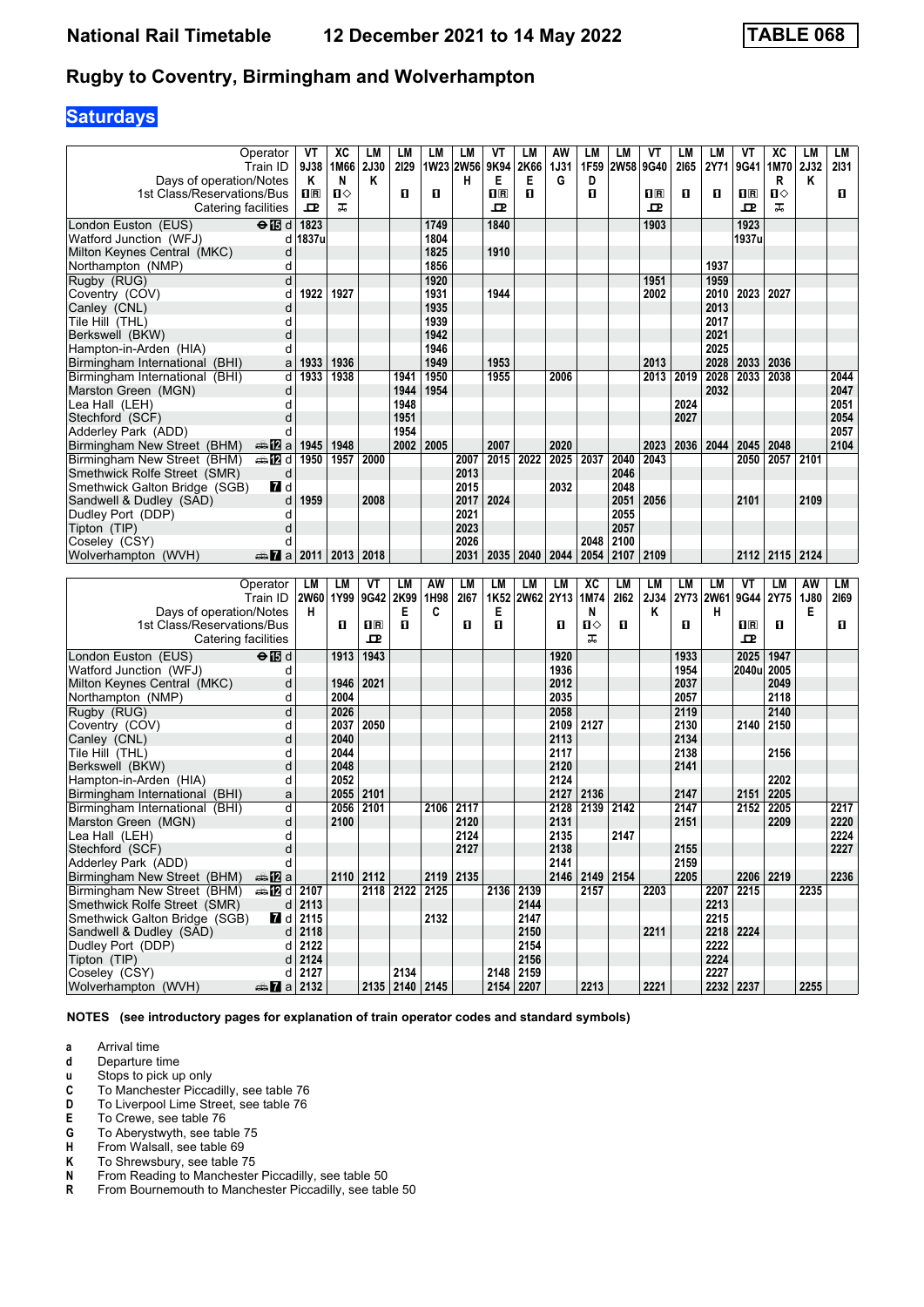# **Saturdays**

|                                | Operator<br>Train ID      | LM<br>1K54 | LM<br><b>2W65</b> | LM<br><b>2Y17</b> | VT             | XC<br>9G46 1M78 | LM   | LM<br>2J68 2W67 | LM<br><b>2Y77</b> | VT<br>9G47         | AW<br>1J36 | LM<br><b>2W66</b> | LM<br>2Y79 | LM<br>2Y81 |
|--------------------------------|---------------------------|------------|-------------------|-------------------|----------------|-----------------|------|-----------------|-------------------|--------------------|------------|-------------------|------------|------------|
| Days of operation/Notes        |                           | E          |                   |                   |                | v               | Κ    | A               |                   |                    | Κ          |                   |            |            |
| 1st Class/Reservations/Bus     |                           | п          |                   | п                 | $\mathbf{H}$ R | $\mathbf{n}$    |      |                 | п                 | $\Pi$ <sub>R</sub> |            |                   | п          | п          |
| Catering facilities            |                           |            |                   |                   | ᇁ              |                 |      |                 |                   | 굔                  |            |                   |            |            |
| London Euston (EUS)            | $\Theta$ $\blacksquare$ d |            |                   |                   | 2103           |                 |      |                 | 2039              | 2142               |            |                   | 2109       | 2131       |
| Watford Junction (WFJ)         | d                         |            |                   |                   | 2119u          |                 |      |                 |                   | 2055 2158u         |            |                   | 2128       |            |
| Milton Keynes Central (MKC)    | d                         |            |                   |                   | 2151           |                 |      |                 | 2140              | 2230               |            |                   | 2213       | 2225       |
| Northampton (NMP)              | d                         |            |                   | 2129              |                |                 |      |                 | 2204              |                    |            |                   | 2241       | 2254       |
| Rugby (RUG)                    | d                         |            |                   | 2154              | 2214           |                 |      |                 | 2227              | 2254               |            |                   | 2303       | 2315       |
| Coventry (COV)                 | d                         |            |                   | 2208              | 2225           | 2228            |      |                 | 2238              | 2303               |            |                   | 2315       | 2327       |
| Canley (CNL)                   | d                         |            |                   | 2211              |                |                 |      |                 | 2242              |                    |            |                   |            | 2330       |
| Tile Hill (THL)                | d                         |            |                   | 2215              |                |                 |      |                 | 2246              |                    |            |                   | 2320       | 2334       |
| Berkswell (BKW)                | d                         |            |                   | 2219              |                |                 |      |                 | 2249              |                    |            |                   |            | 2338       |
| Hampton-in-Arden (HIA)         | d                         |            |                   | 2223              |                |                 |      |                 | 2253              |                    |            |                   | 2326       | 2342       |
| Birmingham International (BHI) | a                         |            |                   | 2226              | 2234           | 2237            |      |                 | 2256              | 2313               |            |                   | 2329       | 2345       |
| Birmingham International (BHI) | d                         |            |                   | 2226              | 2236           | 2239            |      |                 | 2257              | 2314               |            |                   | 2330       | 2345       |
| Marston Green (MGN)            | d                         |            |                   | 2230              |                |                 |      |                 | 2300              |                    |            |                   | 2333       | 2349       |
| Lea Hall (LEH)                 | d                         |            |                   |                   |                |                 |      |                 | 2304              |                    |            |                   |            | 2352       |
| Stechford (SCF)                | d                         |            |                   | 2234              |                |                 |      |                 | 2307              |                    |            |                   |            | 2355       |
| Adderley Park (ADD)            |                           |            |                   |                   |                |                 |      |                 | 2310              |                    |            |                   |            | 2359       |
| Birmingham New Street (BHM)    | ana <mark>na</mark> m⊒    |            |                   | 2242              | 2246           | 2249            |      |                 | 2317              | 2325               |            |                   | 2344       | 0003       |
| Birmingham New Street (BHM)    | #Dd                       | 2238       | 2241              |                   | 2249           |                 | 2301 | 2309            |                   | 2328               | 2335       | 2338              |            |            |
| Smethwick Rolfe Street (SMR)   | d                         |            | 2247              |                   |                |                 |      | 2314            |                   |                    |            | 2344              |            |            |
| Smethwick Galton Bridge (SGB)  | 7 d                       |            | 2249              |                   |                |                 |      | 2317            |                   |                    |            | 2347              |            |            |
| Sandwell & Dudley (SAD)        | d                         |            | 2252              |                   | 2258           |                 |      | 2320            |                   | 2337               |            | 2349              |            |            |
| Dudley Port (DDP)              | d                         |            | 2255              |                   |                |                 |      | 2324            |                   |                    |            | 2353              |            |            |
| Tipton (TIP)                   | d                         |            | 2257              |                   |                |                 |      | 2326            |                   |                    |            | 2355              |            |            |
| Coseley (CSY)                  | d                         |            | 2300              |                   |                |                 |      | 2329            |                   |                    |            | 2358              |            |            |
| Wolverhampton (WVH)            | da <mark>7</mark> al      | 2258       | 2306              |                   | 2310           |                 | 2317 | 2334            |                   | 2348               | 2355       | 0003              |            |            |

**NOTES (see introductory pages for explanation of train operator codes and standard symbols)**

**a** Arrival time<br>**d** Departure ti

**d** Departure time<br>**u** Stops to pick up

**X** Stops to pick up only<br> **A** From Rugeley Trent<br> **E** To Crewe, see table **A** From Rugeley Trent Valley, see table 69

**E** To Crewe, see table 76

**K** To Shrewsbury, see table 75<br>**V** From Bournemouth, see table

From Bournemouth, see table 50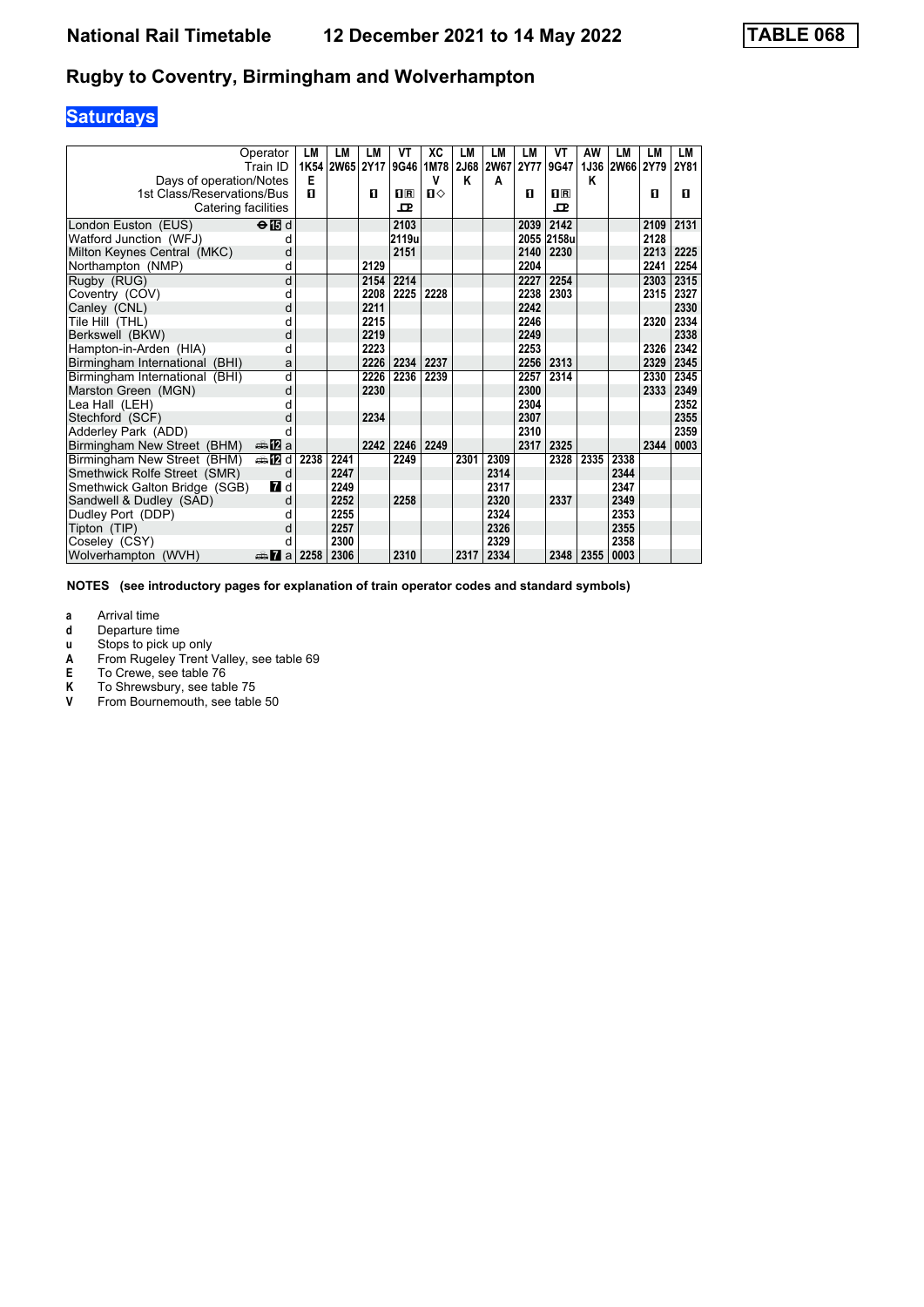# **Sundays**

| Train ID                                                                     | LM<br>1K38       | LМ<br>2J02    | VT<br>1P92                                                | xс<br>1H22             | LM<br>2W12 2C10    | LM           | VT<br>1P35                                                | LM<br>2J04     | LM<br>2Y21          | LM<br>1F37 | LМ<br>2K44   | xс<br>1H26   | AW<br>1J13   | LM                        | LМ<br>2W16 2C20 | ۷T<br>1S50                                                | LM<br>2J06        | LM<br>2F38  |
|------------------------------------------------------------------------------|------------------|---------------|-----------------------------------------------------------|------------------------|--------------------|--------------|-----------------------------------------------------------|----------------|---------------------|------------|--------------|--------------|--------------|---------------------------|-----------------|-----------------------------------------------------------|-------------------|-------------|
| Days of operation/Notes<br>1st Class/Reservations/Bus<br>Catering facilities | A<br>п.          | в             | C<br>$\overline{\mathbf{H}}$ $\overline{\mathbf{R}}$<br>ᇁ | D<br>$\mathbf{u}$<br>ᠼ |                    |              | C<br>$\overline{\mathbf{H}}$ $\overline{\mathbf{R}}$<br>ᇁ | в              | п                   | Е<br>п     | A<br>O       | D<br>п⇔<br>ᠼ | F            | G                         |                 | н<br>$\overline{\mathbf{H}}$ $\overline{\mathbf{R}}$<br>ᇁ | B                 | Е<br>п      |
| $\Theta$ is d<br>London Euston (EUS)                                         |                  |               |                                                           |                        |                    |              |                                                           |                |                     |            |              |              |              |                           |                 |                                                           |                   |             |
| Watford Junction (WFJ)<br>d                                                  |                  |               |                                                           |                        |                    |              |                                                           |                |                     |            |              |              |              |                           |                 |                                                           |                   |             |
| d<br>Milton Keynes Central (MKC)                                             |                  |               |                                                           |                        |                    |              |                                                           |                |                     |            |              |              |              |                           |                 |                                                           |                   |             |
| Northampton (NMP)<br>d                                                       |                  |               |                                                           |                        |                    |              |                                                           |                |                     |            |              |              |              |                           |                 |                                                           |                   |             |
| d<br>Rugby (RUG)                                                             |                  |               |                                                           |                        |                    |              |                                                           |                | 0853                |            |              |              |              |                           |                 |                                                           |                   |             |
| d<br>Coventry (COV)                                                          |                  |               |                                                           |                        |                    | 0834         |                                                           |                | 0903                |            |              |              |              |                           | 0944            |                                                           |                   |             |
| d<br>Canley (CNL)                                                            |                  |               |                                                           |                        |                    | 0837         |                                                           |                | 0906                |            |              |              |              |                           |                 |                                                           |                   |             |
| d<br>Tile Hill(THL)                                                          |                  |               |                                                           |                        |                    | 0841         |                                                           |                | 0910                |            |              |              |              |                           | 0949            |                                                           |                   |             |
| d<br>Berkswell (BKW)                                                         |                  |               |                                                           |                        |                    | 0845         |                                                           |                | 0914                |            |              |              |              |                           |                 |                                                           |                   |             |
| d<br>Hampton-in-Arden (HIA)                                                  |                  |               |                                                           |                        |                    | 0849         |                                                           |                | 0918                |            |              |              |              |                           |                 |                                                           |                   |             |
| Birmingham International (BHI)<br>a                                          |                  |               |                                                           |                        |                    | 0852         |                                                           |                | 0921                |            |              |              |              |                           | 0956            |                                                           |                   |             |
| d<br>Birmingham International (BHI)                                          |                  |               |                                                           |                        |                    | 0852         |                                                           |                | 0921                |            |              |              | 0951         |                           | 0957            |                                                           |                   |             |
| d<br>Marston Green (MGN)                                                     |                  |               |                                                           |                        |                    | 0856         |                                                           |                | 0925                |            |              |              |              |                           | 1000            |                                                           |                   |             |
| d<br>Lea Hall (LEH)                                                          |                  |               |                                                           |                        |                    | 0859         |                                                           |                | 0928                |            |              |              |              |                           |                 |                                                           |                   |             |
| d<br>Stechford (SCF)                                                         |                  |               |                                                           |                        |                    | 0902         |                                                           |                | 0931                |            |              |              |              |                           |                 |                                                           |                   |             |
| d<br>Adderley Park (ADD)                                                     |                  |               |                                                           |                        |                    | 0906         |                                                           |                | 0935                |            |              |              |              |                           |                 |                                                           |                   |             |
| Birmingham New Street (BHM)<br>an⊪ <mark>12</mark> 2 a                       |                  |               |                                                           |                        |                    | 0912         |                                                           |                | 0941                |            |              |              | 1002         |                           | 1010            |                                                           |                   |             |
| Birmingham New Street (BHM)<br>den <b>12</b> di                              | 0825             | 0828          | 0845                                                      | 0901                   | 0907               |              | 0920                                                      | 0930           |                     | 0942       | 0956         | 1001         | 1004         | 1007                      |                 | 1020                                                      | 1026              | 1042        |
| Smethwick Rolfe Street (SMR)<br>d                                            |                  | 0834          |                                                           |                        | 0913               |              |                                                           |                |                     |            |              |              |              | 1013                      |                 |                                                           |                   |             |
| <b>7</b> d<br>Smethwick Galton Bridge (SGB)                                  |                  | 0837          |                                                           |                        | 0915               |              |                                                           |                |                     | 0949       |              |              | 1011         | 1016                      |                 |                                                           | 1032              | 1049        |
| Sandwell & Dudley (SAD)<br>d                                                 |                  | 0840          |                                                           |                        | 0917               |              |                                                           | 0938           |                     |            |              |              |              | 1018                      |                 |                                                           | 1036              |             |
| Dudley Port (DDP)<br>d                                                       |                  | 0844          |                                                           |                        | 0921               |              |                                                           |                |                     |            |              |              |              | 1022                      |                 |                                                           |                   |             |
| d<br>Tipton (TIP)                                                            |                  | 0846          |                                                           |                        | 0923               |              |                                                           |                |                     |            |              |              |              | 1024                      |                 |                                                           |                   |             |
| Coseley (CSY)<br>d                                                           | 0838             | 0849          |                                                           |                        | 0927               |              |                                                           |                |                     |            |              |              |              | 1028                      |                 |                                                           |                   | 1055        |
| Wolverhampton (WVH)<br>$\frac{1}{2}$ a                                       | 0845             | 0854          | 0903                                                      | 0917                   | 0932               |              | 0937                                                      | 0948           |                     | 1000       | 1011         | 1017         | 1022         | 1033                      |                 | 1037                                                      | 1046              | 1101        |
|                                                                              |                  |               |                                                           |                        |                    |              |                                                           |                |                     |            |              |              |              |                           |                 |                                                           |                   |             |
|                                                                              |                  |               |                                                           |                        |                    |              |                                                           |                |                     |            |              |              |              |                           |                 |                                                           |                   |             |
| Operator                                                                     | LM               | VT            | LM                                                        | XC                     | AW                 | LM           | <b>LM</b>                                                 | VT             | LM                  | <b>LM</b>  | LM           | LM           | VT           | <b>XC</b>                 | LM              | LМ                                                        | LM                | VT          |
| Train ID                                                                     | 2Y38             | 9G02          | 2K48                                                      | 1M30                   | 1D <sub>10</sub>   | 2Y40         | <b>2W20</b>                                               | 1P55           | <b>2J08</b>         | 1F75       | 1Y75         | 2K50         | 9G04         | 1M34                      | 2J10            |                                                           | 2Y42 2W24         | <b>1S60</b> |
| Days of operation/Notes                                                      |                  |               | A                                                         | J                      | Κ                  |              | G                                                         | C              | в                   | Е          |              | A            |              | L                         | в               |                                                           | G                 | H           |
| 1st Class/Reservations/Bus                                                   | 0                | $n_{\rm R}$   | O                                                         | ்ப                     |                    | 0            |                                                           | $\mathbf{u}$ R |                     | п          | 0            | О            | $n_{\rm R}$  | П⇔                        |                 | 0                                                         |                   | $n_{\rm R}$ |
| Catering facilities                                                          |                  | ᇁ             |                                                           | ᠼ                      |                    |              |                                                           | ᇁ              |                     |            |              |              | ᇁ            | ᠼ                         |                 |                                                           |                   | ᇁ           |
|                                                                              |                  |               |                                                           |                        |                    | 0824         |                                                           |                |                     |            |              |              | 0950         |                           |                 | 0924                                                      |                   |             |
| $\Theta$ id<br>London Euston (EUS)<br>d                                      | 0752<br>0810     | 0850<br>0907u |                                                           |                        |                    | 0843         |                                                           |                |                     |            |              |              | 1006u        |                           |                 | 0944                                                      |                   |             |
| Watford Junction (WFJ)                                                       |                  | 0939          |                                                           |                        |                    | 0926         |                                                           |                |                     |            |              |              |              |                           |                 | 1027                                                      |                   |             |
| Milton Keynes Central (MKC)<br>d                                             | 0851             |               |                                                           |                        |                    |              |                                                           |                |                     |            |              |              | 1038         |                           |                 |                                                           |                   |             |
| Northampton (NMP)<br>d                                                       | 0926             |               |                                                           |                        |                    | 0959         |                                                           |                |                     |            | 1035         |              |              |                           |                 | 1100                                                      |                   |             |
| Rugby (RUG)<br>þ<br>d                                                        | 0948<br>1005     | 1014<br>1024  |                                                           | 1027                   |                    | 1022<br>1033 |                                                           |                |                     |            | 1054<br>1105 |              | 1114<br>1124 | 1127                      |                 | $\overline{1122}$<br>1134                                 |                   |             |
| Coventry (COV)<br>Canley (CNL)<br>d                                          | 1008             |               |                                                           |                        |                    | 1037         |                                                           |                |                     |            | 1108         |              |              |                           |                 | 1137                                                      |                   |             |
| Tile Hill (THL)<br>d                                                         | 1012             |               |                                                           |                        |                    | 1041         |                                                           |                |                     |            | 1112         |              |              |                           |                 | 1141                                                      |                   |             |
| Berkswell (BKW)<br>d                                                         | 1016             |               |                                                           |                        |                    | 1044         |                                                           |                |                     |            | 1116         |              |              |                           |                 | 1145                                                      |                   |             |
| Hampton-in-Arden (HIA)<br>d                                                  | 1020             |               |                                                           |                        |                    | 1048         |                                                           |                |                     |            | 1120         |              |              |                           |                 | 1149                                                      |                   |             |
| Birmingham International (BHI)<br>a                                          | 1023             | 1034          |                                                           | 1037                   |                    | 1051         |                                                           |                |                     |            | 1123         |              | 1133         | 1137                      |                 | 1152                                                      |                   |             |
| d<br>Birmingham International (BHI)                                          | 1023             | 1034          |                                                           | 1038                   | 1048               | 1052         |                                                           |                |                     |            | 1123         |              | 1134         | 1138                      |                 | 1152                                                      |                   |             |
| d<br>Marston Green (MGN)                                                     | 1027             |               |                                                           |                        |                    | 1055         |                                                           |                |                     |            | 1127         |              |              |                           |                 | 1156                                                      |                   |             |
|                                                                              |                  |               |                                                           |                        |                    |              |                                                           |                |                     |            |              |              |              |                           |                 |                                                           |                   |             |
| Lea Hall (LEH)<br>Stechford (SCF)<br>d                                       | $d$ 1030<br>1033 |               |                                                           |                        |                    |              |                                                           |                |                     |            | 1130<br>1133 |              |              |                           |                 |                                                           |                   |             |
| Adderley Park (ADD)                                                          | d 1037           |               |                                                           |                        |                    |              |                                                           |                |                     |            | 1137         |              |              |                           |                 |                                                           |                   |             |
| <b>▲图 a 1043 1045</b><br>Birmingham New Street (BHM)                         |                  |               |                                                           |                        | 1049   1101   1106 |              |                                                           |                |                     |            | 1143         |              |              | 1145 1149                 |                 | 1206                                                      |                   |             |
| Birmingham New Street (BHM)<br><b>⊯ 12</b> d                                 |                  |               | 1049 1057                                                 | 1101 1104              |                    |              | 1107                                                      |                | 1120 1126           | 1139       |              |              |              | 1143 1149 1157 1200       |                 |                                                           | 1207 1220         |             |
| Smethwick Rolfe Street (SMR)<br>d                                            |                  |               |                                                           |                        |                    |              | 1112                                                      |                |                     |            |              |              |              |                           |                 |                                                           | 1212              |             |
| Smethwick Galton Bridge (SGB)<br>$\blacksquare$ d                            |                  |               |                                                           |                        | 1111               |              | 1116                                                      |                |                     | 1146       |              |              |              |                           | 1206            |                                                           | 1215              |             |
| Sandwell & Dudley (SAD)<br>d                                                 |                  | 1059          |                                                           |                        |                    |              | 1118                                                      |                | 1134                |            |              |              | 1158         |                           | 1210            |                                                           | 1218              |             |
| Dudley Port (DDP)<br>d                                                       |                  |               |                                                           |                        |                    |              | 1122                                                      |                |                     |            |              |              |              |                           |                 |                                                           | 1222              |             |
| d<br>Tipton (TIP)                                                            |                  |               |                                                           |                        |                    |              | 1124                                                      |                |                     |            |              |              |              |                           |                 |                                                           | 1224              |             |
| Coseley (CSY)<br>d<br>Wolverhampton (WVH)<br><del>⊯</del> ∎a                 |                  |               |                                                           | 1110 1113 1117 1126    |                    |              | 1128                                                      |                | 1133 1137 1144 1159 | 1153       |              |              |              | 1204   1210   1213   1220 |                 |                                                           | 1227<br>1232 1237 |             |

- **a** Arrival time<br>**d** Departure t
- **d** Departure time<br>**u** Stops to pick up
- **x** Stops to pick up only<br>**A** To Crewe, see table
- To Crewe, see table 76
- **B** To Shrewsbury, see table 75<br>**C** To Preston, see table 65
- **C** To Preston, see table 65<br>**D** To Manchester Piccadilly
- **D** To Manchester Piccadilly, see table 76<br>**E** To Liverpool Lime Street, see table 76
- **E** To Liverpool Lime Street, see table 76<br>**F** To Aberystwyth/Pwllheli, see table 75
- **F** To Aberystwyth/Pwllheli, see table 75<br>**G** From Walsall, see table 69
- **6** From Walsall, see table 69<br>**H** To Edinburgh, see table 65
- To Edinburgh, see table 65
- **J** From Reading to Manchester Piccadilly, see table 50<br>**K** To Chester, see table 75
- **K** To Chester, see table 75<br>**L** From Southampton to Ma
- From Southampton to Manchester Piccadilly, see table 50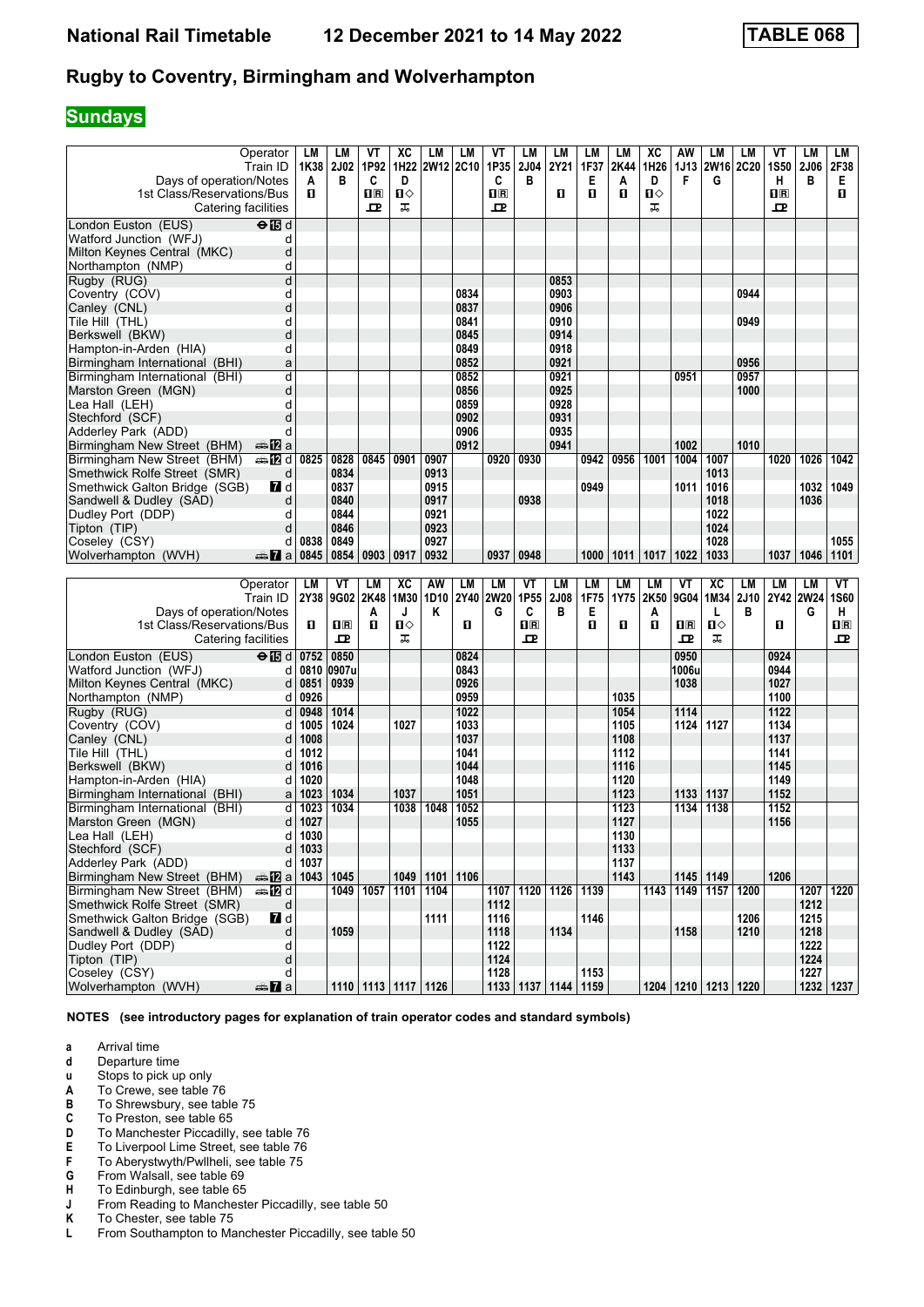# **Sundays**

|                                                            | Operator<br>Train ID               | AW<br><b>1J15</b> | LМ<br>1F43              | LМ<br>2Y23   | LМ<br>2K52   | VT<br>9G06          | XC<br>1M38   | LM<br>2J12 | LM<br><b>2W28</b> | VT<br>1P65                   | AW<br>1D11 | LM<br>1W49   | VT<br>9G08                   | LM<br>1F45   | LM<br>2Y25   | LM<br>2K54   | ۷T<br>9G12   1M42                                    | ХC        | LM<br>2J14  |
|------------------------------------------------------------|------------------------------------|-------------------|-------------------------|--------------|--------------|---------------------|--------------|------------|-------------------|------------------------------|------------|--------------|------------------------------|--------------|--------------|--------------|------------------------------------------------------|-----------|-------------|
| Days of operation/Notes                                    |                                    | F                 | Е                       |              | A            |                     | M            | B          | G                 | C                            | Κ          |              |                              | Е            |              | Α            |                                                      | J         | в           |
| 1st Class/Reservations/Bus<br>Catering facilities          |                                    |                   | п                       | O            | O            | $\mathbf{H}$ R<br>ᇁ | п⇔<br>ᠼ      |            |                   | $\overline{\mathbf{R}}$<br>굔 |            | O            | $\overline{\mathbf{H}}$<br>ᇁ | п            | O            | п            | $\overline{\mathbf{H}}$ $\overline{\mathbf{R}}$<br>ᇁ | П⇔<br>ᠼ   |             |
| London Euston (EUS)                                        | $\Theta$ is d                      |                   |                         |              |              | 1049                |              |            |                   |                              |            |              | 1152                         |              |              |              | 1212                                                 |           |             |
| Watford Junction (WFJ)                                     | d                                  |                   |                         |              |              | 1107u               |              |            |                   |                              |            |              | 1206u                        |              |              |              | 1226u                                                |           |             |
| Milton Keynes Central (MKC)                                | d                                  |                   |                         |              |              | 1138                |              |            |                   |                              |            |              | 1233                         |              |              |              |                                                      |           |             |
| Northampton (NMP)                                          | d                                  |                   |                         | 1133         |              |                     |              |            |                   |                              |            | 1212         |                              |              | 1235         |              |                                                      |           |             |
| Rugby (RUG)                                                | d                                  |                   |                         | 1155         |              | 1214                |              |            |                   |                              |            | 1235         | 1253                         |              | 1258         |              | 1310                                                 |           |             |
| Coventry (COV)<br>Canley (CNL)                             | d<br>d                             |                   |                         | 1206<br>1209 |              | 1225                | 1227         |            |                   |                              |            | 1250<br>1253 | 1304                         |              | 1309         |              | 1321                                                 | 1327      |             |
| Tile Hill(THL)                                             | d                                  |                   |                         | 1213         |              |                     |              |            |                   |                              |            | 1257         |                              |              | 1314         |              |                                                      |           |             |
| Berkswell (BKW)                                            | d                                  |                   |                         | 1217         |              |                     |              |            |                   |                              |            | 1301         |                              |              |              |              |                                                      |           |             |
| Hampton-in-Arden (HIA)                                     | d                                  |                   |                         | 1221         |              |                     |              |            |                   |                              |            | 1305         |                              |              |              |              |                                                      |           |             |
| Birmingham International (BHI)                             | a                                  |                   |                         | 1224         |              | 1234                | 1237         |            |                   |                              |            | 1308         | 1313                         |              | 1321         |              | 1332                                                 | 1336      |             |
| Birmingham International (BHI)                             | d                                  | 1206              |                         | 1224         |              | 1235                | 1238         |            |                   |                              | 1306       | 1309         | 1313                         |              | 1321         |              | 1332                                                 | 1338      |             |
| Marston Green (MGN)                                        | d                                  |                   |                         | 1228         |              |                     |              |            |                   |                              |            | 1312         |                              |              | 1325         |              |                                                      |           |             |
| Lea Hall(LEH)                                              | d                                  |                   |                         | 1231         |              |                     |              |            |                   |                              |            |              |                              |              | 1328         |              |                                                      |           |             |
| Stechford (SCF)                                            | d                                  |                   |                         | 1234         |              |                     |              |            |                   |                              |            |              |                              |              | 1331         |              |                                                      |           |             |
| Adderley Park (ADD)                                        | d                                  | 1219              |                         | 1238<br>1244 |              | 1246                | 1249         |            |                   |                              | 1320       | 1323         | 1325                         |              | 1335<br>1341 |              | 1343   1348                                          |           |             |
| Birmingham New Street (BHM)<br>Birmingham New Street (BHM) | den <mark>m</mark> ⊉a<br>⇔ 122 d   | 1223              | 1235                    |              | 1247         | 1250                | 1257         | 1300       | 1307              | 1319                         | 1323       |              |                              | 1335         |              | 1344         | 1349                                                 | 1357      | 1400        |
| Smethwick Rolfe Street (SMR)                               | d                                  |                   |                         |              |              |                     |              |            | 1312              |                              |            |              |                              |              |              |              |                                                      |           |             |
| Smethwick Galton Bridge (SGB)                              | <b>7</b> d                         | 1231              | 1242                    |              |              |                     |              | 1307       | 1315              |                              | 1331       |              |                              | 1342         |              |              |                                                      |           | 1406        |
| Sandwell & Dudley (SAD)                                    | d                                  |                   |                         |              |              | 1259                |              | 1310       | 1318              |                              |            |              |                              |              |              |              | 1358                                                 |           | 1410        |
| Dudley Port (DDP)                                          | d                                  |                   |                         |              |              |                     |              |            | 1322              |                              |            |              |                              |              |              |              |                                                      |           |             |
| Tipton (TIP)                                               | d                                  |                   |                         |              |              |                     |              |            | 1324              |                              |            |              |                              |              |              |              |                                                      |           |             |
| Coseley (CSY)                                              | d                                  |                   | 1248                    |              |              |                     |              |            | 1327              |                              |            |              |                              | 1348         |              |              |                                                      |           |             |
| Wolverhampton (WVH)                                        | $\mathbb{Z}$ a                     | 1242              | 1254                    |              | 1302         | 1310                | 1313         | 1320       | 1332              | 1337                         | 1342       |              |                              | 1354         |              | 1400         | 1409                                                 | 1413      | 1420        |
|                                                            |                                    |                   |                         |              |              |                     |              |            |                   |                              |            |              |                              |              |              |              |                                                      |           |             |
|                                                            |                                    |                   |                         |              |              |                     |              |            |                   |                              |            |              |                              |              |              |              |                                                      |           |             |
|                                                            | Operator                           | LM                | VT                      | AW           | <b>LM</b>    | <b>LM</b>           | LM           | <b>LM</b>  | $\overline{AC}$   | VT                           | LM         | <b>LM</b>    | VT                           | <b>AW</b>    | <b>LM</b>    | <b>LM</b>    | LM                                                   | <b>LM</b> | XC          |
| Days of operation/Notes                                    | Train ID                           | <b>2W32</b><br>G  | 9S70<br>н               | 1J19<br>F    | <b>1W51</b>  | 1F51<br>Е           | 1Y81         | 2K56<br>A  | 1M46<br>M         | 9G18                         | 2J16<br>в  | 2W36<br>G    | 9P77<br>C                    | 1D13<br>Κ    | 1W55         | 1F53<br>Е    | 1Y83                                                 | 2K58<br>A | 1M50<br>J   |
| 1st Class/Reservations/Bus                                 |                                    |                   | $\overline{\mathbf{R}}$ | в            | O            | п                   | O            | п          | П⇔                | $n_{\mathbb{R}}$             |            |              | $\overline{\mathbf{R}}$      |              | O            | п            | п                                                    | O         | П⇔          |
| Catering facilities                                        |                                    |                   | 굔                       |              |              |                     |              |            | ᠼ                 | 고                            |            |              | ᅭ                            |              |              |              |                                                      |           | ᠼ           |
| London Euston (EUS)                                        | $\Theta$ $\overline{\mathbb{B}}$ d |                   | 1240                    |              | 1208         |                     |              |            |                   | 1320                         |            |              | 1340                         |              | 1309         |              |                                                      |           |             |
| Watford Junction (WFJ)                                     | d                                  |                   |                         |              | 1223         |                     |              |            |                   | 1334u                        |            |              |                              |              | 1324         |              |                                                      |           |             |
| Milton Keynes Central (MKC)                                | d                                  |                   | 1313                    |              | 1252         |                     |              |            |                   |                              |            |              | 1413                         |              | 1349         |              |                                                      |           |             |
| Northampton (NMP)                                          | d                                  |                   |                         |              | 1315         |                     | 1334         |            |                   |                              |            |              |                              |              | 1415         |              | 1435                                                 |           |             |
| Rugby (RUG)                                                | d                                  |                   |                         |              | 1337         |                     | 1356         |            |                   | 1417                         |            |              |                              |              | 1438         |              | 1457                                                 |           |             |
| Coventry (COV)                                             | d                                  |                   | 1342                    |              | 1350         |                     | 1407         |            | 1427              | 1430                         |            |              | 1441                         |              | 1450         |              | 1507                                                 |           | 1527        |
| Canley (CNL)                                               | d<br>d                             |                   |                         |              | 1353<br>1357 |                     | 1412         |            |                   |                              |            |              |                              |              | 1453         |              | 1513                                                 |           |             |
| Tile Hill (THL)<br>Berkswell (BKW)                         | d                                  |                   |                         |              | 1401         |                     |              |            |                   |                              |            |              |                              |              | 1457<br>1501 |              |                                                      |           |             |
| Hampton-in-Arden (HIA)                                     | d                                  |                   |                         |              | 1405         |                     |              |            |                   |                              |            |              |                              |              | 1505         |              |                                                      |           |             |
| Birmingham International (BHI)                             | a                                  |                   | 1352                    |              | 1408         |                     | 1419         |            | 1436              | 1441                         |            |              | 1452                         |              | 1508         |              | 1520                                                 |           | 1536        |
| Birmingham International (BHI)                             | d                                  |                   | 1353                    | 1406         | 1409         |                     | 1419         |            | 1438              | 1442                         |            |              | 1452                         | 1506         | 1509         |              | 1520                                                 |           | 1538        |
| Marston Green (MGN)                                        | d                                  |                   |                         |              | 1412         |                     | 1423         |            |                   |                              |            |              |                              |              | 1512         |              | 1524                                                 |           |             |
| Lea Hall (LEH)                                             | d                                  |                   |                         |              |              |                     | 1426         |            |                   |                              |            |              |                              |              |              |              | 1527                                                 |           |             |
| Stechford (SCF)                                            | d                                  |                   |                         |              |              |                     | 1429         |            |                   |                              |            |              |                              |              |              |              | 1530                                                 |           |             |
| Adderley Park (ADD)<br>Birmingham New Street (BHM)         | d<br>⊯mZa                          |                   | 1405                    |              | 1423         |                     | 1433<br>1439 |            | 1448              | 1452                         |            |              | 1504                         |              | 1523         |              | 1534<br>1540                                         |           | 1548        |
| Birmingham New Street (BHM)                                | di 1407                            |                   | 1415                    | 1420<br>1423 |              | 1435                |              | 1453       | 1457              |                              |            | 1500 1507    | 1515                         | 1520<br>1523 |              | 1535         |                                                      |           | 1553 1557   |
| Smethwick Rolfe Street (SMR)                               | $d \mid$                           | 1412              |                         |              |              |                     |              |            |                   |                              |            | 1512         |                              |              |              |              |                                                      |           |             |
| Smethwick Galton Bridge (SGB)                              | 7 d                                | 1415              |                         | 1430         |              | 1442                |              |            |                   |                              | 1506       | 1515         |                              | 1531         |              | 1542         |                                                      |           |             |
| Sandwell & Dudley (SAD)                                    | d                                  | 1418 1425         |                         |              |              |                     |              |            |                   |                              | 1509       | 1518         | 1523                         |              |              |              |                                                      |           |             |
| Dudley Port (DDP)                                          | d                                  | 1422              |                         |              |              |                     |              |            |                   |                              |            | 1522         |                              |              |              |              |                                                      |           |             |
| Tipton (TIP)                                               | d                                  | 1424              |                         |              |              |                     |              |            |                   |                              |            | 1524         |                              |              |              |              |                                                      |           |             |
| Coseley (CSY)<br>Wolverhampton (WVH)                       | d<br><b>at 7</b> a 1432 1437 1443  | 1427              |                         |              |              | 1448<br>1454        |              |            | 1508   1513       |                              |            | 1527         | 1519 1532 1537 1543          |              |              | 1548<br>1554 |                                                      |           | 1608   1613 |

**NOTES (see introductory pages for explanation of train operator codes and standard symbols)**

- **d** Departure time<br>**u** Stops to pick up
- **x** Stops to pick up only<br>**A** To Crewe, see table
- To Crewe, see table 76
- **B** To Shrewsbury, see table 75<br>**C** To Preston, see table 65<br>**E** To Liverpool Lime Street, see
- To Preston, see table 65
- **E** To Liverpool Lime Street, see table 76<br>**F** To Aberystwyth/Pwllheli, see table 75
- **F** To Aberystwyth/Pwllheli, see table 75<br>**G** From Walsall, see table 69
- **6** From Walsall, see table 69<br>**H** To Edinburgh, see table 65
- **+** To Edinburgh, see table 65<br>**J** From Reading to Manchest From Reading to Manchester Piccadilly, see table 50
- 
- **K** To Chester, see table 75<br>**M** From Bournemouth to Ma From Bournemouth to Manchester Piccadilly, see table 50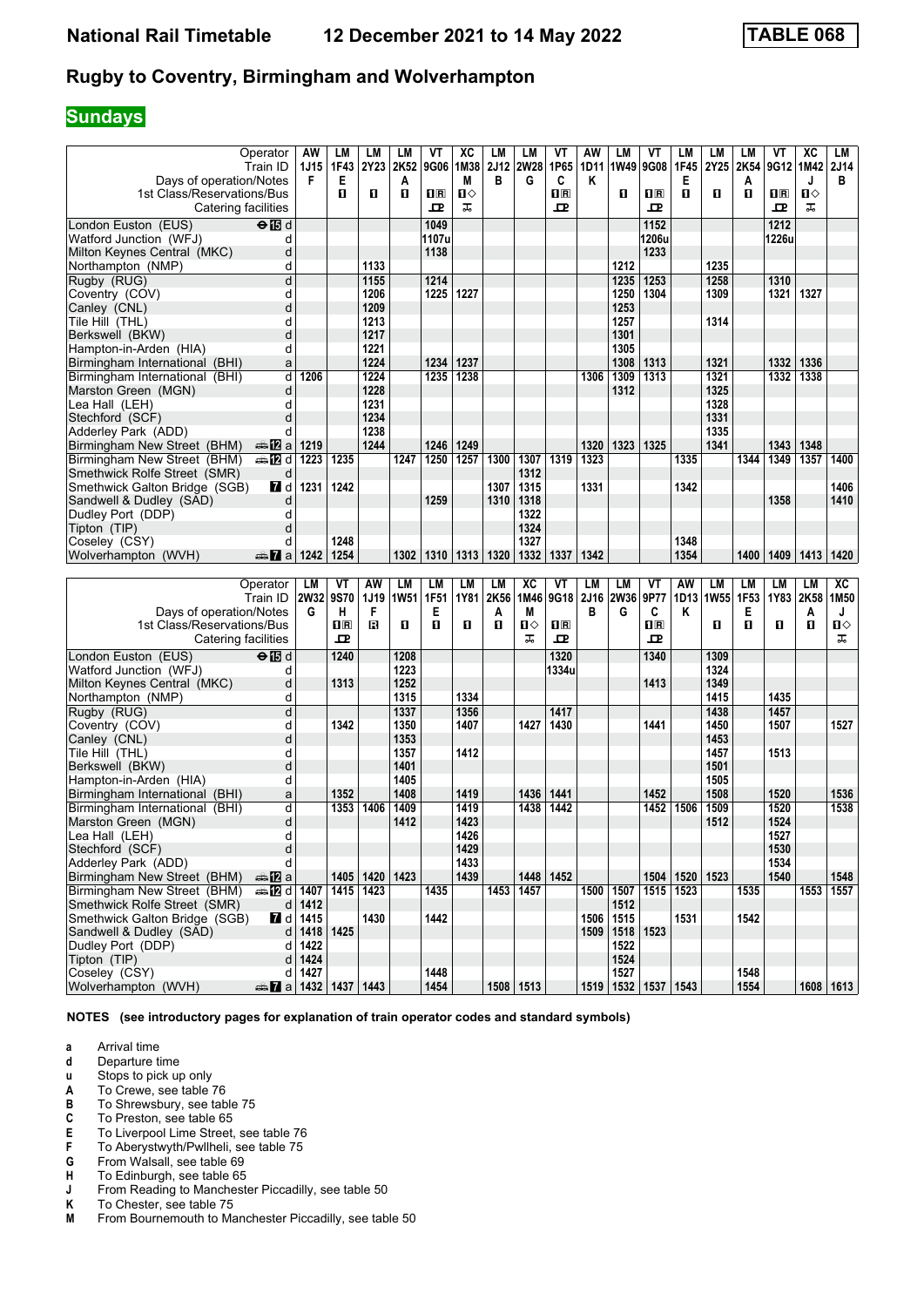# **Sundays**

|                                      | Operator                                | LM   | ۷T             | LM               | VT          | AW          | LM                        | LM   | LM        | LM           | ХC   | ۷T             | LM          | LM               | ۷T                      | AW                 | LМ                        | LМ                 | LM   |
|--------------------------------------|-----------------------------------------|------|----------------|------------------|-------------|-------------|---------------------------|------|-----------|--------------|------|----------------|-------------|------------------|-------------------------|--------------------|---------------------------|--------------------|------|
|                                      | Train ID                                | 2J18 |                | 9G24 2W40        | 9S80        | <b>1J23</b> | 1W59                      | 1F55 | 1Y85      | 2K40         | 1M54 | 9G30           | <b>2J20</b> | <b>2W44</b>      | 9P85                    | 1D17               | 2G63                      | 1F57               | 1Y87 |
| Days of operation/Notes              |                                         | в    |                | G                | н           | F           |                           | Е    |           | A            | M    |                | в           | G                | C                       | N                  |                           | Е                  |      |
| 1st Class/Reservations/Bus           |                                         |      | $\mathbf{H}$ R |                  | $n_{\rm R}$ | в           | O                         | п    | O         | п            | п⇔   | $\mathbf{H}$ R |             |                  | $\overline{\mathbf{R}}$ |                    | O                         | O                  | O.   |
| Catering facilities                  |                                         |      | ᇁ              |                  | ᇁ           |             |                           |      |           |              | ᠼ    | ᇁ              |             |                  | ᇁ                       |                    |                           |                    |      |
| London Euston (EUS)                  | $\Theta$ is d                           |      | 1420           |                  | 1440        |             | 1408                      |      |           |              |      | 1520           |             |                  | 1540                    |                    | 1505                      |                    |      |
| Watford Junction (WFJ)               | d                                       |      | 1434u          |                  |             |             | 1423                      |      |           |              |      | 1534u          |             |                  |                         |                    | 1520                      |                    |      |
|                                      |                                         |      |                |                  |             |             | 1449                      |      |           |              |      |                |             |                  |                         |                    | 1549                      |                    |      |
| Milton Keynes Central (MKC)          | d                                       |      |                |                  | 1513        |             |                           |      |           |              |      |                |             |                  | 1613                    |                    |                           |                    |      |
| Northampton (NMP)                    | d                                       |      |                |                  |             |             | 1515                      |      | 1534      |              |      |                |             |                  |                         |                    | 1615                      |                    | 1634 |
| Rugby (RUG)                          | d                                       |      | 1517           |                  |             |             | 1537                      |      | 1556      |              |      | 1617           |             |                  |                         |                    | 1637                      |                    | 1656 |
| Coventry (COV)                       | d                                       |      | 1531           |                  | 1542        |             | 1550                      |      | 1607      |              | 1627 | 1630           |             |                  | 1642                    |                    | 1650                      |                    | 1707 |
| Canley (CNL)                         | d                                       |      |                |                  |             |             | 1553                      |      |           |              |      |                |             |                  |                         |                    | 1653                      |                    |      |
| Tile Hill (THL)                      | d                                       |      |                |                  |             |             | 1557                      |      | 1612      |              |      |                |             |                  |                         |                    | 1657                      |                    | 1712 |
| Berkswell (BKW)                      | d                                       |      |                |                  |             |             | 1601                      |      |           |              |      |                |             |                  |                         |                    | 1701                      |                    |      |
| Hampton-in-Arden (HIA)               | d                                       |      |                |                  |             |             | 1605                      |      |           |              |      |                |             |                  |                         |                    | 1705                      |                    |      |
| Birmingham International (BHI)       | a                                       |      | 1541           |                  | 1552        |             | 1608                      |      | 1619      |              | 1636 | 1641           |             |                  | 1653                    |                    | 1708                      |                    | 1719 |
|                                      |                                         |      |                |                  |             |             |                           |      |           |              |      |                |             |                  |                         |                    |                           |                    |      |
| Birmingham International (BHI)       | d                                       |      | 1542           |                  | 1553        | 1606        | 1609                      |      | 1619      |              | 1638 | 1641           |             |                  | 1653                    | 1706               | 1709                      |                    | 1719 |
| Marston Green (MGN)                  | d                                       |      |                |                  |             |             | 1612                      |      | 1623      |              |      |                |             |                  |                         |                    | 1712                      |                    | 1723 |
| Lea Hall (LEH)                       | d                                       |      |                |                  |             |             |                           |      | 1626      |              |      |                |             |                  |                         |                    |                           |                    | 1726 |
| Stechford (SCF)                      | d                                       |      |                |                  |             |             |                           |      | 1629      |              |      |                |             |                  |                         |                    |                           |                    | 1729 |
| Adderley Park (ADD)                  | d                                       |      |                |                  |             |             |                           |      | 1633      |              |      |                |             |                  |                         |                    |                           |                    | 1733 |
| Birmingham New Street (BHM)          | dan <mark>na</mark> m⊒                  |      | 1552           |                  | 1604        | 1620        | 1623                      |      | 1639      |              | 1648 | 1651           |             |                  | 1705                    | 1720               | 1723                      |                    | 1739 |
| Birmingham New Street (BHM)          | d≣ <mark>a</mark> na <mark>12</mark> di | 1600 | 1603           | 1607             | 1615        | 1624        |                           | 1635 |           | 1653         | 1657 |                | 1700        | 1707             | $\overline{1715}$       | 1724               |                           | 1735               |      |
| Smethwick Rolfe Street (SMR)         | d                                       |      |                | 1612             |             |             |                           |      |           |              |      |                |             | 1712             |                         |                    |                           |                    |      |
| Smethwick Galton Bridge (SGB)        | <b>7</b> d                              | 1606 |                | 1615             |             | 1631        |                           | 1642 |           |              |      |                |             | 1715             |                         | 1731               |                           | 1742               |      |
|                                      | d                                       | 1609 |                | 1618             | 1625        |             |                           |      |           |              |      |                | 1708        | 1718             | 1723                    |                    |                           |                    |      |
| Sandwell & Dudley (SAD)              |                                         |      |                |                  |             |             |                           |      |           |              |      |                |             |                  |                         |                    |                           |                    |      |
| Dudley Port (DDP)                    | d                                       |      |                | 1622             |             |             |                           |      |           |              |      |                |             | 1722             |                         |                    |                           |                    |      |
| Tipton (TIP)                         | d                                       |      |                | 1624             |             |             |                           |      |           |              |      |                |             | 1724             |                         |                    |                           |                    |      |
| Coseley (CSY)                        | d                                       |      |                | 1627             |             |             |                           | 1648 |           |              |      |                |             | 1727             |                         |                    |                           | 1748               |      |
| Wolverhampton (WVH)                  | nna <mark>7</mark> a                    | 1619 | 1626           | 1632             | 1637        | 1644        |                           | 1654 |           | 1708         | 1713 |                | 1718        | 1732             | 1737                    | 1743               |                           | 1754               |      |
|                                      |                                         |      |                |                  |             |             |                           |      |           |              |      |                |             |                  |                         |                    |                           |                    |      |
|                                      |                                         |      |                |                  |             |             |                           |      |           |              |      |                |             |                  |                         |                    |                           |                    |      |
|                                      | Operator                                | LM   | XC             | VT               | LM          | <b>LM</b>   | VT                        | AW   | <b>LM</b> | <b>LM</b>    | LM   | <b>LM</b>      | XC          | VT               | <b>LM</b>               | <b>LM</b>          | VT                        | AW                 | LM   |
|                                      | Train ID                                | 2K42 | 1M58           | 9G36             | <b>2J22</b> | <b>2W48</b> | <b>9S93</b>               | 1J27 | 2G65      | 1F59         | 1Y89 | 2K44           | 1M62        | 9G42             | 2J24                    | 2W52               | 9P97                      | 1D19               | 2G67 |
|                                      |                                         | A    | J              |                  | в           | G           | н                         | P    |           | Е            |      | A              | M           |                  | в                       | G                  | C                         | Κ                  |      |
| Days of operation/Notes              |                                         | O    | Ⅱ◇             |                  |             |             | $\mathbf{H}$ R            |      | O         | п            |      | О              |             |                  |                         |                    | 1 <sup>R</sup>            |                    | O.   |
| 1st Class/Reservations/Bus           |                                         |      | ᠼ              | $n_{\rm R}$<br>ᇁ |             |             | 고                         |      |           |              | П    |                | п⇔<br>ᠼ     | $n_{\mathbb{R}}$ |                         |                    | ᇁ                         |                    |      |
| Catering facilities                  |                                         |      |                |                  |             |             |                           |      |           |              |      |                |             | 굔                |                         |                    |                           |                    |      |
| London Euston (EUS)                  | $\Theta$ $\overline{\mathbb{B}}$ d      |      |                | 1620             |             |             | 1640                      |      | 1605      |              |      |                |             | 1720             |                         |                    | 1740                      |                    | 1705 |
| Watford Junction (WFJ)               | d                                       |      |                | 1634u            |             |             |                           |      | 1620      |              |      |                |             | 1734u            |                         |                    |                           |                    | 1720 |
| Milton Keynes Central (MKC)          | d                                       |      |                |                  |             |             | 1713                      |      | 1648      |              |      |                |             |                  |                         |                    | 1813                      |                    | 1748 |
| Northampton (NMP)                    | d                                       |      |                |                  |             |             |                           |      | 1715      |              | 1734 |                |             |                  |                         |                    |                           |                    | 1815 |
| Rugby (RUG)                          | d                                       |      |                | 1717             |             |             |                           |      | 1737      |              | 1756 |                |             | 1816             |                         |                    |                           |                    | 1837 |
|                                      | d                                       |      | 1727           | 1731             |             |             | 1743                      |      | 1750      |              | 1807 |                | 1827        | 1830             |                         |                    | 1844                      |                    | 1850 |
| Coventry (COV)<br>Canley (CNL)       | d                                       |      |                |                  |             |             |                           |      | 1753      |              |      |                |             |                  |                         |                    |                           |                    | 1853 |
| Tile Hill (THL)                      | d                                       |      |                |                  |             |             |                           |      | 1757      |              | 1812 |                |             |                  |                         |                    |                           |                    | 1857 |
|                                      |                                         |      |                |                  |             |             |                           |      |           |              |      |                |             |                  |                         |                    |                           |                    |      |
| Berkswell (BKW)                      | d                                       |      |                |                  |             |             |                           |      | 1801      |              |      |                |             |                  |                         |                    |                           |                    | 1901 |
| Hampton-in-Arden (HIA)               | d                                       |      |                |                  |             |             |                           |      | 1805      |              |      |                |             |                  |                         |                    |                           |                    | 1905 |
| Birmingham International (BHI)       | a                                       |      | 1736           | 1741             |             |             | 1752                      |      | 1808      |              | 1819 |                | 1837        | 1842             |                         |                    | 1853                      |                    | 1908 |
| Birmingham International (BHI)       | d                                       |      | 1738           | 1742             |             |             | 1753                      | 1806 | 1809      |              | 1819 |                | 1838        | 1842             |                         |                    | 1854                      | 1906               | 1909 |
| Marston Green (MGN)                  | d                                       |      |                |                  |             |             |                           |      | 1812      |              | 1823 |                |             |                  |                         |                    |                           |                    | 1912 |
| Lea Hall (LEH)                       | d                                       |      |                |                  |             |             |                           |      |           |              | 1826 |                |             |                  |                         |                    |                           |                    |      |
| Stechford (SCF)                      | d                                       |      |                |                  |             |             |                           |      |           |              | 1829 |                |             |                  |                         |                    |                           |                    |      |
| Adderley Park (ADD)                  | d                                       |      |                |                  |             |             |                           |      |           |              | 1833 |                |             |                  |                         |                    |                           |                    |      |
| Birmingham New Street (BHM)          | dan Ma                                  |      | 1748           | 1752             |             |             | 1803                      | 1820 | 1823      |              | 1839 |                | 1848        | 1852             |                         |                    |                           | 1904   1919   1923 |      |
| Birmingham New Street (BHM)          | <b>AD d 1752 1757</b>                   |      |                |                  |             | 1800 1807   | 1815                      | 1823 |           | 1835         |      | 1853           | 1857        |                  |                         | 1900 1907          | 1915 1924                 |                    |      |
| Smethwick Rolfe Street (SMR)         | d                                       |      |                |                  |             | 1812        |                           |      |           |              |      |                |             |                  |                         |                    |                           |                    |      |
|                                      |                                         |      |                |                  | 1807        |             |                           |      |           |              |      |                |             |                  |                         | 1912               |                           |                    |      |
| Smethwick Galton Bridge (SGB)        | $\blacksquare$ d                        |      |                |                  |             | 1815        |                           | 1831 |           | 1842         |      |                |             |                  |                         | 1906   1915        |                           | 1932               |      |
| Sandwell & Dudley (SAD)              | d                                       |      |                |                  | 1810        |             | 1818 1825                 |      |           |              |      |                |             |                  |                         | 1910   1918   1924 |                           |                    |      |
| Dudley Port (DDP)                    | d                                       |      |                |                  |             | 1822        |                           |      |           |              |      |                |             |                  |                         | 1922               |                           |                    |      |
| Tipton (TIP)                         | d                                       |      |                |                  |             | 1824        |                           |      |           |              |      |                |             |                  |                         | 1924               |                           |                    |      |
| Coseley (CSY)<br>Wolverhampton (WVH) | d<br><b>at 2</b> a 1807 1813            |      |                |                  |             | 1827        | 1820   1832   1836   1843 |      |           | 1848<br>1854 |      |                | 1908 1913   |                  |                         | 1927               | 1920   1932   1937   1944 |                    |      |

**NOTES (see introductory pages for explanation of train operator codes and standard symbols)**

- **d** Departure time<br>**u** Stops to pick up
- **x** Stops to pick up only<br>**A** To Crewe, see table
- To Crewe, see table 76
- **B** To Shrewsbury, see table 75<br>**C** To Preston, see table 65
- **C** To Preston, see table 65<br>**E** To Liverpool Lime Street.
- **E** To Liverpool Lime Street, see table 76<br>**F** To Aberystwyth/Pwllheli, see table 75
- **F** To Aberystwyth/Pwllheli, see table 75<br>**G** From Walsall, see table 69
- **6** From Walsall, see table 69<br>**H** To Edinburgh, see table 65
- **+** To Edinburgh, see table 65<br>**J** From Reading to Manchest
- **-** From Reading to Manchester Piccadilly, see table 50 **K** To Chester, see table 75
- **K** To Chester, see table 75<br>**M** From Bournemouth to Ma
- **M** From Bournemouth to Manchester Piccadilly, see table 50<br>**N** To Holyhead, see table 75
- **N** To Holyhead, see table 75<br>**P** To Abervstwyth, see table **Prophetical**, **PP To Aberystwyth**, see table 75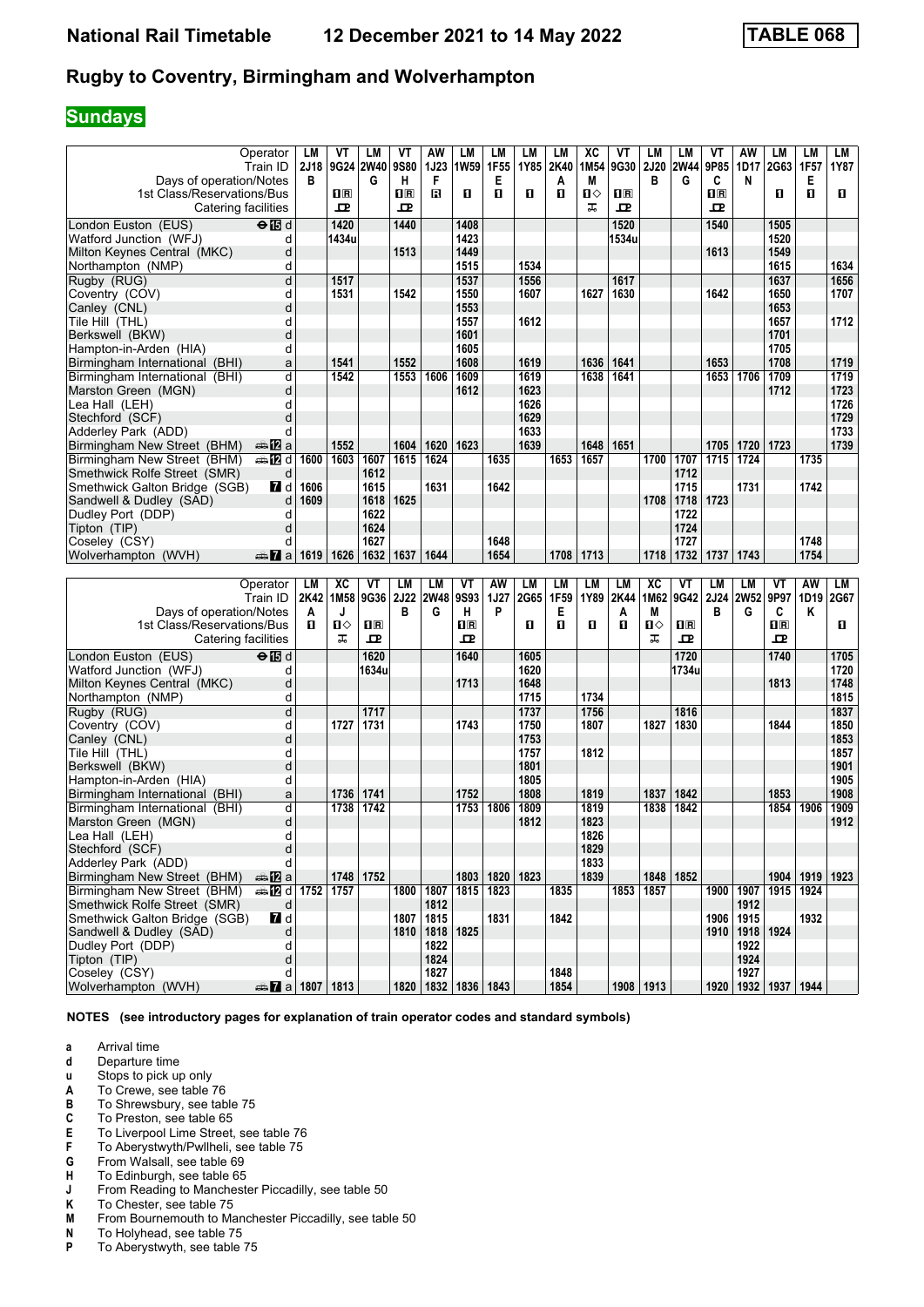# **Sundays**

| Operator                                                                   | LM           | LМ               | LМ           | ۷T                      | XC           | VT                           | LM             | LM           | ٧T                                              | AW          | LM             | ۷Τ                      | LM           | LM           | хc            | ۷T                      | LM                                 | LМ           |
|----------------------------------------------------------------------------|--------------|------------------|--------------|-------------------------|--------------|------------------------------|----------------|--------------|-------------------------------------------------|-------------|----------------|-------------------------|--------------|--------------|---------------|-------------------------|------------------------------------|--------------|
| Train ID                                                                   | 1F61         | 1Y91             | 2K46         | 9J48                    | 1M66         | 9J48                         | <b>2J26</b>    | <b>2W56</b>  | 9G50                                            | <b>1J31</b> | 2G69           | 9K52                    | 1Y81         | 2K50         | 1M70          | 9G54 2J28               |                                    | <b>2W60</b>  |
| Days of operation/Notes                                                    | Е            |                  | Α            | в                       | J            | В                            | в              | G            |                                                 | P           |                | A                       |              | A            | М             |                         | в                                  | G            |
| 1st Class/Reservations/Bus                                                 | п            | п                | п            | $\overline{\mathbf{H}}$ | П⇔           | $\overline{\mathbf{H}}$      |                |              | $\overline{\mathbf{H}}$ $\overline{\mathbf{R}}$ |             | O              | $\overline{\mathbf{R}}$ | п            | п            | ்ப            | $\overline{\mathbf{H}}$ |                                    |              |
| Catering facilities                                                        |              |                  |              | ᇁ                       | ᠼ            | ᇁ                            |                |              | 굔                                               |             |                | ᇁ                       |              |              | ᠼ             | ᇁ                       |                                    |              |
| $\Theta$ is d<br>London Euston (EUS)                                       |              |                  |              | 1820                    |              |                              |                |              | 1843                                            |             | 1805           | 1900                    |              |              |               | 1920                    |                                    |              |
| Watford Junction (WFJ)<br>d                                                |              |                  |              | 1835u                   |              |                              |                |              |                                                 |             | 1820           |                         |              |              |               | 1934u                   |                                    |              |
| d<br>Milton Keynes Central (MKC)                                           |              |                  |              |                         |              |                              |                |              | 1917                                            |             | 1848           |                         |              |              |               |                         |                                    |              |
| Northampton (NMP)<br>d                                                     |              | 1834             |              |                         |              |                              |                |              |                                                 |             | 1916           |                         | 1934         |              |               |                         |                                    |              |
| d<br>Rugby (RUG)                                                           |              | 1856             |              |                         |              |                              |                |              |                                                 |             | 1940           | 1952                    | 1956         |              |               | 2019                    |                                    |              |
| d<br>Coventry (COV)                                                        |              | 1907             |              | 1923                    | 1927         |                              |                |              | 1945                                            |             | 1950           | 2001                    | 2007         |              | 2027          | 2030                    |                                    |              |
| d<br>Canley (CNL)                                                          |              |                  |              |                         |              |                              |                |              |                                                 |             | 1954           |                         |              |              |               |                         |                                    |              |
| d<br>Tile Hill (THL)                                                       |              | 1912             |              |                         |              |                              |                |              |                                                 |             | 1958           |                         | 2012         |              |               |                         |                                    |              |
| d<br>Berkswell (BKW)                                                       |              |                  |              |                         |              |                              |                |              |                                                 |             | 2001           |                         |              |              |               |                         |                                    |              |
| d<br>Hampton-in-Arden (HIA)                                                |              |                  |              |                         |              |                              |                |              |                                                 |             | 2005           |                         |              |              |               |                         |                                    |              |
| Birmingham International (BHI)<br>a                                        |              | 1919             |              | 1933                    | 1936         |                              |                |              | 1955                                            |             | 2008           | 2012                    | 2019         |              | 2036          | 2041                    |                                    |              |
| d<br>Birmingham International (BHI)                                        |              | 1919             |              | 1933                    | 1938         |                              |                |              | 1956                                            | 2006        | 2009           | 2013                    | 2019         |              | 2038          | 2042                    |                                    |              |
| Marston Green (MGN)<br>d                                                   |              | 1923             |              |                         |              |                              |                |              |                                                 |             | 2012           |                         | 2023         |              |               |                         |                                    |              |
| Lea Hall (LEH)<br>d                                                        |              | 1926             |              |                         |              |                              |                |              |                                                 |             |                |                         | 2026         |              |               |                         |                                    |              |
| d<br>Stechford (SCF)                                                       |              | 1929             |              |                         |              |                              |                |              |                                                 |             |                |                         | 2029<br>2033 |              |               |                         |                                    |              |
| d<br>Adderley Park (ADD)                                                   |              | 1933<br>1939     |              | 1944                    | 1948         |                              |                |              | 2010                                            | 2020        | 2024           | 2025                    | 2039         |              |               | 2052                    |                                    |              |
| Birmingham New Street (BHM)<br>an⊪ <mark>12</mark> 2 a                     |              |                  |              |                         |              | $\overline{\phantom{0}}$     |                |              |                                                 |             |                |                         |              |              | 2048          |                         |                                    |              |
| Birmingham New Street (BHM)<br>dan <mark>ma</mark> Ωdi                     | 1935         |                  | 1953         | 2000                    | 1957         | 2000                         | 2003           | 2007         |                                                 | 2024        |                | 2028                    |              | 2043         | 2057          | 2100                    | 2103                               | 2107         |
| Smethwick Rolfe Street (SMR)<br>d                                          |              |                  |              | ↳                       |              |                              |                | 2013         |                                                 | 2031        |                |                         |              |              |               |                         |                                    | 2112<br>2115 |
| Smethwick Galton Bridge (SGB)<br><b>7</b> d                                | 1942         |                  |              |                         |              |                              |                | 2015         |                                                 |             |                |                         |              |              |               |                         | 2110                               |              |
| Sandwell & Dudley (SAD)<br>d                                               |              |                  |              |                         |              | 2008                         | 2013           | 2017         |                                                 |             |                | 2036                    |              |              |               | 2109                    | 2114                               | 2118         |
| Dudley Port (DDP)<br>d<br>d                                                |              |                  |              |                         |              |                              |                | 2021         |                                                 |             |                |                         |              |              |               |                         |                                    | 2122         |
| Tipton (TIP)                                                               |              |                  |              |                         |              |                              |                | 2023<br>2027 |                                                 |             |                |                         |              |              |               |                         |                                    | 2124<br>2127 |
| Coseley (CSY)<br>d                                                         | 1948<br>1954 |                  | 2008         |                         | 2013         | 2020                         | 2019<br>2025   | 2032         |                                                 | 2045        |                | 2049                    |              |              | $2103$   2113 | 2121                    | 2124                               | 2132         |
| Wolverhampton (WVH)<br>anno <mark>ma</mark> nia d                          |              |                  |              |                         |              |                              |                |              |                                                 |             |                |                         |              |              |               |                         |                                    |              |
|                                                                            |              |                  |              |                         |              |                              |                |              |                                                 |             |                |                         |              |              |               |                         |                                    |              |
|                                                                            |              |                  |              |                         |              |                              |                |              |                                                 |             |                |                         |              |              |               |                         |                                    |              |
| Operator                                                                   | VT           | AW               | LМ           | LM                      | LM           | VT                           | XC             | LM           | LM                                              | LM          | LM             | VT                      | AW           | LM           | VT            | ХC                      | AW                                 | LM           |
| Train ID                                                                   | 9P99         | 1D <sub>21</sub> | 1W91         | 1F63                    | 1Y95         | 9G60                         | 1M74           | 2K54         | 2Y59                                            | <b>2J30</b> | 2W64           | 9G62                    | <b>1J35</b>  | 1Y97         | 9G64          | 1M78                    | 1D33                               | 2Y65         |
| Days of operation/Notes                                                    | C            | Κ                |              | Е                       |              |                              | J              | A            |                                                 | в           | G              |                         | в            |              |               | Q                       | Κ                                  |              |
| 1st Class/Reservations/Bus                                                 | $n_{\rm{R}}$ |                  | 0            | 0                       | O            | $\overline{\mathbf{H}}$<br>ᇁ | $\mathbf{u}$   | п            | O                                               |             |                | 1R                      |              | O            | $n_{\rm R}$   | п⇔                      |                                    | O.           |
| Catering facilities                                                        | ᇁ            |                  |              |                         |              |                              |                |              |                                                 |             |                | ᅭ                       |              |              | ᇁ             |                         |                                    |              |
| London Euston (EUS)<br>⊖n ⊡id                                              | 1940         |                  | 1911         |                         |              | 2018                         |                |              | 1933                                            |             |                | 2038                    |              |              | 2054          |                         |                                    | 2033         |
| Watford Junction (WFJ)<br>d                                                |              |                  |              |                         |              | 2032u                        |                |              | 1950                                            |             |                |                         |              |              | 2111u         |                         |                                    | 2050         |
| Milton Keynes Central (MKC)<br>d                                           | 2013         |                  | 1948         |                         |              |                              |                |              | 2028                                            |             |                | 2117                    |              |              | 2145          |                         |                                    | 2131         |
| Northampton (NMP)<br>d                                                     |              |                  | 2009         |                         | 2034         |                              |                |              | 2056                                            |             |                |                         |              | 2126         |               |                         |                                    | 2157         |
| d<br>Rugby (RUG)                                                           |              |                  | 2037         |                         | 2100         |                              |                |              | 2118                                            |             |                |                         |              | 2148         | 2207          |                         |                                    | 2220         |
| Coventry (COV)<br>d                                                        | 2042         |                  | 2050         |                         | 2110         | 2120                         | 2127           |              | 2131                                            |             |                | 2147                    |              | 2158         | 2216          | 2224                    |                                    | 2232         |
| d<br>Canley (CNL)                                                          |              |                  | 2053         |                         |              |                              |                |              | 2134                                            |             |                |                         |              | 2202         |               |                         |                                    | 2235         |
| Tile Hill (THL)<br>d<br>d                                                  |              |                  | 2057<br>2101 |                         | 2116         |                              |                |              | 2138                                            |             |                |                         |              | 2206         |               |                         |                                    | 2239         |
| Berkswell (BKW)<br>d                                                       |              |                  | 2105         |                         |              |                              |                |              | 2142<br>2146                                    |             |                |                         |              | 2209<br>2213 |               |                         |                                    | 2243         |
| Hampton-in-Arden (HIA)<br>a                                                | 2052         |                  | 2108         |                         | 2122         | 2130                         | 2136           |              | 2149                                            |             |                | 2157                    |              | 2216         | 2226          | 2233                    |                                    | 2247<br>2250 |
| Birmingham International (BHI)                                             |              |                  |              |                         |              |                              |                |              |                                                 |             |                |                         |              |              |               |                         |                                    |              |
| d<br>Birmingham International (BHI)<br>d<br>Marston Green (MGN)            | 2053         | 2106             | 2109<br>2112 |                         | 2123<br>2126 | 2131                         | 2138           |              | 2149<br>2153                                    |             |                | 2158                    | 2211         | 2217<br>2220 | 2227          | 2234                    | 2240                               | 2250<br>2254 |
|                                                                            |              |                  |              |                         |              |                              |                |              |                                                 |             |                |                         |              |              |               |                         |                                    |              |
| Lea Hall (LEH)<br>d<br>d<br>Stechford (SCF)                                |              |                  |              |                         | 2130<br>2133 |                              |                |              |                                                 |             |                |                         |              | 2224<br>2227 |               |                         |                                    |              |
| Adderley Park (ADD)<br>d                                                   |              |                  |              |                         | 2136         |                              |                |              |                                                 |             |                |                         |              | 2230         |               |                         |                                    |              |
| $\oplus$ 22 a 2105 2119 2123<br>Birmingham New Street (BHM)                |              |                  |              |                         |              | 2143 2144 2148               |                |              | 2201                                            |             |                |                         |              |              |               |                         | 2210 2222 2237 2239 2244 2251 2302 |              |
| Birmingham New Street (BHM)<br>di 2115 2123                                |              |                  |              | 2142                    |              |                              | 2147 2157      | 2200         |                                                 |             | 2203 2207      | 2216 2224               |              |              | 2242          |                         | 2255                               |              |
| Smethwick Rolfe Street (SMR)<br>d                                          |              |                  |              |                         |              |                              |                |              |                                                 |             | 2212           |                         |              |              |               |                         |                                    |              |
| 7d<br>Smethwick Galton Bridge (SGB)                                        |              | 2131             |              | 2149                    |              |                              |                | 2207         |                                                 |             | 2210 2215      |                         | 2231         |              |               |                         | 2302                               |              |
| Sandwell & Dudley (SAD)                                                    | $d$ 2124     |                  |              |                         |              | 2156                         |                |              |                                                 |             | 2213 2218 2225 |                         |              |              | 2251          |                         |                                    |              |
| Dudley Port (DDP)<br>d                                                     |              |                  |              |                         |              |                              |                |              |                                                 |             | 2222           |                         |              |              |               |                         |                                    |              |
| d<br>Tipton (TIP)                                                          |              |                  |              |                         |              |                              |                |              |                                                 |             | 2224           |                         |              |              |               |                         |                                    |              |
| d<br>Coseley (CSY)<br>Wolverhampton (WVH)<br>$\frac{1}{2}$ a   2137   2143 |              |                  |              | 2155<br>2201            |              |                              | 2208 2213 2218 |              |                                                 |             | 2219 2227      | 2228 2232 2236 2243     |              |              | 2302          |                         | 2316                               |              |

**NOTES (see introductory pages for explanation of train operator codes and standard symbols)**

- **d** Departure time<br>**u** Stops to pick up
- **x** Stops to pick up only<br>**A** To Crewe, see table
- To Crewe, see table 76
- 
- **B** To Shrewsbury, see table 75<br>**C** To Preston, see table 65<br>**E** To Liverpool Lime Street, see To Preston, see table 65
- **E** To Liverpool Lime Street, see table 76<br>**G** From Walsall, see table 69
- **From Walsall, see table 69**
- **-** From Reading to Manchester Piccadilly, see table 50 **K** To Chester, see table 75
- **K** To Chester, see table 75<br>**M** From Bournemouth to Ma
- **0** From Bournemouth to Manchester Piccadilly, see table 50<br>**P** To Aberystwyth, see table 75
- **P** To Aberystwyth, see table 75<br>**Q** From Bournemouth, see table
- From Bournemouth, see table 50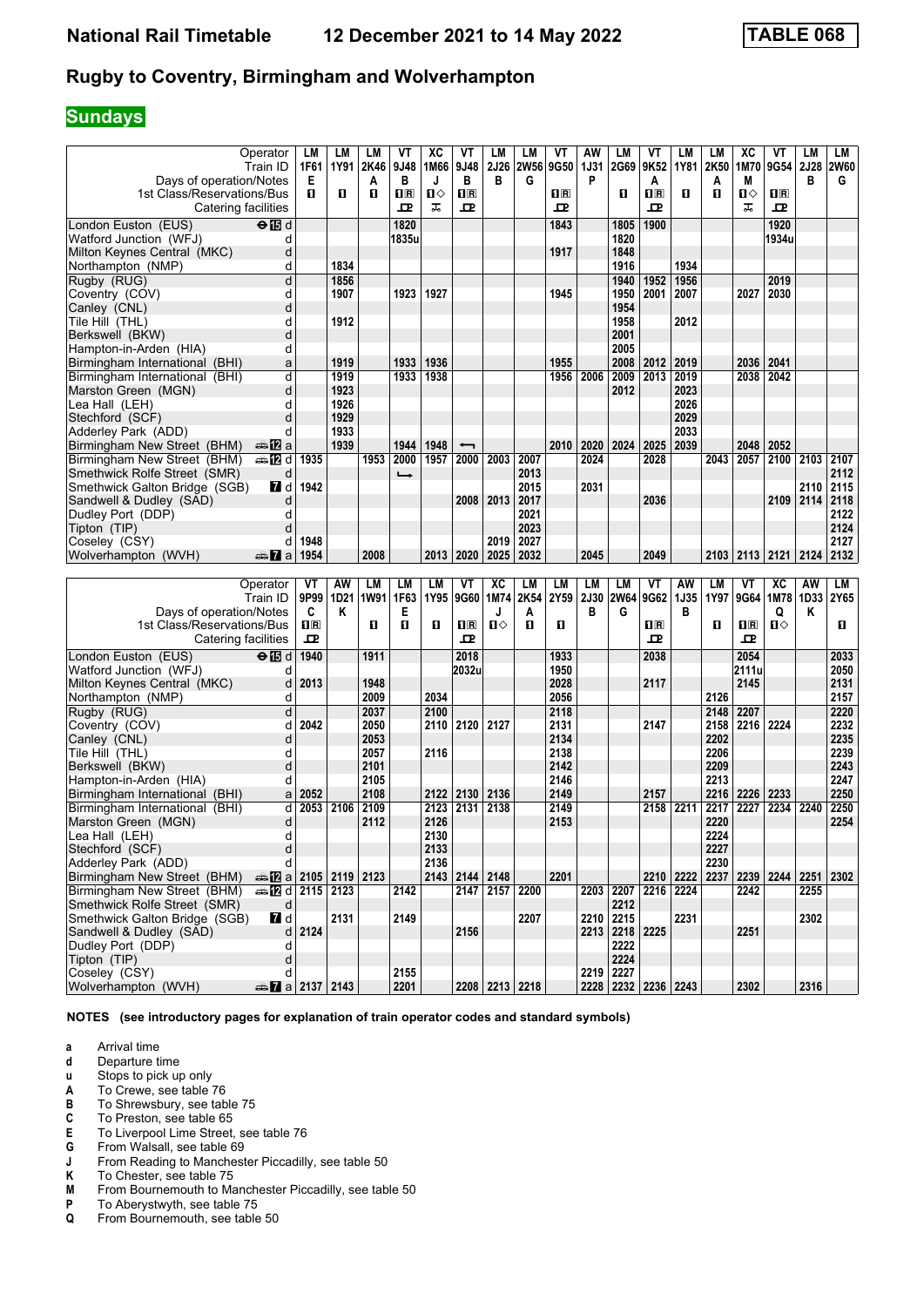# **Sundays**

|                                | Operator<br>Train ID   | LМ<br><b>2W68</b> | AW<br><b>1J37</b> | LM<br>2Y67 | VT<br>9G66 2Y71  | LM   | LМ<br><b>2Y77</b> | VT<br>9G68  | VT<br>9G70  |
|--------------------------------|------------------------|-------------------|-------------------|------------|------------------|------|-------------------|-------------|-------------|
| Days of operation/Notes        |                        | G                 | в                 |            |                  |      |                   |             |             |
| 1st Class/Reservations/Bus     |                        |                   |                   | п          | $\mathbf{H}$ R   | п    | п                 | $\Pi$ R     | $n_{\rm R}$ |
| Catering facilities            |                        |                   |                   |            | 고                |      |                   | ᇁ           | ᇁ           |
|                                |                        |                   |                   |            |                  |      |                   |             |             |
| London Euston (EUS)            | $\Theta$ ibid          |                   |                   | 2106       | 2155             | 2131 | 2201              | 2225        | 2324        |
| Watford Junction (WFJ)         | d                      |                   |                   |            | 2124 2213ul 2147 |      | 2221              | 2241u 2339u |             |
| Milton Keynes Central (MKC)    | d                      |                   |                   | 2209       | 2247             | 2232 | 2306              | 2314        | 0013        |
| Northampton (NMP)              | d                      |                   |                   | 2237       |                  | 2251 | 2332              |             |             |
| Rugby (RUG)                    | d                      |                   |                   | 2259       | 2324             | 2313 | 2354              |             | 2348 0048s  |
| Coventry (COV)                 | d                      |                   |                   | 2309       | 2333             | 2337 | 0004a 2357 0059s  |             |             |
| Canley (CNL)                   | d                      |                   |                   |            |                  | 2341 |                   |             |             |
| Tile Hill (THL)                | d                      |                   |                   |            |                  | 2345 |                   |             |             |
| Berkswell (BKW)                | d                      |                   |                   |            |                  | 2348 |                   |             |             |
| Hampton-in-Arden (HIA)         | d                      |                   |                   |            |                  | 2352 |                   |             |             |
| Birmingham International (BHI) | a                      |                   |                   | 2318       | 2343             | 2355 |                   |             | 0007 0110s  |
| Birmingham International (BHI) | d                      |                   | 2307              | 2319       | 2344             | 2356 |                   | 0008        |             |
| Marston Green (MGN)            | d                      |                   |                   | 2322       |                  | 2359 |                   |             |             |
| Lea Hall (LEH)                 | d                      |                   |                   | 2326       |                  |      |                   |             |             |
| Stechford (SCF)                | d                      |                   |                   | 2329       |                  |      |                   |             |             |
| Adderley Park (ADD)            | d                      |                   |                   | 2332       |                  |      |                   |             |             |
| Birmingham New Street (BHM)    | dan <mark>ma</mark> Ωa |                   | 2320              | 2338       | 2356             | 0008 |                   |             | 0019 0122s  |
| Birmingham New Street (BHM)    | ⇔ 122 d                | 2307              | 2325              | 2342       | 2359             |      |                   | 0023        |             |
| Smethwick Rolfe Street (SMR)   | d                      | 2312              |                   | 2347       |                  |      |                   |             |             |
| Smethwick Galton Bridge (SGB)  | <b>7</b> d             | 2315              | 2333              | 2350       |                  |      |                   |             |             |
| Sandwell & Dudley (SAD)        | d                      | 2318              |                   | 2352       |                  |      |                   |             |             |
| Dudley Port (DDP)              | d                      | 2322              |                   | 2356       |                  |      |                   |             |             |
| Tipton (TIP)                   | d                      | 2324              |                   | 2358       |                  |      |                   |             |             |
| Coseley (CSY)                  | q                      | 2327              |                   | 0002       |                  |      |                   |             |             |
| Wolverhampton<br>(WVH)         | da <mark>7</mark> al   | 2332              | 2345              | 0007       | 0015             |      |                   | 0040        | 0142        |

**NOTES (see introductory pages for explanation of train operator codes and standard symbols)**

**a** Arrival time<br>**d** Departure ti

**d** Departure time<br>**s** Stops to set dow

**v** Stops to set down only<br> **u** Stops to pick up only<br> **B** To Shrewsbury, see tak

**x** Stops to pick up only

- **B** To Shrewsbury, see table 75
- **6** From Walsall, see table 69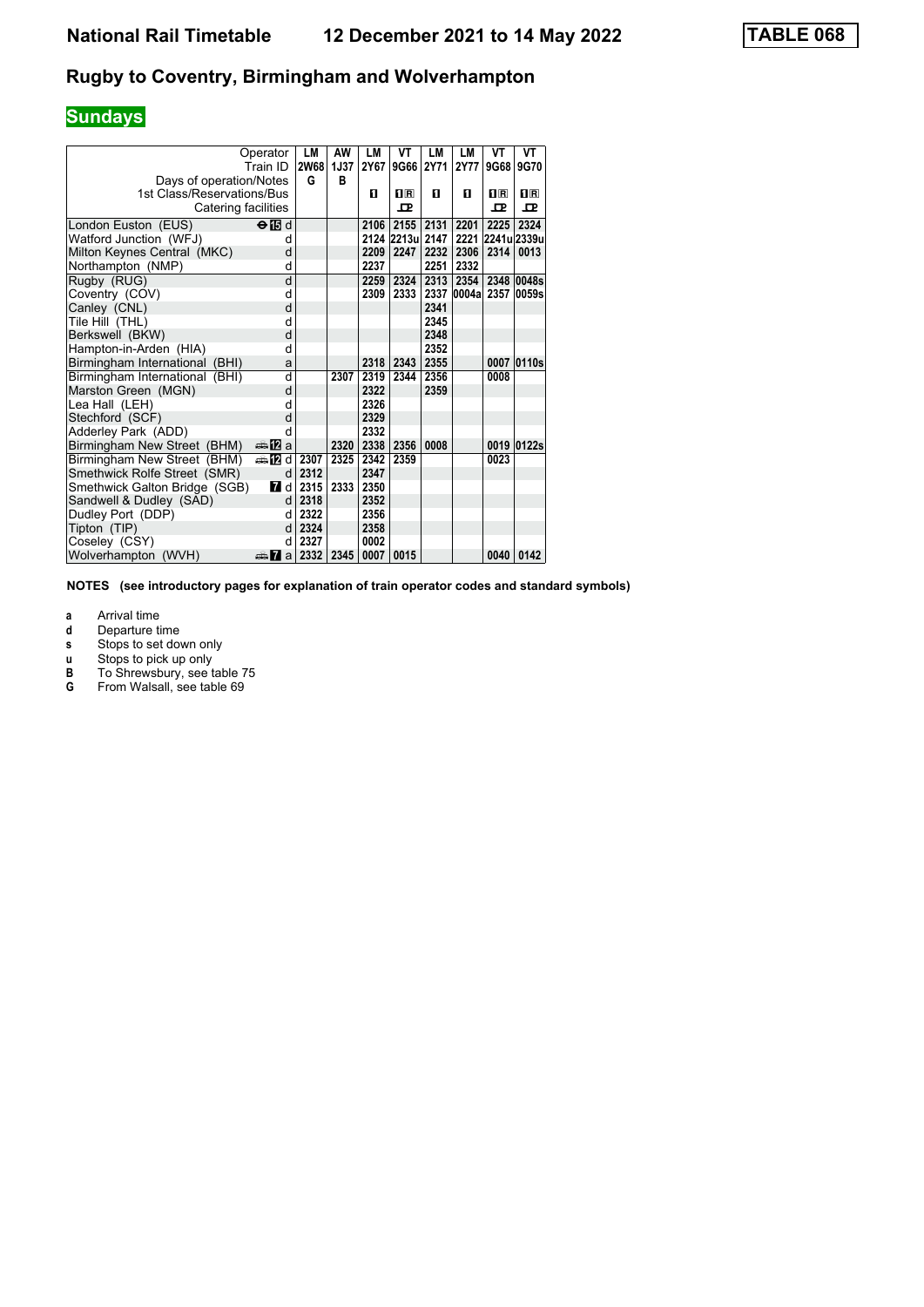### **Mondays to Fridays**

|                                               | Operator                     | LM   | LM   | VТ                 | LМ          | VT          | LM             | AW          | XC         | VT               | LM   | AW                        | VT             | ΑW                       | LM         | LM             | LМ          | ХC              | VT          |
|-----------------------------------------------|------------------------------|------|------|--------------------|-------------|-------------|----------------|-------------|------------|------------------|------|---------------------------|----------------|--------------------------|------------|----------------|-------------|-----------------|-------------|
|                                               | Train ID                     | 2100 | 1Y02 | 1R00               | 1Y04        | 1R01        | 2H03           | 1G00        | 1002       | 1R04             | 1Y10 | 1100                      | 1R06           | 1100                     | 2124       | <b>2G51</b>    | 2Y86        | 1004            | 1R12        |
| Days of operation/Notes                       |                              |      |      |                    |             |             | A              | в           | C          |                  |      | D                         |                | D                        |            | D              |             | Е               |             |
| 1st Class/Reservations/Bus                    |                              |      | п    | $\Pi$ <sub>R</sub> | П           | $n_{\rm R}$ |                |             | П⇔         | $n_{\mathbb{R}}$ | п    |                           | $\mathbf{H}$ R |                          | 0          |                | O           | ்ப              | $\Pi$ R     |
| Catering facilities                           |                              |      |      | X                  |             | X           |                |             | ᠼ          | X                |      |                           | X              |                          |            |                |             |                 | X           |
| Wolverhampton (WVH)                           | $\mathbb{Z}$ d               |      |      | 0500               |             | 0527        | 0530           | 0540        |            | 0545             | 0553 | 0559                      | 0604           |                          |            | 0615           |             | 0639            | 0645        |
|                                               |                              |      |      |                    |             |             |                |             |            |                  |      |                           |                |                          |            |                |             |                 |             |
| Coseley (CSY)                                 | d                            |      |      |                    |             |             | 0535           |             |            |                  |      |                           |                |                          |            | 0620           |             |                 |             |
| Tipton (TIP)                                  | d                            |      |      |                    |             |             | 0538           |             |            |                  |      |                           |                |                          |            | 0623           |             |                 |             |
| Dudley Port (DDP)                             | d                            |      |      |                    |             |             | 0541           |             |            |                  |      |                           |                |                          |            | 0625           |             |                 |             |
| Sandwell & Dudley (SAD)                       | d                            |      |      |                    |             | 0537        | 0544           |             |            | 0555             | 0602 |                           | 0615           |                          |            | 0628           |             |                 | 0656        |
| Smethwick Galton Bridge (SGB)                 | $\blacksquare$ d             |      |      |                    |             |             | 0547           |             |            |                  |      | 0609                      |                |                          |            | 0631           |             |                 |             |
| Smethwick Rolfe Street (SMR)                  | d                            |      |      |                    |             |             | 0549           |             |            |                  |      |                           |                |                          |            | 0634           |             |                 |             |
| Birmingham New Street (BHM)                   | dana na mangka               |      |      | 0525               |             | 0546        | 0556           | 0601        |            | 0605             | 0610 | 0619                      | 0624           | $\overline{\phantom{0}}$ |            | 0642           |             | 0655            | 0707        |
| Birmingham New Street (BHM)                   | dan <mark>an</mark> Did      | 0523 |      | 0530               | 0533        | 0550        |                |             | 0604       | 0607             | 0613 | 0636                      | 0630           | 0636                     | 0639       |                | 0653        | 0704            | 0710        |
| Adderley Park (ADD)                           | d                            |      |      |                    |             |             |                |             |            |                  |      | ⊷                         |                |                          | 0644       |                |             |                 |             |
| Stechford (SCF)                               | d                            | 0530 |      |                    |             |             |                |             |            |                  | 0620 |                           |                |                          | 0647       |                |             |                 |             |
| Lea Hall(LEH)                                 | d                            |      |      |                    | 0541        |             |                |             |            |                  | 0623 |                           |                |                          | 0650       |                |             |                 |             |
| Marston Green (MGN)                           | d                            |      |      |                    | 0544        |             |                |             |            |                  | 0626 |                           |                |                          | 0654       |                |             |                 |             |
|                                               |                              | 0535 |      |                    | 0547        |             |                |             |            | 0616             | 0629 |                           |                | 0649                     |            |                |             |                 |             |
| Birmingham International (BHI)                | a                            |      |      | 0539               |             | 0558        |                |             | 0613       |                  |      |                           | 0639           |                          | 0657       |                | 0702        | 0713            | 0719        |
| Birmingham International (BHI)                | d                            |      |      | 0540               | 0548        | 0600        |                |             | 0614       | 0618             | 0630 |                           | 0640           |                          |            |                | 0704        | 0714            | 0721        |
| Hampton-in-Arden (HIA)                        | d                            |      |      |                    | 0551        |             |                |             |            |                  | 0633 |                           |                |                          |            |                | 0707        |                 |             |
| Berkswell (BKW)                               | d                            |      |      |                    | 0556        |             |                |             |            |                  | 0638 |                           |                |                          |            |                | 0712        |                 |             |
| Tile Hill(THL)                                | d                            |      |      |                    | 0559        |             |                |             |            |                  | 0641 |                           |                |                          |            |                | 0715        |                 |             |
| Canley (CNL)                                  | d                            |      |      |                    | 0603        |             |                |             |            |                  | 0645 |                           |                |                          |            |                | 0719        |                 |             |
| Coventry (COV)                                | d                            |      | 0542 | 0552               | 0606        | 0614        |                |             | 0624a 0630 |                  | 0648 |                           | 0651           |                          |            |                |             | 0723 0727a 0732 |             |
| Rugby (RUG)                                   | a                            |      | 0552 | 0602               | 0616        |             |                |             |            |                  | 0658 |                           |                |                          |            |                | 0733        |                 |             |
| Northampton (NMP)                             | a                            |      | 0614 |                    | 0638        |             |                |             |            |                  | 0728 |                           |                |                          |            |                | 0755        |                 |             |
| Milton Keynes Central (MKC)                   | a                            |      | 0641 | 0622               | 0655        | 0641        |                |             |            | 0656             | 0754 |                           |                |                          |            |                | 0821        |                 | 0759        |
| Watford Junction (WFJ)                        | a                            |      | 0709 | 0644s              |             |             |                |             |            |                  |      |                           | 0737s          |                          |            |                | 0904        |                 |             |
| London Euston (EUS)                           | $\Theta$ is a                |      | 0725 | 0703               | 0738   0716 |             |                |             |            | 0734             | 0838 |                           | 0754           |                          |            |                | 0932        |                 | 0834        |
|                                               |                              |      |      |                    |             |             |                |             |            |                  |      |                           |                |                          |            |                |             |                 |             |
|                                               |                              |      |      |                    |             |             |                |             |            |                  |      |                           |                |                          |            |                |             |                 |             |
|                                               |                              |      |      |                    |             |             |                |             |            |                  |      |                           |                |                          |            |                |             |                 |             |
|                                               | Operator                     | LM   | LM   | LМ                 | LM          | LM          | VT             | LM          | AW         | LМ               | LM   | VT                        | <b>LM</b>      | LМ                       | XC         | VT             | LM          | LM              | LM          |
|                                               | Train ID                     | 1G03 | 2126 | 2Y52               | 2G02        | 2A41        | 1R14           | 2Y54        | 1102       | 2128             | 2A99 | 1R21                      | 1G04           | 1G05                     | 1006       | 9R23           | <b>2Y56</b> | 2130            |             |
| Days of operation/Notes                       |                              | F    |      |                    | D           | G           |                |             | в          |                  | н    | D                         | J              | D                        | Κ          | L              |             | M               | <b>2W07</b> |
| 1st Class/Reservations/Bus                    |                              | п    | п    | 0                  |             | п           | $\mathbf{1}$ R | О           |            | O                |      | $\mathbf{I}^{\mathbb{R}}$ | п              |                          | ்ப         | $n_{\rm R}$    | п           | О               | O.          |
| Catering facilities                           |                              |      |      |                    |             |             | X              |             |            |                  |      | X                         |                |                          |            | X              |             |                 |             |
|                                               |                              |      |      |                    |             | 0702        | 0705           |             |            |                  | 0715 |                           |                | 0733                     |            | 0745           |             |                 |             |
| Wolverhampton (WVH)                           | d≣ <mark>7</mark> d          | 0650 |      |                    | 0653        |             |                |             | 0712       |                  |      | 0724                      | 0730           |                          |            |                |             |                 | 0749        |
| Coseley (CSY)                                 | d                            |      |      |                    | 0658        |             |                |             |            |                  | 0720 |                           |                |                          |            |                |             |                 | 0754        |
| Tipton (TIP)                                  | d                            | 0656 |      |                    | 0701        |             |                |             |            |                  | 0724 |                           |                |                          |            |                |             |                 | 0758        |
| Dudley Port (DDP)                             | d                            |      |      |                    | 0703        |             |                |             |            |                  | 0726 |                           |                |                          |            |                |             |                 | 0800        |
| Sandwell & Dudley (SAD)                       | d                            |      |      |                    | 0707        |             | 0715           |             |            |                  | 0730 |                           |                | 0744                     |            | 0755           |             |                 | 0804        |
| Smethwick Galton Bridge (SGB)                 | <b>7</b> d                   |      |      |                    | 0710        | 0714        |                |             | 0723       |                  | 0733 |                           | 0742           |                          |            |                |             |                 | 0807        |
| Smethwick Rolfe Street (SMR)                  | d                            |      |      |                    | 0713        |             |                |             |            |                  | 0736 |                           |                |                          |            |                |             |                 | 0810        |
| Birmingham New Street (BHM)                   | a≞12la                       | 0710 |      |                    | 0721        | 0723        | 0725           |             | 0733       |                  | 0742 | 0747                      | 0750           | 0756                     |            | 0805           |             |                 | 0818        |
| Birmingham New Street (BHM)                   | dan <b>D</b> ig              |      | 0713 | 0716               |             |             | 0730           | 0733        | 0736       | 0739             |      | 0750                      |                |                          | 0804       | 0810           | 0814        | 0817            |             |
| Adderley Park (ADD)                           | d                            |      | 0718 |                    |             |             |                |             |            |                  |      |                           |                |                          |            |                |             | 0822            |             |
| Stechford (SCF)                               | d                            |      |      | 0724               |             |             |                |             |            | 0746             |      |                           |                |                          |            |                |             | 0825            |             |
| Lea Hall (LEH)                                | d                            |      |      | 0727               |             |             |                |             |            | 0749             |      |                           |                |                          |            |                |             | 0828            |             |
| Marston Green (MGN)                           | d                            |      | 0724 |                    |             |             |                | 0741        |            | 0752             |      |                           |                |                          |            |                | 0822        | 0832            |             |
| Birmingham International (BHI)                | a                            |      | 0729 | 0732               |             |             | 0739           | 0744        | 0748       | 0755             |      | 0759<br>,,,,              |                |                          |            | 0813 0819      | 0825        | 0836            |             |
| Birmingham International (BHI)                | d                            |      |      | 0732               |             |             |                | 0743   0746 |            |                  |      | 0800                      |                |                          |            | 0814 0820 0826 |             |                 |             |
| Hampton-in-Arden (HIA)                        | d                            |      |      |                    |             |             |                | 0749        |            |                  |      |                           |                |                          |            |                | 0829        |                 |             |
| Berkswell (BKW)                               | d                            |      |      |                    |             |             |                | 0754        |            |                  |      |                           |                |                          |            |                | 0834        |                 |             |
| Tile Hill (THL)                               | d                            |      |      | 0740               |             |             |                | 0757        |            |                  |      |                           |                |                          |            |                | 0837        |                 |             |
|                                               |                              |      |      |                    |             |             |                |             |            |                  |      |                           |                |                          |            |                | 0841        |                 |             |
| Canley (CNL)                                  | d<br>d                       |      |      |                    |             |             |                | 0801        |            |                  |      |                           |                |                          |            |                |             |                 |             |
| Coventry (COV)                                |                              |      |      | 0749c              |             |             | 0755           | 0804        |            |                  |      | 0811                      |                |                          | 0824a 0831 |                | 0846        |                 |             |
| Rugby (RUG)                                   | a                            |      |      | 0759               |             |             |                | 0815        |            |                  |      | 0820                      |                |                          |            |                | 0856        |                 |             |
| Northampton (NMP)                             | a                            |      |      | 0826               |             |             |                | 0838        |            |                  |      |                           |                |                          |            |                | 0920        |                 |             |
| Milton Kevnes Central (MKC)                   | $\mathsf{a}$                 |      |      |                    |             |             |                |             |            |                  |      |                           |                |                          |            |                |             |                 |             |
| Watford Junction (WFJ)<br>London Euston (EUS) | a<br>$\Theta$ $\mathbf{E}$ a |      |      |                    |             |             | 0851           |             |            |                  |      | 0913                      |                |                          |            | 0917s<br>0933  |             |                 |             |

**NOTES (see introductory pages for explanation of train operator codes and standard symbols)**

- **a** Arrival time<br>**d** Departure t **d** Departure time
- **s** Stops to set down only
- **c** Arrives 4 minutes earlier<br>**A** To Rugeley Trent Valley,
- **A** To Rugeley Trent Valley, see table 69<br>**B** From Chester, see table 75
- **B** From Chester see table 75
- **C** To Bournemouth, see table 50<br>**D** From Shrewsbury, see table 75
- **D** From Shrewsbury, see table 75<br>**E** From Manchester Piccadilly to E
- **E** From Manchester Piccadilly to Bournemouth, see table 50<br>**F** From Crewe, see table 76
- From Crewe, see table 76
- **6** From Crewe to Walsall, see table 69<br>**H** To Walsall, see table 69
- 
- **+** To Walsall, see table 69<br>**J** From Liverpool Lime Stree **-** From Liverpool Lime Street, see table 76<br>**K** From Nottingham to Reading, see table 5
- From Nottingham to Reading, see table 50
- **L** From Manchester Piccadilly, see table 76

**M** From Rugeley Trent Valley, see table 69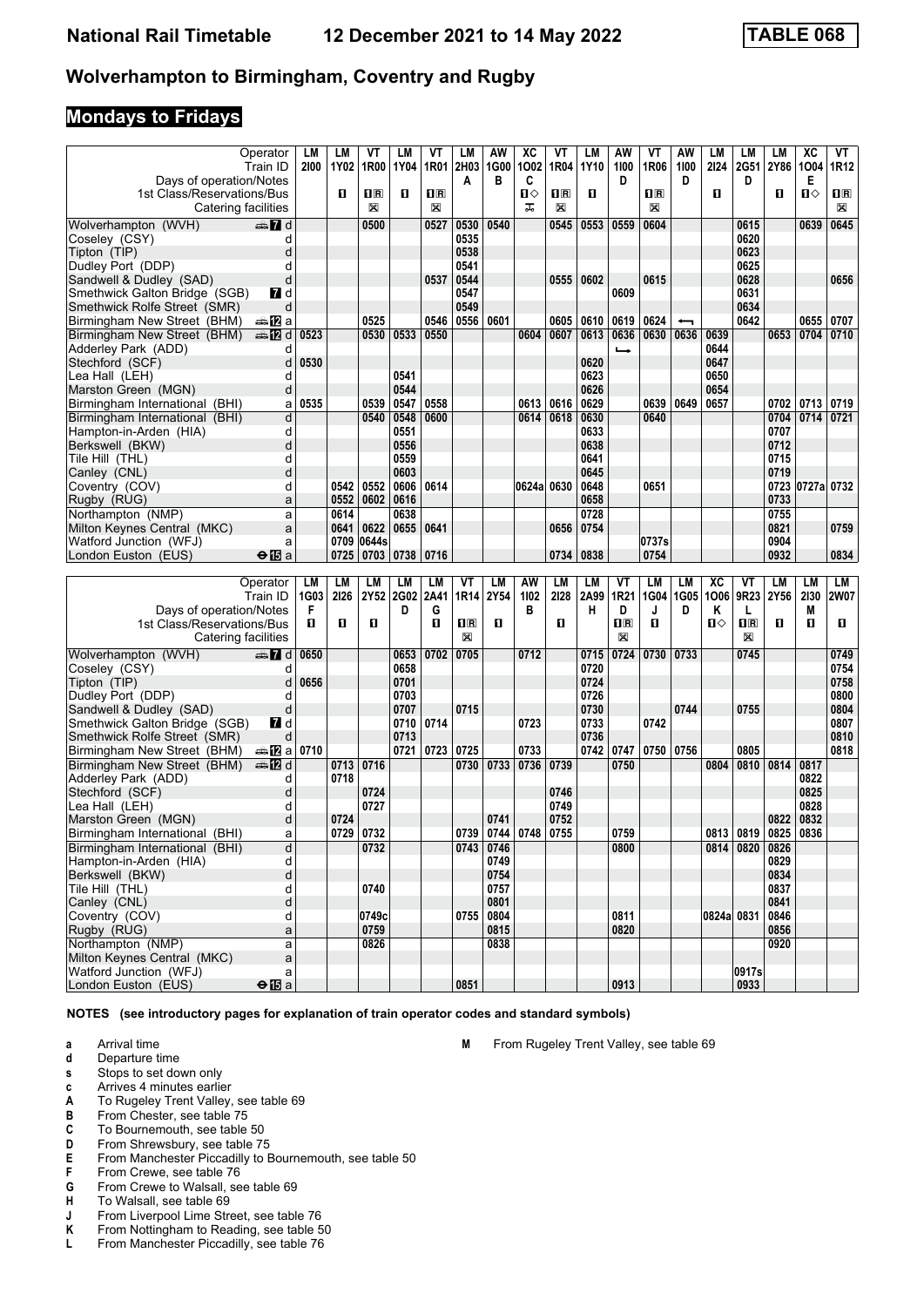### **Mondays to Fridays**

| Operator<br>2132<br>1B29<br>1008<br>2134<br>1G10 2G36<br>2G32 2G06<br>1R26<br><b>1W06</b><br>1104<br>2A09<br>1G06<br>2G07<br>9A31<br>2Y58 2W11<br>1W08<br>Train ID<br>Days of operation/Notes<br>F<br>N<br>н<br>Е<br>P<br>М<br>F<br>D<br>D<br>D<br>J<br>1st Class/Reservations/Bus<br>п<br>$\mathbf{1}$ R<br>O<br>п<br>п<br>П⇔<br>п⇔<br>п<br>п<br>п<br>O<br>$\mathbf{H}$ R<br>X<br>ᠼ<br>X<br>X<br>Catering facilities<br>0904<br>dan 7d<br>0800<br>0807<br>0811<br>0822<br>0830<br>0837<br>0842<br>0845<br>0848<br>0859<br>Wolverhampton (WVH)<br>0853<br>0806<br>0827<br>Coseley (CSY)<br>d<br>0830<br>0856<br>Tipton (TIP)<br>d<br>0832<br>0858<br>Dudley Port (DDP)<br>d<br>0836<br>0902<br>Sandwell & Dudley (SAD)<br>d<br>0816<br>0846<br>0855<br>0905<br>Smethwick Galton Bridge (SGB)<br>0812<br>0822<br>0839<br>0843<br>0914<br><b>7</b> d<br>0841<br>0907<br>Smethwick Rolfe Street (SMR)<br>d<br>0830<br>0833<br>0847<br>0905<br>0916<br>0924<br>0822<br>0851<br>0855<br>0859<br>0920<br>Birmingham New Street (BHM)<br>a≞122la<br>Birmingham New Street (BHM)<br>$\blacksquare$ $\blacksquare$ d<br>0833<br>0836<br>0910<br>0913<br>0830<br>0839<br>0850<br>0904<br>0917<br>0933<br>d<br>0922<br>Adderley Park (ADD)<br>d<br>0925<br>Stechford (SCF)<br>0846<br>d<br>0928<br>0849<br>Lea Hall(LEH)<br>d<br>0922<br>0932<br>0941<br>Marston Green (MGN)<br>0842<br>0839<br>0859<br>0919<br>0944<br>0845<br>0850<br>0856<br>0913<br>0926<br>0936<br>Birmingham International (BHI)<br>a<br>d<br>0845<br>0900<br>0920<br>0928<br>0945<br>Birmingham International (BHI)<br>0841<br>0914<br>d<br>0848<br>0931<br>0948<br>Hampton-in-Arden (HIA)<br>d<br>0853<br>0936<br>0953<br>Berkswell (BKW)<br>0956<br>0857<br>0939<br>d<br>Tile Hill(THL)<br>0900<br>0943<br>1000<br>d<br>Canley (CNL)<br>0946<br>1003<br>d<br>0851<br>0904<br>0911<br>0924a 0931<br>Coventry (COV)<br>0957<br>1014<br>0902<br>0915<br>Rugby (RUG)<br>a<br>1036<br>1020<br>Northampton (NMP)<br>0944<br>a<br>1053<br>1005<br>0958<br>Milton Keynes Central (MKC)<br>a<br>0923<br>1115<br>Watford Junction (WFJ)<br>1000s<br>a<br>1042<br>1033<br>1131<br>$\Theta$ is a<br>0957<br>1016<br>London Euston (EUS)<br>VT<br>VT<br>LM<br>VT<br>Operator<br>AW<br>LM<br>LМ<br>LM<br><b>LM</b><br>XC<br>LM<br>LM<br>LM<br>LM<br>LM<br>AW<br>LM<br>LM<br>1B28<br>1010<br>9M48<br>2Y60<br><b>2W15</b><br>2138<br>1G14<br>2G40<br>1W10<br>1108<br>1B34<br>1106<br>2136<br>2A13<br>1G07<br>2G09<br>2140<br>2A17<br>Train ID<br>Days of operation/Notes<br>s<br>F<br>Q<br>н<br>D<br>R<br>M<br>D<br>Τ<br>н<br>J<br>O<br>Ⅱ◇<br>П⇔<br>п<br>п<br>O<br>$n_{\rm R}$<br>1st Class/Reservations/Bus<br>O<br>O<br>$n_{\rm R}$<br>0<br>0<br>B<br>O<br>X<br>ᠼ<br>X<br>X<br>Catering facilities<br>0930<br>0935<br>0940<br>0945<br>1011<br>1022<br>Wolverhampton (WVH)<br>nnen Danmarks III d<br>0911<br>0922<br>0948<br>0956<br>1004<br>0953<br>1027<br>Coseley (CSY)<br>0927<br>d<br>0930<br>d<br>0956<br>1030<br>Tipton (TIP)<br>0932<br>1032<br>Dudley Port (DDP)<br>0958<br>d<br>0936<br>1036<br>d<br>0944<br>0955<br>1002<br>Sandwell & Dudley (SAD)<br>0939<br>0922<br>0942<br>1005<br>1022<br>1039<br>Smethwick Galton Bridge (SGB)<br><b>7</b> d<br>0941<br>1041<br>1007<br>Smethwick Rolfe Street (SMR)<br>d<br>0932<br>0947<br>0950<br>0954<br>1017<br>1024<br>1032<br>1047<br><del>⊯</del> ∎Za<br>0958<br>1005<br>1019<br>Birmingham New Street (BHM)<br>0936<br>1036<br>Birmingham New Street (BHM)<br>⊯ 12 d<br>0939<br>0950<br>1010<br>1014<br>1033<br>1039<br>1050<br>1004<br>1017<br>1022<br>Adderley Park (ADD)<br>d<br>Stechford (SCF)<br>d<br>0946<br>1025<br>1046<br>d<br>0949<br>1028<br>1049<br>Lea Hall(LEH)<br>1032<br>1022<br>1041<br>Marston Green (MGN)<br>d<br>1059<br>0959<br>1019<br>1025<br>1036<br>1049<br>0949<br>0956<br>1013<br>1044<br>1056<br>Birmingham International (BHI)<br>a<br>Birmingham International (BHI)<br>1000<br>$1014$   1020   1028<br>1045<br>1100<br>d<br>1048<br>Hampton-in-Arden (HIA)<br>d<br>1031<br>1053<br>Berkswell (BKW)<br>þ<br>1036<br>1056<br>Tile Hill (THL)<br>d<br>1039<br>1100<br>Canley (CNL)<br>d<br>1043<br>Coventry (COV)<br>d<br>1011<br>1024a 1031<br>1103<br>1047<br>1111<br>1022<br>1114<br>Rugby (RUG)<br>1057<br>1122<br>a<br>Northampton (NMP)<br>1120<br>1136<br>a<br>Milton Keynes Central (MKC)<br>1057<br>1152<br>$\mathsf{a}$<br>1100s<br>Watford Junction (WFJ)<br>1214<br>1200s<br>a<br>$\Theta$ $\mathbf{E}$ a<br>1117<br>1134<br>1230<br>London Euston (EUS) |  |    |    |    |    |    |    |    |    |    |    |           |    |    |    |    |    |    |    |
|------------------------------------------------------------------------------------------------------------------------------------------------------------------------------------------------------------------------------------------------------------------------------------------------------------------------------------------------------------------------------------------------------------------------------------------------------------------------------------------------------------------------------------------------------------------------------------------------------------------------------------------------------------------------------------------------------------------------------------------------------------------------------------------------------------------------------------------------------------------------------------------------------------------------------------------------------------------------------------------------------------------------------------------------------------------------------------------------------------------------------------------------------------------------------------------------------------------------------------------------------------------------------------------------------------------------------------------------------------------------------------------------------------------------------------------------------------------------------------------------------------------------------------------------------------------------------------------------------------------------------------------------------------------------------------------------------------------------------------------------------------------------------------------------------------------------------------------------------------------------------------------------------------------------------------------------------------------------------------------------------------------------------------------------------------------------------------------------------------------------------------------------------------------------------------------------------------------------------------------------------------------------------------------------------------------------------------------------------------------------------------------------------------------------------------------------------------------------------------------------------------------------------------------------------------------------------------------------------------------------------------------------------------------------------------------------------------------------------------------------------------------------------------------------------------------------------------------------------------------------------------------------------------------------------------------------------------------------------------------------------------------------------------------------------------------------------------------------------------------------------------------------------------------------------------------------------------------------------------------------------------------------------------------------------------------------------------------------------------------------------------------------------------------------------------------------------------------------------------------------------------------------------------------------------------------------------------------------------------------------------------------------------------------------------------------------------------------------------------------------------------------------------------------------------------------------------------------------------------------------------------------------------------------------------------------------------------------------------------------------------------------------------------------------------------------------------------------------------------------------------------------------------------------------------------------------------------------------------------------------------------------------------------------------------------------------------------------------------------------------------------------------------------------------------------------------------------------------------------------------------------|--|----|----|----|----|----|----|----|----|----|----|-----------|----|----|----|----|----|----|----|
|                                                                                                                                                                                                                                                                                                                                                                                                                                                                                                                                                                                                                                                                                                                                                                                                                                                                                                                                                                                                                                                                                                                                                                                                                                                                                                                                                                                                                                                                                                                                                                                                                                                                                                                                                                                                                                                                                                                                                                                                                                                                                                                                                                                                                                                                                                                                                                                                                                                                                                                                                                                                                                                                                                                                                                                                                                                                                                                                                                                                                                                                                                                                                                                                                                                                                                                                                                                                                                                                                                                                                                                                                                                                                                                                                                                                                                                                                                                                                                                                                                                                                                                                                                                                                                                                                                                                                                                                                                                                                                            |  | LM | LМ | ۷Τ | LМ | AW | LМ | LM | VT | LM | LМ | <b>XC</b> | ۷T | LМ | LM | LM | LМ | LM | LM |
| 1217                                                                                                                                                                                                                                                                                                                                                                                                                                                                                                                                                                                                                                                                                                                                                                                                                                                                                                                                                                                                                                                                                                                                                                                                                                                                                                                                                                                                                                                                                                                                                                                                                                                                                                                                                                                                                                                                                                                                                                                                                                                                                                                                                                                                                                                                                                                                                                                                                                                                                                                                                                                                                                                                                                                                                                                                                                                                                                                                                                                                                                                                                                                                                                                                                                                                                                                                                                                                                                                                                                                                                                                                                                                                                                                                                                                                                                                                                                                                                                                                                                                                                                                                                                                                                                                                                                                                                                                                                                                                                                       |  |    |    |    |    |    |    |    |    |    |    |           |    |    |    |    |    |    |    |
|                                                                                                                                                                                                                                                                                                                                                                                                                                                                                                                                                                                                                                                                                                                                                                                                                                                                                                                                                                                                                                                                                                                                                                                                                                                                                                                                                                                                                                                                                                                                                                                                                                                                                                                                                                                                                                                                                                                                                                                                                                                                                                                                                                                                                                                                                                                                                                                                                                                                                                                                                                                                                                                                                                                                                                                                                                                                                                                                                                                                                                                                                                                                                                                                                                                                                                                                                                                                                                                                                                                                                                                                                                                                                                                                                                                                                                                                                                                                                                                                                                                                                                                                                                                                                                                                                                                                                                                                                                                                                                            |  |    |    |    |    |    |    |    |    |    |    |           |    |    |    |    |    |    |    |
|                                                                                                                                                                                                                                                                                                                                                                                                                                                                                                                                                                                                                                                                                                                                                                                                                                                                                                                                                                                                                                                                                                                                                                                                                                                                                                                                                                                                                                                                                                                                                                                                                                                                                                                                                                                                                                                                                                                                                                                                                                                                                                                                                                                                                                                                                                                                                                                                                                                                                                                                                                                                                                                                                                                                                                                                                                                                                                                                                                                                                                                                                                                                                                                                                                                                                                                                                                                                                                                                                                                                                                                                                                                                                                                                                                                                                                                                                                                                                                                                                                                                                                                                                                                                                                                                                                                                                                                                                                                                                                            |  |    |    |    |    |    |    |    |    |    |    |           |    |    |    |    |    |    |    |
|                                                                                                                                                                                                                                                                                                                                                                                                                                                                                                                                                                                                                                                                                                                                                                                                                                                                                                                                                                                                                                                                                                                                                                                                                                                                                                                                                                                                                                                                                                                                                                                                                                                                                                                                                                                                                                                                                                                                                                                                                                                                                                                                                                                                                                                                                                                                                                                                                                                                                                                                                                                                                                                                                                                                                                                                                                                                                                                                                                                                                                                                                                                                                                                                                                                                                                                                                                                                                                                                                                                                                                                                                                                                                                                                                                                                                                                                                                                                                                                                                                                                                                                                                                                                                                                                                                                                                                                                                                                                                                            |  |    |    |    |    |    |    |    |    |    |    |           |    |    |    |    |    |    |    |
|                                                                                                                                                                                                                                                                                                                                                                                                                                                                                                                                                                                                                                                                                                                                                                                                                                                                                                                                                                                                                                                                                                                                                                                                                                                                                                                                                                                                                                                                                                                                                                                                                                                                                                                                                                                                                                                                                                                                                                                                                                                                                                                                                                                                                                                                                                                                                                                                                                                                                                                                                                                                                                                                                                                                                                                                                                                                                                                                                                                                                                                                                                                                                                                                                                                                                                                                                                                                                                                                                                                                                                                                                                                                                                                                                                                                                                                                                                                                                                                                                                                                                                                                                                                                                                                                                                                                                                                                                                                                                                            |  |    |    |    |    |    |    |    |    |    |    |           |    |    |    |    |    |    |    |
|                                                                                                                                                                                                                                                                                                                                                                                                                                                                                                                                                                                                                                                                                                                                                                                                                                                                                                                                                                                                                                                                                                                                                                                                                                                                                                                                                                                                                                                                                                                                                                                                                                                                                                                                                                                                                                                                                                                                                                                                                                                                                                                                                                                                                                                                                                                                                                                                                                                                                                                                                                                                                                                                                                                                                                                                                                                                                                                                                                                                                                                                                                                                                                                                                                                                                                                                                                                                                                                                                                                                                                                                                                                                                                                                                                                                                                                                                                                                                                                                                                                                                                                                                                                                                                                                                                                                                                                                                                                                                                            |  |    |    |    |    |    |    |    |    |    |    |           |    |    |    |    |    |    |    |
|                                                                                                                                                                                                                                                                                                                                                                                                                                                                                                                                                                                                                                                                                                                                                                                                                                                                                                                                                                                                                                                                                                                                                                                                                                                                                                                                                                                                                                                                                                                                                                                                                                                                                                                                                                                                                                                                                                                                                                                                                                                                                                                                                                                                                                                                                                                                                                                                                                                                                                                                                                                                                                                                                                                                                                                                                                                                                                                                                                                                                                                                                                                                                                                                                                                                                                                                                                                                                                                                                                                                                                                                                                                                                                                                                                                                                                                                                                                                                                                                                                                                                                                                                                                                                                                                                                                                                                                                                                                                                                            |  |    |    |    |    |    |    |    |    |    |    |           |    |    |    |    |    |    |    |
|                                                                                                                                                                                                                                                                                                                                                                                                                                                                                                                                                                                                                                                                                                                                                                                                                                                                                                                                                                                                                                                                                                                                                                                                                                                                                                                                                                                                                                                                                                                                                                                                                                                                                                                                                                                                                                                                                                                                                                                                                                                                                                                                                                                                                                                                                                                                                                                                                                                                                                                                                                                                                                                                                                                                                                                                                                                                                                                                                                                                                                                                                                                                                                                                                                                                                                                                                                                                                                                                                                                                                                                                                                                                                                                                                                                                                                                                                                                                                                                                                                                                                                                                                                                                                                                                                                                                                                                                                                                                                                            |  |    |    |    |    |    |    |    |    |    |    |           |    |    |    |    |    |    |    |
|                                                                                                                                                                                                                                                                                                                                                                                                                                                                                                                                                                                                                                                                                                                                                                                                                                                                                                                                                                                                                                                                                                                                                                                                                                                                                                                                                                                                                                                                                                                                                                                                                                                                                                                                                                                                                                                                                                                                                                                                                                                                                                                                                                                                                                                                                                                                                                                                                                                                                                                                                                                                                                                                                                                                                                                                                                                                                                                                                                                                                                                                                                                                                                                                                                                                                                                                                                                                                                                                                                                                                                                                                                                                                                                                                                                                                                                                                                                                                                                                                                                                                                                                                                                                                                                                                                                                                                                                                                                                                                            |  |    |    |    |    |    |    |    |    |    |    |           |    |    |    |    |    |    |    |
|                                                                                                                                                                                                                                                                                                                                                                                                                                                                                                                                                                                                                                                                                                                                                                                                                                                                                                                                                                                                                                                                                                                                                                                                                                                                                                                                                                                                                                                                                                                                                                                                                                                                                                                                                                                                                                                                                                                                                                                                                                                                                                                                                                                                                                                                                                                                                                                                                                                                                                                                                                                                                                                                                                                                                                                                                                                                                                                                                                                                                                                                                                                                                                                                                                                                                                                                                                                                                                                                                                                                                                                                                                                                                                                                                                                                                                                                                                                                                                                                                                                                                                                                                                                                                                                                                                                                                                                                                                                                                                            |  |    |    |    |    |    |    |    |    |    |    |           |    |    |    |    |    |    |    |
|                                                                                                                                                                                                                                                                                                                                                                                                                                                                                                                                                                                                                                                                                                                                                                                                                                                                                                                                                                                                                                                                                                                                                                                                                                                                                                                                                                                                                                                                                                                                                                                                                                                                                                                                                                                                                                                                                                                                                                                                                                                                                                                                                                                                                                                                                                                                                                                                                                                                                                                                                                                                                                                                                                                                                                                                                                                                                                                                                                                                                                                                                                                                                                                                                                                                                                                                                                                                                                                                                                                                                                                                                                                                                                                                                                                                                                                                                                                                                                                                                                                                                                                                                                                                                                                                                                                                                                                                                                                                                                            |  |    |    |    |    |    |    |    |    |    |    |           |    |    |    |    |    |    |    |
|                                                                                                                                                                                                                                                                                                                                                                                                                                                                                                                                                                                                                                                                                                                                                                                                                                                                                                                                                                                                                                                                                                                                                                                                                                                                                                                                                                                                                                                                                                                                                                                                                                                                                                                                                                                                                                                                                                                                                                                                                                                                                                                                                                                                                                                                                                                                                                                                                                                                                                                                                                                                                                                                                                                                                                                                                                                                                                                                                                                                                                                                                                                                                                                                                                                                                                                                                                                                                                                                                                                                                                                                                                                                                                                                                                                                                                                                                                                                                                                                                                                                                                                                                                                                                                                                                                                                                                                                                                                                                                            |  |    |    |    |    |    |    |    |    |    |    |           |    |    |    |    |    |    |    |
|                                                                                                                                                                                                                                                                                                                                                                                                                                                                                                                                                                                                                                                                                                                                                                                                                                                                                                                                                                                                                                                                                                                                                                                                                                                                                                                                                                                                                                                                                                                                                                                                                                                                                                                                                                                                                                                                                                                                                                                                                                                                                                                                                                                                                                                                                                                                                                                                                                                                                                                                                                                                                                                                                                                                                                                                                                                                                                                                                                                                                                                                                                                                                                                                                                                                                                                                                                                                                                                                                                                                                                                                                                                                                                                                                                                                                                                                                                                                                                                                                                                                                                                                                                                                                                                                                                                                                                                                                                                                                                            |  |    |    |    |    |    |    |    |    |    |    |           |    |    |    |    |    |    |    |
|                                                                                                                                                                                                                                                                                                                                                                                                                                                                                                                                                                                                                                                                                                                                                                                                                                                                                                                                                                                                                                                                                                                                                                                                                                                                                                                                                                                                                                                                                                                                                                                                                                                                                                                                                                                                                                                                                                                                                                                                                                                                                                                                                                                                                                                                                                                                                                                                                                                                                                                                                                                                                                                                                                                                                                                                                                                                                                                                                                                                                                                                                                                                                                                                                                                                                                                                                                                                                                                                                                                                                                                                                                                                                                                                                                                                                                                                                                                                                                                                                                                                                                                                                                                                                                                                                                                                                                                                                                                                                                            |  |    |    |    |    |    |    |    |    |    |    |           |    |    |    |    |    |    |    |
|                                                                                                                                                                                                                                                                                                                                                                                                                                                                                                                                                                                                                                                                                                                                                                                                                                                                                                                                                                                                                                                                                                                                                                                                                                                                                                                                                                                                                                                                                                                                                                                                                                                                                                                                                                                                                                                                                                                                                                                                                                                                                                                                                                                                                                                                                                                                                                                                                                                                                                                                                                                                                                                                                                                                                                                                                                                                                                                                                                                                                                                                                                                                                                                                                                                                                                                                                                                                                                                                                                                                                                                                                                                                                                                                                                                                                                                                                                                                                                                                                                                                                                                                                                                                                                                                                                                                                                                                                                                                                                            |  |    |    |    |    |    |    |    |    |    |    |           |    |    |    |    |    |    |    |
|                                                                                                                                                                                                                                                                                                                                                                                                                                                                                                                                                                                                                                                                                                                                                                                                                                                                                                                                                                                                                                                                                                                                                                                                                                                                                                                                                                                                                                                                                                                                                                                                                                                                                                                                                                                                                                                                                                                                                                                                                                                                                                                                                                                                                                                                                                                                                                                                                                                                                                                                                                                                                                                                                                                                                                                                                                                                                                                                                                                                                                                                                                                                                                                                                                                                                                                                                                                                                                                                                                                                                                                                                                                                                                                                                                                                                                                                                                                                                                                                                                                                                                                                                                                                                                                                                                                                                                                                                                                                                                            |  |    |    |    |    |    |    |    |    |    |    |           |    |    |    |    |    |    |    |
|                                                                                                                                                                                                                                                                                                                                                                                                                                                                                                                                                                                                                                                                                                                                                                                                                                                                                                                                                                                                                                                                                                                                                                                                                                                                                                                                                                                                                                                                                                                                                                                                                                                                                                                                                                                                                                                                                                                                                                                                                                                                                                                                                                                                                                                                                                                                                                                                                                                                                                                                                                                                                                                                                                                                                                                                                                                                                                                                                                                                                                                                                                                                                                                                                                                                                                                                                                                                                                                                                                                                                                                                                                                                                                                                                                                                                                                                                                                                                                                                                                                                                                                                                                                                                                                                                                                                                                                                                                                                                                            |  |    |    |    |    |    |    |    |    |    |    |           |    |    |    |    |    |    |    |
|                                                                                                                                                                                                                                                                                                                                                                                                                                                                                                                                                                                                                                                                                                                                                                                                                                                                                                                                                                                                                                                                                                                                                                                                                                                                                                                                                                                                                                                                                                                                                                                                                                                                                                                                                                                                                                                                                                                                                                                                                                                                                                                                                                                                                                                                                                                                                                                                                                                                                                                                                                                                                                                                                                                                                                                                                                                                                                                                                                                                                                                                                                                                                                                                                                                                                                                                                                                                                                                                                                                                                                                                                                                                                                                                                                                                                                                                                                                                                                                                                                                                                                                                                                                                                                                                                                                                                                                                                                                                                                            |  |    |    |    |    |    |    |    |    |    |    |           |    |    |    |    |    |    |    |
|                                                                                                                                                                                                                                                                                                                                                                                                                                                                                                                                                                                                                                                                                                                                                                                                                                                                                                                                                                                                                                                                                                                                                                                                                                                                                                                                                                                                                                                                                                                                                                                                                                                                                                                                                                                                                                                                                                                                                                                                                                                                                                                                                                                                                                                                                                                                                                                                                                                                                                                                                                                                                                                                                                                                                                                                                                                                                                                                                                                                                                                                                                                                                                                                                                                                                                                                                                                                                                                                                                                                                                                                                                                                                                                                                                                                                                                                                                                                                                                                                                                                                                                                                                                                                                                                                                                                                                                                                                                                                                            |  |    |    |    |    |    |    |    |    |    |    |           |    |    |    |    |    |    |    |
|                                                                                                                                                                                                                                                                                                                                                                                                                                                                                                                                                                                                                                                                                                                                                                                                                                                                                                                                                                                                                                                                                                                                                                                                                                                                                                                                                                                                                                                                                                                                                                                                                                                                                                                                                                                                                                                                                                                                                                                                                                                                                                                                                                                                                                                                                                                                                                                                                                                                                                                                                                                                                                                                                                                                                                                                                                                                                                                                                                                                                                                                                                                                                                                                                                                                                                                                                                                                                                                                                                                                                                                                                                                                                                                                                                                                                                                                                                                                                                                                                                                                                                                                                                                                                                                                                                                                                                                                                                                                                                            |  |    |    |    |    |    |    |    |    |    |    |           |    |    |    |    |    |    |    |
|                                                                                                                                                                                                                                                                                                                                                                                                                                                                                                                                                                                                                                                                                                                                                                                                                                                                                                                                                                                                                                                                                                                                                                                                                                                                                                                                                                                                                                                                                                                                                                                                                                                                                                                                                                                                                                                                                                                                                                                                                                                                                                                                                                                                                                                                                                                                                                                                                                                                                                                                                                                                                                                                                                                                                                                                                                                                                                                                                                                                                                                                                                                                                                                                                                                                                                                                                                                                                                                                                                                                                                                                                                                                                                                                                                                                                                                                                                                                                                                                                                                                                                                                                                                                                                                                                                                                                                                                                                                                                                            |  |    |    |    |    |    |    |    |    |    |    |           |    |    |    |    |    |    |    |
|                                                                                                                                                                                                                                                                                                                                                                                                                                                                                                                                                                                                                                                                                                                                                                                                                                                                                                                                                                                                                                                                                                                                                                                                                                                                                                                                                                                                                                                                                                                                                                                                                                                                                                                                                                                                                                                                                                                                                                                                                                                                                                                                                                                                                                                                                                                                                                                                                                                                                                                                                                                                                                                                                                                                                                                                                                                                                                                                                                                                                                                                                                                                                                                                                                                                                                                                                                                                                                                                                                                                                                                                                                                                                                                                                                                                                                                                                                                                                                                                                                                                                                                                                                                                                                                                                                                                                                                                                                                                                                            |  |    |    |    |    |    |    |    |    |    |    |           |    |    |    |    |    |    |    |
|                                                                                                                                                                                                                                                                                                                                                                                                                                                                                                                                                                                                                                                                                                                                                                                                                                                                                                                                                                                                                                                                                                                                                                                                                                                                                                                                                                                                                                                                                                                                                                                                                                                                                                                                                                                                                                                                                                                                                                                                                                                                                                                                                                                                                                                                                                                                                                                                                                                                                                                                                                                                                                                                                                                                                                                                                                                                                                                                                                                                                                                                                                                                                                                                                                                                                                                                                                                                                                                                                                                                                                                                                                                                                                                                                                                                                                                                                                                                                                                                                                                                                                                                                                                                                                                                                                                                                                                                                                                                                                            |  |    |    |    |    |    |    |    |    |    |    |           |    |    |    |    |    |    |    |
|                                                                                                                                                                                                                                                                                                                                                                                                                                                                                                                                                                                                                                                                                                                                                                                                                                                                                                                                                                                                                                                                                                                                                                                                                                                                                                                                                                                                                                                                                                                                                                                                                                                                                                                                                                                                                                                                                                                                                                                                                                                                                                                                                                                                                                                                                                                                                                                                                                                                                                                                                                                                                                                                                                                                                                                                                                                                                                                                                                                                                                                                                                                                                                                                                                                                                                                                                                                                                                                                                                                                                                                                                                                                                                                                                                                                                                                                                                                                                                                                                                                                                                                                                                                                                                                                                                                                                                                                                                                                                                            |  |    |    |    |    |    |    |    |    |    |    |           |    |    |    |    |    |    |    |
|                                                                                                                                                                                                                                                                                                                                                                                                                                                                                                                                                                                                                                                                                                                                                                                                                                                                                                                                                                                                                                                                                                                                                                                                                                                                                                                                                                                                                                                                                                                                                                                                                                                                                                                                                                                                                                                                                                                                                                                                                                                                                                                                                                                                                                                                                                                                                                                                                                                                                                                                                                                                                                                                                                                                                                                                                                                                                                                                                                                                                                                                                                                                                                                                                                                                                                                                                                                                                                                                                                                                                                                                                                                                                                                                                                                                                                                                                                                                                                                                                                                                                                                                                                                                                                                                                                                                                                                                                                                                                                            |  |    |    |    |    |    |    |    |    |    |    |           |    |    |    |    |    |    |    |
|                                                                                                                                                                                                                                                                                                                                                                                                                                                                                                                                                                                                                                                                                                                                                                                                                                                                                                                                                                                                                                                                                                                                                                                                                                                                                                                                                                                                                                                                                                                                                                                                                                                                                                                                                                                                                                                                                                                                                                                                                                                                                                                                                                                                                                                                                                                                                                                                                                                                                                                                                                                                                                                                                                                                                                                                                                                                                                                                                                                                                                                                                                                                                                                                                                                                                                                                                                                                                                                                                                                                                                                                                                                                                                                                                                                                                                                                                                                                                                                                                                                                                                                                                                                                                                                                                                                                                                                                                                                                                                            |  |    |    |    |    |    |    |    |    |    |    |           |    |    |    |    |    |    |    |
|                                                                                                                                                                                                                                                                                                                                                                                                                                                                                                                                                                                                                                                                                                                                                                                                                                                                                                                                                                                                                                                                                                                                                                                                                                                                                                                                                                                                                                                                                                                                                                                                                                                                                                                                                                                                                                                                                                                                                                                                                                                                                                                                                                                                                                                                                                                                                                                                                                                                                                                                                                                                                                                                                                                                                                                                                                                                                                                                                                                                                                                                                                                                                                                                                                                                                                                                                                                                                                                                                                                                                                                                                                                                                                                                                                                                                                                                                                                                                                                                                                                                                                                                                                                                                                                                                                                                                                                                                                                                                                            |  |    |    |    |    |    |    |    |    |    |    |           |    |    |    |    |    |    |    |
|                                                                                                                                                                                                                                                                                                                                                                                                                                                                                                                                                                                                                                                                                                                                                                                                                                                                                                                                                                                                                                                                                                                                                                                                                                                                                                                                                                                                                                                                                                                                                                                                                                                                                                                                                                                                                                                                                                                                                                                                                                                                                                                                                                                                                                                                                                                                                                                                                                                                                                                                                                                                                                                                                                                                                                                                                                                                                                                                                                                                                                                                                                                                                                                                                                                                                                                                                                                                                                                                                                                                                                                                                                                                                                                                                                                                                                                                                                                                                                                                                                                                                                                                                                                                                                                                                                                                                                                                                                                                                                            |  |    |    |    |    |    |    |    |    |    |    |           |    |    |    |    |    |    |    |
|                                                                                                                                                                                                                                                                                                                                                                                                                                                                                                                                                                                                                                                                                                                                                                                                                                                                                                                                                                                                                                                                                                                                                                                                                                                                                                                                                                                                                                                                                                                                                                                                                                                                                                                                                                                                                                                                                                                                                                                                                                                                                                                                                                                                                                                                                                                                                                                                                                                                                                                                                                                                                                                                                                                                                                                                                                                                                                                                                                                                                                                                                                                                                                                                                                                                                                                                                                                                                                                                                                                                                                                                                                                                                                                                                                                                                                                                                                                                                                                                                                                                                                                                                                                                                                                                                                                                                                                                                                                                                                            |  |    |    |    |    |    |    |    |    |    |    |           |    |    |    |    |    |    |    |
|                                                                                                                                                                                                                                                                                                                                                                                                                                                                                                                                                                                                                                                                                                                                                                                                                                                                                                                                                                                                                                                                                                                                                                                                                                                                                                                                                                                                                                                                                                                                                                                                                                                                                                                                                                                                                                                                                                                                                                                                                                                                                                                                                                                                                                                                                                                                                                                                                                                                                                                                                                                                                                                                                                                                                                                                                                                                                                                                                                                                                                                                                                                                                                                                                                                                                                                                                                                                                                                                                                                                                                                                                                                                                                                                                                                                                                                                                                                                                                                                                                                                                                                                                                                                                                                                                                                                                                                                                                                                                                            |  |    |    |    |    |    |    |    |    |    |    |           |    |    |    |    |    |    |    |
|                                                                                                                                                                                                                                                                                                                                                                                                                                                                                                                                                                                                                                                                                                                                                                                                                                                                                                                                                                                                                                                                                                                                                                                                                                                                                                                                                                                                                                                                                                                                                                                                                                                                                                                                                                                                                                                                                                                                                                                                                                                                                                                                                                                                                                                                                                                                                                                                                                                                                                                                                                                                                                                                                                                                                                                                                                                                                                                                                                                                                                                                                                                                                                                                                                                                                                                                                                                                                                                                                                                                                                                                                                                                                                                                                                                                                                                                                                                                                                                                                                                                                                                                                                                                                                                                                                                                                                                                                                                                                                            |  |    |    |    |    |    |    |    |    |    |    |           |    |    |    |    |    |    |    |
|                                                                                                                                                                                                                                                                                                                                                                                                                                                                                                                                                                                                                                                                                                                                                                                                                                                                                                                                                                                                                                                                                                                                                                                                                                                                                                                                                                                                                                                                                                                                                                                                                                                                                                                                                                                                                                                                                                                                                                                                                                                                                                                                                                                                                                                                                                                                                                                                                                                                                                                                                                                                                                                                                                                                                                                                                                                                                                                                                                                                                                                                                                                                                                                                                                                                                                                                                                                                                                                                                                                                                                                                                                                                                                                                                                                                                                                                                                                                                                                                                                                                                                                                                                                                                                                                                                                                                                                                                                                                                                            |  |    |    |    |    |    |    |    |    |    |    |           |    |    |    |    |    |    |    |
|                                                                                                                                                                                                                                                                                                                                                                                                                                                                                                                                                                                                                                                                                                                                                                                                                                                                                                                                                                                                                                                                                                                                                                                                                                                                                                                                                                                                                                                                                                                                                                                                                                                                                                                                                                                                                                                                                                                                                                                                                                                                                                                                                                                                                                                                                                                                                                                                                                                                                                                                                                                                                                                                                                                                                                                                                                                                                                                                                                                                                                                                                                                                                                                                                                                                                                                                                                                                                                                                                                                                                                                                                                                                                                                                                                                                                                                                                                                                                                                                                                                                                                                                                                                                                                                                                                                                                                                                                                                                                                            |  |    |    |    |    |    |    |    |    |    |    |           |    |    |    |    |    |    |    |
|                                                                                                                                                                                                                                                                                                                                                                                                                                                                                                                                                                                                                                                                                                                                                                                                                                                                                                                                                                                                                                                                                                                                                                                                                                                                                                                                                                                                                                                                                                                                                                                                                                                                                                                                                                                                                                                                                                                                                                                                                                                                                                                                                                                                                                                                                                                                                                                                                                                                                                                                                                                                                                                                                                                                                                                                                                                                                                                                                                                                                                                                                                                                                                                                                                                                                                                                                                                                                                                                                                                                                                                                                                                                                                                                                                                                                                                                                                                                                                                                                                                                                                                                                                                                                                                                                                                                                                                                                                                                                                            |  |    |    |    |    |    |    |    |    |    |    |           |    |    |    |    |    |    |    |
|                                                                                                                                                                                                                                                                                                                                                                                                                                                                                                                                                                                                                                                                                                                                                                                                                                                                                                                                                                                                                                                                                                                                                                                                                                                                                                                                                                                                                                                                                                                                                                                                                                                                                                                                                                                                                                                                                                                                                                                                                                                                                                                                                                                                                                                                                                                                                                                                                                                                                                                                                                                                                                                                                                                                                                                                                                                                                                                                                                                                                                                                                                                                                                                                                                                                                                                                                                                                                                                                                                                                                                                                                                                                                                                                                                                                                                                                                                                                                                                                                                                                                                                                                                                                                                                                                                                                                                                                                                                                                                            |  |    |    |    |    |    |    |    |    |    |    |           |    |    |    |    |    |    |    |
|                                                                                                                                                                                                                                                                                                                                                                                                                                                                                                                                                                                                                                                                                                                                                                                                                                                                                                                                                                                                                                                                                                                                                                                                                                                                                                                                                                                                                                                                                                                                                                                                                                                                                                                                                                                                                                                                                                                                                                                                                                                                                                                                                                                                                                                                                                                                                                                                                                                                                                                                                                                                                                                                                                                                                                                                                                                                                                                                                                                                                                                                                                                                                                                                                                                                                                                                                                                                                                                                                                                                                                                                                                                                                                                                                                                                                                                                                                                                                                                                                                                                                                                                                                                                                                                                                                                                                                                                                                                                                                            |  |    |    |    |    |    |    |    |    |    |    |           |    |    |    |    |    |    |    |
|                                                                                                                                                                                                                                                                                                                                                                                                                                                                                                                                                                                                                                                                                                                                                                                                                                                                                                                                                                                                                                                                                                                                                                                                                                                                                                                                                                                                                                                                                                                                                                                                                                                                                                                                                                                                                                                                                                                                                                                                                                                                                                                                                                                                                                                                                                                                                                                                                                                                                                                                                                                                                                                                                                                                                                                                                                                                                                                                                                                                                                                                                                                                                                                                                                                                                                                                                                                                                                                                                                                                                                                                                                                                                                                                                                                                                                                                                                                                                                                                                                                                                                                                                                                                                                                                                                                                                                                                                                                                                                            |  |    |    |    |    |    |    |    |    |    |    |           |    |    |    |    |    |    |    |
|                                                                                                                                                                                                                                                                                                                                                                                                                                                                                                                                                                                                                                                                                                                                                                                                                                                                                                                                                                                                                                                                                                                                                                                                                                                                                                                                                                                                                                                                                                                                                                                                                                                                                                                                                                                                                                                                                                                                                                                                                                                                                                                                                                                                                                                                                                                                                                                                                                                                                                                                                                                                                                                                                                                                                                                                                                                                                                                                                                                                                                                                                                                                                                                                                                                                                                                                                                                                                                                                                                                                                                                                                                                                                                                                                                                                                                                                                                                                                                                                                                                                                                                                                                                                                                                                                                                                                                                                                                                                                                            |  |    |    |    |    |    |    |    |    |    |    |           |    |    |    |    |    |    |    |
|                                                                                                                                                                                                                                                                                                                                                                                                                                                                                                                                                                                                                                                                                                                                                                                                                                                                                                                                                                                                                                                                                                                                                                                                                                                                                                                                                                                                                                                                                                                                                                                                                                                                                                                                                                                                                                                                                                                                                                                                                                                                                                                                                                                                                                                                                                                                                                                                                                                                                                                                                                                                                                                                                                                                                                                                                                                                                                                                                                                                                                                                                                                                                                                                                                                                                                                                                                                                                                                                                                                                                                                                                                                                                                                                                                                                                                                                                                                                                                                                                                                                                                                                                                                                                                                                                                                                                                                                                                                                                                            |  |    |    |    |    |    |    |    |    |    |    |           |    |    |    |    |    |    |    |
|                                                                                                                                                                                                                                                                                                                                                                                                                                                                                                                                                                                                                                                                                                                                                                                                                                                                                                                                                                                                                                                                                                                                                                                                                                                                                                                                                                                                                                                                                                                                                                                                                                                                                                                                                                                                                                                                                                                                                                                                                                                                                                                                                                                                                                                                                                                                                                                                                                                                                                                                                                                                                                                                                                                                                                                                                                                                                                                                                                                                                                                                                                                                                                                                                                                                                                                                                                                                                                                                                                                                                                                                                                                                                                                                                                                                                                                                                                                                                                                                                                                                                                                                                                                                                                                                                                                                                                                                                                                                                                            |  |    |    |    |    |    |    |    |    |    |    |           |    |    |    |    |    |    |    |
|                                                                                                                                                                                                                                                                                                                                                                                                                                                                                                                                                                                                                                                                                                                                                                                                                                                                                                                                                                                                                                                                                                                                                                                                                                                                                                                                                                                                                                                                                                                                                                                                                                                                                                                                                                                                                                                                                                                                                                                                                                                                                                                                                                                                                                                                                                                                                                                                                                                                                                                                                                                                                                                                                                                                                                                                                                                                                                                                                                                                                                                                                                                                                                                                                                                                                                                                                                                                                                                                                                                                                                                                                                                                                                                                                                                                                                                                                                                                                                                                                                                                                                                                                                                                                                                                                                                                                                                                                                                                                                            |  |    |    |    |    |    |    |    |    |    |    |           |    |    |    |    |    |    |    |
|                                                                                                                                                                                                                                                                                                                                                                                                                                                                                                                                                                                                                                                                                                                                                                                                                                                                                                                                                                                                                                                                                                                                                                                                                                                                                                                                                                                                                                                                                                                                                                                                                                                                                                                                                                                                                                                                                                                                                                                                                                                                                                                                                                                                                                                                                                                                                                                                                                                                                                                                                                                                                                                                                                                                                                                                                                                                                                                                                                                                                                                                                                                                                                                                                                                                                                                                                                                                                                                                                                                                                                                                                                                                                                                                                                                                                                                                                                                                                                                                                                                                                                                                                                                                                                                                                                                                                                                                                                                                                                            |  |    |    |    |    |    |    |    |    |    |    |           |    |    |    |    |    |    |    |
|                                                                                                                                                                                                                                                                                                                                                                                                                                                                                                                                                                                                                                                                                                                                                                                                                                                                                                                                                                                                                                                                                                                                                                                                                                                                                                                                                                                                                                                                                                                                                                                                                                                                                                                                                                                                                                                                                                                                                                                                                                                                                                                                                                                                                                                                                                                                                                                                                                                                                                                                                                                                                                                                                                                                                                                                                                                                                                                                                                                                                                                                                                                                                                                                                                                                                                                                                                                                                                                                                                                                                                                                                                                                                                                                                                                                                                                                                                                                                                                                                                                                                                                                                                                                                                                                                                                                                                                                                                                                                                            |  |    |    |    |    |    |    |    |    |    |    |           |    |    |    |    |    |    |    |
|                                                                                                                                                                                                                                                                                                                                                                                                                                                                                                                                                                                                                                                                                                                                                                                                                                                                                                                                                                                                                                                                                                                                                                                                                                                                                                                                                                                                                                                                                                                                                                                                                                                                                                                                                                                                                                                                                                                                                                                                                                                                                                                                                                                                                                                                                                                                                                                                                                                                                                                                                                                                                                                                                                                                                                                                                                                                                                                                                                                                                                                                                                                                                                                                                                                                                                                                                                                                                                                                                                                                                                                                                                                                                                                                                                                                                                                                                                                                                                                                                                                                                                                                                                                                                                                                                                                                                                                                                                                                                                            |  |    |    |    |    |    |    |    |    |    |    |           |    |    |    |    |    |    |    |
|                                                                                                                                                                                                                                                                                                                                                                                                                                                                                                                                                                                                                                                                                                                                                                                                                                                                                                                                                                                                                                                                                                                                                                                                                                                                                                                                                                                                                                                                                                                                                                                                                                                                                                                                                                                                                                                                                                                                                                                                                                                                                                                                                                                                                                                                                                                                                                                                                                                                                                                                                                                                                                                                                                                                                                                                                                                                                                                                                                                                                                                                                                                                                                                                                                                                                                                                                                                                                                                                                                                                                                                                                                                                                                                                                                                                                                                                                                                                                                                                                                                                                                                                                                                                                                                                                                                                                                                                                                                                                                            |  |    |    |    |    |    |    |    |    |    |    |           |    |    |    |    |    |    |    |
|                                                                                                                                                                                                                                                                                                                                                                                                                                                                                                                                                                                                                                                                                                                                                                                                                                                                                                                                                                                                                                                                                                                                                                                                                                                                                                                                                                                                                                                                                                                                                                                                                                                                                                                                                                                                                                                                                                                                                                                                                                                                                                                                                                                                                                                                                                                                                                                                                                                                                                                                                                                                                                                                                                                                                                                                                                                                                                                                                                                                                                                                                                                                                                                                                                                                                                                                                                                                                                                                                                                                                                                                                                                                                                                                                                                                                                                                                                                                                                                                                                                                                                                                                                                                                                                                                                                                                                                                                                                                                                            |  |    |    |    |    |    |    |    |    |    |    |           |    |    |    |    |    |    |    |
|                                                                                                                                                                                                                                                                                                                                                                                                                                                                                                                                                                                                                                                                                                                                                                                                                                                                                                                                                                                                                                                                                                                                                                                                                                                                                                                                                                                                                                                                                                                                                                                                                                                                                                                                                                                                                                                                                                                                                                                                                                                                                                                                                                                                                                                                                                                                                                                                                                                                                                                                                                                                                                                                                                                                                                                                                                                                                                                                                                                                                                                                                                                                                                                                                                                                                                                                                                                                                                                                                                                                                                                                                                                                                                                                                                                                                                                                                                                                                                                                                                                                                                                                                                                                                                                                                                                                                                                                                                                                                                            |  |    |    |    |    |    |    |    |    |    |    |           |    |    |    |    |    |    |    |
|                                                                                                                                                                                                                                                                                                                                                                                                                                                                                                                                                                                                                                                                                                                                                                                                                                                                                                                                                                                                                                                                                                                                                                                                                                                                                                                                                                                                                                                                                                                                                                                                                                                                                                                                                                                                                                                                                                                                                                                                                                                                                                                                                                                                                                                                                                                                                                                                                                                                                                                                                                                                                                                                                                                                                                                                                                                                                                                                                                                                                                                                                                                                                                                                                                                                                                                                                                                                                                                                                                                                                                                                                                                                                                                                                                                                                                                                                                                                                                                                                                                                                                                                                                                                                                                                                                                                                                                                                                                                                                            |  |    |    |    |    |    |    |    |    |    |    |           |    |    |    |    |    |    |    |
|                                                                                                                                                                                                                                                                                                                                                                                                                                                                                                                                                                                                                                                                                                                                                                                                                                                                                                                                                                                                                                                                                                                                                                                                                                                                                                                                                                                                                                                                                                                                                                                                                                                                                                                                                                                                                                                                                                                                                                                                                                                                                                                                                                                                                                                                                                                                                                                                                                                                                                                                                                                                                                                                                                                                                                                                                                                                                                                                                                                                                                                                                                                                                                                                                                                                                                                                                                                                                                                                                                                                                                                                                                                                                                                                                                                                                                                                                                                                                                                                                                                                                                                                                                                                                                                                                                                                                                                                                                                                                                            |  |    |    |    |    |    |    |    |    |    |    |           |    |    |    |    |    |    |    |
|                                                                                                                                                                                                                                                                                                                                                                                                                                                                                                                                                                                                                                                                                                                                                                                                                                                                                                                                                                                                                                                                                                                                                                                                                                                                                                                                                                                                                                                                                                                                                                                                                                                                                                                                                                                                                                                                                                                                                                                                                                                                                                                                                                                                                                                                                                                                                                                                                                                                                                                                                                                                                                                                                                                                                                                                                                                                                                                                                                                                                                                                                                                                                                                                                                                                                                                                                                                                                                                                                                                                                                                                                                                                                                                                                                                                                                                                                                                                                                                                                                                                                                                                                                                                                                                                                                                                                                                                                                                                                                            |  |    |    |    |    |    |    |    |    |    |    |           |    |    |    |    |    |    |    |
|                                                                                                                                                                                                                                                                                                                                                                                                                                                                                                                                                                                                                                                                                                                                                                                                                                                                                                                                                                                                                                                                                                                                                                                                                                                                                                                                                                                                                                                                                                                                                                                                                                                                                                                                                                                                                                                                                                                                                                                                                                                                                                                                                                                                                                                                                                                                                                                                                                                                                                                                                                                                                                                                                                                                                                                                                                                                                                                                                                                                                                                                                                                                                                                                                                                                                                                                                                                                                                                                                                                                                                                                                                                                                                                                                                                                                                                                                                                                                                                                                                                                                                                                                                                                                                                                                                                                                                                                                                                                                                            |  |    |    |    |    |    |    |    |    |    |    |           |    |    |    |    |    |    |    |
|                                                                                                                                                                                                                                                                                                                                                                                                                                                                                                                                                                                                                                                                                                                                                                                                                                                                                                                                                                                                                                                                                                                                                                                                                                                                                                                                                                                                                                                                                                                                                                                                                                                                                                                                                                                                                                                                                                                                                                                                                                                                                                                                                                                                                                                                                                                                                                                                                                                                                                                                                                                                                                                                                                                                                                                                                                                                                                                                                                                                                                                                                                                                                                                                                                                                                                                                                                                                                                                                                                                                                                                                                                                                                                                                                                                                                                                                                                                                                                                                                                                                                                                                                                                                                                                                                                                                                                                                                                                                                                            |  |    |    |    |    |    |    |    |    |    |    |           |    |    |    |    |    |    |    |
|                                                                                                                                                                                                                                                                                                                                                                                                                                                                                                                                                                                                                                                                                                                                                                                                                                                                                                                                                                                                                                                                                                                                                                                                                                                                                                                                                                                                                                                                                                                                                                                                                                                                                                                                                                                                                                                                                                                                                                                                                                                                                                                                                                                                                                                                                                                                                                                                                                                                                                                                                                                                                                                                                                                                                                                                                                                                                                                                                                                                                                                                                                                                                                                                                                                                                                                                                                                                                                                                                                                                                                                                                                                                                                                                                                                                                                                                                                                                                                                                                                                                                                                                                                                                                                                                                                                                                                                                                                                                                                            |  |    |    |    |    |    |    |    |    |    |    |           |    |    |    |    |    |    |    |
|                                                                                                                                                                                                                                                                                                                                                                                                                                                                                                                                                                                                                                                                                                                                                                                                                                                                                                                                                                                                                                                                                                                                                                                                                                                                                                                                                                                                                                                                                                                                                                                                                                                                                                                                                                                                                                                                                                                                                                                                                                                                                                                                                                                                                                                                                                                                                                                                                                                                                                                                                                                                                                                                                                                                                                                                                                                                                                                                                                                                                                                                                                                                                                                                                                                                                                                                                                                                                                                                                                                                                                                                                                                                                                                                                                                                                                                                                                                                                                                                                                                                                                                                                                                                                                                                                                                                                                                                                                                                                                            |  |    |    |    |    |    |    |    |    |    |    |           |    |    |    |    |    |    |    |
|                                                                                                                                                                                                                                                                                                                                                                                                                                                                                                                                                                                                                                                                                                                                                                                                                                                                                                                                                                                                                                                                                                                                                                                                                                                                                                                                                                                                                                                                                                                                                                                                                                                                                                                                                                                                                                                                                                                                                                                                                                                                                                                                                                                                                                                                                                                                                                                                                                                                                                                                                                                                                                                                                                                                                                                                                                                                                                                                                                                                                                                                                                                                                                                                                                                                                                                                                                                                                                                                                                                                                                                                                                                                                                                                                                                                                                                                                                                                                                                                                                                                                                                                                                                                                                                                                                                                                                                                                                                                                                            |  |    |    |    |    |    |    |    |    |    |    |           |    |    |    |    |    |    |    |
|                                                                                                                                                                                                                                                                                                                                                                                                                                                                                                                                                                                                                                                                                                                                                                                                                                                                                                                                                                                                                                                                                                                                                                                                                                                                                                                                                                                                                                                                                                                                                                                                                                                                                                                                                                                                                                                                                                                                                                                                                                                                                                                                                                                                                                                                                                                                                                                                                                                                                                                                                                                                                                                                                                                                                                                                                                                                                                                                                                                                                                                                                                                                                                                                                                                                                                                                                                                                                                                                                                                                                                                                                                                                                                                                                                                                                                                                                                                                                                                                                                                                                                                                                                                                                                                                                                                                                                                                                                                                                                            |  |    |    |    |    |    |    |    |    |    |    |           |    |    |    |    |    |    |    |
|                                                                                                                                                                                                                                                                                                                                                                                                                                                                                                                                                                                                                                                                                                                                                                                                                                                                                                                                                                                                                                                                                                                                                                                                                                                                                                                                                                                                                                                                                                                                                                                                                                                                                                                                                                                                                                                                                                                                                                                                                                                                                                                                                                                                                                                                                                                                                                                                                                                                                                                                                                                                                                                                                                                                                                                                                                                                                                                                                                                                                                                                                                                                                                                                                                                                                                                                                                                                                                                                                                                                                                                                                                                                                                                                                                                                                                                                                                                                                                                                                                                                                                                                                                                                                                                                                                                                                                                                                                                                                                            |  |    |    |    |    |    |    |    |    |    |    |           |    |    |    |    |    |    |    |
|                                                                                                                                                                                                                                                                                                                                                                                                                                                                                                                                                                                                                                                                                                                                                                                                                                                                                                                                                                                                                                                                                                                                                                                                                                                                                                                                                                                                                                                                                                                                                                                                                                                                                                                                                                                                                                                                                                                                                                                                                                                                                                                                                                                                                                                                                                                                                                                                                                                                                                                                                                                                                                                                                                                                                                                                                                                                                                                                                                                                                                                                                                                                                                                                                                                                                                                                                                                                                                                                                                                                                                                                                                                                                                                                                                                                                                                                                                                                                                                                                                                                                                                                                                                                                                                                                                                                                                                                                                                                                                            |  |    |    |    |    |    |    |    |    |    |    |           |    |    |    |    |    |    |    |
|                                                                                                                                                                                                                                                                                                                                                                                                                                                                                                                                                                                                                                                                                                                                                                                                                                                                                                                                                                                                                                                                                                                                                                                                                                                                                                                                                                                                                                                                                                                                                                                                                                                                                                                                                                                                                                                                                                                                                                                                                                                                                                                                                                                                                                                                                                                                                                                                                                                                                                                                                                                                                                                                                                                                                                                                                                                                                                                                                                                                                                                                                                                                                                                                                                                                                                                                                                                                                                                                                                                                                                                                                                                                                                                                                                                                                                                                                                                                                                                                                                                                                                                                                                                                                                                                                                                                                                                                                                                                                                            |  |    |    |    |    |    |    |    |    |    |    |           |    |    |    |    |    |    |    |
|                                                                                                                                                                                                                                                                                                                                                                                                                                                                                                                                                                                                                                                                                                                                                                                                                                                                                                                                                                                                                                                                                                                                                                                                                                                                                                                                                                                                                                                                                                                                                                                                                                                                                                                                                                                                                                                                                                                                                                                                                                                                                                                                                                                                                                                                                                                                                                                                                                                                                                                                                                                                                                                                                                                                                                                                                                                                                                                                                                                                                                                                                                                                                                                                                                                                                                                                                                                                                                                                                                                                                                                                                                                                                                                                                                                                                                                                                                                                                                                                                                                                                                                                                                                                                                                                                                                                                                                                                                                                                                            |  |    |    |    |    |    |    |    |    |    |    |           |    |    |    |    |    |    |    |
|                                                                                                                                                                                                                                                                                                                                                                                                                                                                                                                                                                                                                                                                                                                                                                                                                                                                                                                                                                                                                                                                                                                                                                                                                                                                                                                                                                                                                                                                                                                                                                                                                                                                                                                                                                                                                                                                                                                                                                                                                                                                                                                                                                                                                                                                                                                                                                                                                                                                                                                                                                                                                                                                                                                                                                                                                                                                                                                                                                                                                                                                                                                                                                                                                                                                                                                                                                                                                                                                                                                                                                                                                                                                                                                                                                                                                                                                                                                                                                                                                                                                                                                                                                                                                                                                                                                                                                                                                                                                                                            |  |    |    |    |    |    |    |    |    |    |    |           |    |    |    |    |    |    |    |
|                                                                                                                                                                                                                                                                                                                                                                                                                                                                                                                                                                                                                                                                                                                                                                                                                                                                                                                                                                                                                                                                                                                                                                                                                                                                                                                                                                                                                                                                                                                                                                                                                                                                                                                                                                                                                                                                                                                                                                                                                                                                                                                                                                                                                                                                                                                                                                                                                                                                                                                                                                                                                                                                                                                                                                                                                                                                                                                                                                                                                                                                                                                                                                                                                                                                                                                                                                                                                                                                                                                                                                                                                                                                                                                                                                                                                                                                                                                                                                                                                                                                                                                                                                                                                                                                                                                                                                                                                                                                                                            |  |    |    |    |    |    |    |    |    |    |    |           |    |    |    |    |    |    |    |
|                                                                                                                                                                                                                                                                                                                                                                                                                                                                                                                                                                                                                                                                                                                                                                                                                                                                                                                                                                                                                                                                                                                                                                                                                                                                                                                                                                                                                                                                                                                                                                                                                                                                                                                                                                                                                                                                                                                                                                                                                                                                                                                                                                                                                                                                                                                                                                                                                                                                                                                                                                                                                                                                                                                                                                                                                                                                                                                                                                                                                                                                                                                                                                                                                                                                                                                                                                                                                                                                                                                                                                                                                                                                                                                                                                                                                                                                                                                                                                                                                                                                                                                                                                                                                                                                                                                                                                                                                                                                                                            |  |    |    |    |    |    |    |    |    |    |    |           |    |    |    |    |    |    |    |
|                                                                                                                                                                                                                                                                                                                                                                                                                                                                                                                                                                                                                                                                                                                                                                                                                                                                                                                                                                                                                                                                                                                                                                                                                                                                                                                                                                                                                                                                                                                                                                                                                                                                                                                                                                                                                                                                                                                                                                                                                                                                                                                                                                                                                                                                                                                                                                                                                                                                                                                                                                                                                                                                                                                                                                                                                                                                                                                                                                                                                                                                                                                                                                                                                                                                                                                                                                                                                                                                                                                                                                                                                                                                                                                                                                                                                                                                                                                                                                                                                                                                                                                                                                                                                                                                                                                                                                                                                                                                                                            |  |    |    |    |    |    |    |    |    |    |    |           |    |    |    |    |    |    |    |
|                                                                                                                                                                                                                                                                                                                                                                                                                                                                                                                                                                                                                                                                                                                                                                                                                                                                                                                                                                                                                                                                                                                                                                                                                                                                                                                                                                                                                                                                                                                                                                                                                                                                                                                                                                                                                                                                                                                                                                                                                                                                                                                                                                                                                                                                                                                                                                                                                                                                                                                                                                                                                                                                                                                                                                                                                                                                                                                                                                                                                                                                                                                                                                                                                                                                                                                                                                                                                                                                                                                                                                                                                                                                                                                                                                                                                                                                                                                                                                                                                                                                                                                                                                                                                                                                                                                                                                                                                                                                                                            |  |    |    |    |    |    |    |    |    |    |    |           |    |    |    |    |    |    |    |
|                                                                                                                                                                                                                                                                                                                                                                                                                                                                                                                                                                                                                                                                                                                                                                                                                                                                                                                                                                                                                                                                                                                                                                                                                                                                                                                                                                                                                                                                                                                                                                                                                                                                                                                                                                                                                                                                                                                                                                                                                                                                                                                                                                                                                                                                                                                                                                                                                                                                                                                                                                                                                                                                                                                                                                                                                                                                                                                                                                                                                                                                                                                                                                                                                                                                                                                                                                                                                                                                                                                                                                                                                                                                                                                                                                                                                                                                                                                                                                                                                                                                                                                                                                                                                                                                                                                                                                                                                                                                                                            |  |    |    |    |    |    |    |    |    |    |    |           |    |    |    |    |    |    |    |
|                                                                                                                                                                                                                                                                                                                                                                                                                                                                                                                                                                                                                                                                                                                                                                                                                                                                                                                                                                                                                                                                                                                                                                                                                                                                                                                                                                                                                                                                                                                                                                                                                                                                                                                                                                                                                                                                                                                                                                                                                                                                                                                                                                                                                                                                                                                                                                                                                                                                                                                                                                                                                                                                                                                                                                                                                                                                                                                                                                                                                                                                                                                                                                                                                                                                                                                                                                                                                                                                                                                                                                                                                                                                                                                                                                                                                                                                                                                                                                                                                                                                                                                                                                                                                                                                                                                                                                                                                                                                                                            |  |    |    |    |    |    |    |    |    |    |    |           |    |    |    |    |    |    |    |
|                                                                                                                                                                                                                                                                                                                                                                                                                                                                                                                                                                                                                                                                                                                                                                                                                                                                                                                                                                                                                                                                                                                                                                                                                                                                                                                                                                                                                                                                                                                                                                                                                                                                                                                                                                                                                                                                                                                                                                                                                                                                                                                                                                                                                                                                                                                                                                                                                                                                                                                                                                                                                                                                                                                                                                                                                                                                                                                                                                                                                                                                                                                                                                                                                                                                                                                                                                                                                                                                                                                                                                                                                                                                                                                                                                                                                                                                                                                                                                                                                                                                                                                                                                                                                                                                                                                                                                                                                                                                                                            |  |    |    |    |    |    |    |    |    |    |    |           |    |    |    |    |    |    |    |
|                                                                                                                                                                                                                                                                                                                                                                                                                                                                                                                                                                                                                                                                                                                                                                                                                                                                                                                                                                                                                                                                                                                                                                                                                                                                                                                                                                                                                                                                                                                                                                                                                                                                                                                                                                                                                                                                                                                                                                                                                                                                                                                                                                                                                                                                                                                                                                                                                                                                                                                                                                                                                                                                                                                                                                                                                                                                                                                                                                                                                                                                                                                                                                                                                                                                                                                                                                                                                                                                                                                                                                                                                                                                                                                                                                                                                                                                                                                                                                                                                                                                                                                                                                                                                                                                                                                                                                                                                                                                                                            |  |    |    |    |    |    |    |    |    |    |    |           |    |    |    |    |    |    |    |
|                                                                                                                                                                                                                                                                                                                                                                                                                                                                                                                                                                                                                                                                                                                                                                                                                                                                                                                                                                                                                                                                                                                                                                                                                                                                                                                                                                                                                                                                                                                                                                                                                                                                                                                                                                                                                                                                                                                                                                                                                                                                                                                                                                                                                                                                                                                                                                                                                                                                                                                                                                                                                                                                                                                                                                                                                                                                                                                                                                                                                                                                                                                                                                                                                                                                                                                                                                                                                                                                                                                                                                                                                                                                                                                                                                                                                                                                                                                                                                                                                                                                                                                                                                                                                                                                                                                                                                                                                                                                                                            |  |    |    |    |    |    |    |    |    |    |    |           |    |    |    |    |    |    |    |
|                                                                                                                                                                                                                                                                                                                                                                                                                                                                                                                                                                                                                                                                                                                                                                                                                                                                                                                                                                                                                                                                                                                                                                                                                                                                                                                                                                                                                                                                                                                                                                                                                                                                                                                                                                                                                                                                                                                                                                                                                                                                                                                                                                                                                                                                                                                                                                                                                                                                                                                                                                                                                                                                                                                                                                                                                                                                                                                                                                                                                                                                                                                                                                                                                                                                                                                                                                                                                                                                                                                                                                                                                                                                                                                                                                                                                                                                                                                                                                                                                                                                                                                                                                                                                                                                                                                                                                                                                                                                                                            |  |    |    |    |    |    |    |    |    |    |    |           |    |    |    |    |    |    |    |

- **a** Arrival time<br>**d** Departure t
- **d** Departure time
- **s** Stops to set down only
- **D** From Shrewsbury, see table 75<br>**E** From Manchester Piccadilly to E
- **E** From Manchester Piccadilly to Bournemouth, see table 50<br>**F** From Crewe, see table 76
- From Crewe, see table 76
- **+** To Walsall, see table 69<br>**J** From Liverpool Lime Stre
- **J** From Liverpool Lime Street, see table 76<br>**M** From Rugeley Trent Valley, see table 69
- **M** From Rugeley Trent Valley, see table 69<br>**N** From Aberystwyth/Crewe, see table 75
- From Aberystwyth/Crewe, see table 75
- **P** From Lancaster, see table 65<br>**Q** From Crewe/Wrexham Gener
- **Q** From Crewe/Wrexham General, see table 75<br>**R** From Manchester Piccadilly to Reading, see t
- **R** From Manchester Piccadilly to Reading, see table 50<br>**S** From Blackpool North, see table 65
- From Blackpool North, see table 65
- **T** From Aberystwyth, see table 75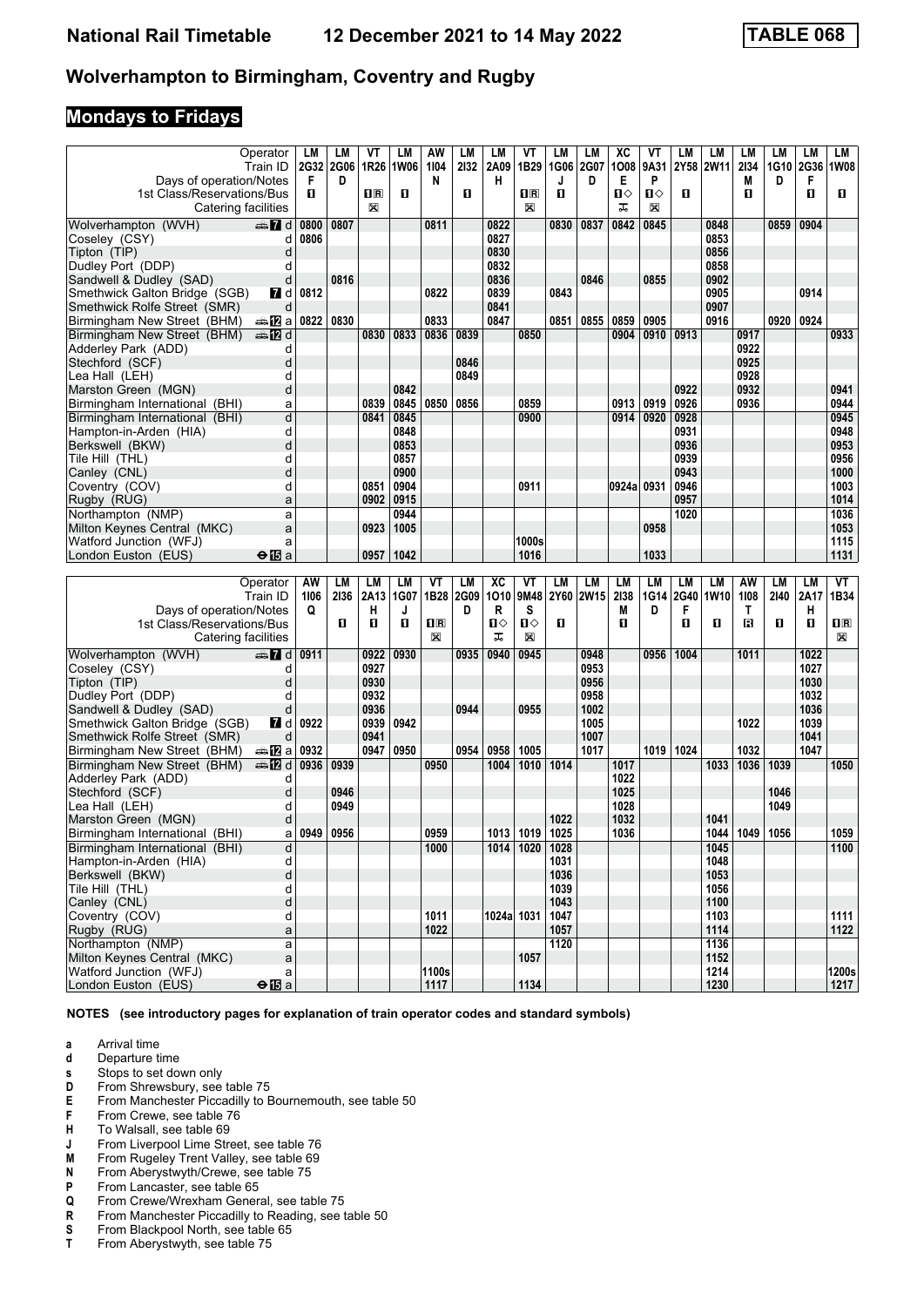## **Mondays to Fridays**

|                                | Operator<br>Train ID      | LM   | LМ<br>1G08 2G11 | ХC<br>1012 9M50 | ۷T          | LМ   | LМ<br>2Y62 2W19 | LM<br>2142 | LМ<br>2G44 | LM<br>1W12 | AW<br>1110 | LM<br>2144 | LM<br>2A21 | VT<br>1B40   | LM   | LM<br>1G09 2G13 | XC<br>1014   | VT<br>9M51   | LM<br>2Y64 |
|--------------------------------|---------------------------|------|-----------------|-----------------|-------------|------|-----------------|------------|------------|------------|------------|------------|------------|--------------|------|-----------------|--------------|--------------|------------|
| Days of operation/Notes        |                           | J    | D               | Е               | U           |      |                 | M          | F          |            | V          |            | н          |              | J    | D               | R            | S            |            |
| 1st Class/Reservations/Bus     |                           | п    |                 | п⇔              | $\Pi$       | п    |                 | п          | п          | п          |            | п          | п          | nR           | п    |                 | $\mathbf{n}$ | $\Pi$        | п.         |
| Catering facilities            |                           |      |                 | ㅈ               | $\boxtimes$ |      |                 |            |            |            |            |            |            | $\mathbf{P}$ |      |                 | ᠼ            | $\mathbb{X}$ |            |
|                                |                           |      |                 |                 |             |      |                 |            |            |            |            |            |            |              |      |                 |              |              |            |
| Wolverhampton (WVH)            | $\oplus$ $\blacksquare$ d | 1031 | 1035            | 1042            | 1045        |      | 1048            |            | 1106       |            | 1111       |            | 1122       |              | 1131 | 1135            | 1142         | 1145         |            |
| Coseley (CSY)                  |                           |      |                 |                 |             |      | 1053            |            |            |            |            |            | 1127       |              |      |                 |              |              |            |
| Tipton (TIP)                   |                           |      |                 |                 |             |      | 1056            |            |            |            |            |            | 1130       |              |      |                 |              |              |            |
| Dudley Port (DDP)              |                           |      |                 |                 |             |      | 1058            |            |            |            |            |            | 1132       |              |      |                 |              |              |            |
| Sandwell & Dudley (SAD)        | d                         |      | 1044            |                 | 1055        |      | 1102            |            |            |            |            |            | 1136       |              |      | 1145            |              | 1155         |            |
| Smethwick Galton Bridge (SGB)  | 7 d                       | 1042 |                 |                 |             |      | 1105            |            |            |            | 1122       |            | 1139       |              | 1143 |                 |              |              |            |
| Smethwick Rolfe Street (SMR)   | d                         |      |                 |                 |             |      | 1107            |            |            |            |            |            | 1141       |              |      |                 |              |              |            |
| Birmingham New Street (BHM)    | des <mark>n</mark> 2 a    | 1051 | 1055            | 1059            | 1105        |      | 1116            |            | 1124       |            | 1132       |            | 1147       |              | 1151 | 1156            | 1159         | 1205         |            |
| Birmingham New Street (BHM)    | <b>⊯D</b> d               |      |                 | 1104            | 1110        | 1114 |                 | 1117       |            | 1133       | 1136       | 1139       |            | 1150         |      |                 | 1204         | 1210         | 1214       |
| Adderley Park (ADD)            | d                         |      |                 |                 |             |      |                 | 1122       |            |            |            |            |            |              |      |                 |              |              |            |
| Stechford (SCF)                | d                         |      |                 |                 |             |      |                 | 1125       |            |            |            | 1146       |            |              |      |                 |              |              |            |
| Lea Hall (LEH)                 |                           |      |                 |                 |             |      |                 | 1128       |            |            |            | 1149       |            |              |      |                 |              |              |            |
| Marston Green (MGN)            | d                         |      |                 |                 |             | 1122 |                 | 1132       |            | 1141       |            |            |            |              |      |                 |              |              | 1224       |
| Birmingham International (BHI) | a                         |      |                 | 1113            | 1119        | 1125 |                 | 1136       |            | 1144       | 1148       | 1156       |            | 1159         |      |                 | 1213         | 1219         | 1227       |
| Birmingham International (BHI) | d                         |      |                 | 1114            | 1120        | 1128 |                 |            |            | 1145       |            |            |            | 1200         |      |                 | 1214         | 1220         | 1229       |
| Hampton-in-Arden (HIA)         | d                         |      |                 |                 |             | 1131 |                 |            |            | 1148       |            |            |            |              |      |                 |              |              | 1232       |
| Berkswell (BKW)                | d                         |      |                 |                 |             | 1136 |                 |            |            | 1153       |            |            |            |              |      |                 |              |              | 1237       |
| Tile Hill(THL)                 | C                         |      |                 |                 |             | 1139 |                 |            |            | 1156       |            |            |            |              |      |                 |              |              | 1240       |
| Canley (CNL)                   | d                         |      |                 |                 |             | 1143 |                 |            |            | 1200       |            |            |            |              |      |                 |              |              | 1244       |
| Coventry (COV)                 | d                         |      |                 | 1124a 1131      |             | 1147 |                 |            |            | 1203       |            |            |            | 1211         |      |                 | 1224a 1231   |              | 1248       |
| Rugby (RUG)                    | a                         |      |                 |                 |             | 1157 |                 |            |            | 1214       |            |            |            | 1222         |      |                 |              |              | 1257       |
| Northampton (NMP)              | a                         |      |                 |                 |             | 1220 |                 |            |            | 1236       |            |            |            |              |      |                 |              |              | 1320       |
| Milton Keynes Central (MKC)    | a                         |      |                 |                 | 1158        |      |                 |            |            | 1256       |            |            |            |              |      |                 |              | 1259         |            |
| Watford Junction (WFJ)         | a                         |      |                 |                 |             |      |                 |            |            | 1318       |            |            |            | 1300s        |      |                 |              |              |            |
| London Euston (EUS)            | $\bigoplus$ a             |      |                 |                 | 1233e       |      |                 |            |            | 1334       |            |            |            | 1317         |      |                 |              | 1337         |            |
|                                |                           |      |                 |                 |             |      |                 |            |            |            |            |            |            |              |      |                 |              |              |            |

|                                | Operator      | LM          | LM   | LМ   | LM   | AW   | LM   | LМ   | VT           | LM        | LM   | XC     | VT    | LM   | LM             | LM   | LМ   | LM        | AW   |
|--------------------------------|---------------|-------------|------|------|------|------|------|------|--------------|-----------|------|--------|-------|------|----------------|------|------|-----------|------|
|                                | Train ID      | <b>2W23</b> | 2146 | 2G48 | 1W14 | 1112 | 2148 | 2A25 |              | 1B46 1G11 | 2G15 | 1016   |       |      | 9M52 2Y66 2W27 | 2150 |      | 2G52 1W16 | 1114 |
| Days of operation/Notes        |               |             | М    | F    |      | W    |      | н    |              |           | D    | Е      | U     |      |                | M    | F    |           | v    |
| 1st Class/Reservations/Bus     |               |             | п    | п    | П    |      | п    |      | $\Pi$ R      | п         |      | $\Pi$  | П⇔    | п    |                | п    | п    | п         |      |
| Catering facilities            |               |             |      |      |      |      |      |      | $\mathbf{p}$ |           |      | ᠼ      | X     |      |                |      |      |           |      |
| Wolverhampton (WVH)            | $\oplus$ 7 d  | 1148        |      | 1206 |      | 1211 |      | 1222 |              | 1230      | 1237 | 1242   | 1245  |      | 1248           |      | 1304 |           | 1312 |
| Coseley (CSY)                  | d             | 1153        |      |      |      |      |      | 1227 |              |           |      |        |       |      | 1253           |      |      |           |      |
| Tipton (TIP)                   | d             | 1156        |      |      |      |      |      | 1230 |              |           |      |        |       |      | 1256           |      |      |           |      |
| Dudley Port (DDP)              | d             | 1158        |      |      |      |      |      | 1232 |              |           |      |        |       |      | 1258           |      |      |           |      |
| Sandwell & Dudley (SAD)        | d             | 1202        |      |      |      |      |      | 1236 |              |           | 1245 |        | 1255  |      | 1302           |      |      |           |      |
| Smethwick Galton Bridge (SGB)  | <b>Z</b> d    | 1205        |      |      |      | 1222 |      | 1239 |              | 1243      |      |        |       |      | 1305           |      |      |           | 1323 |
| Smethwick Rolfe Street (SMR)   | d             | 1207        |      |      |      |      |      | 1241 |              |           |      |        |       |      | 1307           |      |      |           |      |
| Birmingham New Street (BHM)    | dan Dal       | 1216        |      | 1224 |      | 1232 |      | 1247 |              | 1251      | 1256 | 1259   | 1305  |      | 1316           |      | 1324 |           | 1333 |
| Birmingham New Street (BHM)    | <b>⊯ 12</b> d |             | 1217 |      | 1233 | 1236 | 1239 |      | 1250         |           |      | 1304   | 1310  | 1314 |                | 1317 |      | 1333      | 1336 |
| Adderley Park (ADD)            | d             |             | 1222 |      |      |      |      |      |              |           |      |        |       |      |                | 1322 |      |           |      |
| Stechford (SCF)                | d             |             | 1225 |      |      |      | 1246 |      |              |           |      |        |       |      |                | 1325 |      |           |      |
| Lea Hall(LEH)                  | d             |             | 1228 |      |      |      | 1249 |      |              |           |      |        |       |      |                | 1328 |      |           |      |
| Marston Green (MGN)            | d             |             | 1232 |      | 1241 |      |      |      |              |           |      |        |       | 1322 |                | 1332 |      | 1341      |      |
| Birmingham International (BHI) | a             |             | 1236 |      | 1244 | 1249 | 1256 |      | 1259         |           |      | 1313   | 1319  | 1325 |                | 1336 |      | 1344      | 1349 |
| Birmingham International (BHI) | d             |             |      |      | 1245 |      |      |      | 1300         |           |      | 1314   | 1320  | 1328 |                |      |      | 1345      |      |
| Hampton-in-Arden (HIA)         | d             |             |      |      | 1248 |      |      |      |              |           |      |        |       | 1331 |                |      |      | 1348      |      |
| Berkswell (BKW)                | d             |             |      |      | 1253 |      |      |      |              |           |      |        |       | 1336 |                |      |      | 1353      |      |
| Tile Hill(THL)                 | d             |             |      |      | 1256 |      |      |      |              |           |      |        |       | 1339 |                |      |      | 1356      |      |
| Canley (CNL)                   | d             |             |      |      | 1300 |      |      |      |              |           |      |        |       | 1343 |                |      |      | 1400      |      |
| Coventry (COV)                 | d             |             |      |      | 1303 |      |      |      | 1311         |           |      | 1325al | 1331  | 1347 |                |      |      | 1403      |      |
| Rugby (RUG)                    | a             |             |      |      | 1314 |      |      |      | 1322         |           |      |        |       | 1357 |                |      |      | 1414      |      |
| Northampton (NMP)              | a             |             |      |      | 1336 |      |      |      |              |           |      |        |       | 1420 |                |      |      | 1436      |      |
| Milton Keynes Central (MKC)    | a             |             |      |      | 1353 |      |      |      |              |           |      |        | 1358f |      |                |      |      | 1453      |      |
| Watford Junction (WFJ)         | a             |             |      |      | 1415 |      |      |      | 1400s        |           |      |        |       |      |                |      |      | 1515      |      |
| London Euston (EUS)            | $\bigoplus$ a |             |      |      | 1431 |      |      |      | 1416         |           |      |        | 1434g |      |                |      |      | 1532      |      |

**NOTES (see introductory pages for explanation of train operator codes and standard symbols)**

- **a** Arrival time<br>**d** Departure t
- **d** Departure time
- **s** Stops to set down only
- e 3 minutes later on Fridays<br>f 2 minutes later on Wednes
- 2 minutes later on Wednesdays
- g 3 minutes later on Wednesdays<br>D From Shrewsbury, see table 75
- **D** From Shrewsbury, see table 75<br>**E** From Manchester Piccadilly to E **E** From Manchester Piccadilly to Bournemouth, see table 50<br>**F** From Crewe, see table 76
- 
- **F** From Crewe, see table 76<br>**H** To Walsall, see table 69 To Walsall, see table 69
- 
- **J** From Liverpool Lime Street, see table 76<br>**M** From Rugeley Trent Valley, see table 69
- **M** From Rugeley Trent Valley, see table 69<br>**R** From Manchester Piccadilly to Reading, **R** From Manchester Piccadilly to Reading, see table 50<br>**S** From Blackpool North, see table 65
- **6** From Blackpool North, see table 65 **U** From Edinburgh, see table 65
- From Edinburgh, see table 65

**V** From Holyhead, see table 75<br>**W** From Aberystwyth/Pwllheli, se

From Aberystwyth/Pwllheli, see table 75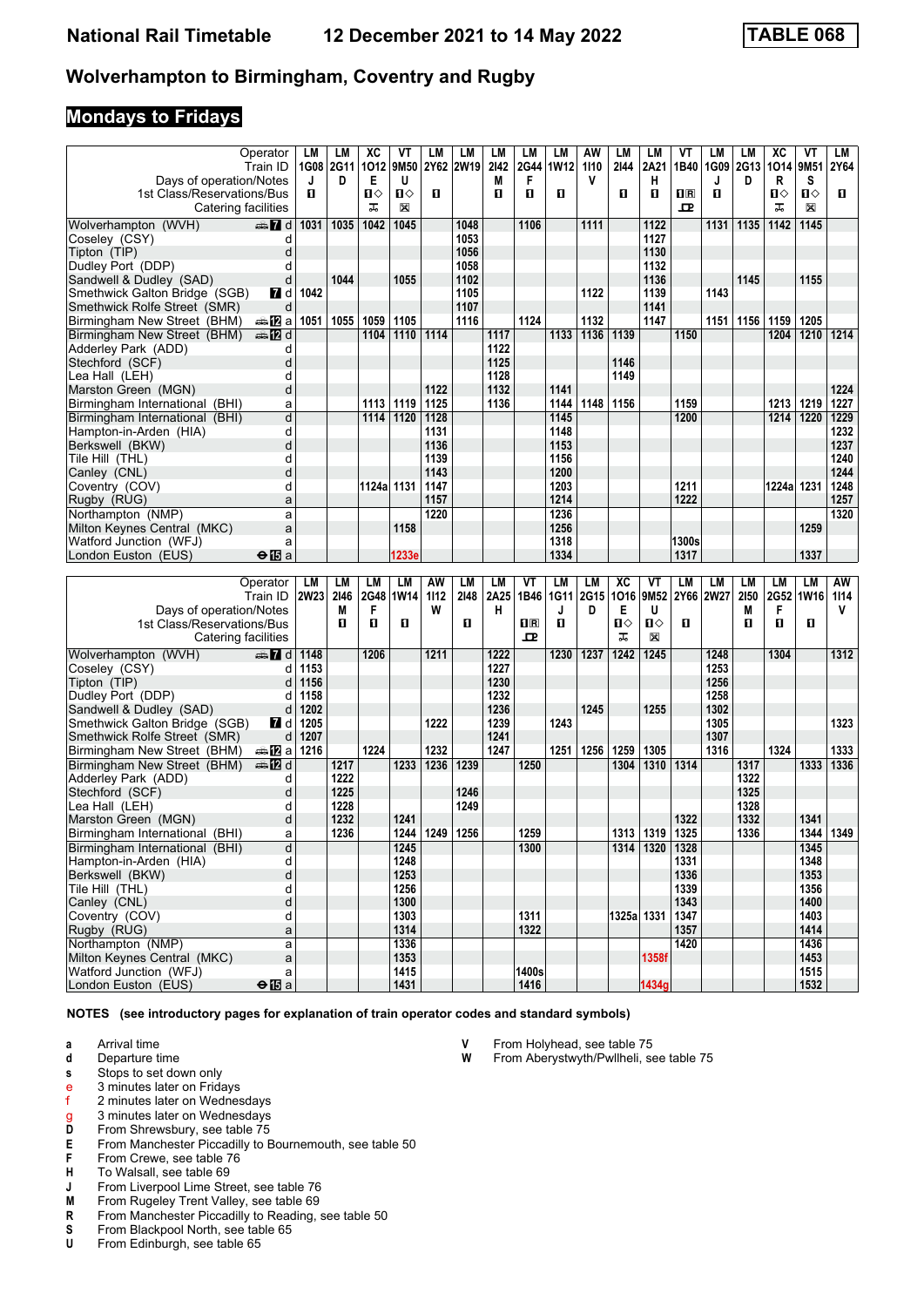# **Mondays to Fridays**

|                                 | Operator       | <b>LM</b>      | LM           | VT           | LM        | <b>LM</b> | XC           | VT           | LM   | <b>LM</b>   | <b>LM</b>    | LM                      | LM   | AW        | <b>LM</b>    | LM   | VT           | LM   | LM   |
|---------------------------------|----------------|----------------|--------------|--------------|-----------|-----------|--------------|--------------|------|-------------|--------------|-------------------------|------|-----------|--------------|------|--------------|------|------|
|                                 | Train ID       |                | 2152 2A29    | 1B52         | 1G13 2G17 |           | 1018         | 9M53         | 2Y68 | <b>2W31</b> | 2154         | 2G56                    | 1W18 | 1116      | 2156         | 2A33 | 1B58         | 1G15 | 2G19 |
| Days of operation/Notes         |                |                | н            |              | J         | D         | R            | S            |      |             | M            | F                       |      | W         |              | н    |              | J    | D    |
| 1st Class/Reservations/Bus      |                | $\mathbf{u}$   | п            | $n_{\rm R}$  | 0         |           | $\mathbf{u}$ | $\Pi$        | п    |             | п            | п                       | O    |           | $\mathbf{u}$ | п    | $n_{\rm R}$  | П.   |      |
| Catering facilities             |                |                |              | ᅭ            |           |           | ᠼ            | X            |      |             |              |                         |      |           |              |      | ᇁ            |      |      |
|                                 |                |                |              |              |           |           |              |              |      |             |              |                         |      |           |              |      |              |      |      |
| Wolverhampton (WVH)             | d Ma           |                | 1322         |              | 1332      | 1335      | 1342         | 1345         |      | 1348        |              | 1405                    |      | 1412      |              | 1422 |              | 1431 | 1434 |
| Coseley (CSY)                   | d              |                | 1327         |              |           |           |              |              |      | 1353        |              |                         |      |           |              | 1427 |              |      |      |
| Tipton (TIP)                    | d              |                | 1330         |              |           |           |              |              |      | 1356        |              |                         |      |           |              | 1430 |              |      |      |
| Dudley Port (DDP)               | d              |                | 1332         |              |           |           |              |              |      | 1358        |              |                         |      |           |              | 1432 |              |      |      |
| Sandwell & Dudley (SAD)         | d              |                | 1336         |              |           | 1345      |              | 1355         |      | 1402        |              |                         |      |           |              | 1436 |              |      | 1444 |
|                                 | <b>7</b> d     |                | 1339         |              | 1343      |           |              |              |      | 1405        |              |                         |      | 1422      |              | 1439 |              | 1443 |      |
| Smethwick Galton Bridge (SGB)   |                |                |              |              |           |           |              |              |      |             |              |                         |      |           |              |      |              |      |      |
| Smethwick Rolfe Street (SMR)    | d              |                | 1341         |              |           |           |              |              |      | 1407        |              |                         |      |           |              | 1441 |              |      |      |
| Birmingham New Street (BHM)     | a≞12la         |                | 1347         |              | 1351      | 1356      | 1359         | 1405         |      | 1416        |              | 1424                    |      | 1432      |              | 1447 |              | 1451 | 1456 |
| Birmingham New Street (BHM)     | <b>⊯ 12</b> d  | 1339           |              | 1350         |           |           | 1404         | 1410         | 1414 |             | 1417         |                         | 1433 | 1436      | 1439         |      | 1450         |      |      |
| Adderley Park (ADD)             | d              |                |              |              |           |           |              |              |      |             | 1422         |                         |      |           |              |      |              |      |      |
| Stechford (SCF)                 | d              | 1346           |              |              |           |           |              |              |      |             | 1425         |                         |      |           | 1446         |      |              |      |      |
| Lea Hall (LEH)                  | d              | 1349           |              |              |           |           |              |              |      |             | 1428         |                         |      |           | 1449         |      |              |      |      |
| Marston Green (MGN)             | d              |                |              |              |           |           |              |              | 1422 |             | 1432         |                         | 1441 |           |              |      |              |      |      |
|                                 |                | 1356           |              | 1359         |           |           | 1413         | 1419         | 1425 |             | 1436         |                         | 1444 | 1449      | 1457         |      | 1459         |      |      |
| Birmingham International (BHI)  | a              |                |              |              |           |           |              |              |      |             |              |                         |      |           |              |      |              |      |      |
| Birmingham International (BHI)  | d              |                |              | 1400         |           |           | 1414         | 1420         | 1428 |             |              |                         | 1445 |           |              |      | 1500         |      |      |
| Hampton-in-Arden (HIA)          | d              |                |              |              |           |           |              |              | 1431 |             |              |                         | 1448 |           |              |      |              |      |      |
| Berkswell (BKW)                 | d              |                |              |              |           |           |              |              | 1436 |             |              |                         | 1453 |           |              |      |              |      |      |
| Tile Hill (THL)                 | d              |                |              |              |           |           |              |              | 1439 |             |              |                         | 1456 |           |              |      |              |      |      |
| Canley (CNL)                    | d              |                |              |              |           |           |              |              | 1443 |             |              |                         | 1500 |           |              |      |              |      |      |
| Coventry (COV)                  | d              |                |              | 1411         |           |           | 1424a 1431   |              | 1447 |             |              |                         | 1503 |           |              |      | 1511         |      |      |
| Rugby (RUG)                     | a              |                |              | 1422         |           |           |              |              | 1457 |             |              |                         | 1514 |           |              |      | 1522         |      |      |
|                                 |                |                |              |              |           |           |              |              | 1520 |             |              |                         | 1536 |           |              |      |              |      |      |
| Northampton (NMP)               | a              |                |              |              |           |           |              |              |      |             |              |                         |      |           |              |      |              |      |      |
| Milton Keynes Central (MKC)     | a              |                |              |              |           |           |              | 1458         |      |             |              |                         | 1553 |           |              |      |              |      |      |
|                                 |                |                |              |              |           |           |              |              |      |             |              |                         |      |           |              |      |              |      |      |
| Watford Junction (WFJ)          | a              |                |              | 1500s        |           |           |              |              |      |             |              |                         | 1615 |           |              |      | <b>1600s</b> |      |      |
| London Euston (EUS)             | $\Theta$ iba   |                |              | 1516         |           |           |              | 1535         |      |             |              |                         | 1631 |           |              |      | 1616         |      |      |
|                                 |                |                |              |              |           |           |              |              |      |             |              |                         |      |           |              |      |              |      |      |
|                                 | Operator       | XC             | VT           | LM           | LM        | LM        | <b>LM</b>    | <b>LM</b>    | AW   | <b>LM</b>   | <b>LM</b>    | VT                      | LM   | <b>LM</b> | XC           | VT   | LM           | LM   | LМ   |
|                                 | Train ID       |                | 1O20 9M54    |              | 2Y70 2W35 | 2158      | 2G60         | <b>1W20</b>  | 1118 | 2160        | 2A37         | 1B64                    | 1G17 | 2G21      | 1022         | 9M55 | 2Y72 2W39    |      | 2162 |
|                                 |                | Е              | U            |              |           | M         | F            |              | v    |             |              |                         | J    | D         | Е            | s    |              |      | М    |
| Days of operation/Notes         |                |                |              |              |           |           |              |              |      |             | н            |                         |      |           |              |      |              |      |      |
| 1st Class/Reservations/Bus      |                | $\blacksquare$ | $\mathbf{u}$ | п            |           | п         | п            | п            |      | п           | $\mathbf{u}$ | $\overline{\mathbf{H}}$ | O    |           | $\mathbf{u}$ | Ⅱ◇   | O.           |      | O.   |
| Catering facilities             |                | ᠼ              | 고            |              |           |           |              |              |      |             |              | 고                       |      |           | ᠼ            | 굔    |              |      |      |
| Wolverhampton (WVH)             | $\mathbf{Z}$ d | 1442           | 1445         |              | 1448      |           | 1504         |              | 1511 |             | 1522         |                         | 1531 | 1535      | 1542         | 1545 |              | 1548 |      |
| Coseley (CSY)                   | d              |                |              |              | 1453      |           |              |              |      |             | 1527         |                         |      |           |              |      |              | 1553 |      |
| Tipton (TIP)                    | d              |                |              |              | 1456      |           |              |              |      |             | 1530         |                         |      |           |              |      |              | 1556 |      |
| Dudley Port (DDP)               | d              |                |              |              | 1458      |           |              |              |      |             | 1532         |                         |      |           |              |      |              | 1558 |      |
|                                 | d              |                | 1455         |              | 1502      |           |              |              |      |             | 1536         |                         |      | 1544      |              | 1555 |              | 1602 |      |
| Sandwell & Dudley (SAD)         |                |                |              |              |           |           |              |              |      |             |              |                         |      |           |              |      |              |      |      |
| Smethwick Galton Bridge (SGB)   | <b>7</b> d     |                |              |              | 1505      |           |              |              | 1522 |             | 1539         |                         | 1543 |           |              |      |              | 1605 |      |
| Smethwick Rolfe Street (SMR)    | d              |                |              |              | 1507      |           |              |              |      |             | 1541         |                         |      |           |              |      |              | 1607 |      |
| Birmingham New Street (BHM)     | a≞12la         | 1459           | 1505         |              | 1516      |           | 1522         |              | 1532 |             | 1547         |                         | 1551 | 1556      | 1559         | 1605 |              | 1616 |      |
| Birmingham New Street (BHM)     | <b>en 12</b> d | 1504           | 1510         | 1514         |           | 1517      |              | 1533         | 1536 | 1539        |              | 1550                    |      |           | 1604         | 1610 | 1614         |      | 1617 |
| Adderley Park (ADD)             | d              |                |              |              |           | 1522      |              |              |      |             |              |                         |      |           |              |      |              |      | 1622 |
| Stechford (SCF)                 | d              |                |              |              |           | 1525      |              |              |      | 1546        |              |                         |      |           |              |      |              |      | 1625 |
| Lea Hall (LEH)                  | d              |                |              |              |           | 1528      |              |              |      | 1549        |              |                         |      |           |              |      |              |      | 1628 |
| Marston Green (MGN)             | d              |                |              | 1522         |           | 1532      |              | 1541         |      |             |              |                         |      |           |              |      | 1622         |      | 1632 |
| Birmingham International (BHI)  | a              | 1513           | 1519         | 1525         |           | 1536      |              | 1544         | 1549 | 1555        |              | 1559                    |      |           | 1613         | 1619 | 1625         |      | 1636 |
| Birmingham International (BHI)  | d              | 1514           | 1520         | 1528         |           |           |              | 1545         |      |             |              | 1600                    |      |           | 1614         | 1620 | 1628         |      |      |
|                                 |                |                |              |              |           |           |              |              |      |             |              |                         |      |           |              |      |              |      |      |
| Hampton-in-Arden (HIA)          | d              |                |              | 1531         |           |           |              | 1548         |      |             |              |                         |      |           |              |      | 1631         |      |      |
| Berkswell (BKW)                 | d              |                |              | 1537         |           |           |              | 1553         |      |             |              |                         |      |           |              |      | 1636         |      |      |
| Tile Hill (THL)<br>Canley (CNL) | d<br>d         |                |              | 1540<br>1544 |           |           |              | 1556<br>1600 |      |             |              |                         |      |           |              |      | 1640<br>1643 |      |      |

 Canley (CNL) d **1544 1600 1643**  Coventry (CO9) d **1524a 1531 1547 1603 1611 1624a 1631 1647**  Rugby (RUG) a **1557 1614 1622 1657**  Northampton (NMP) a **1621 1636 1720**

**London Euston (EUS)** ● 图 a **1634 1733** 1733 17717 1717 1736

**NOTES (see introductory pages for explanation of train operator codes and standard symbols)**

 Milton Keynes Central (MKC) a **1558 1655 1658**  Watford -unction (WF-) a **1717 1700V**

- **a** Arrival time<br>**d** Departure t **d** Departure time
- **s** Stops to set down only
- 
- **D** From Shrewsbury, see table 75<br>**E** From Manchester Piccadilly to E **E** From Manchester Piccadilly to Bournemouth, see table 50<br>**F** From Crewe, see table 76
- 
- **F** From Crewe, see table 76<br>**H** To Walsall, see table 69
- **+** To Walsall, see table 69<br>**J** From Liverpool Lime Stre
- **J** From Liverpool Lime Street, see table 76<br>**M** From Rugeley Trent Valley, see table 69 **M** From Rugeley Trent Valley, see table 69<br>**R** From Manchester Piccadilly to Reading.
- From Manchester Piccadilly to Reading, see table 50
- **6** From Blackpool North, see table 65<br>**U** From Edinburgh, see table 65
- **8** From Edinburgh, see table 65<br>**8** From Holyhead, see table 75
- **V** From Holyhead, see table 75<br>**W** From Aberystwyth/Pwllheli, se
- From Aberystwyth/Pwllheli, see table 75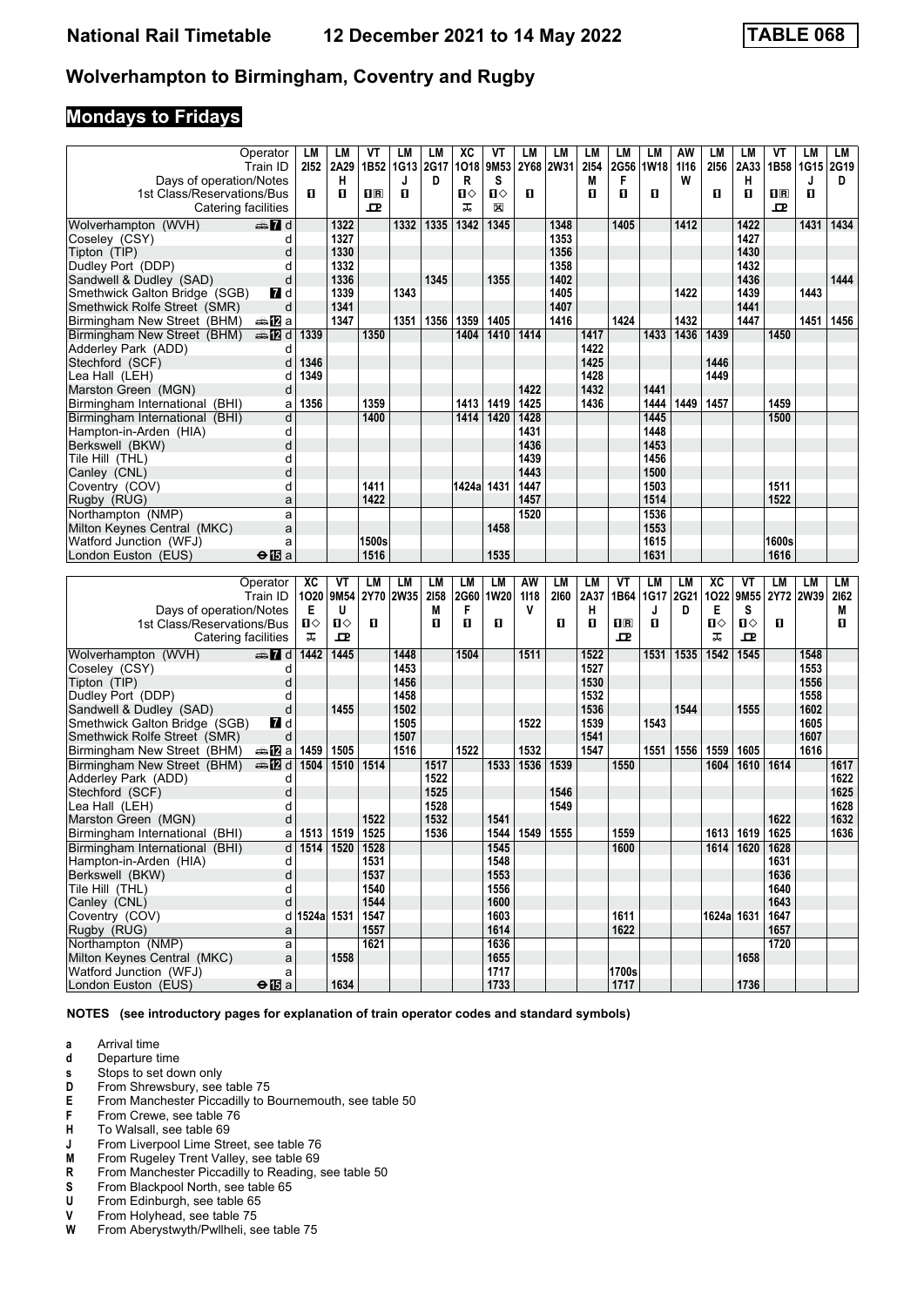# **Mondays to Fridays**

|                                                               | Operator                     | LM          | LM             | LМ           | AW        | LM         | LМ                 | VT           | LM               | LM               | ХC         | VT        | LM               | LM                      | LM        | LM        | LМ             | LM           | AW        |
|---------------------------------------------------------------|------------------------------|-------------|----------------|--------------|-----------|------------|--------------------|--------------|------------------|------------------|------------|-----------|------------------|-------------------------|-----------|-----------|----------------|--------------|-----------|
|                                                               | Train ID                     | D           | 1G99 2G64<br>F | 1W22         | 1120<br>W | 2164       | 2A41<br>н          | 1B70         | <b>1G18</b><br>J | <b>2G23</b><br>D | 1024<br>R  | 9M56<br>U | 2Y74             | <b>2W43</b>             | 2166<br>M | 1G49<br>D | 2G68 1W24<br>F |              | 1122<br>V |
| Days of operation/Notes<br>1st Class/Reservations/Bus         |                              |             | п              | O.           |           | п          | п                  | 1R           | п                |                  | О          | Ⅱ♦        | D.               |                         | О         |           | п              | 0            | В         |
| Catering facilities                                           |                              |             |                |              |           |            |                    | ᇁ            |                  |                  | ᠼ          | ᇁ         |                  |                         |           |           |                |              |           |
| Wolverhampton (WVH)                                           | $\mathbb{Z}$ d               | 1558        | 1606           |              | 1611      |            | 1622               |              | 1631             | 1634             | 1642       | 1645      |                  | 1648                    |           | 1656      | 1704           |              | 1711      |
| Coseley (CSY)                                                 | d                            |             |                |              |           |            | 1627               |              |                  |                  |            |           |                  | 1653                    |           |           |                |              |           |
| Tipton (TIP)                                                  | d                            |             |                |              |           |            | 1630               |              |                  |                  |            |           |                  | 1656                    |           |           |                |              |           |
| Dudley Port (DDP)                                             | d                            |             |                |              |           |            | 1632               |              |                  |                  |            |           |                  | 1658                    |           |           |                |              |           |
| Sandwell & Dudley (SAD)                                       | d                            |             |                |              |           |            | 1636               |              |                  | 1644             |            | 1655      |                  | 1702                    |           |           |                |              | 1722      |
| Smethwick Galton Bridge (SGB)<br>Smethwick Rolfe Street (SMR) | 7d<br>d                      |             |                |              | 1622      |            | 1639<br>1641       |              | 1643             |                  |            |           |                  | 1705<br>1707            |           |           |                |              |           |
| Birmingham New Street (BHM)                                   | des <mark>n</mark> ⊒ a       | 1630   1624 |                |              | 1633      |            | 1647               |              | 1651             | 1656             | 1659       | 1705      |                  | 1716                    |           | 1719      | 1724           |              | 1732      |
| Birmingham New Street (BHM)                                   | dan De d                     |             |                | 1633         | 1636      | 1639       |                    | 1650         |                  |                  | 1704       | 1710      | 1714             |                         | 1717      |           |                | 1733         | 1736      |
| Adderley Park (ADD)                                           | d                            |             |                |              |           |            |                    |              |                  |                  |            |           |                  |                         | 1722      |           |                |              |           |
| Stechford (SCF)                                               | d                            |             |                |              |           | 1646       |                    |              |                  |                  |            |           |                  |                         | 1725      |           |                |              |           |
| Lea Hall (LEH)                                                | d                            |             |                |              |           | 1649       |                    |              |                  |                  |            |           |                  |                         | 1728      |           |                |              |           |
| Marston Green (MGN)                                           | d                            |             |                | 1641         |           |            |                    |              |                  |                  |            |           | 1722             |                         | 1732      |           |                | 1741         |           |
| Birmingham International (BHI)                                | a                            |             |                | 1644         | 1649      | 1657       |                    | 1659         |                  |                  | 1713       | 1719      | 1725             |                         | 1736      |           |                | 1744         | 1748      |
| Birmingham International (BHI)                                | d                            |             |                | 1645         |           |            |                    | 1700         |                  |                  | 1714       | 1720      | 1728             |                         |           |           |                | 1745         |           |
| Hampton-in-Arden (HIA)                                        | d<br>d                       |             |                | 1648<br>1653 |           |            |                    |              |                  |                  |            |           | 1731<br>1736     |                         |           |           |                | 1748<br>1753 |           |
| Berkswell (BKW)<br>Tile Hill (THL)                            | d                            |             |                | 1656         |           |            |                    |              |                  |                  |            |           | 1740             |                         |           |           |                | 1756         |           |
| Canley (CNL)                                                  | d                            |             |                | 1700         |           |            |                    |              |                  |                  |            |           | 1743             |                         |           |           |                | 1800         |           |
| Coventry (COV)                                                | d                            |             |                | 1703         |           |            |                    | 1711         |                  |                  | 1724a 1731 |           | 1747             |                         |           |           |                | 1803         |           |
| Rugby (RUG)                                                   | a                            |             |                | 1714         |           |            |                    | 1722         |                  |                  |            |           | 1757             |                         |           |           |                | 1814         |           |
| Northampton (NMP)                                             | a                            |             |                | 1737         |           |            |                    |              |                  |                  |            |           | 1820             |                         |           |           |                | 1836         |           |
| Milton Keynes Central (MKC)                                   | a                            |             |                | 1753         |           |            |                    |              |                  |                  |            | 1758      |                  |                         |           |           |                | 1853         |           |
| Watford Junction (WFJ)                                        | a                            |             |                | 1815         |           |            |                    | 1800s        |                  |                  |            |           |                  |                         |           |           |                | 1915         |           |
| London Euston (EUS)                                           | $\Theta$ is a                |             |                | 1831         |           |            |                    | 1816         |                  |                  |            | 1834      |                  |                         |           |           |                | 1931         |           |
|                                                               |                              |             |                |              |           |            |                    |              |                  |                  |            |           |                  |                         |           |           |                |              |           |
|                                                               |                              |             |                |              |           |            |                    |              |                  |                  |            |           |                  |                         |           |           |                |              |           |
|                                                               | Operator                     | LM          | LМ             | LМ           | LM        | XC         | VT                 | LM           | LM               | LM               | LM         | LM        | VT               | LM                      | AW        | LM        | LМ             | LM           | LM        |
|                                                               | Train ID                     | 2168        | 2A45           | <b>1G20</b>  | 2G25      | 1026       | 9M84               |              | 2Y76 2W47        | 2170             | 1G53       | 2G72      | 1B80             | 1W26                    | 1124      | 2172      | 2A49           | 1G21         | 2G27      |
| Days of operation/Notes<br>1st Class/Reservations/Bus         |                              | П.          | н              | J<br>п       | D         | Е<br>О     | S<br>Ⅱ♦            | п            |                  | M<br>п           | D          | F<br>п    | $n_{\mathbb{R}}$ | п                       | W         | O         | н              | J<br>0       | D         |
| Catering facilities                                           |                              |             |                |              |           | ᠼ          | $\mathbf{P}$       |              |                  |                  |            |           | X                |                         |           |           |                |              |           |
|                                                               | d ann                        |             | 1722           | 1731         | 1734      | 1742       | 1745               |              | 1748             |                  | 1758       | 1806      |                  |                         | 1811      |           | 1822           | 1830         | 1834      |
| Wolverhampton (WVH)<br>Coseley (CSY)                          | d                            |             | 1727           |              |           |            |                    |              | 1753             |                  |            |           |                  |                         |           |           | 1827           |              |           |
| Tipton (TIP)                                                  | d                            |             | 1730           |              |           |            |                    |              | 1756             |                  |            |           |                  |                         |           |           | 1830           |              |           |
| Dudley Port (DDP)                                             | d                            |             | 1732           |              |           |            |                    |              | 1758             |                  |            |           |                  |                         |           |           | 1832           |              |           |
| Sandwell & Dudley (SAD)                                       | d                            |             | 1736           |              | 1744      |            | 1755               |              | 1802             |                  |            |           |                  |                         |           |           | 1836           |              | 1844      |
| Smethwick Galton Bridge (SGB)                                 | <b>7</b> d                   |             | 1739           | 1742         |           |            |                    |              | 1805             |                  |            |           |                  |                         | 1822      |           | 1839           | 1842         |           |
| Smethwick Rolfe Street (SMR)                                  | d                            |             | 1741           |              |           |            |                    |              | 1807             |                  |            |           |                  |                         |           |           | 1841           |              |           |
| Birmingham New Street (BHM)                                   | a≞12la                       |             | 1747           | 1750         | 1757      | 1758       | 1805               |              | 1816             |                  | 1820       | 1824      |                  |                         | 1832      |           | 1847           | 1850         | 1855      |
| Birmingham New Street (BHM)<br>Adderley Park (ADD)            | dan⊞<br>d                    | 1739        |                |              |           | 1804       | 1810               | 1814         |                  | 1817<br>1822     |            |           | 1830             | 1833                    | 1836      | 1839      |                |              |           |
| Stechford (SCF)                                               | d                            | 1746        |                |              |           |            |                    |              |                  | 1825             |            |           |                  |                         |           | 1846      |                |              |           |
| Lea Hall (LEH)                                                | d                            | 1749        |                |              |           |            |                    |              |                  | 1828             |            |           |                  |                         |           | 1849      |                |              |           |
| Marston Green (MGN)                                           | d                            |             |                |              |           |            |                    | 1822         |                  | 1832             |            |           |                  | 1842                    |           |           |                |              |           |
| Birmingham International (BHI)                                |                              | a 1757      |                |              |           |            | 1813 1819 1825     |              |                  | 1836             |            |           |                  | 1839 1845 1850 1857     |           |           |                |              |           |
| Birmingham International (BHI)                                | d                            |             |                |              |           |            | 1814   1820   1829 |              |                  |                  |            |           |                  | 1840   1845             |           |           |                |              |           |
| Hampton-in-Arden (HIA)                                        | d                            |             |                |              |           |            |                    | 1832         |                  |                  |            |           |                  | 1848                    |           |           |                |              |           |
| Berkswell (BKW)                                               | d                            |             |                |              |           |            |                    | 1838         |                  |                  |            |           |                  | 1853                    |           |           |                |              |           |
| Tile Hill (THL)                                               | d<br>þ                       |             |                |              |           |            |                    | 1841<br>1845 |                  |                  |            |           |                  | 1857<br>1900            |           |           |                |              |           |
| Canley (CNL)<br>Coventry (COV)                                | d                            |             |                |              |           | 1824a 1831 |                    | 1848         |                  |                  |            |           | 1854             | 1904                    |           |           |                |              |           |
| Rugby (RUG)                                                   | a                            |             |                |              |           |            |                    | 1858         |                  |                  |            |           | 1904             | 1914                    |           |           |                |              |           |
| Northampton (NMP)                                             | a                            |             |                |              |           |            |                    | 1921         |                  |                  |            |           |                  | 1936                    |           |           |                |              |           |
| Milton Keynes Central (MKC)                                   | $\mathsf{a}$                 |             |                |              |           |            | 1856               |              |                  |                  |            |           |                  | 1955                    |           |           |                |              |           |
| Watford Junction (WFJ)<br>London Euston (EUS)                 | a<br>$\Theta$ $\mathbf{E}$ a |             |                |              |           |            | 1934               |              |                  |                  |            |           |                  | 1942s 2017<br>1958 2033 |           |           |                |              |           |

**NOTES (see introductory pages for explanation of train operator codes and standard symbols)**

- **a** Arrival time<br>**d** Departure t
- **d** Departure time

**London Euston (EUS)** 

- **s** Stops to set down only
- **D** From Shrewsbury, see table 75<br>**E** From Manchester Piccadilly to E
- **E** From Manchester Piccadilly to Bournemouth, see table 50<br>**F** From Crewe, see table 76
- From Crewe, see table 76
- **+** To Walsall, see table 69<br>**J** From Liverpool Lime Stre
- **J** From Liverpool Lime Street, see table 76<br>**M** From Rugeley Trent Valley, see table 69
- **M** From Rugeley Trent Valley, see table 69<br>**R** From Manchester Piccadilly to Reading.
- From Manchester Piccadilly to Reading, see table 50
- **6** From Blackpool North, see table 65<br>**U** From Edinburgh, see table 65
- **8** From Edinburgh, see table 65<br>**8** From Holyhead, see table 75
- **V** From Holyhead, see table 75<br>**W** From Aberystwyth/Pwllheli, se
- From Aberystwyth/Pwllheli, see table 75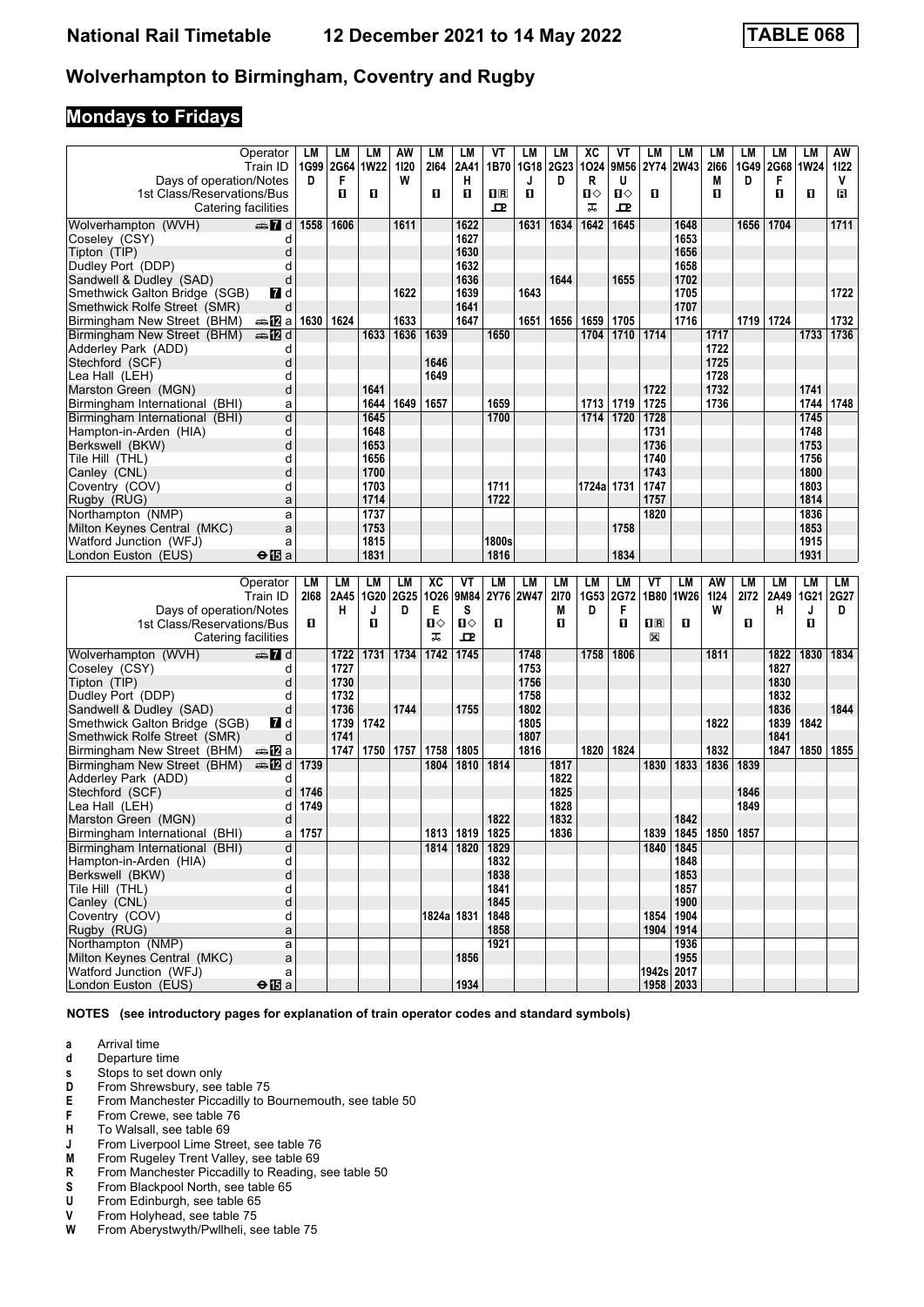#### **Mondays to Fridays**

|                                                  | Operator               | XC         | ٧T   | LМ   | LM           | <b>LM</b> | LM   | LM          | VT           | AW          | LМ          | LM        | LМ   | LM   | LM        | ХC         | ۷T          | LМ   | LM        |
|--------------------------------------------------|------------------------|------------|------|------|--------------|-----------|------|-------------|--------------|-------------|-------------|-----------|------|------|-----------|------------|-------------|------|-----------|
|                                                  | Train ID               | 1068       | 9M86 |      | 1Y36 2W51    | 2174      | 1G59 | 2G76        | 1B86         | 1126        | <b>1W28</b> | 2176      | 2A53 |      | 1G23 2G29 |            | 1030 9M59   |      | 1Y25 2W55 |
| Days of operation/Notes                          |                        | R          | U    |      |              | M         | D    | F           |              | v           |             |           | н    | J    | D         | Е          | S           |      |           |
| 1st Class/Reservations/Bus                       |                        | п⇔         | 1 R  | O.   |              | п         |      | O           | 1R           |             | п           | О         |      | п    |           | ்ப         | п⇔          | П    |           |
| Catering facilities                              |                        | ᠼ          | 모    |      |              |           |      |             | ᇁ            |             |             |           |      |      |           | ᠼ          | X           |      |           |
| Wolverhampton (WVH)                              | $\oplus$ 7 d           | 1842       | 1845 |      | 1848         |           | 1855 | 1905        |              | 1912        |             |           | 1922 | 1931 | 1937      | 1942       | 1945        |      | 1948      |
| Coseley (CSY)                                    | d                      |            |      |      | 1853         |           |      |             |              |             |             |           | 1927 |      |           |            |             |      | 1953      |
| Tipton (TIP)                                     | d                      |            |      |      | 1856         |           |      |             |              |             |             |           | 1930 |      |           |            |             |      | 1956      |
| Dudley Port (DDP)                                | d                      |            |      |      | 1858         |           |      |             |              |             |             |           | 1932 |      |           |            |             |      | 1958      |
| Sandwell & Dudley (SAD)                          | d                      |            | 1855 |      | 1902         |           |      |             |              |             |             |           | 1936 |      | 1946      |            | 1955        |      | 2002      |
| Smethwick Galton Bridge (SGB)                    | M d                    |            |      |      | 1905         |           |      |             |              | 1922        |             |           | 1939 | 1943 |           |            |             |      | 2005      |
| Smethwick Rolfe Street (SMR)                     | d                      |            |      |      | 1907         |           |      |             |              |             |             |           | 1941 |      |           |            |             |      | 2007      |
| Birmingham New Street (BHM)                      | dan <mark>ma</mark> Ωa | 1858       | 1905 |      | 1916         |           | 1920 | 1924        |              | 1932        |             |           | 1948 | 1951 | 1955      | 1958       | 2005        |      | 2016      |
| Birmingham New Street (BHM)                      | <b>en 12</b> d         | 1904       | 1910 | 1913 |              | 1917      |      |             | 1930         | 1936        | 1939        | 1945      |      |      |           | 2004       | 2010 2014   |      |           |
| Adderley Park (ADD)                              | d                      |            |      |      |              | 1922      |      |             |              |             |             |           |      |      |           |            |             |      |           |
| Stechford (SCF)                                  | d                      |            |      |      |              | 1925      |      |             |              |             |             | 1952      |      |      |           |            |             |      |           |
|                                                  | d                      |            |      |      |              | 1928      |      |             |              |             |             | 1955      |      |      |           |            |             |      |           |
| Lea Hall (LEH)                                   | d                      |            |      | 1922 |              | 1932      |      |             |              |             | 1949        |           |      |      |           |            |             | 2022 |           |
| Marston Green (MGN)                              |                        |            |      |      |              | 1936      |      |             |              |             |             | 2002      |      |      |           |            | 2019        | 2025 |           |
| Birmingham International (BHI)                   | a                      | 1913       | 1919 | 1925 |              |           |      |             | 1939         | 1948        | 1952        |           |      |      |           | 2013       |             |      |           |
| Birmingham International (BHI)                   | d                      | 1914       | 1920 | 1928 |              |           |      |             | 1940         |             | 1953        |           |      |      |           | 2014       | 2020        | 2026 |           |
| Hampton-in-Arden (HIA)                           | d                      |            |      | 1931 |              |           |      |             |              |             | 1956        |           |      |      |           |            |             | 2029 |           |
| Berkswell (BKW)                                  | d                      |            |      | 1937 |              |           |      |             |              |             | 2001        |           |      |      |           |            |             | 2034 |           |
| Tile Hill (THL)                                  | d                      |            |      | 1940 |              |           |      |             |              |             | 2004        |           |      |      |           |            |             | 2037 |           |
| Canley (CNL)                                     | d                      |            |      | 1944 |              |           |      |             |              |             | 2008        |           |      |      |           |            |             | 2041 |           |
| Coventry (COV)                                   | d                      | 1924a 1931 |      | 1948 |              |           |      |             | 1951         |             | 2012        |           |      |      |           | 2024a 2031 |             | 2045 |           |
| Rugby (RUG)                                      | a                      |            |      | 1959 |              |           |      |             | 2003         |             | 2022        |           |      |      |           |            | 2042        | 2055 |           |
| Northampton (NMP)                                | a                      |            |      | 2021 |              |           |      |             |              |             | 2046        |           |      |      |           |            |             | 2116 |           |
| Milton Keynes Central (MKC)                      | a                      |            | 1959 | 2043 |              |           |      |             |              |             | 2102        |           |      |      |           |            | 2105        | 2134 |           |
| Watford Junction (WFJ)                           | a                      |            |      |      |              |           |      |             | 2042s        |             |             |           |      |      |           |            | 2127s       |      |           |
| London Euston (EUS)                              | $\Theta$ is a          |            | 2036 | 2128 |              |           |      |             | 2059         |             | 2138        |           |      |      |           |            | 2143   2217 |      |           |
|                                                  |                        |            |      |      |              |           |      |             |              |             |             |           |      |      |           |            |             |      |           |
|                                                  |                        |            |      |      |              |           |      |             |              |             |             |           |      |      |           |            |             |      |           |
|                                                  | Operator               | LM         | LM   | AW   | LM           | LM        | LM   | LM          | <b>LM</b>    | LM          | <b>XC</b>   | ۷T        | LM   | LM   | LM        | LM         | LМ          | LM   | VT        |
|                                                  | Train ID               | 2178       | 2G80 | 1128 | 1W30         | 2180      | 2A57 | <b>1G25</b> | 2Y16         | <b>2G31</b> | 1034        | 9M60      | 2W59 | 2182 | 2G84      | 2Y82       | 2184        | 2A61 | 9M61      |
| Days of operation/Notes                          |                        | M          | F    | Т    |              |           | н    | J           |              | D           | X           | U         |      | M    | F         |            |             | н    | s         |
| 1st Class/Reservations/Bus                       |                        | П          | O    |      | п            | п         |      | O           | п            |             | Ⅱ◇          | 1R        |      |      | п         | п          | O           |      | Ⅱ♦        |
| Catering facilities                              |                        |            |      |      |              |           |      |             |              |             | ᠼ           | X         |      |      |           |            |             |      | X         |
|                                                  |                        |            |      |      |              |           |      |             |              |             |             |           |      |      |           |            |             |      |           |
| Wolverhampton (WVH)                              | d anno 17 d            |            | 2008 | 2012 |              |           | 2022 | 2033        |              | 2036        | 2042        | 2046      | 2049 |      | 2107      |            |             | 2121 | 2133      |
| Coseley (CSY)                                    | d                      |            |      |      |              |           | 2027 |             |              |             |             |           | 2054 |      |           |            |             | 2126 |           |
| Tipton (TIP)                                     | d                      |            |      |      |              |           | 2030 |             |              |             |             |           | 2057 |      |           |            |             | 2129 |           |
| Dudley Port (DDP)                                | d                      |            |      |      |              |           | 2032 |             |              |             |             |           | 2059 |      |           |            |             | 2131 |           |
| Sandwell & Dudley (SAD)                          | d                      |            |      |      |              |           | 2036 |             |              | 2044        |             | 2056      | 2103 |      |           |            |             | 2135 |           |
| Smethwick Galton Bridge (SGB)                    | MZ d                   |            |      | 2022 |              |           | 2039 | 2042        |              |             |             |           | 2106 |      |           |            |             | 2137 |           |
| Smethwick Rolfe Street (SMR)                     | d                      |            |      |      |              |           | 2041 |             |              |             |             |           | 2108 |      |           |            |             | 2139 |           |
| Birmingham New Street (BHM)                      | anaDa                  |            | 2028 | 2033 |              |           | 2047 | 2050        |              | 2055        | 2058        | 2104      | 2117 |      | 2127      |            |             | 2147 | 2152      |
| Birmingham New Street (BHM)                      | dan⊞                   | 2017       |      | 2036 | 2039         | 2045      |      |             | 2053         |             | 2104        | 2110      |      | 2119 |           | 2133 2142  |             |      |           |
| Adderley Park (ADD)                              | d                      | 2022       |      |      |              |           |      |             |              |             |             |           |      |      |           |            | 2147        |      |           |
| Stechford (SCF)                                  | d                      | 2025       |      |      |              | 2052      |      |             |              |             |             |           |      | 2126 |           |            | 2151        |      |           |
| Lea Hall (LEH)                                   | d                      | 2028       |      |      |              | 2055      |      |             |              |             |             |           |      | 2129 |           |            | 2154        |      |           |
| Marston Green (MGN)                              | d                      | 2032       |      |      | 2048         | 2058      |      |             | 2102         |             |             |           |      | 2132 |           |            | 2157        |      |           |
| Birmingham International (BHI)                   | а                      | 2036       |      | 2048 | 2051 2103    |           |      |             | 2105         |             |             | 2114 2119 |      | 2136 |           |            | 2143 2203   |      |           |
| Birmingham International (BHI)                   | d                      |            |      |      | 2053         |           |      |             | 2106         |             |             | 2114 2120 |      |      |           | 2143       |             |      |           |
| Hampton-in-Arden (HIA)                           | d                      |            |      |      | 2056         |           |      |             |              |             |             |           |      |      |           | 2146       |             |      |           |
| Berkswell (BKW)                                  | d                      |            |      |      | 2101         |           |      |             | 2112         |             |             |           |      |      |           | 2151       |             |      |           |
| Tile Hill (THL)                                  | d                      |            |      |      | 2104         |           |      |             | 2115         |             |             |           |      |      |           | 2155       |             |      |           |
| Canley (CNL)                                     | d                      |            |      |      | 2108         |           |      |             | 2119         |             |             |           |      |      |           | 2158       |             |      |           |
| Coventry (COV)                                   | d                      |            |      |      | 2111         |           |      |             | 2122         |             | 2125a 2131  |           |      |      |           | 2203       |             |      |           |
| Rugby (RUG)                                      | a                      |            |      |      | 2121         |           |      |             | 2132         |             |             |           |      |      |           | 2213       |             |      |           |
| Northampton (NMP)<br>Milton Kevnes Central (MKC) | a<br>$\mathsf{a}$      |            |      |      | 2145<br>2202 |           |      |             | 2157<br>2223 |             |             | 2158      |      |      |           | 2236       |             |      |           |

**NOTES (see introductory pages for explanation of train operator codes and standard symbols)**

 Milton Keynes Central (MKC) a **2202 2223 2158**  $\begin{array}{|c|c|c|c|c|c|c|c|} \hline \text{Wartford Junction (WFJ)} & \text{a} & \text{b} & \text{b} & \text{c} & \text{c} \\ \hline \text{London Euston (EUS)} & \text{ be }\text{I}\text{B} & & \text{c} & \text{c} & \text{c} \\ \hline \end{array}$ 

- **a** Arrival time<br>**d** Departure t
- **d** Departure time

**London Euston (EUS)** 

- **s** Stops to set down only
- 
- **D** From Shrewsbury, see table 75<br>**E** From Manchester Piccadilly to E **E** From Manchester Piccadilly to Bournemouth, see table 50<br>**F** From Crewe, see table 76
- From Crewe, see table 76
- **+** To Walsall, see table 69<br>**J** From Liverpool Lime Stree
- **J** From Liverpool Lime Street, see table 76<br>**M** From Rugeley Trent Valley, see table 69
- **M** From Rugeley Trent Valley, see table 69<br>**R** From Manchester Piccadilly to Reading.
- From Manchester Piccadilly to Reading, see table 50
- **6** From Blackpool North, see table 65<br>**T** From Aberystwyth, see table 75
- **T** From Aberystwyth, see table 75<br>**U** From Edinburgh, see table 65
- **8** From Edinburgh, see table 65<br>**8** From Holyhead, see table 75
- From Holyhead, see table 75
- **X** From Manchester Piccadilly to Southampton, see table 50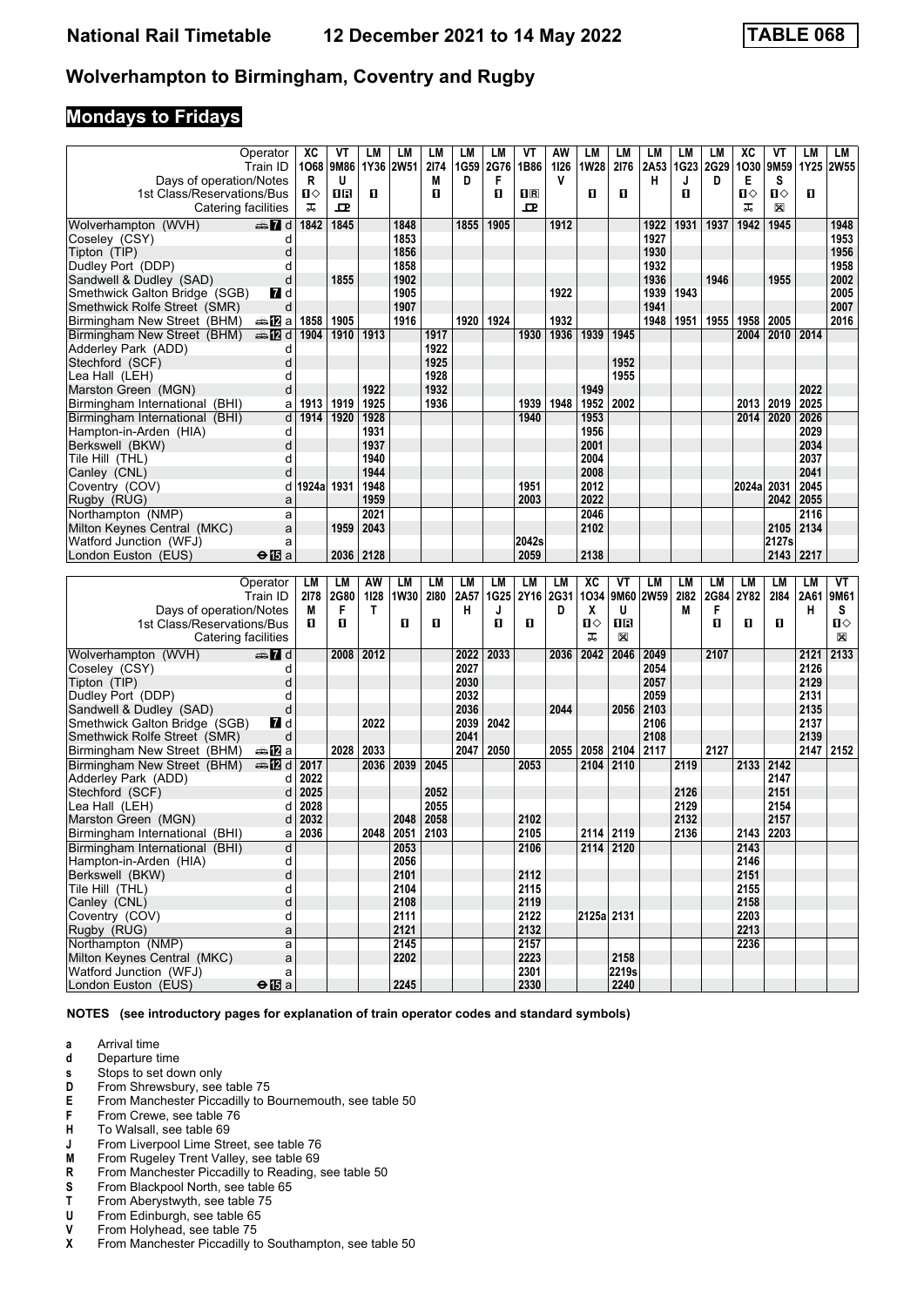## **Mondays to Fridays**

|                                | Operator                | LM   | LМ        | ХC           | VT          | LM        | LM     | LM   | AW   | LМ        | LM     | LM   | XC           | VT        | LM   | AW   | LМ             | LM    | XC   |
|--------------------------------|-------------------------|------|-----------|--------------|-------------|-----------|--------|------|------|-----------|--------|------|--------------|-----------|------|------|----------------|-------|------|
|                                | Train ID                |      | 2Y18 2G33 | 1V94         |             | 1B45 2Y20 | 2H17   | 1G31 |      | 1G75 2W65 | 2Y84   | 2G78 |              | 1G91 9M62 | 1G32 |      | 1G76 2W69 2C35 |       | 1G92 |
| Days of operation/Notes        |                         | п    | D         | R            | $n_{\rm R}$ | п         | Α<br>п |      |      |           | M<br>п | D    | $\mathbf{u}$ | U         | п    | v    |                |       |      |
| 1st Class/Reservations/Bus     |                         |      |           | $\mathbf{n}$ | ᇁ           |           |        | п    |      |           |        |      |              | Ⅱ◇<br>⊠   |      |      | п              | П     | Ⅱ♦   |
| Catering facilities            |                         |      |           |              |             |           |        |      |      |           |        |      |              |           |      |      |                |       |      |
| Wolverhampton (WVH)            | $\oplus$ 7 d            |      | 2137      | 2142         | 2146        |           | 2149   | 2200 | 2212 | 2220      |        | 2237 | 2242         | 2245      | 2300 | 2255 | 2303           |       | 2320 |
| Coseley (CSY)                  | d                       |      |           |              |             |           | 2154   |      |      | 2225      |        |      |              |           |      |      | 2308           |       |      |
| Tipton (TIP)                   | d                       |      |           |              |             |           | 2157   |      |      | 2228      |        |      |              |           |      |      | 2311           |       |      |
| Dudley Port (DDP)              |                         |      |           |              |             |           | 2159   |      |      | 2230      |        |      |              |           |      |      | 2313           |       |      |
| Sandwell & Dudley (SAD)        | d                       |      | 2147      |              | 2155        |           | 2203   |      |      | 2234      |        |      |              | 2256      |      |      | 2317           |       |      |
| Smethwick Galton Bridge (SGB)  | <b>7</b> d              |      |           |              |             |           | 2206   | 2210 | 2222 | 2237      |        |      |              |           | 2310 |      | 2320           |       |      |
| Smethwick Rolfe Street (SMR)   | d                       |      |           |              |             |           | 2208   |      |      | 2239      |        |      |              |           |      |      | 2322           |       |      |
| Birmingham New Street (BHM)    | ⇔anZa                   |      | 2157      | 2200         | 2206        |           | 2214   | 2218 | 2233 | 2245      |        | 2257 | 2300         | 2307      | 2318 | 2328 | 2329           |       | 2337 |
| Birmingham New Street (BHM)    | $\triangleq 2d$         | 2154 |           | 2204         | 2210        | 2213      |        |      |      |           | 2255   |      |              | 2310      |      |      |                | 2334  |      |
| Adderley Park (ADD)            |                         |      |           |              |             | 2218      |        |      |      |           |        |      |              |           |      |      |                | 2339  |      |
| Stechford (SCF)                | d                       |      |           |              |             | 2222      |        |      |      |           |        |      |              |           |      |      |                | 2342  |      |
| Lea Hall(LEH)                  | d                       |      |           |              |             | 2225      |        |      |      |           |        |      |              |           |      |      |                | 2345  |      |
| Marston Green (MGN)            | d                       | 2202 |           |              |             | 2228      |        |      |      |           | 2304   |      |              |           |      |      |                | 2349  |      |
| Birmingham International (BHI) | a                       | 2205 |           | 2213         | 2219        | 2231      |        |      |      |           | 2307   |      |              | 2319      |      |      |                | 2352  |      |
| Birmingham International (BHI) | d                       | 2206 |           | 2214         | 2220        | 2232      |        |      |      |           | 2307   |      |              | 2321      |      |      |                | 2352  |      |
| Hampton-in-Arden (HIA)         | d                       |      |           |              |             | 2235      |        |      |      |           |        |      |              |           |      |      |                | 2355  |      |
| Berkswell (BKW)                | d                       |      |           |              |             | 2240      |        |      |      |           | 2313   |      |              |           |      |      |                | 0001  |      |
| Tile Hill (THL)                |                         | 2214 |           |              |             | 2243      |        |      |      |           | 2317   |      |              |           |      |      |                | 0004  |      |
| Canley (CNL)                   | d                       | 2217 |           |              |             | 2247      |        |      |      |           | 2320   |      |              |           |      |      |                | 0008  |      |
| Coventry (COV)                 | d                       | 2221 |           | 2224a 2231   |             | 2250      |        |      |      |           | 2324   |      |              | 2331      |      |      |                | 0013a |      |
| Rugby (RUG)                    | a                       | 2231 |           |              | 2243        | 2301      |        |      |      |           | 2334   |      |              | 2343      |      |      |                |       |      |
| Northampton (NMP)              | a                       | 2256 |           |              |             | 2323      |        |      |      |           | 2357   |      |              | 0006s     |      |      |                |       |      |
| Milton Keynes Central (MKC)    | a                       | 2313 |           |              | 2306        | 2352      |        |      |      |           |        |      |              | 0024      |      |      |                |       |      |
| Watford Junction (WFJ)         | а                       | 0001 |           |              | 2337sl      | 0036      |        |      |      |           |        |      |              | 0054s     |      |      |                |       |      |
| London Euston (EUS)            | $\Theta$ $\mathbb{E}$ a | 0031 |           |              | 0001        | 0100      |        |      |      |           |        |      |              | 0112      |      |      |                |       |      |

|                                | Operator     | LM      | LМ   | LM        | LМ          |
|--------------------------------|--------------|---------|------|-----------|-------------|
|                                | Train ID     | 2C37    |      | 2G35 2W67 | <b>2C90</b> |
| Days of operation/Notes        |              |         | D    |           |             |
| 1st Class/Reservations/Bus     |              | п       |      |           |             |
| Wolverhampton (WVH)            | — Пd         |         | 2335 | 2340      |             |
| Coseley (CSY)                  | d            |         |      | 2345      |             |
| Tipton (TIP)                   | d            |         |      | 2348      |             |
| Dudley Port (DDP)              | d            |         |      | 2350      |             |
| Sandwell & Dudley (SAD)        | d            |         |      | 2354      |             |
| Smethwick Galton Bridge (SGB)  | <b>7</b> d   |         |      | 2357      |             |
| Smethwick Rolfe Street (SMR)   | d            |         |      | 2359      |             |
| Birmingham New Street (BHM)    | ⇔anZa        |         | 2352 | 0006      |             |
| Birmingham New Street (BHM)    | #E d         | 2350    |      |           | 0040        |
| Adderley Park (ADD)            | d            |         |      |           |             |
| Stechford (SCF)                | $\mathsf{d}$ | 2357    |      |           |             |
| Lea Hall (LEH)                 | d            | 0001    |      |           | 0047        |
| Marston Green (MGN)            | $\mathsf{d}$ | 0004    |      |           | 0050        |
| Birmingham International (BHI) | a            | 0007    |      |           | 0053        |
| Birmingham International (BHI) | $\mathsf{d}$ | 0008    |      |           | 0055        |
| Hampton-in-Arden (HIA)         | q            | 0011    |      |           | 0058        |
| Berkswell (BKW)                | d            |         |      |           | 0103        |
| Tile Hill (THL)                | q            | 0017    |      |           | 0106        |
| Canley (CNL)                   | <sub>d</sub> |         |      |           | 0109        |
| Coventry (COV)                 |              | d 0023a |      |           | 0112a       |
| Rugby (RUG)                    | a            |         |      |           |             |
| Northampton (NMP)              | a            |         |      |           |             |
| Milton Keynes Central (MKC)    | a            |         |      |           |             |
| Watford Junction (WFJ)         | a            |         |      |           |             |
| London Euston (EUS)            | ⊖l⊡<br>a     |         |      |           |             |

- **a** Arrival time
- **d** Departure time<br>**s** Stops to set do
- **8** Stops to set down only<br>**A** To Rugeley Trent Valle
- To Rugeley Trent Valley, see table 69
- **D** From Shrewsbury, see table 75<br>**J** From Liverpool Lime Street, see
- **J** From Liverpool Lime Street, see table 76<br>**L** From Manchester Piccadilly, see table 76
- **L** From Manchester Piccadilly, see table 76<br>**M** From Rugelev Trent Valley, see table 69
- **00**<br>**M** From Rugeley Trent Valley, see table 69<br>**R** From Manchester Piccadilly to Reading,
- **R** From Manchester Piccadilly to Reading, see table 50<br>**T** From Aberystwyth, see table 75
- **T** From Aberystwyth, see table 75<br>**U** From Edinburgh, see table 65
- **8 8** From Edinburgh, see table 65<br>**8** From Holyhead, see table 75
- From Holyhead, see table 75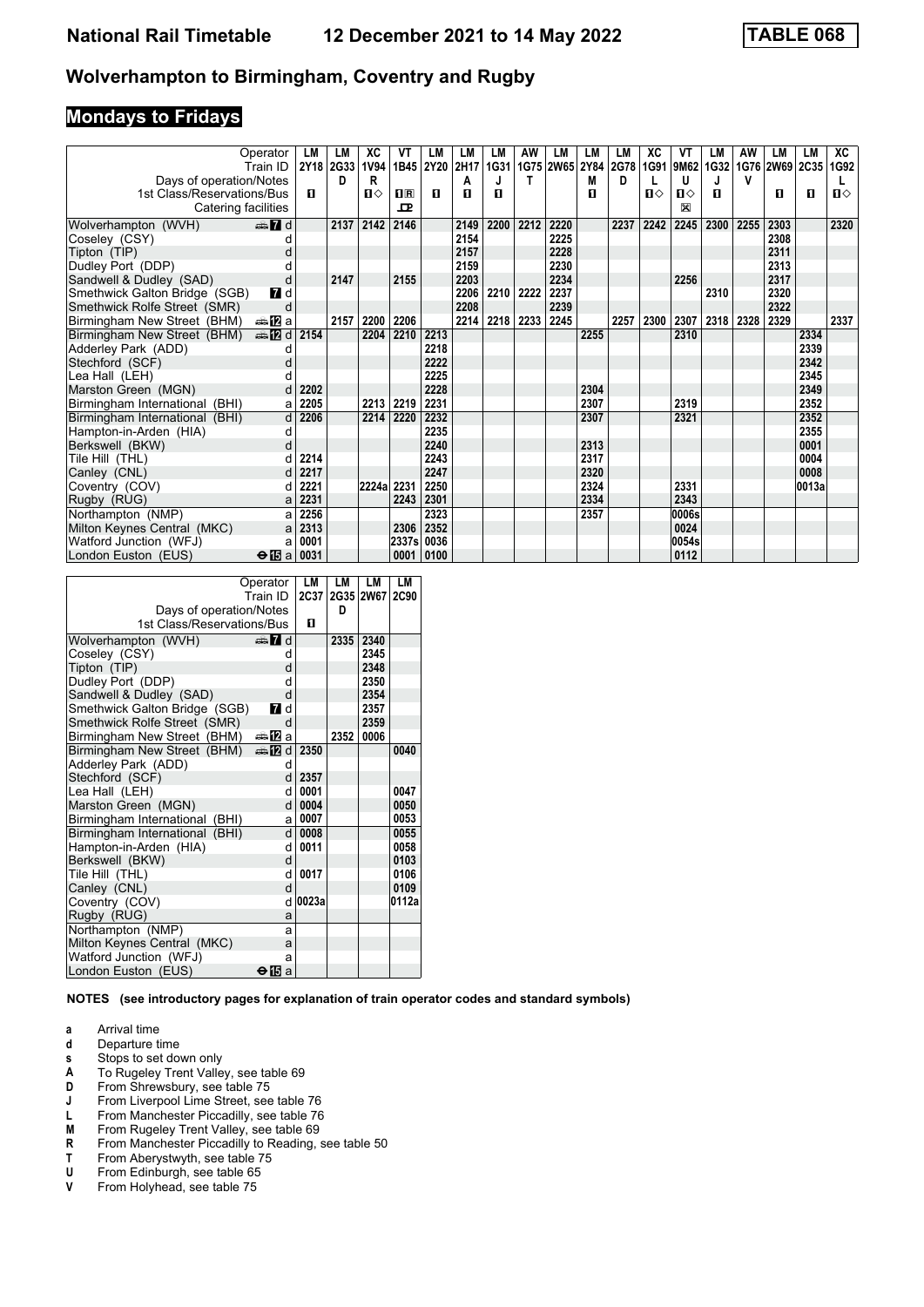# **Saturdays**

|                                                       | Operator<br>Train ID   | LМ   | LM<br>1Y04 2H03 | AW<br>1G00 | ХC<br>1002 | ۷T<br>1B02  | LM<br>2Y50          | AW<br>1100    | VT<br>1B00                                      | LМ<br><b>1W02</b> | AW<br>1100        | LM<br>2104 | LМ<br>2G01 | <b>XC</b><br>1004 | ۷T<br>1B04  | LM<br>2Y52   | LМ<br>2126  | LM<br><b>2W03</b> | VT<br>1B05 |
|-------------------------------------------------------|------------------------|------|-----------------|------------|------------|-------------|---------------------|---------------|-------------------------------------------------|-------------------|-------------------|------------|------------|-------------------|-------------|--------------|-------------|-------------------|------------|
| Days of operation/Notes<br>1st Class/Reservations/Bus |                        | п    | A               | в          | C<br>п     | $n_{\rm R}$ | п                   | D             | $\overline{\mathbf{H}}$ $\overline{\mathbf{R}}$ | O                 | D                 |            | D          | Е<br>Ⅱ◇           | $n_{\rm R}$ | п            | п           |                   | $\Pi$ R    |
| Catering facilities                                   |                        |      |                 |            | ᠼ          | ᇁ           |                     |               | ᇁ                                               |                   |                   |            |            |                   | ᇁ           |              |             |                   | 굔          |
| Wolverhampton (WVH)                                   | dan 7d                 |      | 0527            | 0540       |            | 0546        |                     | 0602          | 0606                                            |                   |                   |            | 0619       | 0642              | 0645        |              |             | 0654              | 0705       |
| Coseley (CSY)                                         | d                      |      | 0532            |            |            |             |                     |               |                                                 |                   |                   |            | 0625       |                   |             |              |             | 0659              |            |
| Tipton (TIP)                                          | d                      |      | 0535            |            |            |             |                     |               |                                                 |                   |                   |            | 0628       |                   |             |              |             | 0702              |            |
| Dudley Port (DDP)                                     | d                      |      | 0537            |            |            |             |                     |               |                                                 |                   |                   |            | 0630       |                   |             |              |             | 0704              |            |
| Sandwell & Dudley (SAD)                               | d                      |      | 0541            |            |            | 0555        |                     |               | 0617                                            |                   |                   |            | 0633       |                   | 0655        |              |             | 0708              | 0716       |
| Smethwick Galton Bridge (SGB)                         | <b>7</b> d             |      | 0544            |            |            |             |                     | 0612          |                                                 |                   |                   |            | 0636       |                   |             |              |             | 0711              |            |
| Smethwick Rolfe Street (SMR)                          | d                      |      | 0547            |            |            |             |                     |               |                                                 |                   |                   |            | 0638       |                   |             |              |             | 0713              |            |
| Birmingham New Street (BHM)                           | dan <mark>ma</mark> Ωa |      | 0553            | 0558       |            | 0604        |                     | 0623          | 0627                                            |                   |                   |            | 0648       | 0658              | 0706        |              |             | 0722              | 0726       |
| Birmingham New Street (BHM)                           | d≣ na mana             | 0529 |                 |            | 0604       | 0608        | 0612                | 0636          | 0630                                            | 0633              | 0636              | 0639       |            | 0704              | 0710        | 0716         | 0719        |                   | 0730       |
| Adderley Park (ADD)                                   | d                      |      |                 |            |            |             | 0617                | $\rightarrow$ |                                                 |                   |                   |            |            |                   |             |              | 0724        |                   |            |
| Stechford (SCF)                                       | d                      |      |                 |            |            |             | 0620                |               |                                                 |                   |                   | 0646       |            |                   |             |              | 0728        |                   |            |
| Lea Hall(LEH)                                         | d                      |      |                 |            |            |             | 0623                |               |                                                 |                   |                   | 0649       |            |                   |             |              | 0731        |                   |            |
| Marston Green (MGN)                                   | d                      | 0537 |                 |            |            |             | 0627                |               |                                                 | 0642              |                   | 0652       |            |                   |             | 0725         |             |                   |            |
| Birmingham International (BHI)                        | a                      | 0540 |                 |            | 0613       | 0617        | 0630                |               | 0639                                            | 0645              | 0649              | 0655       |            | 0713              | 0719        | 0728         | 0736        |                   | 0739       |
| Birmingham International (BHI)                        | d                      | 0542 |                 |            | 0614       | 0618        | 0630                |               | 0641                                            | 0645              |                   |            |            | 0714              | 0720        | 0728         |             |                   | 0740       |
| Hampton-in-Arden (HIA)                                | d                      | 0545 |                 |            |            |             | 0633                |               |                                                 | 0648              |                   |            |            |                   |             | 0731         |             |                   |            |
| Berkswell (BKW)                                       | d                      | 0550 |                 |            |            |             | 0638                |               |                                                 | 0653              |                   |            |            |                   |             | 0736         |             |                   |            |
| Tile Hill(THL)                                        | d                      | 0554 |                 |            |            |             | 0642                |               |                                                 | 0657              |                   |            |            |                   |             | 0740         |             |                   |            |
| Canley (CNL)                                          | d                      | 0557 |                 |            |            |             | 0645                |               |                                                 | 0700              |                   |            |            |                   |             | 0743         |             |                   |            |
| Coventry (COV)                                        | d                      | 0601 |                 |            | 0624a 0630 |             | 0649                |               | 0653                                            | 0704              |                   |            |            | 0724a 0731        |             | 0748         |             |                   | 0751       |
| Rugby (RUG)                                           | a                      | 0611 |                 |            |            |             | 0659                |               |                                                 | 0714              |                   |            |            |                   |             | 0759         |             |                   | 0803       |
| Northampton (NMP)                                     | a                      | 0633 |                 |            |            |             | 0722                |               |                                                 | 0736              |                   |            |            |                   |             | 0822         |             |                   |            |
| Milton Keynes Central (MKC)                           | a                      | 0654 |                 |            |            | 0657        |                     |               |                                                 | 0752              |                   |            |            |                   | 0759        |              |             |                   |            |
| Watford Junction (WFJ)                                | a                      |      |                 |            |            | 0717s       |                     |               | 0739s 0815                                      |                   |                   |            |            |                   |             |              |             |                   | 0840s      |
|                                                       | $\Theta$ is a          | 0737 |                 |            |            | 0733        |                     |               | 0755                                            | 0836              |                   |            |            |                   | 0834        |              |             |                   | 0857       |
|                                                       |                        |      |                 |            |            |             |                     |               |                                                 |                   |                   |            |            |                   |             |              |             |                   |            |
| London Euston (EUS)                                   |                        |      |                 |            |            |             |                     |               |                                                 |                   |                   |            |            |                   |             |              |             |                   |            |
|                                                       |                        |      |                 |            |            |             |                     |               |                                                 |                   |                   |            |            |                   |             |              |             |                   |            |
|                                                       | Operator               | LM   | LM              | AW         | LM         | LM          | VT                  | LM            | LM                                              | <b>XC</b>         | ۷T                | LM         | LМ         | LM                | LM          | VT           | LМ          | AW                | LM         |
|                                                       | Train ID               |      | 2G28 1W04       | 1101       | 2128       | 2A05        | 1B06                | 1G02          | <b>2G05</b>                                     | 1006              | 9A46              | 2Y54       | 2130       | <b>2W07</b>       | <b>2G32</b> | 1B08         | <b>1W06</b> | 1102              | 2132       |
| Days of operation/Notes                               |                        | F    |                 | D          |            | G           |                     | н             | D                                               | J                 | F                 |            |            |                   | F           |              |             | Κ                 |            |
| 1st Class/Reservations/Bus                            |                        | п    | П               |            | O          |             | $\mathbf{I}$ R<br>ᇁ | О             |                                                 | Ⅱ♦                | $\mathbf{u}$<br>굔 | O          | П          |                   | п           | $\mathbf{H}$ | O           |                   | O.         |
| Catering facilities                                   |                        |      |                 |            |            |             |                     |               |                                                 |                   |                   |            |            |                   |             | 모            |             |                   |            |
| Wolverhampton (WVH)                                   | d ann                  | 0709 |                 | 0712       |            | 0719        | 0726                | 0731          | 0736                                            |                   | 0745              |            |            | 0750              | 0806        |              |             | 0812              |            |
| Coseley (CSY)                                         | d                      |      |                 |            |            | 0724        |                     |               |                                                 |                   |                   |            |            | 0755              |             |              |             |                   |            |
| Tipton (TIP)                                          | d                      |      |                 |            |            | 0727        |                     |               |                                                 |                   |                   |            |            | 0758              |             |              |             |                   |            |
| Dudley Port (DDP)                                     | d                      |      |                 |            |            | 0729        |                     |               |                                                 |                   |                   |            |            | 0800              |             |              |             |                   |            |
| Sandwell & Dudley (SAD)                               | d                      |      |                 |            |            | 0733        |                     |               | 0745                                            |                   | 0755              |            |            | 0804              |             |              |             |                   |            |
| Smethwick Galton Bridge (SGB)                         | <b>7</b> d             |      |                 | 0725       |            | 0736        |                     | 0742          |                                                 |                   |                   |            |            | 0807              |             |              |             | 0822              |            |
| Smethwick Rolfe Street (SMR)                          | d                      |      |                 |            |            | 0738        |                     |               |                                                 |                   |                   |            |            | 0809              |             |              |             |                   |            |
| Birmingham New Street (BHM)                           | dan <mark>ma</mark> Ωa | 0731 |                 | 0733       |            | 0745        | 0748                | 0751          | 0755                                            |                   | 0805              |            |            | 0818              | 0824        |              |             | 0832              |            |
| Birmingham New Street (BHM)                           | dan <b>D</b> ig        |      | 0733            | 0736       | 0739       |             | 0750                |               |                                                 | 0804              | 0810              | 0814       | 0817       |                   |             | 0830         | 0833        | 0836              | 0839       |
| Adderley Park (ADD)                                   | d                      |      |                 |            |            |             |                     |               |                                                 |                   |                   |            | 0822       |                   |             |              |             |                   |            |
| Stechford (SCF)                                       | d                      |      |                 |            | 0746       |             |                     |               |                                                 |                   |                   |            | 0825       |                   |             |              |             |                   | 0846       |
| Lea Hall(LEH)                                         | d                      |      |                 |            | 0749       |             |                     |               |                                                 |                   |                   |            | 0828       |                   |             |              |             |                   | 0849       |
| Marston Green (MGN)                                   | d                      |      | 0742            |            | 0752       |             |                     |               |                                                 |                   |                   | 0822       | 0832       |                   |             |              | 0842        |                   | 0852       |
| Birmingham International (BHI)                        | a                      |      | 0745            | 0749       | 0756       |             | 0759                |               |                                                 | 0813              | 0819              | 0825       | 0836       |                   |             | 0839         | 0845        | 0850              | 0855       |
| Birmingham International (BHI)                        | d                      |      | 0745            |            |            |             | 0800                |               |                                                 |                   | 0814 0820 0826    |            |            |                   |             | 0840         | 0845        |                   |            |
| Hampton-in-Arden (HIA)                                | d                      |      | 0748            |            |            |             |                     |               |                                                 |                   |                   | 0829       |            |                   |             |              | 0848        |                   |            |
| Berkswell (BKW)                                       | d                      |      | 0753            |            |            |             |                     |               |                                                 |                   |                   | 0834       |            |                   |             |              | 0853        |                   |            |
| Tile Hill (THL)                                       | d                      |      | 0757            |            |            |             |                     |               |                                                 |                   |                   | 0837       |            |                   |             |              | 0857        |                   |            |
| Canley (CNL)                                          | d                      |      | 0800            |            |            |             |                     |               |                                                 |                   |                   | 0841       |            |                   |             |              | 0900        |                   |            |
| Coventry (COV)                                        | d                      |      | 0804            |            |            |             | 0811                |               |                                                 | 0824a 0831        |                   | 0848c      |            |                   |             | 0851         | 0904        |                   |            |
| Rugby (RUG)                                           | a                      |      | 0814            |            |            |             | 0822                |               |                                                 |                   |                   | 0858       |            |                   |             |              | 0914        |                   |            |
| Northampton (NMP)                                     | a                      |      | 0836            |            |            |             |                     |               |                                                 |                   |                   | 0921       |            |                   |             |              | 0937        |                   |            |
| Milton Keynes Central (MKC)                           | $\mathsf{a}$           |      | 0855            |            |            |             |                     |               |                                                 |                   | 0859              |            |            |                   |             |              | 0952        |                   |            |
| Watford Junction (WFJ)<br>London Euston (EUS)         | a<br>$\bigoplus$ a     |      | 0917<br>0938    |            |            |             | 0913                |               |                                                 |                   | 0936              |            |            |                   |             | 0938s 1014   | 0955 1035   |                   |            |

- **a** Arrival time<br>**d** Departure t
- **d** Departure time
- **s** Stops to set down only
- **c** Arrives 3 minutes earlier<br>**A** To Rugeley Trent Valley,
- **A** To Rugeley Trent Valley, see table 69<br>**B** From Chester, see table 75
- **B** From Chester, see table 75<br>**C** To Reading, see table 50
- **C** To Reading, see table 50<br>**D** From Shrewsbury, see tal
- **D** From Shrewsbury, see table 75<br>**E** From Manchester Piccadilly to E
- **E** From Manchester Piccadilly to Bournemouth, see table 50<br>**F** From Crewe, see table 76
- **F** From Crewe, see table 76<br>**G** To Walsall, see table 69
- **6** To Walsall, see table 69<br>**H** From Liverpool Lime Stre
- **+** From Liverpool Lime Street, see table 76<br>**J** From Nottingham to Reading, see table 5
- **J** From Nottingham to Reading, see table 50<br>**K** From Aberystwyth, see table 75
- From Aberystwyth, see table 75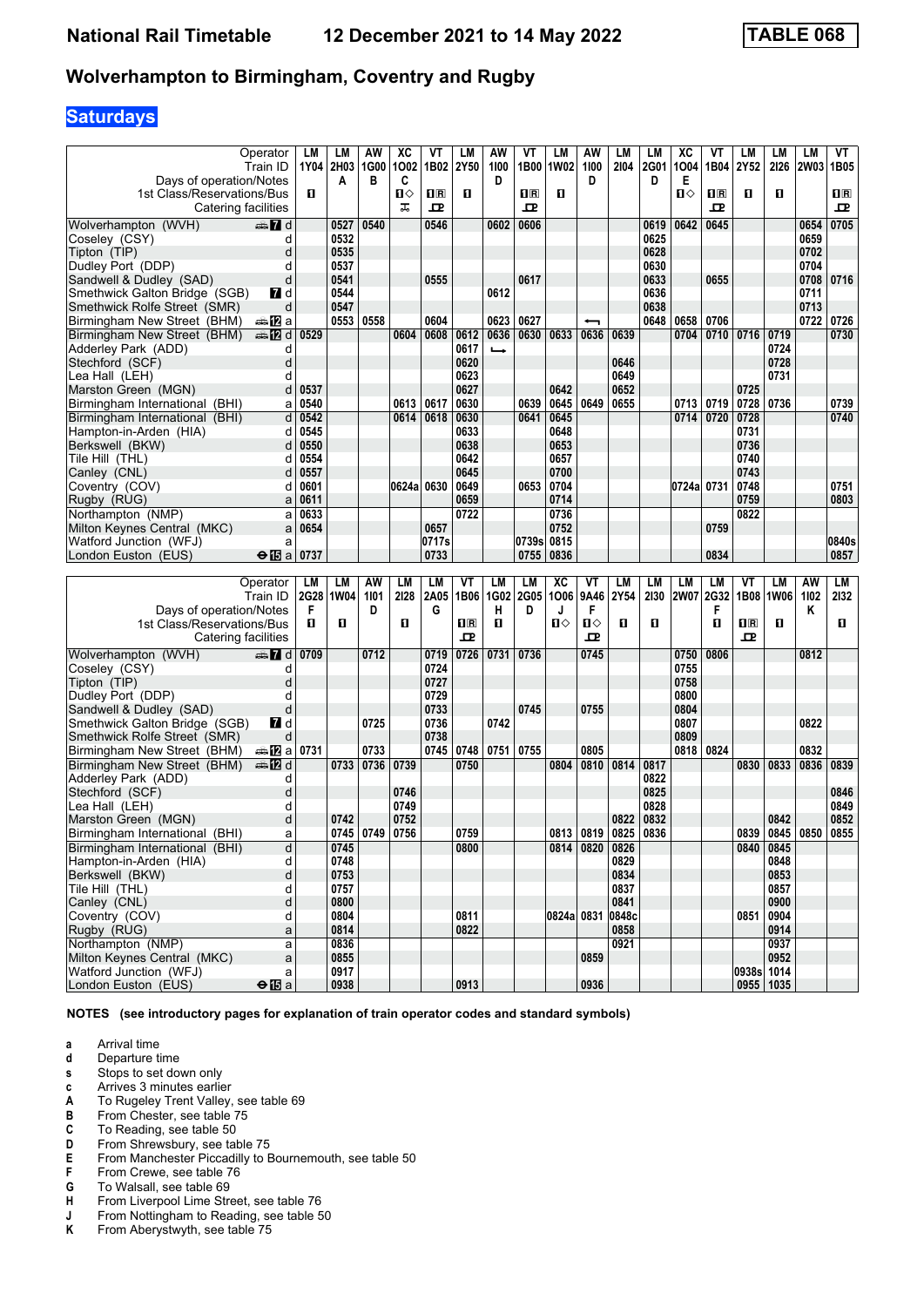# **Saturdays**

|                                | Operator<br>Train ID | LM<br>2A09 | LM<br>1G06 | LМ<br>2G07 | ХC<br>1008 9G47 | VT   | VT<br>1B48 | LM    | LМ<br>2Y56 2W11 | LМ<br>2134 | VT<br>1B11   | LM<br>2G36 1W08 | LM   | AW<br>1104 | LM<br>2136 | LM<br>2A13 | LМ<br>1G07 | <b>LM</b><br>2G09 | XC<br>1010   |
|--------------------------------|----------------------|------------|------------|------------|-----------------|------|------------|-------|-----------------|------------|--------------|-----------------|------|------------|------------|------------|------------|-------------------|--------------|
| Days of operation/Notes        |                      | G          | н          | D          | Е               |      |            |       |                 |            | D            | F               |      | М          |            | G          | н          | D                 | N            |
| 1st Class/Reservations/Bus     |                      |            | п          |            | $\mathbf{n}$    | ்ப   | 1R         | п     |                 | п          | $n_{\rm R}$  | п               | п    |            | п          |            | п          |                   | $\mathbf{u}$ |
|                                |                      |            |            |            | ᅚ               | ᇁ    | 고          |       |                 |            | $\mathbf{p}$ |                 |      |            |            |            |            |                   | ᅚ            |
| Catering facilities            |                      |            |            |            |                 |      |            |       |                 |            |              |                 |      |            |            |            |            |                   |              |
| Wolverhampton (WVH)            | $\oplus$ 7 d         | 0820       | 0831       | 0837       | 0842            | 0845 |            |       | 0848            |            | 0900         | 0905            |      | 0912       |            | 0922       | 0929       | 0936              | 0942         |
| Coseley (CSY)                  | d                    | 0825       |            |            |                 |      |            |       | 0853            |            |              |                 |      |            |            | 0927       |            |                   |              |
| Tipton (TIP)                   |                      | 0828       |            |            |                 |      |            |       | 0856            |            |              |                 |      |            |            | 0930       |            |                   |              |
| Dudley Port (DDP)              | d                    | 0831       |            |            |                 |      |            |       | 0858            |            |              |                 |      |            |            | 0932       |            |                   |              |
| Sandwell & Dudley (SAD)        | d                    | 0835       |            | 0846       |                 | 0855 |            |       | 0902            |            |              |                 |      |            |            | 0936       |            | 0945              |              |
| Smethwick Galton Bridge (SGB)  | $\blacksquare$ d     | 0839       | 0843       |            |                 |      |            |       | 0905            |            |              |                 |      | 0923       |            | 0939       | 0942       |                   |              |
| Smethwick Rolfe Street (SMR)   | $\mathsf{d}$         | 0841       |            |            |                 |      |            |       | 0907            |            |              |                 |      |            |            | 0941       |            |                   |              |
| Birmingham New Street (BHM)    | ⇔a <b>12</b> a       | 0847       | 0851       | 0855       | 0859            | 0905 |            |       | 0916            |            | 0918         | 0924            |      | 0935       |            | 0947       | 0950       | 0955              | 0959         |
| Birmingham New Street (BHM)    | <b>⊯ 12</b> d        |            |            |            | 0904            |      | 0910       | 0914  |                 | 0917       | 0930         |                 | 0933 | 0936       | 0939       |            |            |                   | 1004         |
| Adderley Park (ADD)            | d                    |            |            |            |                 |      |            |       |                 | 0922       |              |                 |      |            |            |            |            |                   |              |
| Stechford (SCF)                | d                    |            |            |            |                 |      |            |       |                 | 0925       |              |                 |      |            | 0946       |            |            |                   |              |
| Lea Hall (LEH)                 |                      |            |            |            |                 |      |            |       |                 | 0928       |              |                 |      |            | 0949       |            |            |                   |              |
| Marston Green (MGN)            | d                    |            |            |            |                 |      |            |       |                 | 0931       |              |                 | 0942 |            | 0952       |            |            |                   |              |
| Birmingham International (BHI) | a                    |            |            |            | 0913            |      | 0919       | 0924  |                 | 0935       | 0939         |                 | 0945 | 0948       | 0955       |            |            |                   | 1013         |
| Birmingham International (BHI) | d                    |            |            |            | 0914            |      | 0920       | 0925  |                 |            | 0940         |                 | 0945 |            |            |            |            |                   | 1014         |
| Hampton-in-Arden (HIA)         | d                    |            |            |            |                 |      |            | 0928  |                 |            |              |                 | 0948 |            |            |            |            |                   |              |
| Berkswell (BKW)                | d                    |            |            |            |                 |      |            | 0933  |                 |            |              |                 | 0953 |            |            |            |            |                   |              |
| Tile Hill (THL)                | n                    |            |            |            |                 |      |            | 0936  |                 |            |              |                 | 0957 |            |            |            |            |                   |              |
| Canley (CNL)                   | d                    |            |            |            |                 |      |            | 0939  |                 |            |              |                 | 1000 |            |            |            |            |                   |              |
| Coventry (COV)                 | d                    |            |            |            | 0924a           |      | 0931       | 0947f |                 |            | 0951         |                 | 1004 |            |            |            |            |                   | 1024a        |
| Rugby (RUG)                    | a                    |            |            |            |                 |      |            | 0957  |                 |            | 1002         |                 | 1014 |            |            |            |            |                   |              |
| Northampton (NMP)              | a                    |            |            |            |                 |      |            | 1020  |                 |            |              |                 | 1036 |            |            |            |            |                   |              |
| Milton Keynes Central (MKC)    | a                    |            |            |            |                 |      | 0957       |       |                 |            |              |                 | 1053 |            |            |            |            |                   |              |
| Watford Junction (WFJ)         | a                    |            |            |            |                 |      |            |       |                 |            | 1041s        |                 | 1115 |            |            |            |            |                   |              |
| London Euston (EUS)            | $\Theta$ is a        |            |            |            |                 |      | 1033       |       |                 |            | 1057         |                 | 1137 |            |            |            |            |                   |              |
|                                |                      |            |            |            |                 |      |            |       |                 |            |              |                 |      |            |            |            |            |                   |              |

|                                | Operator           | VT   | LM        | LМ   | LM   | LM   | VT           | LM        | AW   | LМ   | LM   | VT      | LM   | LM   | XC         | VT   | LM        | LM   | LМ   |
|--------------------------------|--------------------|------|-----------|------|------|------|--------------|-----------|------|------|------|---------|------|------|------------|------|-----------|------|------|
|                                | Train ID           | 9M48 | 2Y58 2W15 |      | 2138 | 2G40 |              | 1B14 1W10 | 1106 | 2140 | 2A17 | 1B15    | 1G08 | 2G11 | 1012       | 9M50 | 2Y60 2W19 |      | 2142 |
| Days of operation/Notes        |                    | P    |           |      |      |      |              |           | Q    |      | G    |         | н    | D    | Е          | R    |           |      |      |
| 1st Class/Reservations/Bus     |                    | nR   | п         |      | П    | п    | nR           | п         | R    | п    |      | $\Pi$ R | п    |      | $\Pi$      | П⇔   | п         |      | п    |
| Catering facilities            |                    | ᇁ    |           |      |      |      | $\mathbf{p}$ |           |      |      |      | 고       |      |      | ᠼ          | ᇁ    |           |      |      |
| Wolverhampton (WVH)            | d and              | 0945 |           | 0948 |      | 1006 |              |           | 1010 |      | 1022 |         | 1032 | 1035 | 1042       | 1045 |           | 1048 |      |
| Coseley (CSY)                  |                    |      |           | 0953 |      |      |              |           |      |      | 1027 |         |      |      |            |      |           | 1053 |      |
| Tipton (TIP)                   | d                  |      |           | 0956 |      |      |              |           |      |      | 1030 |         |      |      |            |      |           | 1056 |      |
| Dudley Port (DDP)              |                    |      |           | 0958 |      |      |              |           |      |      | 1032 |         |      |      |            |      |           | 1058 |      |
| Sandwell & Dudley (SAD)        | d                  | 0955 |           | 1002 |      |      |              |           |      |      | 1036 |         |      | 1044 |            | 1055 |           | 1102 |      |
| Smethwick Galton Bridge (SGB)  | <b>7</b> d         |      |           | 1005 |      |      |              |           | 1020 |      | 1039 |         | 1043 |      |            |      |           | 1105 |      |
| Smethwick Rolfe Street (SMR)   | d                  |      |           | 1007 |      |      |              |           |      |      | 1041 |         |      |      |            |      |           | 1107 |      |
| Birmingham New Street (BHM)    | ⇔an⊠a              | 1006 |           | 1016 |      | 1024 |              |           | 1032 |      | 1047 |         | 1051 | 1054 | 1059       | 1105 |           | 1116 |      |
| Birmingham New Street (BHM)    | <b>en Z</b> d      | 1010 | 1014      |      | 1017 |      | 1030         | 1033      | 1036 | 1039 |      | 1050    |      |      | 1104       | 1110 | 1114      |      | 1117 |
| Adderley Park (ADD)            | d                  |      |           |      | 1022 |      |              |           |      |      |      |         |      |      |            |      |           |      | 1122 |
| Stechford (SCF)                | d                  |      |           |      | 1025 |      |              |           |      | 1046 |      |         |      |      |            |      |           |      | 1125 |
| Lea Hall(LEH)                  | d                  |      |           |      | 1028 |      |              |           |      | 1049 |      |         |      |      |            |      |           |      | 1128 |
| Marston Green (MGN)            | d                  |      | 1022      |      | 1031 |      |              | 1042      |      | 1052 |      |         |      |      |            |      | 1122      |      | 1132 |
| Birmingham International (BHI) | a                  | 1019 | 1025      |      | 1035 |      | 1039         | 1045      | 1050 | 1055 |      | 1059    |      |      | 1113       | 1119 | 1125      |      | 1136 |
| Birmingham International (BHI) | d                  | 1020 | 1026      |      |      |      | 1040         | 1045      |      |      |      | 1100    |      |      | 1114       | 1120 | 1126      |      |      |
| Hampton-in-Arden (HIA)         | d                  |      | 1029      |      |      |      |              | 1048      |      |      |      |         |      |      |            |      | 1129      |      |      |
| Berkswell (BKW)                | d                  |      | 1034      |      |      |      |              | 1053      |      |      |      |         |      |      |            |      | 1134      |      |      |
| Tile Hill (THL)                | d                  |      | 1037      |      |      |      |              | 1057      |      |      |      |         |      |      |            |      | 1137      |      |      |
| Canley (CNL)                   | d                  |      | 1041      |      |      |      |              | 1100      |      |      |      |         |      |      |            |      | 1141      |      |      |
| Coventry (COV)                 | d                  | 1031 | 1048c     |      |      |      | 1051         | 1104      |      |      |      | 1111    |      |      | 1124a 1131 |      | 1148c     |      |      |
| Rugby (RUG)                    | a                  |      | 1058      |      |      |      | 1102         | 1114      |      |      |      | 1122    |      |      |            |      | 1158      |      |      |
| Northampton (NMP)              | a                  |      | 1121      |      |      |      |              | 1136      |      |      |      |         |      |      |            |      | 1222      |      |      |
| Milton Keynes Central (MKC)    | a                  | 1058 |           |      |      |      |              | 1152      |      |      |      |         |      |      |            | 1157 |           |      |      |
| Watford Junction (WFJ)         | a                  |      |           |      |      |      | 1140s        | 1214      |      |      |      | 1200s   |      |      |            |      |           |      |      |
| London Euston (EUS)            | $\Theta$ is a 1134 |      |           |      |      |      | 1156         | 1235      |      |      |      | 1215    |      |      |            | 1233 |           |      |      |

**NOTES (see introductory pages for explanation of train operator codes and standard symbols)**

**a** Arrival time<br>**d** Departure t

**d** Departure time

**s** Stops to set down only

- **c** Arrives 3 minutes earlier
- **f** Arrives 4 minutes earlier<br>**D** From Shrewsbury, see ta
- From Shrewsbury, see table 75
- **E** From Manchester Piccadilly to Bournemouth, see table 50<br>**F** From Crewe, see table 76
- **F** From Crewe, see table 76<br>**G** To Walsall, see table 69
- **6** To Walsall, see table 69<br>**H** From Liverpool Lime Stre
- **From Liverpool Lime Street, see table 76**
- **L** From Lancaster, see table 65<br>**M** From Holyhead/Crewe, see ta
- **M** From Holyhead/Crewe, see table 75<br>**N** From Manchester Piccadilly to Readi
- **N** From Manchester Piccadilly to Reading, see table 50<br>**P** From Preston, see table 65
- From Preston, see table 65
- **Q** From Aberystwyth/Barmouth, see table 75

**R** From Edinburgh, see table 65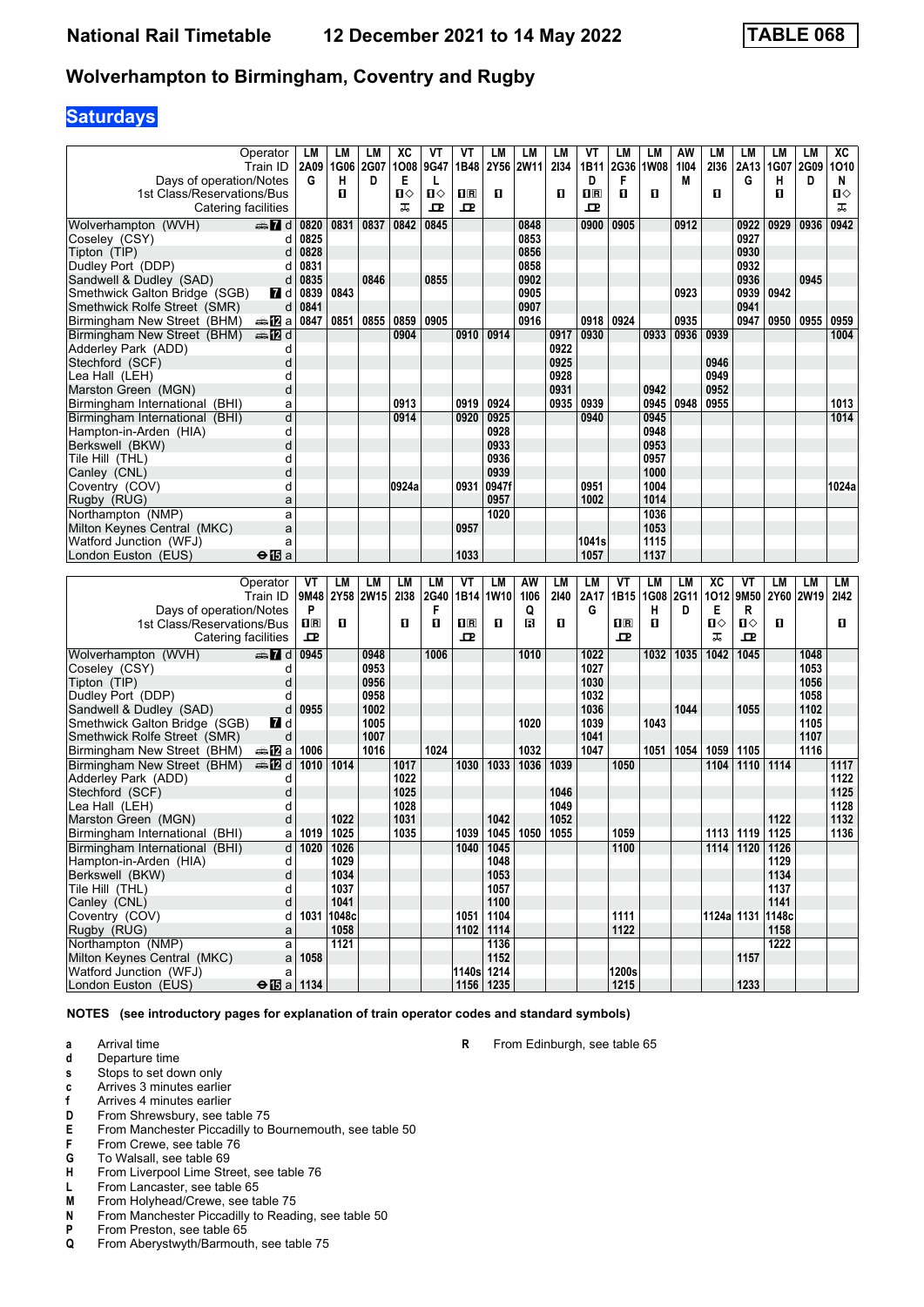# **Saturdays**

|                                                             | Operator            | LM      | LМ          | AW        | LM         | LM                 | VT    | LM             | LM        | ХC        | ۷T                   | LМ        | LМ        | LМ           | LM                      | LM        | AW        | LM           | LM          |
|-------------------------------------------------------------|---------------------|---------|-------------|-----------|------------|--------------------|-------|----------------|-----------|-----------|----------------------|-----------|-----------|--------------|-------------------------|-----------|-----------|--------------|-------------|
| Days of operation/Notes                                     | Train ID            | F       | 2G44   1W12 | 1108<br>s | 2144       | 2A21<br>G          |       | 1B18 1G11<br>н | 2G13<br>D | 1014<br>N | 9M51<br>$\mathsf{T}$ |           | 2Y62 2W23 | 2146         | F                       | 2G48 1W14 | 1110<br>U | 2148         | 2A25<br>G   |
| 1st Class/Reservations/Bus                                  |                     | П.      | П           | B         | 0          |                    | 0 B   | п              |           | ்ப        | Ⅱ◇                   | O         |           | O            | 0                       | П         | в         | 0            |             |
| Catering facilities                                         |                     |         |             |           |            |                    | 굔     |                |           | ᠼ         | 모                    |           |           |              |                         |           |           |              |             |
| Wolverhampton (WVH)                                         | d≣ 7d               | 1106    |             | 1113      |            | 1122               |       | 1132           | 1135      | 1142      | 1145                 |           | 1148      |              | 1206                    |           | 1211      |              | 1222        |
| Coseley (CSY)                                               | d                   |         |             |           |            | 1127               |       |                |           |           |                      |           | 1153      |              |                         |           |           |              | 1227        |
| Tipton (TIP)                                                | d                   |         |             |           |            | 1130               |       |                |           |           |                      |           | 1156      |              |                         |           |           |              | 1230        |
| Dudley Port (DDP)                                           | d                   |         |             |           |            | 1132               |       |                |           |           |                      |           | 1158      |              |                         |           |           |              | 1232        |
| Sandwell & Dudley (SAD)                                     | d                   |         |             |           |            | 1136               |       |                | 1145      |           | 1155                 |           | 1202      |              |                         |           |           |              | 1236        |
| Smethwick Galton Bridge (SGB)                               | 7d                  |         |             | 1123      |            | 1139               |       | 1143           |           |           |                      |           | 1205      |              |                         |           | 1222      |              | 1239        |
| Smethwick Rolfe Street (SMR)                                | d                   |         |             |           |            | 1141               |       |                |           |           |                      |           | 1207      |              |                         |           |           |              | 1241        |
| Birmingham New Street (BHM)                                 | a≞12la              | 1124    |             | 1133      |            | 1147               |       | 1151           | 1155      | 1159      | 1205                 |           | 1216      |              | 1224                    |           | 1232      |              | 1247        |
| Birmingham New Street (BHM)                                 | dan <b>in in</b> d  |         | 1133        | 1136      | 1139       |                    | 1150  |                |           | 1204      | 1210                 | 1214      |           | 1217         |                         | 1233      | 1236      | 1239         |             |
| Adderley Park (ADD)<br>Stechford (SCF)                      | d<br>d              |         |             |           | 1146       |                    |       |                |           |           |                      |           |           | 1222<br>1225 |                         |           |           | 1246         |             |
| Lea Hall (LEH)                                              | d                   |         |             |           | 1149       |                    |       |                |           |           |                      |           |           | 1228         |                         |           |           | 1249         |             |
| Marston Green (MGN)                                         | d                   |         | 1142        |           | 1152       |                    |       |                |           |           |                      | 1222      |           | 1232         |                         | 1242      |           | 1252         |             |
| Birmingham International (BHI)                              | a                   |         | 1145        | 1149      | 1155       |                    | 1159  |                |           | 1213      | 1219                 | 1225      |           | 1237         |                         | 1245      | 1248      | 1255         |             |
| Birmingham International (BHI)                              | d                   |         | 1145        |           |            |                    | 1200  |                |           | 1214      | 1220                 | 1226      |           |              |                         | 1245      |           |              |             |
| Hampton-in-Arden (HIA)                                      | d                   |         | 1148        |           |            |                    |       |                |           |           |                      | 1229      |           |              |                         | 1248      |           |              |             |
| Berkswell (BKW)                                             | d                   |         | 1153        |           |            |                    |       |                |           |           |                      | 1234      |           |              |                         | 1253      |           |              |             |
| Tile Hill (THL)                                             | d                   |         | 1157        |           |            |                    |       |                |           |           |                      | 1237      |           |              |                         | 1257      |           |              |             |
| Canley (CNL)                                                | d                   |         | 1200        |           |            |                    |       |                |           |           |                      | 1241      |           |              |                         | 1300      |           |              |             |
| Coventry (COV)                                              | d                   |         | 1204        |           |            |                    | 1211  |                |           | 1224al    | 1231                 | 1248c     |           |              |                         | 1304      |           |              |             |
| Rugby (RUG)                                                 | a                   |         | 1214        |           |            |                    | 1222  |                |           |           |                      | 1258      |           |              |                         | 1314      |           |              |             |
| Northampton (NMP)                                           | a                   |         | 1236        |           |            |                    |       |                |           |           |                      | 1321      |           |              |                         | 1336      |           |              |             |
| Milton Keynes Central (MKC)                                 | a                   |         | 1252        |           |            |                    |       |                |           |           | 1257                 |           |           |              |                         | 1352      |           |              |             |
| Watford Junction (WFJ)                                      | a                   |         | 1314        |           |            |                    | 1300s |                |           |           |                      |           |           |              |                         | 1414      |           |              |             |
| London Euston (EUS)                                         | $\Theta$ is a       |         | 1335        |           |            |                    | 1315  |                |           |           | 1333                 |           |           |              |                         | 1435      |           |              |             |
|                                                             |                     |         |             |           |            |                    |       |                |           |           |                      |           |           |              |                         |           |           |              |             |
|                                                             |                     |         |             |           |            |                    |       |                |           |           |                      |           |           |              |                         |           |           |              |             |
|                                                             | Operator            | VT      | <b>LM</b>   | LМ        | <b>XC</b>  | VT                 | LM    | LM             | LM        | LМ        | <b>LM</b>            | <b>AW</b> | LM        | LM           | VT                      | <b>LM</b> | LМ        | <b>XC</b>    | VT          |
|                                                             | Train ID            | 1B21    | 1G13        | 2G15      | 1016       | 9M <sub>52</sub>   | 2Y64  | <b>2W27</b>    | 2150      | 2G52      | <b>1W16</b>          | 1112      | 2152      | 2A29         | 1B24                    | 1G15      | 2G17      | 1018         | 9M53        |
| Days of operation/Notes                                     |                     |         | н           | D         | Е          | R                  |       |                |           | F         |                      | S         |           | G            |                         | H.        | D         | N            | P           |
| 1st Class/Reservations/Bus                                  |                     | $\Pi$ R | О           |           | п⇔         | Ⅱ◇                 | п     |                | п         | п         | п                    | в         | O         |              | $\overline{\mathbf{R}}$ | О         |           | $\mathbf{u}$ | $\Pi$ R     |
| Catering facilities                                         |                     | ᇁ       |             |           | ᠼ          | 굔                  |       |                |           |           |                      |           |           |              | ᇁ                       |           |           | ᠼ            | ᇁ           |
| Wolverhampton (WVH)                                         | d≣ <mark>7</mark> d |         | 1231        | 1234      | 1242       | 1245               |       | 1248           |           | 1306      |                      | 1312      |           | 1322         |                         | 1331      | 1334      | 1342         | 1345        |
| Coseley (CSY)                                               | d                   |         |             |           |            |                    |       | 1253           |           |           |                      |           |           | 1327         |                         |           |           |              |             |
| Tipton (TIP)                                                | d                   |         |             |           |            |                    |       | 1256           |           |           |                      |           |           | 1330         |                         |           |           |              |             |
| Dudley Port (DDP)                                           | d                   |         |             |           |            |                    |       | 1258           |           |           |                      |           |           | 1332         |                         |           |           |              |             |
| Sandwell & Dudley (SAD)                                     | d                   |         |             | 1244      |            | 1255               |       | 1302           |           |           |                      |           |           | 1336         |                         |           | 1344      |              | 1355        |
| Smethwick Galton Bridge (SGB)                               | <b>7</b> d<br>d     |         | 1243        |           |            |                    |       | 1305<br>1307   |           |           |                      | 1323      |           | 1339<br>1341 |                         | 1343      |           |              |             |
| Smethwick Rolfe Street (SMR)<br>Birmingham New Street (BHM) | anaDa               |         | 1251        | 1254      | 1259       | 1305               |       | 1316           |           | 1324      |                      | 1332      |           | 1347         |                         | 1351      | 1354      | 1359         | 1405        |
| Birmingham New Street (BHM)                                 | den <b>in</b> d     | 1250    |             |           | 1304       | 1310               | 1314  |                | 1317      |           | 1333                 | 1336      | 1339      |              | 1350                    |           |           | 1404         | 1410        |
| Adderley Park (ADD)                                         | d                   |         |             |           |            |                    |       |                | 1322      |           |                      |           |           |              |                         |           |           |              |             |
| Stechford (SCF)                                             | d                   |         |             |           |            |                    |       |                | 1325      |           |                      |           | 1346      |              |                         |           |           |              |             |
| Lea Hall (LEH)                                              | d                   |         |             |           |            |                    |       |                | 1328      |           |                      |           | 1349      |              |                         |           |           |              |             |
| Marston Green (MGN)                                         | d                   |         |             |           |            |                    | 1322  |                | 1332      |           | 1342                 |           | 1352      |              |                         |           |           |              |             |
| Birmingham International (BHI)                              | a                   | 1259    |             |           |            | 1313 1319          | 1325  |                | 1336      |           | 1345                 | 1348      | 1355      |              | 1359                    |           |           |              | 1413 1419   |
| Birmingham International (BHI)                              | d                   | 1300    |             |           |            | 1314   1320   1326 |       |                |           |           | 1345                 |           |           |              | 1400                    |           |           |              | 1414   1420 |
| Hampton-in-Arden (HIA)                                      | d                   |         |             |           |            |                    | 1329  |                |           |           | 1348                 |           |           |              |                         |           |           |              |             |
| Berkswell (BKW)                                             | d                   |         |             |           |            |                    | 1334  |                |           |           | 1353                 |           |           |              |                         |           |           |              |             |
| Tile Hill (THL)                                             | d                   |         |             |           |            |                    | 1338  |                |           |           | 1357                 |           |           |              |                         |           |           |              |             |
| Canley (CNL)                                                | d                   |         |             |           |            |                    | 1341  |                |           |           | 1400                 |           |           |              |                         |           |           |              |             |
| Coventry (COV)                                              | d                   | 1311    |             |           | 1324a 1331 |                    | 1348c |                |           |           | 1404                 |           |           |              | 1411                    |           |           | 1424a 1431   |             |
| Rugby (RUG)                                                 | a                   | 1322    |             |           |            |                    | 1358  |                |           |           | 1414                 |           |           |              | 1422                    |           |           |              |             |
| Northampton (NMP)<br>Milton Keynes Central (MKC)            | a<br>a              |         |             |           |            | 1357               | 1421  |                |           |           | 1436<br>1453         |           |           |              |                         |           |           |              | 1458        |

 Milton Keynes Central (MKC) a **1357 1453 1458**

**London Euston (EUS)** ● 图 a **1416 1534 1433 1516 1536 1516 1534 1534** 

**NOTES (see introductory pages for explanation of train operator codes and standard symbols)**

**Watford Junction (WFJ)** a **1400s** a **1400s** a **1516** a **1516** a **1516** a **1516** a **1516** a **1516** 

- **a** Arrival time<br>**d** Departure t
- **d** Departure time
- **s** Stops to set down only
- **c** Arrives 3 minutes earlier<br>**D** From Shrewsbury, see ta
- **D** From Shrewsbury, see table 75<br>**E** From Manchester Piccadilly to E
- **E** From Manchester Piccadilly to Bournemouth, see table 50<br>**F** From Crewe, see table 76
- **F** From Crewe, see table 76<br>**G** To Walsall, see table 69
- **6** To Walsall, see table 69<br>**H** From Liverpool Lime Stre
- **+** From Liverpool Lime Street, see table 76<br>**N** From Manchester Piccadilly to Reading.
- **N** From Manchester Piccadilly to Reading, see table 50<br>**P** From Preston, see table 65
- **P** From Preston, see table 65<br>**R** From Edinburgh, see table
- **R** From Edinburgh, see table 65<br>**S** From Holyhead, see table 75
- **6** From Holyhead, see table 75<br>**T** From Blackpool North, see ta
- From Blackpool North, see table 65
- **8** From Aberystwyth/Pwllheli, see table 75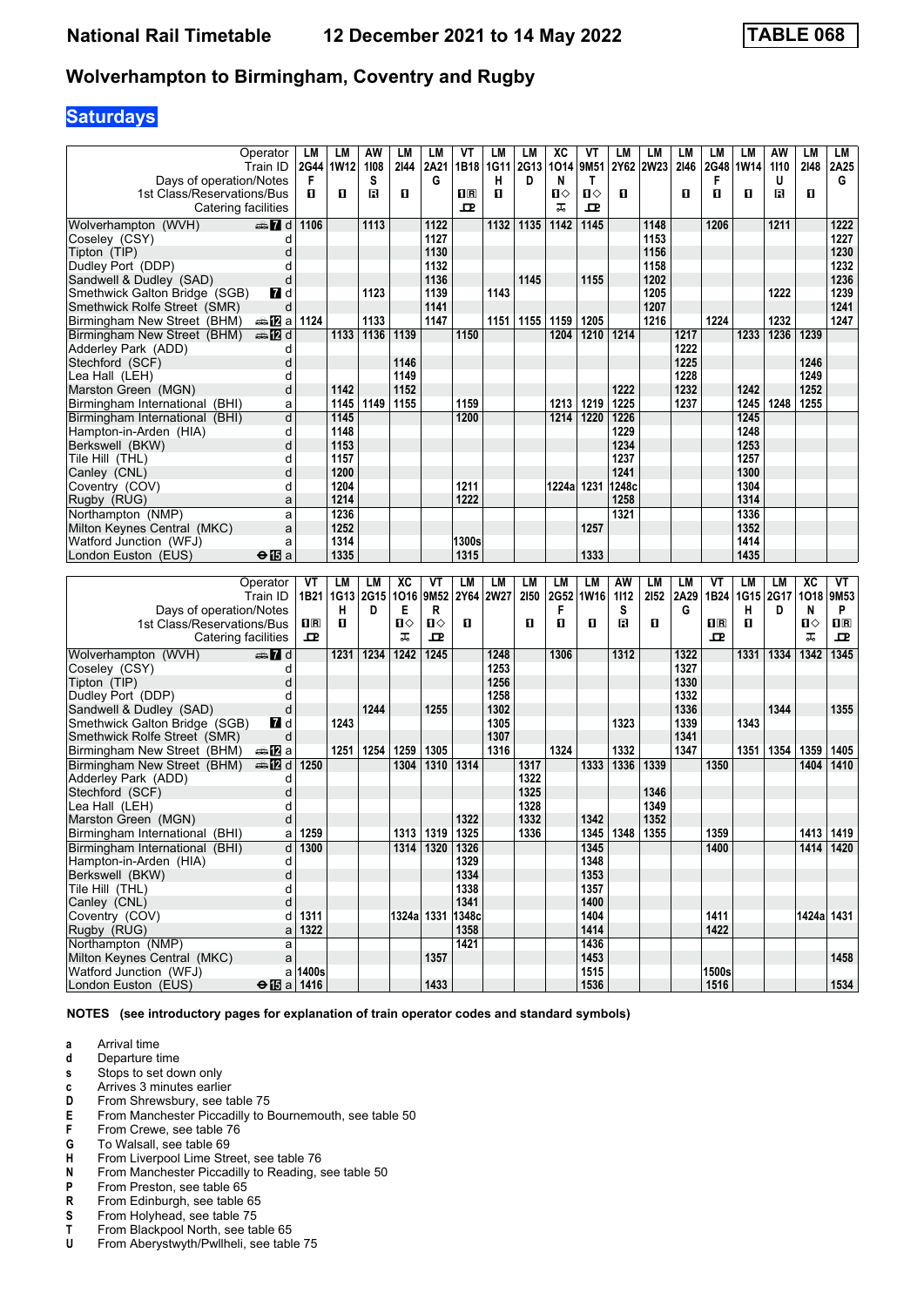# **Saturdays**

| Operator                                                                      | LM        | LM           | LМ        | LМ             | LM           | AW        | LM        | LM                      | VT          | LM          | LM   | ХC        | ۷T           | LM        | LM           | LМ        | LM                                              | LM           |
|-------------------------------------------------------------------------------|-----------|--------------|-----------|----------------|--------------|-----------|-----------|-------------------------|-------------|-------------|------|-----------|--------------|-----------|--------------|-----------|-------------------------------------------------|--------------|
| Train ID                                                                      |           | 2Y66 2W31    | 2154      | <b>2G56</b>    | ∣1W18        | 1114      | 2156      | 2A33                    | 1B27        | 1G17        | 2G19 | 1020      | 9M54         | 2Y68      | <b>2W35</b>  | 2158      | <b>2G60</b>                                     | 1W20         |
| Days of operation/Notes                                                       |           |              |           | F              |              | U         |           | G                       |             | н           | D    | Е         | R            |           |              |           | F                                               |              |
| 1st Class/Reservations/Bus                                                    | 0         |              | O         | 0              | О            | B         | O         |                         | $n_{\rm R}$ | п           |      | п⇔        | Ⅱ◇           | 0         |              | п         | O                                               | O            |
| Catering facilities                                                           |           |              |           |                |              |           |           |                         | ᅭ           |             |      | ᠼ         | ᇁ            |           |              |           |                                                 |              |
| Wolverhampton (WVH)<br>dan 7d                                                 |           | 1348         |           | 1405           |              | 1412      |           | 1422                    |             | 1431        | 1435 | 1442      | 1445         |           | 1448         |           | 1506                                            |              |
| Coseley (CSY)<br>d                                                            |           | 1353         |           |                |              |           |           | 1427                    |             |             |      |           |              |           | 1453         |           |                                                 |              |
| Tipton (TIP)<br>d                                                             |           | 1356         |           |                |              |           |           | 1430                    |             |             |      |           |              |           | 1456         |           |                                                 |              |
| Dudley Port (DDP)<br>d                                                        |           | 1358<br>1402 |           |                |              |           |           | 1432<br>1436            |             |             |      |           |              |           | 1458<br>1502 |           |                                                 |              |
| Sandwell & Dudley (SAD)<br>d<br>17 d                                          |           | 1405         |           |                |              | 1423      |           | 1439                    |             | 1443        | 1445 |           | 1455         |           | 1505         |           |                                                 |              |
| Smethwick Galton Bridge (SGB)<br>Smethwick Rolfe Street (SMR)<br>d            |           | 1407         |           |                |              |           |           | 1441                    |             |             |      |           |              |           | 1507         |           |                                                 |              |
| Birmingham New Street (BHM)<br>dan <mark>a</mark> n <mark>a</mark>            |           | 1416         |           | 1424           |              | 1432      |           | 1447                    |             | 1451        | 1454 | 1459      | 1505         |           | 1516         |           | 1524                                            |              |
| <b>en 12</b> d<br>Birmingham New Street (BHM)                                 | 1414      |              | 1417      |                | 1433         | 1436      | 1439      |                         | 1450        |             |      | 1504      | 1510         | 1514      |              | 1517      |                                                 | 1533         |
| Adderley Park (ADD)<br>d                                                      |           |              | 1422      |                |              |           |           |                         |             |             |      |           |              |           |              | 1522      |                                                 |              |
| Stechford (SCF)<br>d                                                          |           |              | 1425      |                |              |           | 1446      |                         |             |             |      |           |              |           |              | 1525      |                                                 |              |
| Lea Hall (LEH)<br>d                                                           |           |              | 1428      |                |              |           | 1449      |                         |             |             |      |           |              |           |              | 1528      |                                                 |              |
| Marston Green (MGN)<br>d                                                      | 1422      |              | 1432      |                | 1442         |           | 1452      |                         |             |             |      |           |              | 1522      |              | 1532      |                                                 | 1542         |
| Birmingham International (BHI)<br>a                                           | 1425      |              | 1436      |                | 1445         | 1449      | 1455      |                         | 1459        |             |      | 1513      | 1519         | 1525      |              | 1536      |                                                 | 1545         |
| d<br>Birmingham International (BHI)                                           | 1426      |              |           |                | 1445         |           |           |                         | 1500        |             |      | 1514      | 1520         | 1526      |              |           |                                                 | 1545         |
| Hampton-in-Arden (HIA)<br>d                                                   | 1429      |              |           |                | 1448         |           |           |                         |             |             |      |           |              | 1529      |              |           |                                                 | 1548         |
| Berkswell (BKW)<br>d                                                          | 1434      |              |           |                | 1453         |           |           |                         |             |             |      |           |              | 1534      |              |           |                                                 | 1553         |
| Tile Hill (THL)<br>d                                                          | 1437      |              |           |                | 1457         |           |           |                         |             |             |      |           |              | 1537      |              |           |                                                 | 1557         |
| Canley (CNL)<br>d                                                             | 1441      |              |           |                | 1500         |           |           |                         |             |             |      |           |              | 1541      |              |           |                                                 | 1600         |
| Coventry (COV)<br>d                                                           | 1448c     |              |           |                | 1504         |           |           |                         | 1511        |             |      | 1524a     | 1531         | 1548c     |              |           |                                                 | 1604         |
| Rugby (RUG)<br>a                                                              | 1458      |              |           |                | 1514         |           |           |                         | 1522        |             |      |           |              | 1558      |              |           |                                                 | 1614         |
| Northampton (NMP)<br>a                                                        | 1521      |              |           |                | 1536         |           |           |                         |             |             |      |           |              | 1621      |              |           |                                                 | 1636         |
| Milton Keynes Central (MKC)<br>a                                              |           |              |           |                | 1552         |           |           |                         |             |             |      |           | 1558         |           |              |           |                                                 | 1653         |
| Watford Junction (WFJ)<br>a                                                   |           |              |           |                | 1614<br>1635 |           |           |                         | 1600s       |             |      |           | 1633         |           |              |           |                                                 | 1715<br>1736 |
| London Euston (EUS)<br>$\Theta$ is a                                          |           |              |           |                |              |           |           |                         | 1615        |             |      |           |              |           |              |           |                                                 |              |
|                                                                               |           |              |           |                |              |           |           |                         |             |             |      |           |              |           |              |           |                                                 |              |
|                                                                               |           |              |           |                |              |           |           |                         |             |             |      |           |              |           |              |           |                                                 |              |
| Operator                                                                      | AW        | <b>LM</b>    | LМ        | VT             | <b>LM</b>    | <b>LM</b> | <b>XC</b> | VT                      | <b>LM</b>   | LM          | LM   | LМ        | <b>LM</b>    | AW        | LM           | LМ        | ۷T                                              | LM           |
| Train ID                                                                      | 1116<br>s | 2160         | 2A37<br>G | 1B30           | 1G18<br>н    | 2G21<br>D | 1022<br>N | 9M55<br>P               | 2Y70        | <b>2W39</b> | 2162 | 2G64<br>F | <b>1W22</b>  | 1118<br>U | 2164         | 2A41<br>G | 1B33                                            | 1G20<br>н    |
| Days of operation/Notes<br>1st Class/Reservations/Bus                         | в         | п            |           | 1 <sup>R</sup> | п            |           | п⇔        | $\overline{\mathbf{R}}$ | п           |             | П    | О         | п            |           | п            |           | $\overline{\mathbf{H}}$ $\overline{\mathbf{R}}$ | п            |
| Catering facilities                                                           |           |              |           | ᇁ              |              |           | ᠼ         | ᇁ                       |             |             |      |           |              |           |              |           | 고                                               |              |
| d anno 17 d                                                                   | 1512      |              | 1522      |                | 1530         | 1534      | 1542      | 1545                    |             | 1548        |      | 1607      |              | 1612      |              | 1622      |                                                 | 1631         |
| Wolverhampton (WVH)<br>Coseley (CSY)<br>d                                     |           |              | 1527      |                |              |           |           |                         |             | 1553        |      |           |              |           |              | 1627      |                                                 |              |
| d<br>Tipton (TIP)                                                             |           |              | 1530      |                |              |           |           |                         |             | 1556        |      |           |              |           |              | 1630      |                                                 |              |
| Dudley Port (DDP)<br>d                                                        |           |              | 1532      |                |              |           |           |                         |             | 1558        |      |           |              |           |              | 1632      |                                                 |              |
| Sandwell & Dudley (SAD)<br>d                                                  |           |              | 1536      |                |              | 1545      |           | 1555                    |             | 1602        |      |           |              |           |              | 1636      |                                                 |              |
| Smethwick Galton Bridge (SGB)<br><b>Z</b> d                                   | 1523      |              | 1539      |                | 1543         |           |           |                         |             | 1605        |      |           |              | 1624      |              | 1639      |                                                 | 1643         |
| Smethwick Rolfe Street (SMR)<br>d                                             |           |              | 1541      |                |              |           |           |                         |             | 1607        |      |           |              |           |              | 1641      |                                                 |              |
| Birmingham New Street (BHM)<br>anaDa                                          | 1532      |              | 1547      |                | 1551         | 1554      | 1559      | 1605                    |             | 1616        |      | 1626      |              | 1634      |              | 1647      |                                                 | 1651         |
| Birmingham New Street (BHM)<br><b>美卫d</b>                                     | 1536      | 1539         |           | 1550           |              |           | 1604      | 1610                    | 1614        |             | 1617 |           | 1633         | 1636      | 1639         |           | 1650                                            |              |
| Adderley Park (ADD)<br>d                                                      |           |              |           |                |              |           |           |                         |             |             | 1622 |           |              |           |              |           |                                                 |              |
| d<br>Stechford (SCF)                                                          |           | 1546         |           |                |              |           |           |                         |             |             | 1625 |           |              |           | 1646         |           |                                                 |              |
| Lea Hall (LEH)<br>d                                                           |           | 1549         |           |                |              |           |           |                         |             |             | 1628 |           |              |           | 1649         |           |                                                 |              |
| Marston Green (MGN)<br>d                                                      |           | 1552         |           |                |              |           |           |                         | 1622        |             | 1632 |           | 1642         |           | 1652         |           |                                                 |              |
| Birmingham International (BHI)<br>а                                           | 1549      | 1555         |           | 1559           |              |           | 1613      | 1619                    | 1625        |             | 1636 |           | 1645         | 1649      | 1655         |           | 1659                                            |              |
| d<br>Birmingham International (BHI)<br>d                                      |           |              |           | 1600           |              |           |           | 1614 1620 1626          | 1629        |             |      |           | 1645<br>1648 |           |              |           | 1700                                            |              |
| Hampton-in-Arden (HIA)<br>d<br>Berkswell (BKW)                                |           |              |           |                |              |           |           |                         | 1634        |             |      |           | 1653         |           |              |           |                                                 |              |
| Tile Hill (THL)<br>d                                                          |           |              |           |                |              |           |           |                         | 1637        |             |      |           | 1657         |           |              |           |                                                 |              |
| d<br>Canley (CNL)                                                             |           |              |           |                |              |           |           |                         | 1641        |             |      |           | 1700         |           |              |           |                                                 |              |
| Coventry (COV)<br>d                                                           |           |              |           | 1611           |              |           |           | 1624a 1631              | 1648c       |             |      |           | 1704         |           |              |           | 1711                                            |              |
| Rugby (RUG)<br>a                                                              |           |              |           | 1622           |              |           |           |                         | 1658        |             |      |           | 1714         |           |              |           | 1722                                            |              |
| Northampton (NMP)<br>a                                                        |           |              |           |                |              |           |           |                         | 1721        |             |      |           | 1736         |           |              |           |                                                 |              |
| Milton Kevnes Central (MKC)<br>$\mathsf{a}$                                   |           |              |           |                |              |           |           | 1657                    |             |             |      |           | 1752         |           |              |           |                                                 |              |
| Watford Junction (WFJ)<br>a<br>$\Theta$ $\mathbf{E}$ a<br>London Euston (EUS) |           |              |           | 1700s<br>1716  |              |           |           | 1734                    |             |             |      |           | 1814<br>1835 |           |              |           | 1800s<br>1816                                   |              |

- **a** Arrival time<br>**d** Departure t
- **d** Departure time
- **s** Stops to set down only
- **c** Arrives 3 minutes earlier<br>**D** From Shrewsbury, see ta
- **D** From Shrewsbury, see table 75<br>**E** From Manchester Piccadilly to E
- **E** From Manchester Piccadilly to Bournemouth, see table 50<br>**F** From Crewe, see table 76
- **F** From Crewe, see table 76<br>**G** To Walsall, see table 69
- **6** To Walsall, see table 69<br>**H** From Liverpool Lime Stre
- **+** From Liverpool Lime Street, see table 76<br>**N** From Manchester Piccadilly to Reading, s
- **N** From Manchester Piccadilly to Reading, see table 50<br>**P** From Preston, see table 65
- **P** From Preston, see table 65<br>**R** From Edinburgh, see table 6
- **R** From Edinburgh, see table 65<br>**S** From Holyhead, see table 75
- **6** From Holyhead, see table 75<br>**U** From Aberystwyth/Pwllheli, se
- From Aberystwyth/Pwllheli, see table 75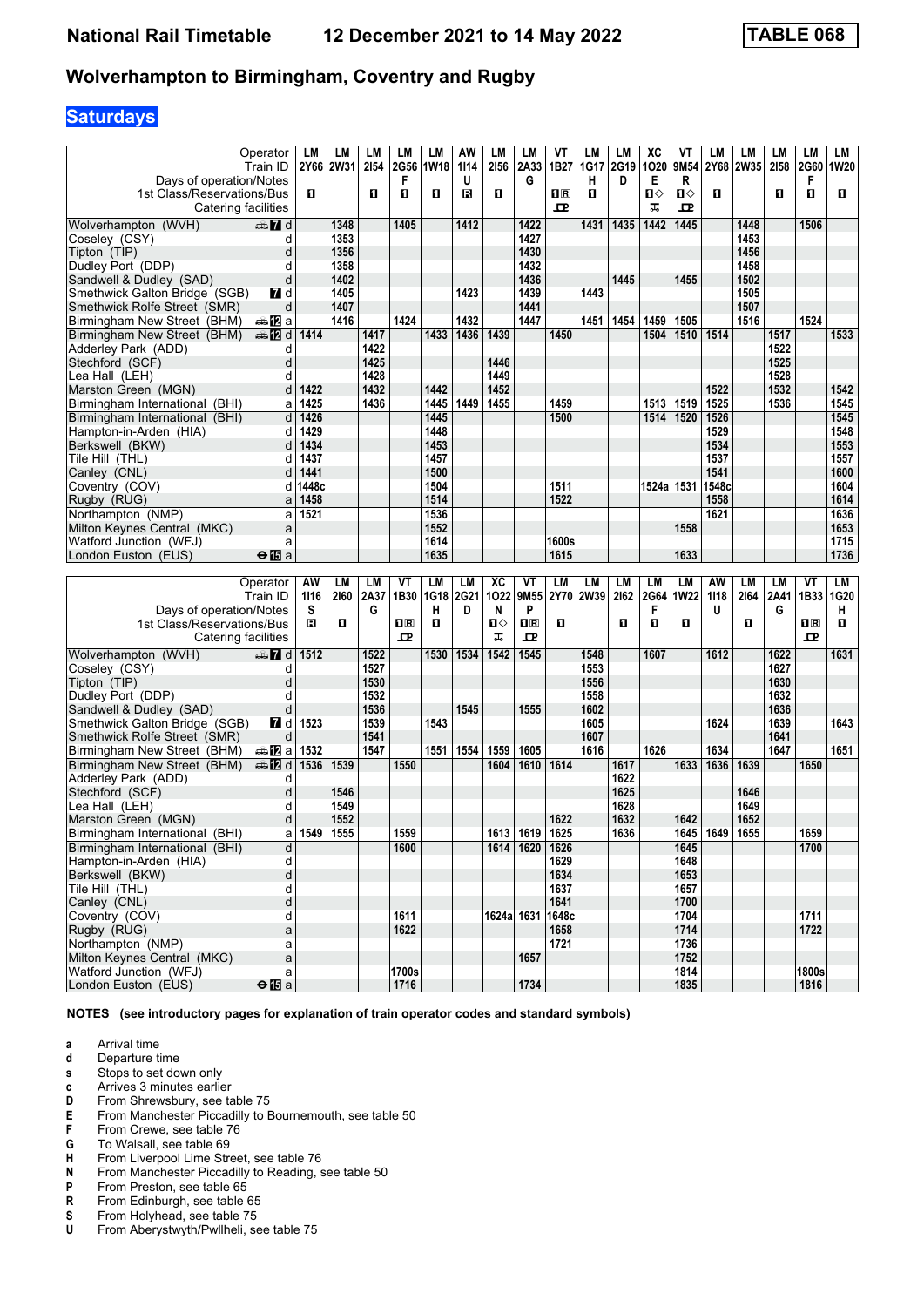# **Saturdays**

|                                | Operator               | LM   | XC          | VT   | LM    | LM        | LM    | LM          | LM        | AW        | LМ        | LM                 | VT               | LM        | LМ          | ХC         | VT                                              | LM        | LM        |
|--------------------------------|------------------------|------|-------------|------|-------|-----------|-------|-------------|-----------|-----------|-----------|--------------------|------------------|-----------|-------------|------------|-------------------------------------------------|-----------|-----------|
|                                | Train ID               |      | 2G23 1024   | 9M56 |       | 2Y72 2W43 | 2166  | 2G68        | 1W24      | 1120      | 2168      | 2A45               | 1B36             | 1G21      | <b>2G25</b> | 1026       | 9M <sub>57</sub>                                |           | 2Y42 2W47 |
| Days of operation/Notes        |                        | D    | Е           | R    |       |           |       | F           |           | s         |           | G                  |                  | н         | D           | N          | P                                               |           |           |
| 1st Class/Reservations/Bus     |                        |      | ்ப          | п⇔   | O     |           | п     | п           | п         | В         | п         |                    | $n_{\mathbb{R}}$ | п         |             | ்ப         | $\overline{\mathbf{H}}$ $\overline{\mathbf{R}}$ | П         |           |
|                                |                        |      | ᠼ           | ᅭ    |       |           |       |             |           |           |           |                    | ᇁ                |           |             | ᠼ          | ᇁ                                               |           |           |
| Catering facilities            |                        |      |             |      |       |           |       |             |           |           |           |                    |                  |           |             |            |                                                 |           |           |
| Wolverhampton (WVH)            | dan 7d                 | 1635 | 1642        | 1645 |       | 1648      |       | 1706        |           | 1711      |           | 1722               |                  | 1730      | 1735        | 1742       | 1745                                            |           | 1748      |
| Coseley (CSY)                  | d                      |      |             |      |       | 1653      |       |             |           |           |           | 1727               |                  |           |             |            |                                                 |           | 1753      |
| Tipton (TIP)                   | d                      |      |             |      |       | 1656      |       |             |           |           |           | 1730               |                  |           |             |            |                                                 |           | 1756      |
| Dudley Port (DDP)              | d                      |      |             |      |       | 1658      |       |             |           |           |           | 1732               |                  |           |             |            |                                                 |           | 1758      |
|                                | d                      | 1644 |             | 1655 |       | 1702      |       |             |           |           |           | 1736               |                  |           | 1744        |            | 1755                                            |           | 1802      |
| Sandwell & Dudley (SAD)        |                        |      |             |      |       |           |       |             |           |           |           |                    |                  |           |             |            |                                                 |           |           |
| Smethwick Galton Bridge (SGB)  | 7d                     |      |             |      |       | 1705      |       |             |           | 1723      |           | 1739               |                  | 1743      |             |            |                                                 |           | 1805      |
| Smethwick Rolfe Street (SMR)   | d                      |      |             |      |       | 1707      |       |             |           |           |           | 1741               |                  |           |             |            |                                                 |           | 1807      |
| Birmingham New Street (BHM)    | dan <mark>n</mark> i⊠a | 1654 | 1659        | 1706 |       | 1716      |       | 1724        |           | 1732      |           | 1747               |                  | 1751      | 1754        | 1759       | 1805                                            |           | 1816      |
| Birmingham New Street (BHM)    | <b>en 12</b> d         |      | 1704        | 1710 | 1714  |           | 1717  |             | 1733      | 1736      | 1739      |                    | 1750             |           |             | 1804       | 1810                                            | 1814      |           |
| Adderley Park (ADD)            | d                      |      |             |      |       |           | 1722  |             |           |           |           |                    |                  |           |             |            |                                                 |           |           |
| Stechford (SCF)                | d                      |      |             |      |       |           | 1725  |             |           |           | 1746      |                    |                  |           |             |            |                                                 |           |           |
| Lea Hall (LEH)                 | d                      |      |             |      |       |           | 1728  |             |           |           | 1749      |                    |                  |           |             |            |                                                 |           |           |
|                                |                        |      |             |      | 1722  |           | 1732  |             | 1742      |           | 1752      |                    |                  |           |             |            |                                                 | 1822      |           |
| Marston Green (MGN)            | d                      |      |             |      |       |           |       |             |           |           |           |                    |                  |           |             |            |                                                 |           |           |
| Birmingham International (BHI) | а                      |      | 1713        | 1719 | 1725  |           | 1736  |             | 1745      | 1749      | 1755      |                    | 1759             |           |             | 1813       | 1819                                            | 1825      |           |
| Birmingham International (BHI) | d                      |      | 1714        | 1720 | 1726  |           |       |             | 1745      |           |           |                    | 1800             |           |             | 1814       | 1820                                            | 1826      |           |
| Hampton-in-Arden (HIA)         | d                      |      |             |      | 1729  |           |       |             | 1748      |           |           |                    |                  |           |             |            |                                                 | 1829      |           |
| Berkswell (BKW)                | d                      |      |             |      | 1734  |           |       |             | 1753      |           |           |                    |                  |           |             |            |                                                 | 1834      |           |
| Tile Hill (THL)                | d                      |      |             |      | 1737  |           |       |             | 1757      |           |           |                    |                  |           |             |            |                                                 | 1837      |           |
| Canley (CNL)                   | d                      |      |             |      | 1741  |           |       |             | 1800      |           |           |                    |                  |           |             |            |                                                 | 1841      |           |
| Coventry (COV)                 | d                      |      | 1724a  1731 |      | 1748c |           |       |             | 1804      |           |           |                    | 1811             |           |             | 1824a 1831 |                                                 | 1848c     |           |
|                                |                        |      |             |      | 1758  |           |       |             |           |           |           |                    | 1822             |           |             |            |                                                 | 1858      |           |
| Rugby (RUG)                    | a                      |      |             |      |       |           |       |             | 1814      |           |           |                    |                  |           |             |            |                                                 |           |           |
| Northampton (NMP)              | a                      |      |             |      | 1821  |           |       |             | 1837      |           |           |                    |                  |           |             |            |                                                 | 1921      |           |
| Milton Keynes Central (MKC)    | a                      |      |             | 1758 |       |           |       |             |           |           |           |                    |                  |           |             |            | 1857                                            | 1943      |           |
| Watford Junction (WFJ)         | a                      |      |             |      |       |           |       |             |           |           |           |                    | 1900s            |           |             |            |                                                 | 2023      |           |
| London Euston (EUS)            | $\Theta$ is a          |      |             | 1833 |       |           |       |             |           |           |           |                    |                  |           |             |            | 1934                                            | 2046      |           |
|                                |                        |      |             |      |       |           |       |             |           |           |           |                    | 1917             |           |             |            |                                                 |           |           |
|                                |                        |      |             |      |       |           |       |             |           |           |           |                    |                  |           |             |            |                                                 |           |           |
|                                |                        |      |             |      |       |           | VT    | LM          | <b>LM</b> | <b>LM</b> |           | VT                 | LM               |           |             |            |                                                 |           |           |
|                                | Operator               | LM   | LM          | AW   | LM    | LM        |       |             |           |           | <b>XC</b> |                    |                  | LM        | LM          | LМ         | AW                                              | <b>LM</b> | LM        |
|                                | Train ID               | 2170 | <b>2G72</b> | 1122 | 2172  | 2A49      | 1B39  | <b>1G23</b> | 2G27      | 2Y22      | 1028      | 9M47               |                  | 2Y46 2W51 | 2174        | 2G76       | 1124                                            | 2176      | 2A53      |
| Days of operation/Notes        |                        |      | F           | U    |       | G         |       | н           | D         |           | Е         | R                  |                  |           |             | F          | S                                               |           | G         |
| 1st Class/Reservations/Bus     |                        | п    | O           |      | O     |           | 0 B   | O           |           | п         | Ⅱ◇        | П                  | O                |           | 0           | О          | в                                               | П         |           |
| Catering facilities            |                        |      |             |      |       |           | 굔     |             |           |           | ᠼ         | ᇁ                  |                  |           |             |            |                                                 |           |           |
| Wolverhampton (WVH)            | d anno 17 d            |      | 1806        | 1811 |       | 1822      |       | 1829        | 1834      |           | 1842      | 1845               |                  | 1848      |             | 1906       | 1912                                            |           | 1922      |
| Coseley (CSY)                  | d                      |      |             |      |       | 1827      |       |             |           |           |           |                    |                  | 1853      |             |            |                                                 |           | 1927      |
|                                | d                      |      |             |      |       |           |       |             |           |           |           |                    |                  | 1856      |             |            |                                                 |           |           |
| Tipton (TIP)                   | d                      |      |             |      |       | 1830      |       |             |           |           |           |                    |                  |           |             |            |                                                 |           | 1930      |
| Dudley Port (DDP)              |                        |      |             |      |       | 1832      |       |             |           |           |           |                    |                  | 1858      |             |            |                                                 |           | 1932      |
| Sandwell & Dudley (SAD)        | d                      |      |             |      |       | 1835      |       |             | 1843      |           |           | 1855               |                  | 1902      |             |            |                                                 |           | 1936      |
| Smethwick Galton Bridge (SGB)  | MZ d                   |      |             | 1822 |       | 1838      |       | 1842        |           |           |           |                    |                  | 1905      |             |            | 1923                                            |           | 1939      |
| Smethwick Rolfe Street (SMR)   | d                      |      |             |      |       | 1840      |       |             |           |           |           |                    |                  | 1907      |             |            |                                                 |           | 1941      |
| Birmingham New Street (BHM)    | dan Da                 |      | 1824        | 1832 |       | 1846      |       | 1850        | 1853      |           | 1859      | 1906               |                  | 1916      |             | 1924       | 1932                                            |           | 1947      |
| Birmingham New Street (BHM)    | <b>▲IZ</b> d           | 1817 |             | 1836 | 1839  |           | 1850  |             |           | 1853      | 1904      | 1910               | 1914             |           | 1917        |            | 1936                                            | 1939      |           |
| Adderley Park (ADD)            | d                      | 1822 |             |      |       |           |       |             |           |           |           |                    |                  |           | 1922        |            |                                                 |           |           |
| Stechford (SCF)                | d                      | 1825 |             |      | 1846  |           |       |             |           |           |           |                    |                  |           | 1925        |            |                                                 | 1946      |           |
|                                | d                      | 1828 |             |      | 1849  |           |       |             |           |           |           |                    |                  |           | 1928        |            |                                                 | 1949      |           |
| Lea Hall (LEH)                 |                        |      |             |      |       |           |       |             |           |           |           |                    |                  |           |             |            |                                                 |           |           |
| Marston Green (MGN)            | d                      | 1832 |             |      | 1852  |           |       |             |           |           |           |                    | 1922             |           | 1932        |            |                                                 | 1952      |           |
| Birmingham International (BHI) | а                      | 1836 |             | 1849 | 1855  |           | 1859  |             |           | 1903      | 1913      | 1919               | 1925             |           | 1936        |            | 1949                                            | 1955      |           |
| Birmingham International (BHI) | d                      |      |             |      |       |           | 1900  |             |           | 1903      |           | 1914   1920   1926 |                  |           |             |            |                                                 |           |           |
| Hampton-in-Arden (HIA)         | d                      |      |             |      |       |           |       |             |           | 1906      |           |                    | 1929             |           |             |            |                                                 |           |           |
| Berkswell (BKW)                | d                      |      |             |      |       |           |       |             |           | 1911      |           |                    | 1934             |           |             |            |                                                 |           |           |
| Tile Hill (THL)                | d                      |      |             |      |       |           |       |             |           | 1915      |           |                    | 1937             |           |             |            |                                                 |           |           |
| Canley (CNL)                   | d                      |      |             |      |       |           |       |             |           | 1918      |           |                    | 1941             |           |             |            |                                                 |           |           |
| Coventry (COV)                 | d                      |      |             |      |       |           | 1911  |             |           | 1922      |           | 1925a 1931 1948c   |                  |           |             |            |                                                 |           |           |
| Rugby (RUG)                    | a                      |      |             |      |       |           | 1922  |             |           | 1932      |           |                    | 1942   1958      |           |             |            |                                                 |           |           |
| Northampton (NMP)              | a                      |      |             |      |       |           |       |             |           | 1954      |           |                    | 2020             |           |             |            |                                                 |           |           |
| Milton Keynes Central (MKC)    | $\mathsf{a}$           |      |             |      |       |           | 2002s |             |           | 2016      |           |                    | 2006 2037        |           |             |            |                                                 |           |           |

**NOTES (see introductory pages for explanation of train operator codes and standard symbols)**

**Watford Junction (WFJ)** a a **2002s 2003 2048 2034s 2115 2003 2013 2013 2023 2115 2055 2134** 

- **a** Arrival time<br>**d** Departure t
- **d** Departure time

**London Euston (EUS)** 

- **s** Stops to set down only
- **c** Arrives 3 minutes earlier<br>**D** From Shrewsbury, see ta
- **D** From Shrewsbury, see table 75<br>**E** From Manchester Piccadilly to E
- **E** From Manchester Piccadilly to Bournemouth, see table 50<br>**F** From Crewe, see table 76
- **F** From Crewe, see table 76<br>**G** To Walsall, see table 69
- **6** To Walsall, see table 69<br>**H** From Liverpool Lime Stre
- **+** From Liverpool Lime Street, see table 76<br>**N** From Manchester Piccadilly to Reading.
- **N** From Manchester Piccadilly to Reading, see table 50<br>**P** From Preston, see table 65
- **P** From Preston, see table 65<br>**R** From Edinburgh, see table 6
- **R** From Edinburgh, see table 65<br>**S** From Holyhead, see table 75
- **6** From Holyhead, see table 75<br>**U** From Aberystwyth/Pwllheli, see
- From Aberystwyth/Pwllheli, see table 75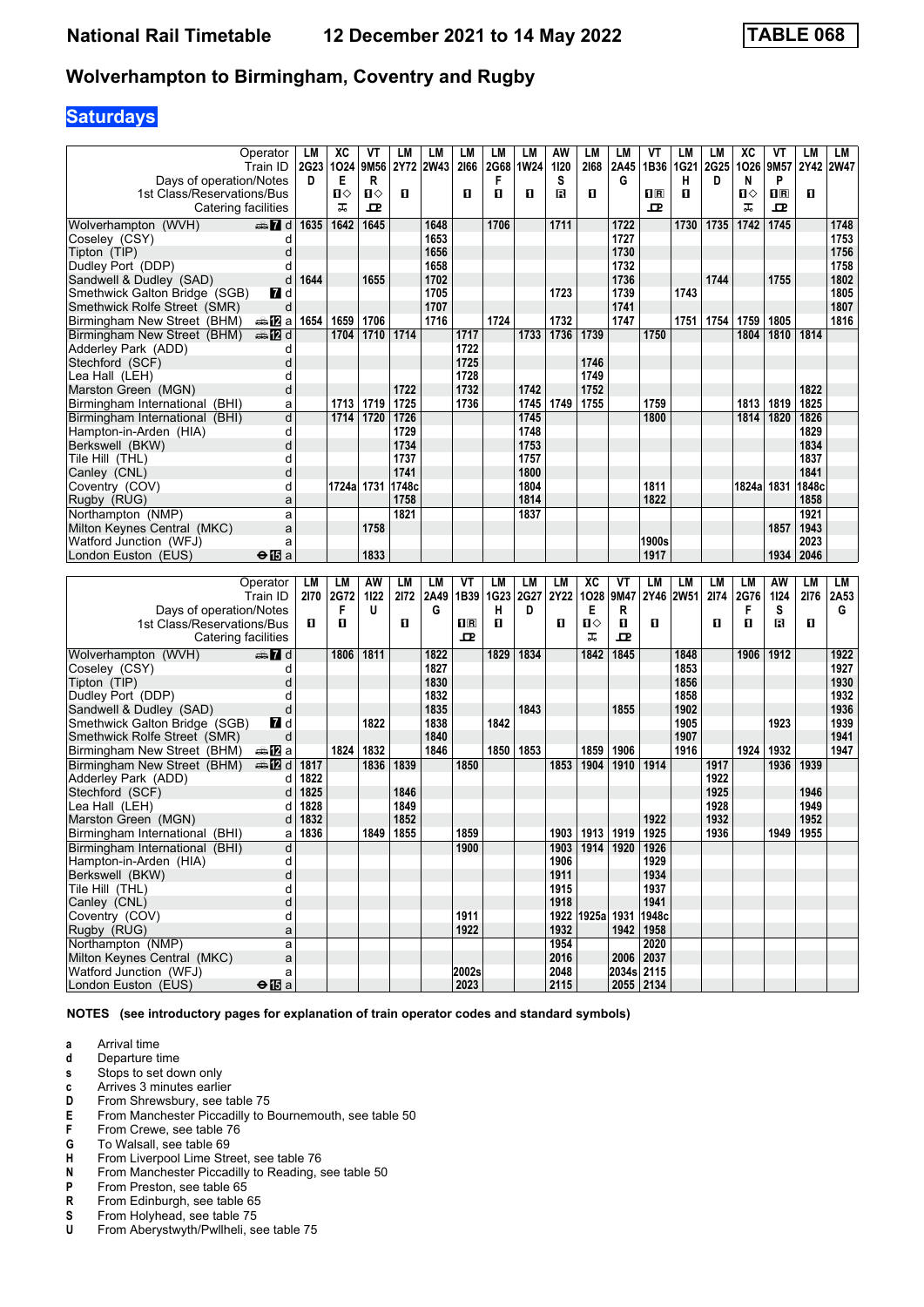# **Saturdays**

|                                               | Operator                     | LM          | LМ        | LМ          | XC            | ۷T     | LM        | LM          | LМ   | LM               | AW   | LM   | LM           | LМ        | LM   | LM   | XC             | VT             | LM    |
|-----------------------------------------------|------------------------------|-------------|-----------|-------------|---------------|--------|-----------|-------------|------|------------------|------|------|--------------|-----------|------|------|----------------|----------------|-------|
|                                               | Train ID                     |             | 1G25 2Y24 | <b>2G29</b> | 1030          | 9M59   | 2Y48      | <b>2W55</b> | 2178 | 2G80             | 1126 | 2180 | 2A57         | 1G31      | 2Y26 | 2G31 | 1034           | 9M60           | 2Y31  |
| Days of operation/Notes                       |                              | н           |           | D           | Е             | L      |           |             |      | F                | Κ    |      | G            | н         |      | D    | v              | R              |       |
| 1st Class/Reservations/Bus                    |                              | п           | O         |             | П⇔            | П⇔     | п         |             | О    | п                |      | п    |              | п         | 0    |      | $\mathbf{u}$   | п⇔             | п     |
| Catering facilities                           |                              |             |           |             | ᠼ             | ᇁ      |           |             |      |                  |      |      |              |           |      |      | ᠼ              | ᇁ              |       |
| Wolverhampton (WVH)                           | dan 7d                       | 1931        |           | 1933        | 1942          | 1945   |           | 1948        |      | 2006             | 2012 |      | 2021         | 2031      |      | 2037 | 2042           | 2045           |       |
| Coseley (CSY)                                 | d                            |             |           |             |               |        |           | 1953        |      |                  |      |      | 2026         |           |      |      |                |                |       |
| Tipton (TIP)                                  | d                            |             |           |             |               |        |           | 1956        |      |                  |      |      | 2029         |           |      |      |                |                |       |
| Dudley Port (DDP)                             | d                            |             |           |             |               |        |           | 1958        |      |                  |      |      | 2031         |           |      |      |                |                |       |
| Sandwell & Dudley (SAD)                       | d                            |             |           | 1944        |               | 1955   |           | 2002        |      |                  |      |      | 2035         |           |      | 2046 |                | 2055           |       |
| Smethwick Galton Bridge (SGB)                 | <b>7</b> d                   | 1943        |           |             |               |        |           | 2004        |      |                  | 2023 |      | 2038         | 2042      |      |      |                |                |       |
| Smethwick Rolfe Street (SMR)                  | d                            |             |           |             |               |        |           | 2007        |      |                  |      |      | 2040         |           |      |      |                |                |       |
| Birmingham New Street (BHM)                   | a≞122la                      | 1951        |           | 1954        | 1959          | 2006   |           | 2016        |      | 2024             | 2032 |      | 2047         | 2050      |      | 2056 | 2100           | 2105           |       |
| Birmingham New Street (BHM)                   | <b>en 12</b> d               |             | 1953      |             | 2004          | 2010   | 2014      |             | 2017 |                  | 2036 | 2039 |              |           | 2053 |      |                | 2104 2110 2114 |       |
|                                               |                              |             |           |             |               |        |           |             |      |                  |      | 2044 |              |           |      |      |                |                |       |
| Adderley Park (ADD)                           | d                            |             |           |             |               |        |           |             |      |                  |      |      |              |           |      |      |                |                |       |
| Stechford (SCF)                               | d                            |             |           |             |               |        |           |             | 2024 |                  |      | 2047 |              |           |      |      |                |                |       |
| Lea Hall(LEH)                                 | d                            |             |           |             |               |        |           |             | 2027 |                  |      | 2050 |              |           |      |      |                |                |       |
| Marston Green (MGN)                           | d                            |             |           |             |               |        |           |             | 2030 |                  |      | 2054 |              |           |      |      |                |                |       |
| Birmingham International (BHI)                | а                            |             | 2003      |             | 2013          | 2019   | 2024      |             | 2034 |                  | 2049 | 2057 |              |           | 2103 |      | 2113 2119      |                | 2124  |
| Birmingham International (BHI)                | d                            |             | 2003      |             | 2014          | 2020   | 2025      |             |      |                  |      |      |              |           | 2103 |      | 2114 2120      |                | 2125  |
| Hampton-in-Arden (HIA)                        | d                            |             | 2006      |             |               |        | 2028      |             |      |                  |      |      |              |           | 2106 |      |                |                | 2128  |
| Berkswell (BKW)                               | d                            |             | 2011      |             |               |        | 2033      |             |      |                  |      |      |              |           | 2111 |      |                |                | 2133  |
| Tile Hill(THL)                                | d                            |             | 2015      |             |               |        | 2036      |             |      |                  |      |      |              |           | 2115 |      |                |                | 2136  |
| Canley (CNL)                                  | d                            |             | 2018      |             |               |        | 2039      |             |      |                  |      |      |              |           | 2118 |      |                |                | 2140  |
| Coventry (COV)                                | d                            |             | 2022      |             | 2026a 2031    |        | 2048e     |             |      |                  |      |      |              |           | 2122 |      | 2124a 2131     |                | 2147c |
| Rugby (RUG)                                   | a                            |             | 2032      |             |               | 2042   | 2058      |             |      |                  |      |      |              |           | 2132 |      |                | 2142           | 2157  |
| Northampton (NMP)                             | a                            |             | 2054      |             |               |        | 2119      |             |      |                  |      |      |              |           | 2154 |      |                |                | 2220  |
| Milton Keynes Central (MKC)                   | a                            |             | 2116      |             |               | 2105   | 2137      |             |      |                  |      |      |              |           | 2221 |      |                | 2205           | 2238  |
| Watford Junction (WFJ)                        | a                            |             | 2154      |             |               | 2136sl | 2221      |             |      |                  |      |      |              |           | 2306 |      |                | 2235s          | 2321  |
| London Euston (EUS)                           | $\Theta$ is a                |             | 2213      |             |               | 2157   | 2242      |             |      |                  |      |      |              |           | 2331 |      |                | 2256           | 2347  |
|                                               |                              |             |           |             |               |        |           |             |      |                  |      |      |              |           |      |      |                |                |       |
|                                               |                              |             |           |             |               |        |           |             |      |                  |      |      |              |           |      |      |                |                |       |
|                                               |                              |             |           |             |               |        |           |             |      |                  |      |      |              |           |      |      |                |                |       |
|                                               | Operator                     | LM          | LM        | LМ          | ۷T            | LM     | <b>LM</b> | LM          | LM   | VT               | LM   | XC   | LM           | LM        | LM   | AW   | LМ             | LM             | VT    |
|                                               | Train ID                     | <b>2W59</b> | 2182      | 2G84        | 1B44          | 2184   | 2H15      | 1G32        | 2Y74 | 9M61             | 2G33 | 1G81 | 2Y30         | 2W63 2G88 |      | 1G75 | 2Y76 2C33 9M19 |                |       |
| Days of operation/Notes                       |                              |             |           | F           |               |        | A         | н           |      | P                | D    | W    |              |           | F    | Κ    |                |                | X     |
| 1st Class/Reservations/Bus                    |                              |             | O.        | 0           | $\P$ R        | п      |           | п           | O    | $n_{\mathbb{R}}$ |      | П⇔   | O            |           | O    |      | O              |                | П⇔    |
| Catering facilities                           |                              |             |           |             | ᇁ             |        |           |             |      | 굔                |      |      |              |           |      |      |                |                | ᇁ     |
| Wolverhampton (WVH)                           | $\mathbf{Z}$ d               | 2048        |           | 2106        | 2109          |        | 2120      | 2132        |      | 2137             | 2141 | 2146 |              | 2150      | 2205 | 2212 |                | 2220           | 2227  |
| Coseley (CSY)                                 | d                            | 2053        |           |             |               |        | 2125      |             |      |                  |      |      |              | 2155      |      |      |                | 2225           |       |
| Tipton (TIP)                                  | d                            | 2056        |           |             |               |        | 2128      |             |      |                  |      |      |              | 2158      |      |      |                | 2228           |       |
| Dudley Port (DDP)                             | d                            | 2058        |           |             |               |        | 2130      |             |      |                  |      |      |              | 2200      |      |      |                | 2230           |       |
| Sandwell & Dudley (SAD)                       | d                            | 2102        |           |             | 2119          |        | 2133      |             |      |                  | 2149 |      |              | 2204      |      |      |                | 2234           |       |
| Smethwick Galton Bridge (SGB)                 | <b>7</b> d                   | 2105        |           |             |               |        | 2136      | 2143        |      |                  |      |      |              | 2207      |      | 2222 |                | 2237           |       |
| Smethwick Rolfe Street (SMR)                  | d                            | 2107        |           |             |               |        | 2138      |             |      |                  |      |      |              | 2209      |      |      |                | 2239           |       |
| Birmingham New Street (BHM)                   | anaDa                        | 2116        |           | 2125        | 2128          |        | 2144      | 2150        |      | 2154             | 2158 | 2203 |              | 2217      | 2228 | 2233 |                | 2245           | 2249  |
| Birmingham New Street (BHM)                   | dan <b>in</b> d              |             | 2117      |             | 2130          | 2138   |           |             | 2155 |                  |      |      | 2210         |           |      |      | 2245           | 2248           |       |
|                                               | d                            |             |           |             |               | 2143   |           |             |      |                  |      |      | 2215         |           |      |      |                |                |       |
| Adderley Park (ADD)                           | d                            |             | 2124      |             |               | 2147   |           |             |      |                  |      |      | 2218         |           |      |      |                | 2255           |       |
| Stechford (SCF)                               | d                            |             | 2127      |             |               | 2150   |           |             |      |                  |      |      | 2221         |           |      |      |                | 2258           |       |
| Lea Hall(LEH)                                 | d                            |             | 2130      |             |               | 2154   |           |             | 2203 |                  |      |      | 2225         |           |      |      |                |                |       |
| Marston Green (MGN)                           | a                            |             | 2134      |             | 2139          | 2158   |           |             | 2206 |                  |      |      | 2228         |           |      |      | 2253<br>2256   | 2301<br>2304   |       |
| Birmingham International (BHI)                |                              |             |           |             |               |        |           |             |      |                  |      |      |              |           |      |      |                |                |       |
| Birmingham International (BHI)                | d                            |             |           |             | 2140          |        |           |             | 2207 |                  |      |      | 2229         |           |      |      | 2257 2305      |                |       |
| Hampton-in-Arden (HIA)                        | d                            |             |           |             |               |        |           |             | 2210 |                  |      |      | 2232         |           |      |      | 2300 2308      |                |       |
| Berkswell (BKW)                               | þ                            |             |           |             |               |        |           |             | 2215 |                  |      |      | 2237         |           |      |      | $2305$ 2313    |                |       |
| Tile Hill (THL)                               | d                            |             |           |             |               |        |           |             | 2218 |                  |      |      | 2240         |           |      |      | 2308 2317      |                |       |
| Canley (CNL)                                  | d                            |             |           |             |               |        |           |             | 2222 |                  |      |      | 2244         |           |      |      | 2312 2320      |                |       |
| Coventry (COV)                                | d                            |             |           |             | 2151          |        |           |             | 2225 |                  |      |      | 2249         |           |      |      |                | 2316 2323a     |       |
| Rugby (RUG)                                   | a                            |             |           |             | 2202          |        |           |             | 2235 |                  |      |      | 2259         |           |      |      | 2327           |                |       |
| Northampton (NMP)                             | a                            |             |           |             |               |        |           |             | 2303 |                  |      |      | 2321         |           |      |      | 2355           |                |       |
| Milton Kevnes Central (MKC)                   | $\mathsf{a}$                 |             |           |             | 2224          |        |           |             |      |                  |      |      | 2346         |           |      |      |                |                |       |
| Watford Junction (WFJ)<br>London Euston (EUS) | a<br>$\Theta$ $\mathbf{E}$ a |             |           |             | 2311s<br>2334 |        |           |             |      |                  |      |      | 0019<br>0040 |           |      |      |                |                |       |

- **a** Arrival time<br>**d** Departure t
- **d** Departure time
- **s** Stops to set down only
- **c** Arrives 3 minutes earlier
- **e** Arrives 5 minutes earlier<br>**A** To Rugeley Trent Valley.
- **A** To Rugeley Trent Valley, see table 69<br>**D** From Shrewsbury, see table 75
- **D** From Shrewsbury, see table 75<br>**E** From Manchester Piccadilly to E **E** From Manchester Piccadilly to Bournemouth, see table 50<br>**F** From Crewe, see table 76
- **F** From Crewe, see table 76<br>**G** To Walsall, see table 69
- To Walsall, see table 69
- **+** From Liverpool Lime Street, see table 76<br>**K** From Aberystwyth, see table 75
- **K** From Aberystwyth, see table 75<br>**L** From Lancaster, see table 65
- **L** From Lancaster, see table 65<br>**P** From Preston, see table 65
- 
- **P** From Preston, see table 65<br>**R** From Edinburgh, see table From Edinburgh, see table 65
- **9** From Manchester Piccadilly to Southampton, see table 50 **W** From Manchester Piccadilly, see table 76
- **W** From Manchester Piccadilly, see table 76<br>**X** From Glasgow Central, see table 65
- From Glasgow Central, see table 65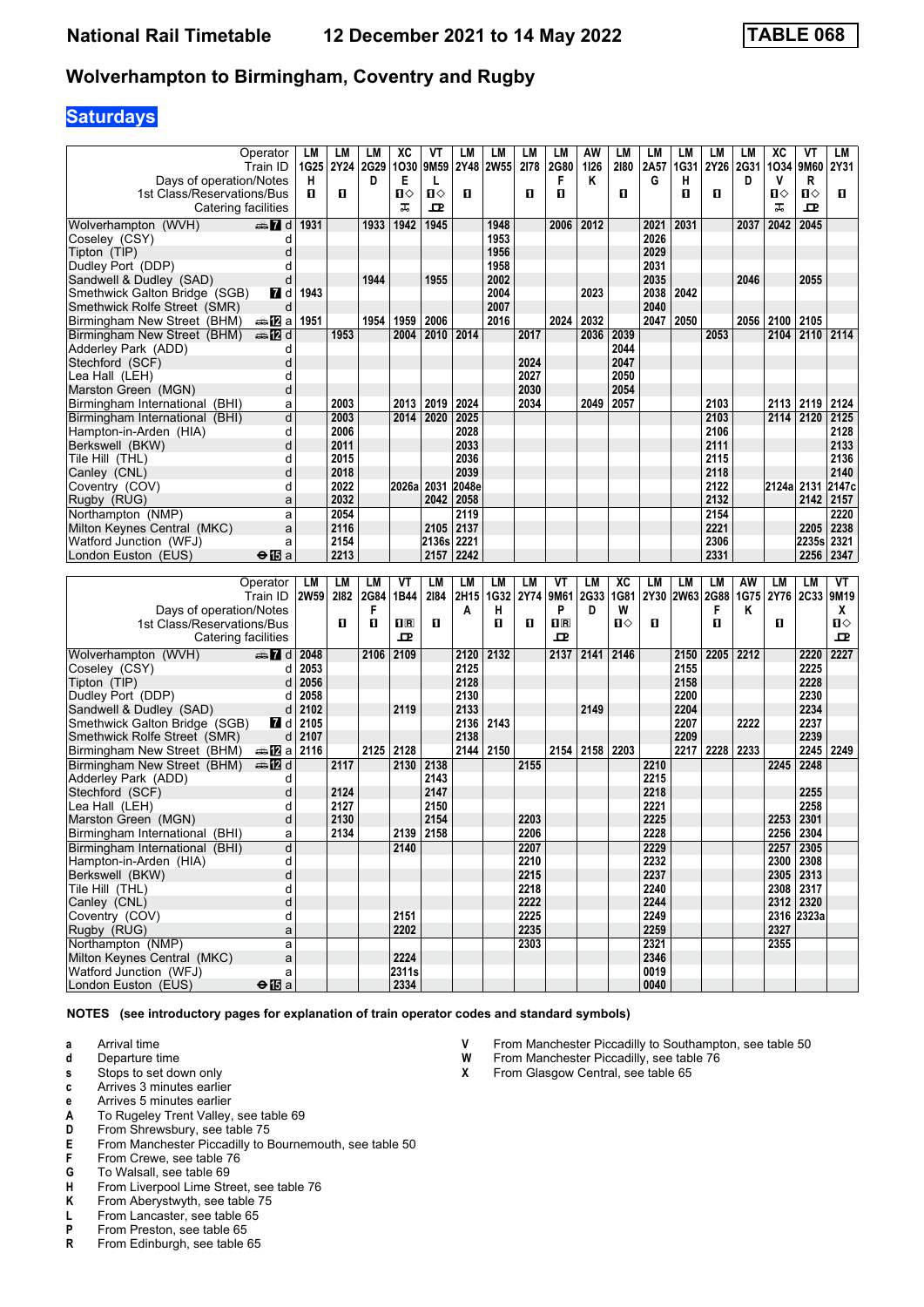# **Saturdays**

|                                   | Operator         | LM   | VT           | XC   | LM   | LM   | LМ          | AW   | LM   |
|-----------------------------------|------------------|------|--------------|------|------|------|-------------|------|------|
|                                   | Train ID         | 2G78 | 9M62         | 1G91 | 2H95 | 1G33 | <b>2C35</b> | 1G76 | 2G93 |
| Days of operation/Notes           |                  | D    | R            | W    | Y    | н    |             | S    | D    |
| 1st Class/Reservations/Bus        |                  |      | $\mathbf{u}$ | П⇔   |      | п    |             |      |      |
| Catering facilities               |                  |      | ᇁ            |      |      |      |             |      |      |
| Wolverhampton (WVH)               | $\oplus$ 7 d     | 2235 | 2241         | 2245 | 2250 | 2300 |             | 2309 | 2336 |
| Coseley (CSY)                     | d                |      |              |      | 2255 | 2306 |             |      |      |
| Tipton (TIP)                      | d                |      |              |      | 2258 |      |             |      |      |
| Dudley Port (DDP)                 | d                |      |              |      | 2300 |      |             |      |      |
| Sandwell & Dudley (SAD)           | d                | 2244 |              |      | 2304 |      |             |      | 2345 |
| Smethwick Galton Bridge (SGB)     | $\blacksquare$ d |      |              |      | 2307 |      |             |      |      |
| Smethwick Rolfe Street (SMR)      | d                |      |              |      | 2309 |      |             |      |      |
| Birmingham New Street (BHM)       | <b>▲囮 a 2253</b> |      | 2259         | 2302 | 2315 | 2319 |             | 2330 | 2354 |
| Birmingham New Street (BHM)       | <b>en 12</b> d   |      |              |      |      |      | 2321        |      |      |
| Adderley Park (ADD)               | d                |      |              |      |      |      | 2326        |      |      |
| Stechford (SCF)                   | d                |      |              |      |      |      | 2329        |      |      |
| Lea Hall (LEH)                    | d                |      |              |      |      |      | 2331        |      |      |
| Marston Green (MGN)               | d                |      |              |      |      |      | 2334        |      |      |
| Birmingham International<br>(BHI) | a                |      |              |      |      |      | 2337        |      |      |
| Birmingham International (BHI)    | d                |      |              |      |      |      | 2337        |      |      |
| Hampton-in-Arden (HIA)            | d                |      |              |      |      |      | 2340        |      |      |
| Berkswell (BKW)                   | d                |      |              |      |      |      | 2345        |      |      |
| Tile Hill(THL)                    | d                |      |              |      |      |      | 2348        |      |      |
| Canley (CNL)                      | d                |      |              |      |      |      | 2352        |      |      |
| Coventry (COV)                    | d                |      |              |      |      |      | 2356a       |      |      |
| Rugby (RUG)                       | a                |      |              |      |      |      |             |      |      |
| Northampton (NMP)                 | a                |      |              |      |      |      |             |      |      |
| Milton Keynes Central (MKC)       | a                |      |              |      |      |      |             |      |      |
| Watford Junction (WFJ)            | a                |      |              |      |      |      |             |      |      |
| London Euston (EUS)               | <b>⊖ T</b> a     |      |              |      |      |      |             |      |      |

- **a** Arrival time<br>**d** Departure ti
- **d** Departure time<br>**D** From Shrewsbu
- **D** From Shrewsbury, see table 75<br>**H** From Liverpool Lime Street, see
- **+** From Liverpool Lime Street, see table 76<br>**R** From Edinburgh, see table 65
- 
- From Holyhead, see table 75
- **R** From Edinburgh, see table 65<br>**S** From Holyhead, see table 75<br>**W** From Manchester Piccadilly, s **W** From Manchester Piccadilly, see table 76<br>Y To Hednesford, see table 69
- To Hednesford, see table 69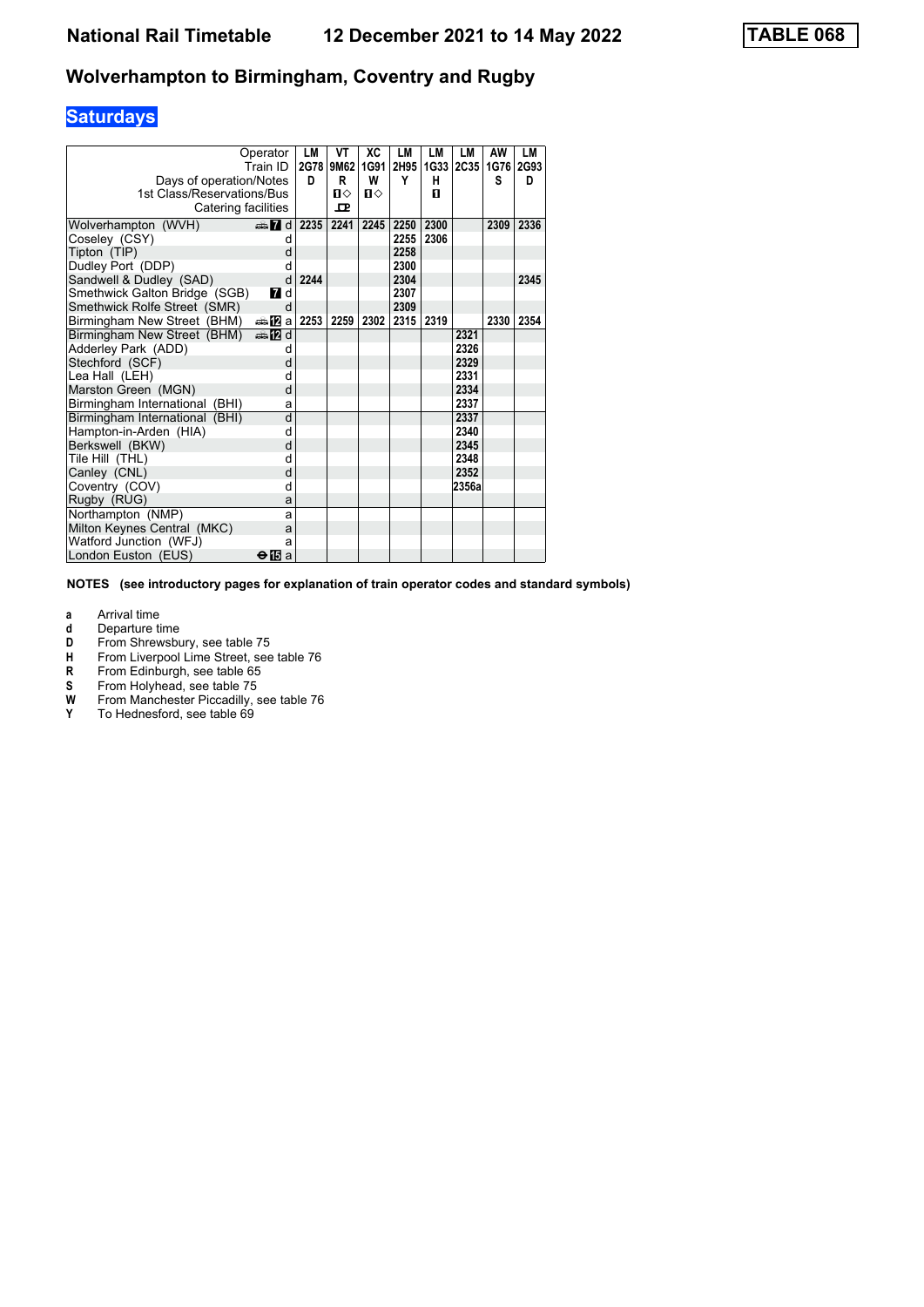# **Sundays**

|                                | Operator               | VT             | LМ   | LМ   | LM   | LM         | XC            | LM        | LM             | AW          | VT        | LM   | LМ    | LM      | LМ         | ХC             | LM          | AW   | VT          |
|--------------------------------|------------------------|----------------|------|------|------|------------|---------------|-----------|----------------|-------------|-----------|------|-------|---------|------------|----------------|-------------|------|-------------|
|                                | Train ID               | 1B01           | 2Y01 | 2101 | 2H01 | 2A11       | 1008          | 2W13 2Y06 |                | 1100        | 1B04      | 1G02 | 2Y52  | 2A13    | 1Y50       | 1010           | <b>2Y08</b> | 1102 | 1B08        |
| Days of operation/Notes        |                        |                |      |      | A    | в          | C             |           |                | D           |           | D    |       | в       |            | Е              |             | D    |             |
| 1st Class/Reservations/Bus     |                        | $\mathbf{H}$ R | п    |      |      |            | Ω             |           | О              |             | 1R        |      | O     |         | 0          | ்ப             | п           |      | $n_{\rm R}$ |
| Catering facilities            |                        | ᇁ              |      |      |      |            | ᠼ             |           |                |             | ᇁ         |      |       |         |            | ᠼ              |             |      | ᇁ           |
|                                |                        |                |      |      |      |            |               |           |                |             |           |      |       |         |            |                |             |      |             |
| Wolverhampton (WVH)            | dan 7d                 | 0805           |      |      | 0816 | 0822       |               | 0845      |                | 0900        | 0905      | 0911 | 0916  | 0922    |            | 0941           | 0950        | 0957 | 1005        |
| Coseley (CSY)                  | d                      |                |      |      | 0821 | 0827       |               | 0850      |                |             |           |      |       | 0927    |            |                |             |      |             |
| Tipton (TIP)                   | d                      |                |      |      |      | 0830       |               | 0853      |                |             |           |      |       | 0930    |            |                |             |      |             |
| Dudley Port (DDP)              | d                      |                |      |      |      | 0833       |               | 0856      |                |             |           |      |       | 0932    |            |                |             |      |             |
|                                |                        |                |      |      |      |            |               |           |                |             |           |      |       |         |            |                |             |      |             |
| Sandwell & Dudley (SAD)        | d                      | 0815           |      |      | 0828 | 0837       |               | 0900      |                |             | 0915      |      | 0925  | 0936    |            |                | 0959        |      | 1015        |
| Smethwick Galton Bridge (SGB)  | 7d                     |                |      |      | 0830 | 0840       |               | 0903      |                | 0910        |           | 0922 |       | 0939    |            |                | 1002        | 1007 |             |
| Smethwick Rolfe Street (SMR)   | d                      |                |      |      |      | 0842       |               | 0905      |                |             |           |      |       | 0941    |            |                |             |      |             |
| Birmingham New Street (BHM)    | dan <mark>ma</mark> Ωa | 0824           |      |      | 0841 | 0848       |               | 0911      |                | 0920        | 0924      | 0929 | 0934  | 0947    |            | 0957           | 1010        | 1017 | 1024        |
| Birmingham New Street (BHM)    | dan 122 d              | 0830           | 0833 | 0838 |      |            | 0904          |           | 0914           | 0921        | 0930      |      | 0937  |         | 0954       | 1004           | 1013        | 1022 | 1030        |
| Adderley Park (ADD)            | d                      |                |      | 0843 |      |            |               |           |                |             |           |      | 0942  |         |            |                |             |      |             |
| Stechford (SCF)                | d                      |                |      | 0846 |      |            |               |           |                |             |           |      | 0945  |         |            |                | 1020        |      |             |
|                                |                        |                |      |      |      |            |               |           |                |             |           |      |       |         |            |                |             |      |             |
| Lea Hall (LEH)                 | d                      |                |      | 0849 |      |            |               |           |                |             |           |      | 0948  |         |            |                | 1023        |      |             |
| Marston Green (MGN)            | d                      |                | 0842 | 0853 |      |            |               |           | 0922           |             |           |      | 0952  |         | 1002       |                | 1026        |      |             |
| Birmingham International (BHI) | a                      | 0839           | 0845 | 0857 |      |            | 0913          |           | 0925           | 0933        | 0938      |      | 0955  |         | 1005       | 1013           | 1029        | 1034 | 1039        |
| Birmingham International (BHI) | d                      | 0840           | 0845 |      |      |            | 0914          |           | 0926           |             | 0939      |      | 0956  |         | 1006       | 1014           | 1030        |      | 1040        |
| Hampton-in-Arden (HIA)         | d                      |                |      |      |      |            |               |           | 0929           |             |           |      |       |         |            |                | 1033        |      |             |
| Berkswell (BKW)                | d                      |                | 0851 |      |      |            |               |           | 0934           |             |           |      | 1001  |         |            |                | 1038        |      |             |
|                                |                        |                |      |      |      |            |               |           |                |             |           |      |       |         |            |                |             |      |             |
| Tile Hill (THL)                | d                      |                | 0855 |      |      |            |               |           | 0937           |             |           |      | 1005  |         | 1014       |                | 1041        |      |             |
| Canley (CNL)                   | d                      |                | 0858 |      |      |            |               |           | 0941           |             |           |      | 1008  |         |            |                | 1045        |      |             |
| Coventry (COV)                 | d                      | 0851           | 0902 |      |      |            | 0924a         |           | 0944           |             | 0951      |      | 1012  |         |            | 1019 1024a     | 1048        |      | 1053        |
| Rugby (RUG)                    | a                      | 0902           | 0915 |      |      |            |               |           | 0954           |             | 1002      |      | 1022  |         | 1029       |                | 1058        |      | 1104        |
| Northampton (NMP)              | a                      |                | 0938 |      |      |            |               |           | 1017           |             |           |      | 1045  |         | 1057       |                | 1119        |      |             |
| Milton Keynes Central (MKC)    | a                      | 0936           |      |      |      |            |               |           | 1048           |             | 1037      |      |       |         | 1122       |                | 1142        |      | 1137        |
| Watford Junction (WFJ)         |                        | 1007s          |      |      |      |            |               |           | 1127           |             | 1111s     |      |       |         | 1153       |                | 1219        |      | 1208s       |
|                                | a                      |                |      |      |      |            |               |           |                |             |           |      |       |         |            |                |             |      |             |
| London Euston (EUS)            | $\Theta$ is a 1026     |                |      |      |      |            |               |           | 1147           |             | 1131      |      |       |         | 1218       |                | 1240        |      | 1225        |
|                                |                        |                |      |      |      |            |               |           |                |             |           |      |       |         |            |                |             |      |             |
|                                |                        |                |      |      |      |            |               |           |                |             |           |      |       |         |            |                |             |      |             |
|                                | Operator               | LM             | LM   | LМ   | LM   | XC         | LM            | AW        | VT             | <b>LM</b>   | <b>LM</b> | LM   | LM    | ٧T      | <b>XC</b>  | VT             | LМ          | LM   | LM          |
|                                | Train ID               | <b>2G60</b>    | 2A15 | 1Y52 | 1G04 | 1012       | 1Y54          | 1104      |                | 1B13 2G62   | 2A17      | 2G06 | 1Y56  | 9G51    | 1014       | 1B18           | 1G20        | 1Y58 | 2G64        |
|                                |                        | F              | в    |      | D    | G          |               | н         |                | F           | в         | D    |       | J       | Е          |                | Κ           |      | F           |
| Days of operation/Notes        |                        | п              | п    | O    |      | П⇔         | O             |           | 1 <sup>R</sup> | D.          | п         |      | O     |         | ப⇔         | $\mathbf{H}$ R | п           | O    | O           |
| 1st Class/Reservations/Bus     |                        |                |      |      |      |            |               |           | ᇁ              |             |           |      |       | $\Pi$ R |            |                |             |      |             |
| Catering facilities            |                        |                |      |      |      | ᠼ          |               |           |                |             |           |      |       | ᇁ       | ᠼ          | ᇁ              |             |      |             |
| Wolverhampton (WVH)            | d≣n 7d                 | 1012           | 1022 |      | 1035 | 1042       |               | 1056      | 1105           | 1113        | 1121      | 1131 |       | 1136    | 1142       | 1145           | 1150        |      | 1211        |
| Coseley (CSY)                  | d                      |                | 1027 |      |      |            |               |           |                |             | 1127      |      |       |         |            |                |             |      |             |
| Tipton (TIP)                   | d                      |                | 1030 |      |      |            |               |           |                |             | 1130      |      |       |         |            |                |             |      |             |
| Dudley Port (DDP)              | d                      |                | 1032 |      |      |            |               |           |                |             | 1132      |      |       |         |            |                |             |      |             |
|                                | d                      |                | 1036 |      |      |            |               |           | 1114           |             | 1136      | 1141 |       |         |            | 1155           |             |      |             |
| Sandwell & Dudley (SAD)        |                        |                |      |      |      |            |               |           |                |             |           |      |       |         |            |                |             |      |             |
| Smethwick Galton Bridge (SGB)  | MZ d                   |                | 1039 |      | 1045 |            |               | 1107      |                |             | 1139      | 1144 |       |         |            |                |             |      |             |
| Smethwick Rolfe Street (SMR)   | d                      |                | 1041 |      |      |            |               |           |                |             | 1141      |      |       |         |            |                |             |      |             |
| Birmingham New Street (BHM)    | a≞12la                 | 1029           | 1048 |      | 1053 | 1059       |               | 1118      |                | 1125   1129 | 1147      | 1151 |       | 1155    | 1158       | 1205           | 1213        |      | 1227        |
| Birmingham New Street (BHM)    | dan <mark>man</mark> d |                |      | 1050 |      | 1104       | 1113          | 1121      | 1130           |             |           |      | 1153  |         | 1204       | 1210           |             | 1213 |             |
| Adderley Park (ADD)            | d                      |                |      |      |      |            | 1118          |           |                |             |           |      |       |         |            |                |             | 1218 |             |
| Stechford (SCF)                | d                      |                |      |      |      |            | 1121          |           |                |             |           |      |       |         |            |                |             | 1222 |             |
|                                | d                      |                |      |      |      |            | 1124          |           |                |             |           |      |       |         |            |                |             | 1225 |             |
| Lea Hall (LEH)                 |                        |                |      |      |      |            |               |           |                |             |           |      |       |         |            |                |             |      |             |
| Marston Green (MGN)            | d                      |                |      | 1059 |      |            | 1128          |           |                |             |           |      |       |         |            |                |             | 1228 |             |
| Birmingham International (BHI) | а                      |                |      | 1102 |      | 1113       | 1131          | 1136      | 1139           |             |           |      | 1203  |         | 1213       | 1219           |             | 1231 |             |
| Birmingham International (BHI) | d                      |                |      | 1102 |      |            | $1114$   1131 |           | 1140           |             |           |      | 1203  |         |            | $1214$ 1220    |             | 1232 |             |
| Hampton-in-Arden (HIA)         | d                      |                |      | 1105 |      |            |               |           |                |             |           |      | 1206  |         |            |                |             |      |             |
| Berkswell (BKW)                | d                      |                |      | 1110 |      |            | 1137          |           |                |             |           |      | 1211  |         |            |                |             |      |             |
| Tile Hill (THL)                | d                      |                |      | 1114 |      |            | 1141          |           |                |             |           |      | 1215  |         |            |                |             | 1240 |             |
|                                |                        |                |      |      |      |            |               |           |                |             |           |      |       |         |            |                |             |      |             |
| Canley (CNL)                   | d                      |                |      | 1117 |      |            |               |           |                |             |           |      | 1218  |         |            |                |             |      |             |
| Coventry (COV)                 | d                      |                |      | 1121 |      | 1124a 1146 |               |           | 1151           |             |           |      | 1225c |         | 1224a 1231 |                |             | 1245 |             |
| Rugby (RUG)                    | a                      |                |      | 1134 |      |            | 1156          |           | 1203           |             |           |      | 1238  |         |            |                |             | 1255 |             |
| Northampton (NMP)              | a                      |                |      | 1200 |      |            | 1226          |           |                |             |           |      | 1300  |         |            |                |             | 1323 |             |
| Milton Keynes Central (MKC)    | a                      |                |      |      |      |            |               |           | 1225           |             |           |      | 1331  |         |            | 1259           |             |      |             |
| Watford Junction (WFJ)         | a                      |                |      |      |      |            |               |           |                |             |           |      | 1405  |         |            |                |             |      |             |
| London Euston (EUS)            | $\Theta$ $B$ a         |                |      |      |      |            |               |           | 1302           |             |           |      | 1423  |         |            | 1336           |             |      |             |

- **a** Arrival time<br>**d** Departure t
- **d** Departure time
- **s** Stops to set down only
- **c** Arrives 4 minutes earlier<br>**A** To Rugeley Trent Valley,
- **A** To Rugeley Trent Valley, see table 69<br>**B** To Walsall, see table 69
- **B** To Walsall, see table 69<br>**C** To Reading, see table 5
- **C** To Reading, see table 50<br>**D** From Shrewsbury, see tal
- **D** From Shrewsbury, see table 75<br>**E** From Manchester Piccadilly to E
- **E** From Manchester Piccadilly to Bournemouth, see table 50<br>**F** From Crewe, see table 76
- **F** From Crewe, see table 76<br>**G** From Manchester Piccadil
- **6** From Manchester Piccadilly to Reading, see table 50 **H** From Chester, see table 75
- **+** From Chester, see table 75<br>**+** From Preston, see table 65
- **J** From Preston, see table 65<br>**K** From Liverpool Lime Street,
- From Liverpool Lime Street, see table 76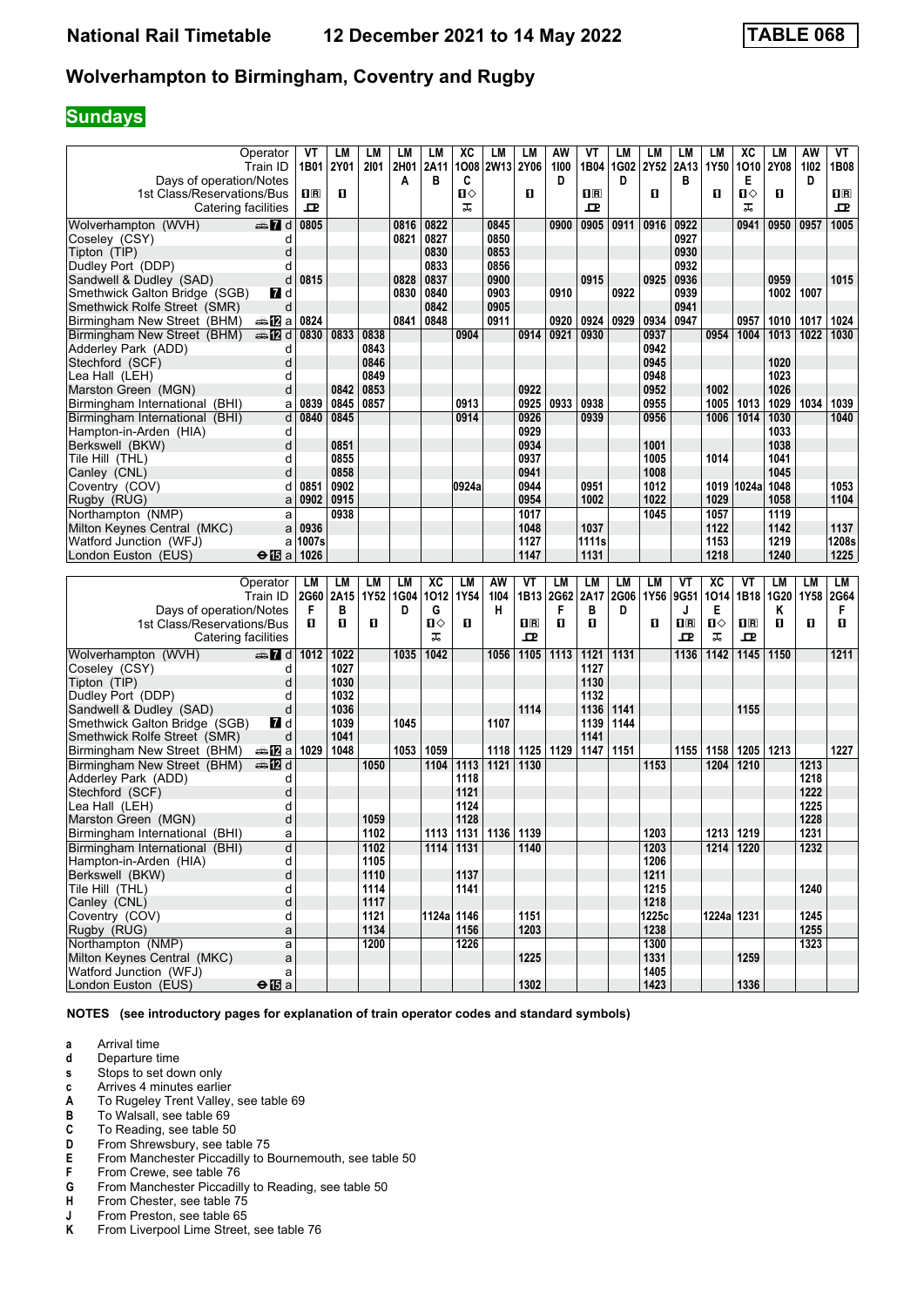# **Sundays**

| Operator                                                      | VT                                  | AW              | LМ          | VT                      | LМ        | LМ   | ХC           | VT           | LМ   | LM          | LМ                 | VT               | AW   | LM             | VT          | LМ        | LM   | XC           |
|---------------------------------------------------------------|-------------------------------------|-----------------|-------------|-------------------------|-----------|------|--------------|--------------|------|-------------|--------------------|------------------|------|----------------|-------------|-----------|------|--------------|
| Train ID                                                      | 1B21                                | 1106            | 2A19        | 9G52                    | 1Y60      | 2G08 | 1016         | 1B26         | 1Y62 | <b>1G22</b> | 2G66               | 1B29             | 1108 | 2A21           | 1B32        | 1Y64 2G10 |      | 1018         |
| Days of operation/Notes                                       |                                     | L               | в           | J                       |           | D    | G            |              |      | Κ           | F                  |                  | н    | в              |             |           | D    | E.           |
| 1st Class/Reservations/Bus                                    | $\mathbf{1} \mathbf{R}$             | в               | п           | $\overline{\mathbf{R}}$ | п         |      | $\mathbf{u}$ | $n_{\rm R}$  | п    | п           | O                  | $n_{\mathbb{R}}$ |      | п              | $n_{\rm R}$ | п         |      | ப⇔           |
| Catering facilities                                           | ᇁ                                   |                 |             | 굔                       |           |      | ᠼ            | 굔            |      |             |                    | 고                |      |                | 굔           |           |      | ᠼ            |
| $\mathbb{Z}$ d<br>Wolverhampton (WVH)                         |                                     | 1214            | 1222        | 1233                    |           | 1236 | 1242         | 1245         |      | 1257        | 1310               |                  | 1313 | 1322           |             |           | 1336 | 1342         |
| Coseley (CSY)                                                 | d                                   |                 | 1227        |                         |           |      |              |              |      |             |                    |                  |      | 1327           |             |           |      |              |
| Tipton (TIP)                                                  | d                                   |                 | 1230        |                         |           |      |              |              |      |             |                    |                  |      | 1330           |             |           |      |              |
| Dudley Port (DDP)                                             | d                                   |                 | 1232        |                         |           |      |              |              |      |             |                    |                  |      | 1332           |             |           |      |              |
| Sandwell & Dudley (SAD)                                       | d                                   |                 | 1236        |                         |           | 1247 |              | 1255         |      |             |                    |                  |      | 1336           |             |           | 1346 |              |
| Smethwick Galton Bridge (SGB)<br>7 d                          |                                     | 1225            | 1239        |                         |           |      |              |              |      | 1307        |                    |                  | 1323 | 1339           |             |           |      |              |
| Smethwick Rolfe Street (SMR)                                  | d                                   |                 | 1241        |                         |           |      |              |              |      |             |                    |                  |      | 1341           |             |           |      |              |
| Birmingham New Street (BHM)<br>dan <mark>i</mark> n⊉a         |                                     | 1235            | 1247        | 1251                    |           | 1255 | 1259         | 1305         |      | 1315        | 1326               |                  | 1333 | 1347           |             |           | 1356 | 1358         |
| <b>en 12</b> d<br>Birmingham New Street (BHM)                 | 1230                                | 1239            |             |                         | 1253      |      | 1304         | 1310         | 1313 |             |                    | 1330             | 1336 |                | 1350        | 1353      |      | 1404         |
| Adderley Park (ADD)                                           | d                                   |                 |             |                         |           |      |              |              | 1318 |             |                    |                  |      |                |             |           |      |              |
| Stechford (SCF)                                               | d                                   |                 |             |                         |           |      |              |              | 1322 |             |                    |                  |      |                |             |           |      |              |
| Lea Hall (LEH)                                                | d                                   |                 |             |                         |           |      |              |              | 1325 |             |                    |                  |      |                |             |           |      |              |
| Marston Green (MGN)                                           | d                                   |                 |             |                         |           |      |              |              | 1328 |             |                    |                  |      |                |             |           |      |              |
| Birmingham International (BHI)                                | 1239<br>a                           | 1255            |             |                         | 1303      |      | 1313         | 1319         | 1331 |             |                    | 1339             | 1348 |                | 1358        | 1403      |      | 1413         |
| Birmingham International (BHI)                                | d<br>1240                           |                 |             |                         | 1303      |      | 1314         | 1320         | 1332 |             |                    | 1340             |      |                | 1358        | 1403      |      | 1414         |
|                                                               | d                                   |                 |             |                         | 1306      |      |              |              |      |             |                    |                  |      |                |             | 1406      |      |              |
| Hampton-in-Arden (HIA)                                        | d                                   |                 |             |                         | 1311      |      |              |              |      |             |                    |                  |      |                |             | 1411      |      |              |
| Berkswell (BKW)                                               |                                     |                 |             |                         | 1315      |      |              |              | 1340 |             |                    |                  |      |                |             | 1415      |      |              |
| Tile Hill (THL)                                               | d                                   |                 |             |                         | 1318      |      |              |              |      |             |                    |                  |      |                |             | 1418      |      |              |
| Canley (CNL)                                                  | d<br>1251                           |                 |             |                         |           |      |              | 1331         |      |             |                    | 1351             |      |                |             |           |      | 1424a        |
| Coventry (COV)                                                | d                                   |                 |             |                         | 1325c     |      | 1324al       |              | 1345 |             |                    |                  |      |                | 1411        | 1425c     |      |              |
| Rugby (RUG)                                                   | 1302<br>a                           |                 |             |                         | 1335      |      |              |              | 1355 |             |                    | 1402             |      |                | 1421        | 1435      |      |              |
| Northampton (NMP)                                             | a                                   |                 |             |                         | 1358      |      |              |              | 1423 |             |                    |                  |      |                |             | 1458      |      |              |
| Milton Keynes Central (MKC)                                   | a                                   |                 |             |                         | 1431      |      |              | 1358         |      |             |                    |                  |      |                |             | 1531      |      |              |
| Watford Junction (WFJ)                                        | 1340s<br>a                          |                 |             |                         | 1505      |      |              |              |      |             |                    | 1440s            |      |                |             | 1605      |      |              |
| London Euston (EUS)                                           | $\Theta$ is a   1359                |                 |             |                         | 1523      |      |              | 1436         |      |             |                    | 1459             |      |                | 1515        | 1623      |      |              |
|                                                               |                                     |                 |             |                         |           |      |              |              |      |             |                    |                  |      |                |             |           |      |              |
|                                                               |                                     |                 |             |                         |           |      |              |              |      |             |                    |                  |      |                |             |           |      |              |
| Operator                                                      | VT                                  | LM              | LM          | VT                      | <b>AW</b> | LМ   | LM           | LM           | LM   | <b>XC</b>   | VT                 | <b>LM</b>        | LM   | VT             | <b>AW</b>   | LМ        | LM   | LM           |
| Train ID                                                      | 9A53                                | 1Y66            | <b>1G24</b> | 1B37                    | 1110      | 2G68 | 2A23         | 1Y68         | 2G12 | 1020        | 9M54               | 1Y70             | 1G26 | 1B45           | 1112        | 2G70      | 2A25 | <b>1Y72</b>  |
| Days of operation/Notes                                       | м                                   |                 | Κ           |                         | N         | F    | в            |              | D    | G           | P                  |                  | Κ    |                | н           | F         | в    |              |
| 1st Class/Reservations/Bus                                    | п⇔                                  | O               | 0           | $\overline{\mathbf{R}}$ | в         | п    | O            | O            |      | Ⅱ♦          | П⇔                 | п                | п    | 1 <sup>R</sup> |             | п         | O    | п            |
| Catering facilities                                           | ᇁ                                   |                 |             | 굔                       |           |      |              |              |      | ᠼ           | ᇁ                  |                  |      | 고              |             |           |      |              |
| Wolverhampton (WVH)<br>d≣n 7d                                 | 1345                                |                 | 1357        |                         | 1407      | 1411 | 1422         |              | 1437 | 1442        | 1445               |                  | 1456 |                | 1507        | 1511      | 1522 |              |
| Coseley (CSY)                                                 | d                                   |                 |             |                         |           |      | 1427         |              |      |             |                    |                  |      |                |             |           | 1527 |              |
| Tipton (TIP)                                                  | d                                   |                 |             |                         |           |      | 1430         |              |      |             |                    |                  |      |                |             |           | 1530 |              |
| Dudley Port (DDP)                                             | d                                   |                 |             |                         |           |      | 1432         |              |      |             |                    |                  |      |                |             |           | 1532 |              |
| Sandwell & Dudley (SAD)                                       | 1355<br>d                           |                 |             |                         |           |      | 1436         |              | 1446 |             | 1455               |                  |      |                |             |           | 1536 |              |
| <b>7</b> d                                                    |                                     |                 | 1407        |                         | 1417      |      | 1439         |              |      |             |                    |                  | 1506 |                | 1518        |           | 1539 |              |
| Smethwick Galton Bridge (SGB)<br>Smethwick Rolfe Street (SMR) | d                                   |                 |             |                         |           |      | 1441         |              |      |             |                    |                  |      |                |             |           | 1541 |              |
| Birmingham New Street (BHM)<br>a≞12la                         | 1405                                |                 | 1415        |                         | 1427      | 1429 | 1447         |              | 1455 | 1458        | 1505               |                  | 1514 |                | 1528        | 1529      | 1547 |              |
| Birmingham New Street (BHM)<br>dan <b>in</b> d                | 1410                                | 1413            |             | 1430                    | 1436      |      |              | 1453         |      | 1504        | 1510               | 1513             |      | 1530           | 1539        |           |      | 1553         |
| Adderley Park (ADD)                                           | d                                   | 1418            |             |                         |           |      |              |              |      |             |                    | 1518             |      |                |             |           |      |              |
|                                                               | d                                   | 1422            |             |                         |           |      |              |              |      |             |                    | 1522             |      |                |             |           |      |              |
| Stechford (SCF)                                               | d                                   |                 |             |                         |           |      |              |              |      |             |                    |                  |      |                |             |           |      |              |
| Lea Hall (LEH)                                                | d                                   | 1425<br>1428    |             |                         |           |      |              |              |      |             |                    | 1525<br>1528     |      |                |             |           |      |              |
| Marston Green (MGN)                                           |                                     |                 |             |                         |           |      |              |              |      |             |                    |                  |      |                |             |           |      |              |
| Birmingham International (BHI)                                | 1419<br>а                           | 1431            |             | 1439<br>1440            | 1451      |      |              | 1503         |      | 1513        | 1519               | 1531             |      | 1539           | 1552        |           |      | 1603         |
| Birmingham International (BHI)                                | d                                   | d   1420   1432 |             |                         |           |      |              | 1503<br>1506 |      |             | 1514   1520   1532 |                  |      | 1540           |             |           |      | 1603         |
| Hampton-in-Arden (HIA)                                        |                                     |                 |             |                         |           |      |              |              |      |             |                    |                  |      |                |             |           |      | 1606         |
| Berkswell (BKW)                                               | d<br>d                              |                 |             |                         |           |      |              | 1511         |      |             |                    |                  |      |                |             |           |      | 1611         |
| Tile Hill (THL)                                               |                                     | 1440            |             |                         |           |      |              | 1515         |      |             |                    | 1540             |      |                |             |           |      | 1615         |
| Canley (CNL)                                                  | d                                   |                 |             |                         |           |      |              | 1518         |      |             |                    |                  |      |                |             |           |      | 1618         |
| Coventry (COV)                                                | 1431<br>d                           | 1445            |             | 1451                    |           |      |              | 1525c        |      |             | 1524a 1531         | 1545             |      | 1551           |             |           |      | 1625c        |
| Rugby (RUG)                                                   | a                                   | 1455            |             | 1502                    |           |      |              | 1535         |      |             |                    | 1555             |      | 1602           |             |           |      | 1635         |
| Northampton (NMP)                                             | a                                   | 1523            |             |                         |           |      |              | 1558         |      |             |                    | 1623             |      |                |             |           |      | 1658         |
| Milton Keynes Central (MKC)                                   | $a$ 1458                            |                 |             |                         |           |      |              | 1631         |      |             | 1558               |                  |      |                |             |           |      | 1731         |
| Watford Junction (WFJ)<br>London Euston (EUS)                 | a<br>$\Theta$ $\overline{B}$ a 1536 |                 |             | 1540s<br>1559           |           |      |              | 1705<br>1723 |      |             | 1636               |                  |      | 1640s<br>1659  |             |           |      | 1805<br>1823 |

**NOTES (see introductory pages for explanation of train operator codes and standard symbols)**

- **a** Arrival time<br>**d** Departure t
- **d** Departure time

**s** Stops to set down only

- **c** Arrives 4 minutes earlier<br>**B** To Walsall, see table 69
- **B** To Walsall, see table 69<br>**D** From Shrewsbury, see ta
- From Shrewsbury, see table 75
- **E** From Manchester Piccadilly to Bournemouth, see table 50<br>**F** From Crewe, see table 76
- **F** From Crewe, see table 76<br>**G** From Manchester Piccadill
- **6** From Manchester Piccadilly to Reading, see table 50<br>**H** From Chester, see table 75
- **From Chester, see table 75**
- **J** From Preston, see table 65<br>**K** From Liverpool Lime Street,
- **K** From Liverpool Lime Street, see table 76<br>**L** From Aberystwyth, see table 75
- **L** From Aberystwyth, see table 75<br>**M** From Lancaster, see table 65
- **M** From Lancaster, see table 65<br>**N** From Aberystwyth/Pwllheli, se
- From Aberystwyth/Pwllheli, see table 75

**P** From Edinburgh, see table 65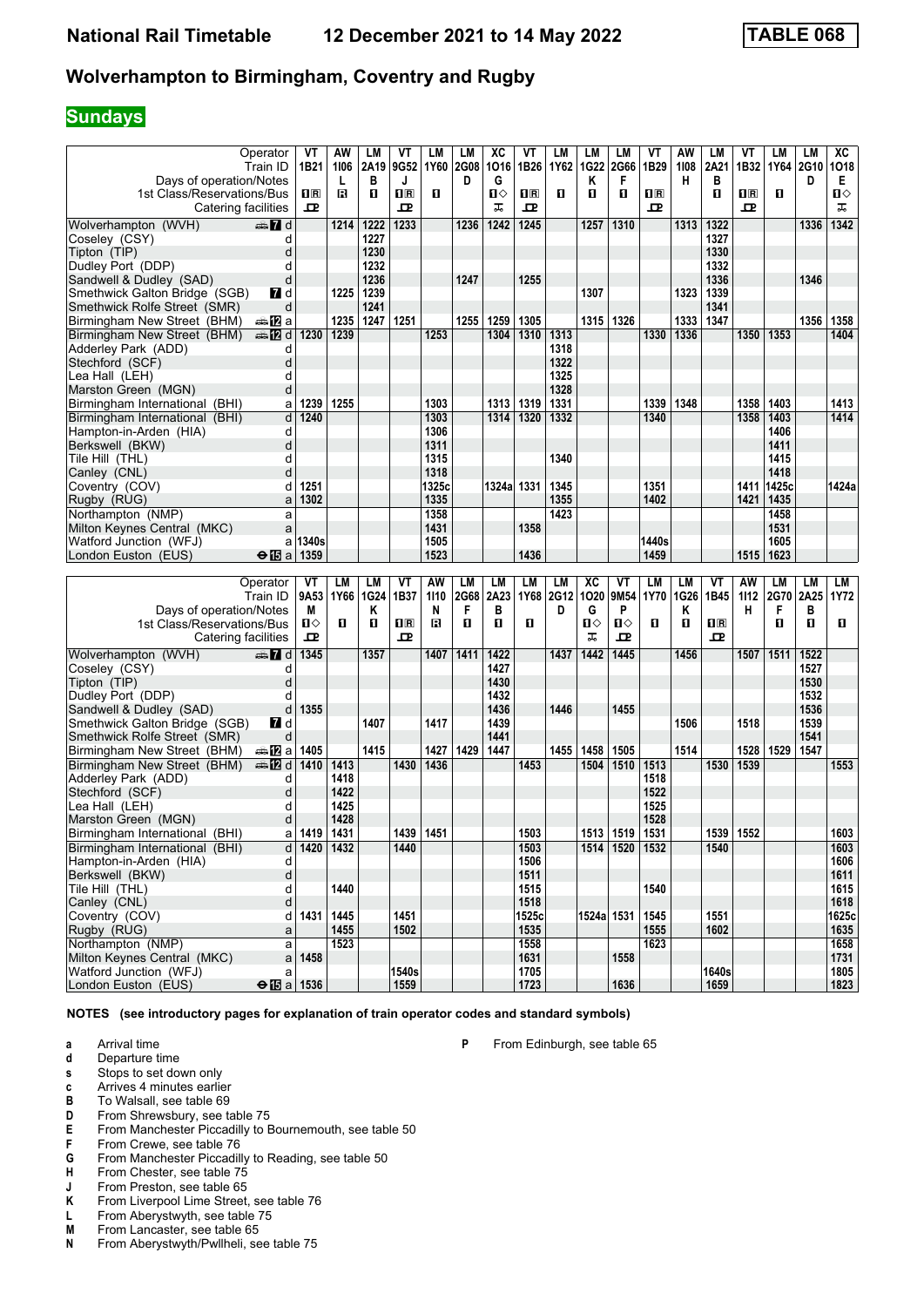# **Sundays**

| Operator                                                         | LM           | XC          | VT               | LM              | LM             | VT                      | AW        | LM                      | LM           | LM            | LM           | ХC         | VT        | LM              | LM   | LМ        | VT           | AW             |
|------------------------------------------------------------------|--------------|-------------|------------------|-----------------|----------------|-------------------------|-----------|-------------------------|--------------|---------------|--------------|------------|-----------|-----------------|------|-----------|--------------|----------------|
| Train ID                                                         |              | 2G14 1022   | 9M <sub>55</sub> |                 | 1Y74 1G28      | 1B <sub>53</sub>        | 1114      | 2G72                    | 2A27         | 1Y76          | 2G16         | 1024       | 9M56      | 1Y78            |      | 1G30 2G74 | 1B61         | 1116           |
| Days of operation/Notes                                          | D            | E           | J                |                 | Κ              | D                       | N         | F                       | B            |               | D            | G          | P         |                 | κ    | F         |              | н              |
| 1st Class/Reservations/Bus                                       |              | Ⅱ♦          | $n_{\rm R}$      | O               | $\mathbf{u}$   | $\overline{\mathbf{H}}$ | в         | $\mathbf{u}$            | $\mathbf{u}$ | п             |              | Ω          | Ⅱ◇        | O               | п    | п         | 1R           |                |
| Catering facilities                                              |              | ᠼ           | 고                |                 |                | ᇁ                       |           |                         |              |               |              | ᅚ          | ᇁ         |                 |      |           | 고            |                |
| Wolverhampton (WVH)                                              | 1537         | 1542        | 1545             |                 | 1556           | 1604                    | 1609      | 1613                    | 1622         |               | 1636         | 1642       | 1645      |                 | 1656 | 1711      |              | 1720           |
| Coseley (CSY)                                                    | d            |             |                  |                 |                |                         |           |                         | 1627         |               |              |            |           |                 |      |           |              |                |
| Tipton (TIP)                                                     | d            |             |                  |                 |                |                         |           |                         | 1630         |               |              |            |           |                 |      |           |              |                |
| Dudley Port (DDP)                                                | d            |             |                  |                 |                |                         |           |                         | 1632         |               |              |            |           |                 |      |           |              |                |
| Sandwell & Dudley (SAD)                                          | d<br>1546    |             | 1555             |                 |                |                         |           |                         | 1636         |               | 1644         |            | 1655      |                 |      |           |              |                |
| Smethwick Galton Bridge (SGB)<br><b>7</b> d                      |              |             |                  |                 | 1606           |                         | 1619      |                         | 1639         |               |              |            |           |                 | 1706 |           |              | 1732           |
| Smethwick Rolfe Street (SMR)                                     | d            |             |                  |                 |                |                         |           |                         | 1641         |               |              |            |           |                 |      |           |              |                |
| Birmingham New Street (BHM)<br>dan <mark>12</mark> ≀al           | 1557         | 1558        | 1605             |                 | 1614           | 1620                    | 1629      | 1631                    | 1647         |               | 1655         | 1658       | 1705      |                 | 1714 | 1727      |              | 1740           |
| Birmingham New Street (BHM)<br>danna ann an Druaid ann ann an    |              | 1604        | 1610             | 1613            |                | 1630                    | 1636      |                         |              | 1653          |              | 1704       | 1710      | 1713            |      |           | 1730         | 1745           |
| Adderley Park (ADD)                                              | d            |             |                  | 1618            |                |                         |           |                         |              |               |              |            |           | 1718            |      |           |              |                |
| Stechford (SCF)                                                  | d            |             |                  | 1622            |                |                         |           |                         |              |               |              |            |           | 1722            |      |           |              |                |
| Lea Hall (LEH)                                                   | d            |             |                  | 1625            |                |                         |           |                         |              |               |              |            |           | 1725            |      |           |              |                |
| Marston Green (MGN)                                              | d            |             |                  | 1628            |                |                         |           |                         |              |               |              |            |           | 1728            |      |           |              |                |
| Birmingham International (BHI)                                   | a            | 1613        | 1619             | 1631            |                | 1639                    | 1651      |                         |              | 1703          |              |            | 1713 1719 | 1731            |      |           | 1739         | 1757           |
| Birmingham International (BHI)                                   | d            | 1614        | 1620             | 1632            |                | 1640                    |           |                         |              | 1703          |              | 1714       | 1720      | 1732            |      |           | 1740         |                |
|                                                                  | d            |             |                  |                 |                |                         |           |                         |              | 1706          |              |            |           |                 |      |           |              |                |
| Hampton-in-Arden (HIA)                                           | d            |             |                  |                 |                |                         |           |                         |              | 1711          |              |            |           |                 |      |           |              |                |
| Berkswell (BKW)                                                  |              |             |                  | 1640            |                |                         |           |                         |              | 1715          |              |            |           | 1740            |      |           |              |                |
| Tile Hill (THL)                                                  | d            |             |                  |                 |                |                         |           |                         |              |               |              |            |           |                 |      |           |              |                |
| Canley (CNL)                                                     | d            |             |                  |                 |                |                         |           |                         |              | 1718          |              |            |           | 1745            |      |           |              |                |
| Coventry (COV)                                                   | d            |             | 1624a 1631       | 1645            |                | 1651                    |           |                         |              | 1725c<br>1735 |              | 1724a 1732 |           |                 |      |           | 1751         |                |
| Rugby (RUG)                                                      | a            |             |                  | 1655            |                | 1702                    |           |                         |              |               |              |            |           | 1755            |      |           | 1802         |                |
| Northampton (NMP)                                                | a            |             |                  | 1723            |                |                         |           |                         |              | 1758          |              |            |           | 1823            |      |           |              |                |
| Milton Keynes Central (MKC)                                      | a            |             | 1658             |                 |                |                         |           |                         |              | 1831          |              |            | 1758      |                 |      |           |              |                |
| Watford Junction (WFJ)                                           | a            |             |                  |                 |                | 1740s                   |           |                         |              | 1905          |              |            |           |                 |      |           | 1840s        |                |
| $\Theta$ <b>I</b> Ba<br>London Euston (EUS)                      |              |             | 1735             |                 |                | 1759                    |           |                         |              | 1923          |              |            | 1835      |                 |      |           | 1859         |                |
|                                                                  |              |             |                  |                 |                |                         |           |                         |              |               |              |            |           |                 |      |           |              |                |
| Operator                                                         | LM           | <b>LM</b>   | LM               | $\overline{AC}$ | VT             | <b>LM</b>               | <b>LM</b> | $\overline{VI}$         | <b>AW</b>    | <b>LM</b>     | LM           | <b>LM</b>  | <b>LM</b> | $\overline{AC}$ | VT   | LM        | <b>LM</b>    | VT             |
| Train ID                                                         | 2A29         | <b>1Y80</b> | 2G18             |                 | 1026 9M57      | 1Y82                    | 1G32      | 1B69                    | 1118         | 2G76          | 2A31         | 2Y22       | 2G20      | 1028            | 9M47 | 1Y98 1G34 |              | 1B77           |
| Days of operation/Notes                                          | в            |             | D                | Е               | J              |                         | Κ         |                         | N            | F             | В            |            | D         | Е               | P    |           | K            |                |
| 1st Class/Reservations/Bus                                       | п            | п           |                  | О               | $\mathbf{I}$ R | п                       | п         | $\overline{\mathbf{B}}$ | в            | п             | $\mathbf{u}$ | п          |           | $\mathbf{u}$    | Ⅱ◇   | п         | $\mathbf{u}$ | $\mathbf{1}$ R |
| Catering facilities                                              |              |             |                  | ᅚ               | ᅭ              |                         |           | $\mathbf{p}$            |              |               |              |            |           | ᠼ               | ᇁ    |           |              | ᅭ              |
| Wolverhampton (WVH)<br>d Manamarkan                              | 1722         |             | 1736             | 1742            | 1745           |                         | 1757      |                         | 1809         | 1814          | 1822         |            | 1834      | 1842            | 1845 |           | 1857         |                |
| Coseley (CSY)                                                    | 1727<br>d    |             |                  |                 |                |                         |           |                         |              |               | 1827         |            |           |                 |      |           |              |                |
| Tipton (TIP)                                                     | 1730<br>d    |             |                  |                 |                |                         |           |                         |              |               | 1830         |            |           |                 |      |           |              |                |
| Dudley Port (DDP)                                                | 1732<br>d    |             |                  |                 |                |                         |           |                         |              |               | 1832         |            |           |                 |      |           |              |                |
| Sandwell & Dudley (SAD)                                          | 1736<br>d    |             | 1745             |                 | 1756           |                         |           |                         |              |               | 1836         |            | 1844      |                 | 1855 |           |              |                |
| Smethwick Galton Bridge (SGB)<br>7 d                             | 1739         |             |                  |                 |                |                         | 1807      |                         | 1819         |               | 1839         |            |           |                 |      |           | 1907         |                |
| Smethwick Rolfe Street (SMR)                                     | d<br>1741    |             |                  |                 |                |                         |           |                         |              |               | 1841         |            |           |                 |      |           |              |                |
| Birmingham New Street (BHM)<br><b>▲卫</b> a                       | 1749         |             | 1756             | 1758            | 1805           |                         | 1814      |                         | 1829         | 1831          | 1847         |            | 1855      | 1859            | 1906 |           | 1914         |                |
| Birmingham New Street (BHM)<br>$\blacksquare$ $\blacksquare$ $d$ |              | 1753        |                  | 1804            | 1810           | 1813                    |           | 1830                    | 1836         |               |              | 1853       |           | 1904            | 1910 | 1913      |              | 1930           |
| Adderley Park (ADD)                                              | d            |             |                  |                 |                | 1818                    |           |                         |              |               |              |            |           |                 |      | 1918      |              |                |
| Stechford (SCF)                                                  | d            |             |                  |                 |                | 1822                    |           |                         |              |               |              |            |           |                 |      | 1922      |              |                |
| Lea Hall (LEH)                                                   | d            |             |                  |                 |                | 1825                    |           |                         |              |               |              |            |           |                 |      | 1925      |              |                |
| Marston Green (MGN)                                              | <sub>d</sub> |             |                  |                 |                | 1828                    |           |                         |              |               |              |            |           |                 |      | 1928      |              |                |

Marston Green (MGN) d **1928** 1828 1 1928  Birmingham International (BHI) a **1803 1813 1819 1831 1839 1847 1903 1913 1919 1931 1939**  Birmingham International (BHI) d **1803 1814 1820 1832 1840 1903 1914 1920 1932 1940**  Hampton-in-Arden (HIA) d **1806 1906**  Berkswell (BKW) d **1811 1911**  Tile Hill (THL) d **1815 1840 1915 1940**  Canley (CNL) d **1818 1918**  Coventry (CO9) d **1825c 1824a 1832 1845 1851 1921 1925a 1931 1945 1951**  Rugby (RUG) a **1835 1842 1855 1933 1955 2002**  Northampton (NMP) a **1856 1926 1954 2023**  Milton Keynes Central (MKC) a **1912 1902 2011 1958 Watford Junction (WFJ)** a **1942 1938 1938s 1938s 2041s 2059 2041s 2059 2041s 2059 2059 2059 2059 London Euston (EUS)** 

**NOTES (see introductory pages for explanation of train operator codes and standard symbols)**

**a** Arrival time<br>**d** Departure t

**d** Departure time

**s** Stops to set down only

- **c** Arrives 4 minutes earlier<br>**B** To Walsall, see table 69
- **B** To Walsall, see table 69<br>**D** From Shrewsbury, see ta From Shrewsbury, see table 75
- 
- **E** From Manchester Piccadilly to Bournemouth, see table 50<br>**F** From Crewe, see table 76
- **F** From Crewe, see table 76<br>**G** From Manchester Piccadil
- **6** From Manchester Piccadilly to Reading, see table 50<br>**H** From Chester, see table 75 **From Chester, see table 75**
- 
- **J** From Preston, see table 65<br>**K** From Liverpool Lime Street,
- **K** From Liverpool Lime Street, see table 76<br>**N** From Aberystwyth/Pwllheli, see table 75 **N** From Aberystwyth/Pwllheli, see table 75<br>**P** From Edinburgh, see table 65
- From Edinburgh, see table 65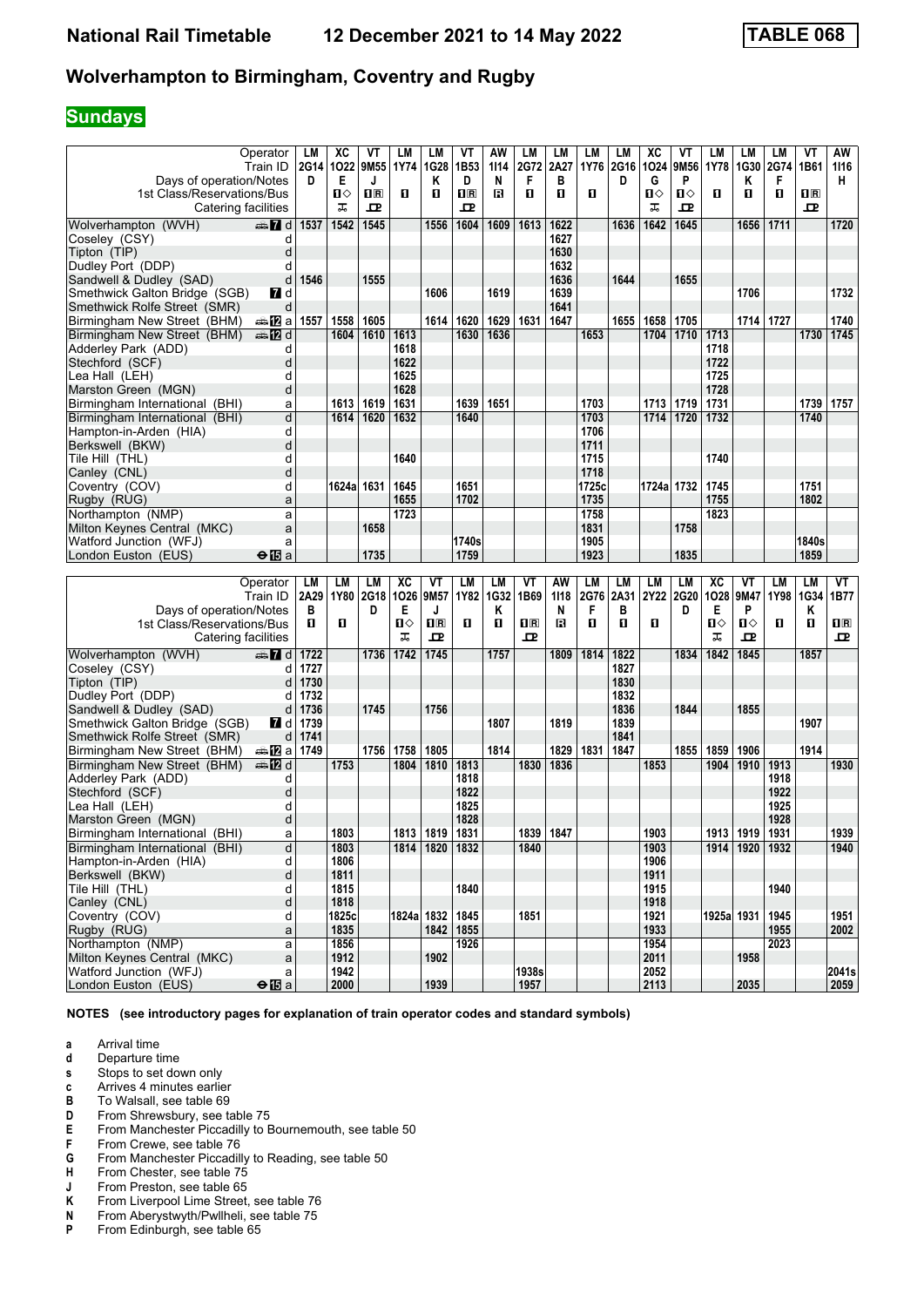## **Sundays**

| Operator<br>Train ID                                  |                        | AW<br>1120<br>н | LM<br>2G78 | LM<br>2A33     | LМ<br>1N84 | LM<br>2G22<br>D | XC<br>1030 | VT<br>9M59       | LM<br>1W60 | <b>LM</b><br>1G60 | VT<br>1B83              | AW<br>1122<br>N | <b>LM</b><br>2G80<br>F | <b>LM</b><br>2A35 | <b>LM</b><br><b>1N88</b> | VT<br>9M60<br>P | LM<br>2G24<br>D | XC<br><b>1V89</b> | LM<br>2Y28 |
|-------------------------------------------------------|------------------------|-----------------|------------|----------------|------------|-----------------|------------|------------------|------------|-------------------|-------------------------|-----------------|------------------------|-------------------|--------------------------|-----------------|-----------------|-------------------|------------|
| Days of operation/Notes<br>1st Class/Reservations/Bus |                        |                 | F<br>п     | в<br>п         | п          |                 | Q<br>Ⅱ◇    | J<br>$n_{\rm R}$ | п          | Κ<br>п            | $\overline{\mathbf{H}}$ |                 | п                      | В<br>п            | п                        | $\mathbf{u}$    |                 | G<br>$\mathbf{u}$ | п          |
| Catering facilities                                   |                        |                 |            |                |            |                 | ᠼ          | ᅭ                |            |                   | 고                       |                 |                        |                   |                          | ᇁ               |                 | ᠼ                 |            |
| Wolverhampton (WVH)                                   | d and                  | 1909            | 1914       | 1922           |            | 1937            | 1942       | 1945             |            | 1955              |                         | 2008            | 2014                   | 2022              |                          | 2034            | 2038            | 2043              |            |
| Coseley (CSY)                                         | d                      |                 |            | 1927           |            |                 |            |                  |            |                   |                         |                 |                        | 2027              |                          |                 |                 |                   |            |
| Tipton (TIP)                                          | d                      |                 |            | 1930           |            |                 |            |                  |            |                   |                         |                 |                        | 2030              |                          |                 |                 |                   |            |
| Dudley Port (DDP)                                     |                        |                 |            | 1932           |            |                 |            |                  |            |                   |                         |                 |                        | 2032              |                          |                 |                 |                   |            |
| Sandwell & Dudley (SAD)                               |                        |                 |            | 1936           |            | 1945            |            | 1955             |            |                   |                         |                 |                        | 2036              |                          |                 | 2047            |                   |            |
| Smethwick Galton Bridge (SGB)                         | <b>7</b> d             | 1919            |            | 1939           |            |                 |            |                  |            | 2004              |                         | 2019            |                        | 2039              |                          |                 |                 |                   |            |
| Smethwick Rolfe Street (SMR)                          | d                      |                 |            | 1941           |            |                 |            |                  |            |                   |                         |                 |                        | 2041              |                          |                 |                 |                   |            |
| Birmingham New Street (BHM)                           | ana <mark>na</mark> ⊡a | 1929            | 1931       | 1947           |            | 1954            | 1958       | 2005             |            | 2014              |                         | 2029            | 2031                   | 2047              |                          | 2051            | 2056            | 2059              |            |
| Birmingham New Street (BHM)                           | nnen <b>na</b> d       | 1939            |            |                | 1953       |                 | 2004       | 2010             | 2013       |                   | 2030                    | 2036            |                        |                   | 2050                     |                 |                 | 2104              | 2113       |
| Adderley Park (ADD)                                   | d                      |                 |            |                |            |                 |            |                  | 2018       |                   |                         |                 |                        |                   |                          |                 |                 |                   | 2118       |
| Stechford (SCF)                                       | d                      |                 |            |                |            |                 |            |                  | 2022       |                   |                         |                 |                        |                   |                          |                 |                 |                   | 2121       |
| Lea Hall (LEH)                                        | d                      |                 |            |                |            |                 |            |                  | 2025       |                   |                         |                 |                        |                   |                          |                 |                 |                   | 2124       |
| Marston Green (MGN)                                   | d                      |                 |            |                |            |                 |            |                  | 2028       |                   |                         |                 |                        |                   | 2058                     |                 |                 |                   | 2128       |
| Birmingham International (BHI)                        | a                      | 1951            |            |                | 2002       |                 | 2013       | 2019             | 2031       |                   | 2039                    | 2049            |                        |                   | 2101                     |                 |                 | 2113              | 2131       |
| Birmingham International (BHI)                        | d                      |                 |            |                | 2003       |                 | 2014       | 2020             | 2032       |                   | 2040                    |                 |                        |                   | 2102                     |                 |                 | 2114              | 2131       |
| Hampton-in-Arden (HIA)                                | d                      |                 |            |                | 2006       |                 |            |                  |            |                   |                         |                 |                        |                   | 2105                     |                 |                 |                   |            |
| Berkswell (BKW)                                       | d                      |                 |            |                | 2011       |                 |            |                  |            |                   |                         |                 |                        |                   | 2110                     |                 |                 |                   |            |
| Tile Hill (THL)                                       | d                      |                 |            |                | 2014       |                 |            |                  | 2040       |                   |                         |                 |                        |                   | 2113                     |                 |                 |                   | 2139       |
| Canley (CNL)                                          | d                      |                 |            |                | 2018       |                 |            |                  |            |                   |                         |                 |                        |                   | 2117                     |                 |                 |                   |            |
| Coventry (COV)                                        | d                      |                 |            |                | 2021       |                 | 2024a 2031 |                  | 2045       |                   | 2052                    |                 |                        |                   | 2120                     |                 |                 | 2124a             | 2144       |
| Rugby (RUG)                                           | a                      |                 |            |                | 2031       |                 |            |                  | 2055       |                   | 2103                    |                 |                        |                   | 2134                     |                 |                 |                   | 2154       |
| Northampton (NMP)                                     | a                      |                 |            |                | 2054       |                 |            |                  | 2121       |                   |                         |                 |                        |                   | 2203                     |                 |                 |                   | 2217       |
| Milton Keynes Central (MKC)                           | a                      |                 |            |                |            |                 |            | 2059             |            |                   | 2126                    |                 |                        |                   |                          |                 |                 |                   | 2240       |
| Watford Junction (WFJ)                                | a                      |                 |            |                |            |                 |            |                  |            |                   | 2203s                   |                 |                        |                   |                          |                 |                 |                   | 2322       |
| London Euston (EUS)                                   | $\Theta$ is a          |                 |            |                |            |                 |            | 2148             |            |                   | 2224                    |                 |                        |                   |                          |                 |                 |                   | 2343       |
|                                                       |                        |                 |            |                |            |                 |            |                  |            |                   |                         |                 |                        |                   |                          |                 |                 |                   |            |
| Operator                                              |                        | LM              | <b>LM</b>  | VT             | AW         | LM              | LM         | AW               | <b>LM</b>  | <b>LM</b>         | <b>LM</b>               | VT              | AW                     | XC                | <b>LM</b>                | <b>LM</b>       | VT              | VT                | LM         |
| Train ID                                              |                        |                 | 1G82 2G82  | 1B86           | 1124       | 2A37            | 1N90       | 1126             | 2G26       | 2Y30              | 1G64                    | 1B89            | 1128                   | 1G91              | 2Y55                     | 2A39            |                 | 1B90 9M62         | 2G28       |
| Days of operation/Notes                               |                        | Κ               | F          |                | н          | в               |            | R                | D          |                   | ĸ                       |                 | L                      | S                 | Т                        | В               |                 | P                 | D.         |
| 1st Class/Reservations/Bus                            |                        | п               | п          | $\mathbf{H}$ R |            |                 | п          |                  |            | п                 | п                       | $\mathbf{1}$ R  |                        | $\mathbf{u}$      | п                        | п               | 1R              | 0                 |            |
| Catering facilities                                   |                        |                 |            | $\mathbf{P}$   |            |                 |            |                  |            |                   |                         | 모               |                        |                   |                          |                 | 모               | 모                 |            |
| Wolverhampton (WVH)                                   | $\oplus$ 7 d           | 2056            | 2101       | 2106           | 2112       | 2122            |            | 2133             | 2136       |                   | 2155                    | 2205            | 2211                   | 2220              |                          | 2224            | 2235            | 2237              | 2247       |
| Coseley (CSY)                                         | d                      |                 |            |                |            | 2127            |            |                  |            |                   |                         |                 |                        |                   |                          | 2229            |                 |                   |            |
| Tipton (TIP)                                          | d                      |                 |            |                |            | 2130            |            |                  |            |                   |                         |                 |                        |                   |                          | 2232            |                 |                   |            |
| Dudley Port (DDP)                                     | Ч                      |                 |            |                |            | 2132            |            |                  |            |                   |                         |                 |                        |                   |                          | 2234            |                 |                   |            |

| Coseley (CSY)                  |                                                       |      |           |      | 2127 |      |      |           |      |      |       |           |      | 2229 |       |      |      |
|--------------------------------|-------------------------------------------------------|------|-----------|------|------|------|------|-----------|------|------|-------|-----------|------|------|-------|------|------|
| Tipton (TIP)                   |                                                       |      |           |      | 2130 |      |      |           |      |      |       |           |      | 2232 |       |      |      |
| Dudley Port (DDP)              |                                                       |      |           |      | 2132 |      |      |           |      |      |       |           |      | 2234 |       |      |      |
| Sandwell & Dudley (SAD)        |                                                       |      | 2117      |      | 2136 |      |      | 2146      |      |      | 2216  |           |      | 2238 | 2247  |      | 2256 |
| Smethwick Galton Bridge (SGB)  | 7 d                                                   | 2106 |           | 2123 | 2139 |      | 2143 |           |      | 2205 |       | 2222      |      | 2241 |       |      |      |
| Smethwick Rolfe Street (SMR)   | d                                                     |      |           |      | 2141 |      |      |           |      |      |       |           |      | 2243 |       |      |      |
| Birmingham New Street (BHM)    | $\Rightarrow$ 20 a   2116   2119   2126   2133   2147 |      |           |      |      |      |      | 2152 2155 |      | 2215 | 2224  | 2232 2236 |      | 2249 | 2257  | 2300 | 2305 |
| Birmingham New Street (BHM)    | dan <b>in</b> d                                       |      | 2130 2139 |      |      | 2153 | 2203 |           | 2210 |      | 2230  | 2239      | 2248 |      | 2300  |      |      |
| Adderley Park (ADD)            |                                                       |      |           |      |      |      |      |           | 2215 |      |       |           | 2253 |      |       |      |      |
| Stechford (SCF)                |                                                       |      |           |      |      |      |      |           | 2218 |      |       |           | 2256 |      |       |      |      |
| Lea Hall (LEH)                 |                                                       |      |           |      |      |      |      |           | 2221 |      |       |           | 2259 |      |       |      |      |
| Marston Green (MGN)            | d                                                     |      |           |      |      | 2201 |      |           | 2225 |      |       |           | 2303 |      |       |      |      |
| Birmingham International (BHI) | а                                                     |      | 2139 2151 |      |      | 2204 | 2216 |           | 2228 |      | 2239  | 2254      | 2306 |      | 2311  |      |      |
| Birmingham International (BHI) | d                                                     |      | 2140      |      |      | 2205 |      |           | 2228 |      | 2240  |           | 2306 |      | 2312  |      |      |
| Hampton-in-Arden (HIA)         |                                                       |      |           |      |      | 2209 |      |           | 2231 |      |       |           |      |      |       |      |      |
| Berkswell (BKW)                |                                                       |      |           |      |      | 2214 |      |           | 2236 |      |       |           |      |      |       |      |      |
| Tile Hill (THL)                |                                                       |      |           |      |      | 2217 |      |           | 2240 |      |       |           |      |      |       |      |      |
| Canley (CNL)                   |                                                       |      |           |      |      | 2221 |      |           | 2243 |      |       |           |      |      |       |      |      |
| Coventry (COV)                 |                                                       |      | 2151      |      |      | 2226 |      |           | 2247 |      | 2251  |           | 2317 |      | 2323  |      |      |
| Rugby (RUG)                    | а                                                     |      | 2202      |      |      | 2236 |      |           | 2257 |      | 2302  |           | 2327 |      | 2334  |      |      |
| Northampton (NMP)              | a                                                     |      |           |      |      | 2304 |      |           | 2318 |      |       |           | 2351 |      | 2356s |      |      |
| Milton Keynes Central (MKC)    | a                                                     |      | 2235      |      |      |      |      |           | 2342 |      | 2336  |           |      |      | 0015s |      |      |
| Watford Junction (WFJ)         |                                                       |      | 2305s     |      |      |      |      |           | 0024 |      | 0006s |           |      |      | 0045s |      |      |
| London Euston (EUS)            | $\Theta$ is a                                         |      | 2323      |      |      |      |      |           | 0045 |      | 0028  |           |      |      | 0103  |      |      |

- **a** Arrival time<br>**d** Departure t
- **d** Departure time
- **s** Stops to set down only
- **B** To Walsall, see table 69<br>**D** From Shrewsbury, see ta
- **D** From Shrewsbury, see table 75<br>**F** From Crewe, see table 76
- **F** From Crewe, see table 76<br>**G** From Manchester Piccadil
- **6** From Manchester Piccadilly to Reading, see table 50 **H** From Chester, see table 75
- **+** From Chester, see table 75<br>**+** From Preston, see table 65
- **J** From Preston, see table 65<br>**K** From Liverpool Lime Street.
- From Liverpool Lime Street, see table 76
- **L** From Aberystwyth, see table 75<br>**N** From Aberystwyth/Pwllheli, see
- **N** From Aberystwyth/Pwllheli, see table 75<br>**P** From Edinburgh, see table 65
- **P** From Edinburgh, see table 65<br>**Q** From Manchester Piccadilly to
- From Manchester Piccadilly to Southampton, see table 50
- **R** From Holyhead, see table 75
- **6** From Manchester Piccadilly, see table 76<br>**T** From Rugeley Trent Valley, see table 69
	- From Rugeley Trent Valley, see table 69